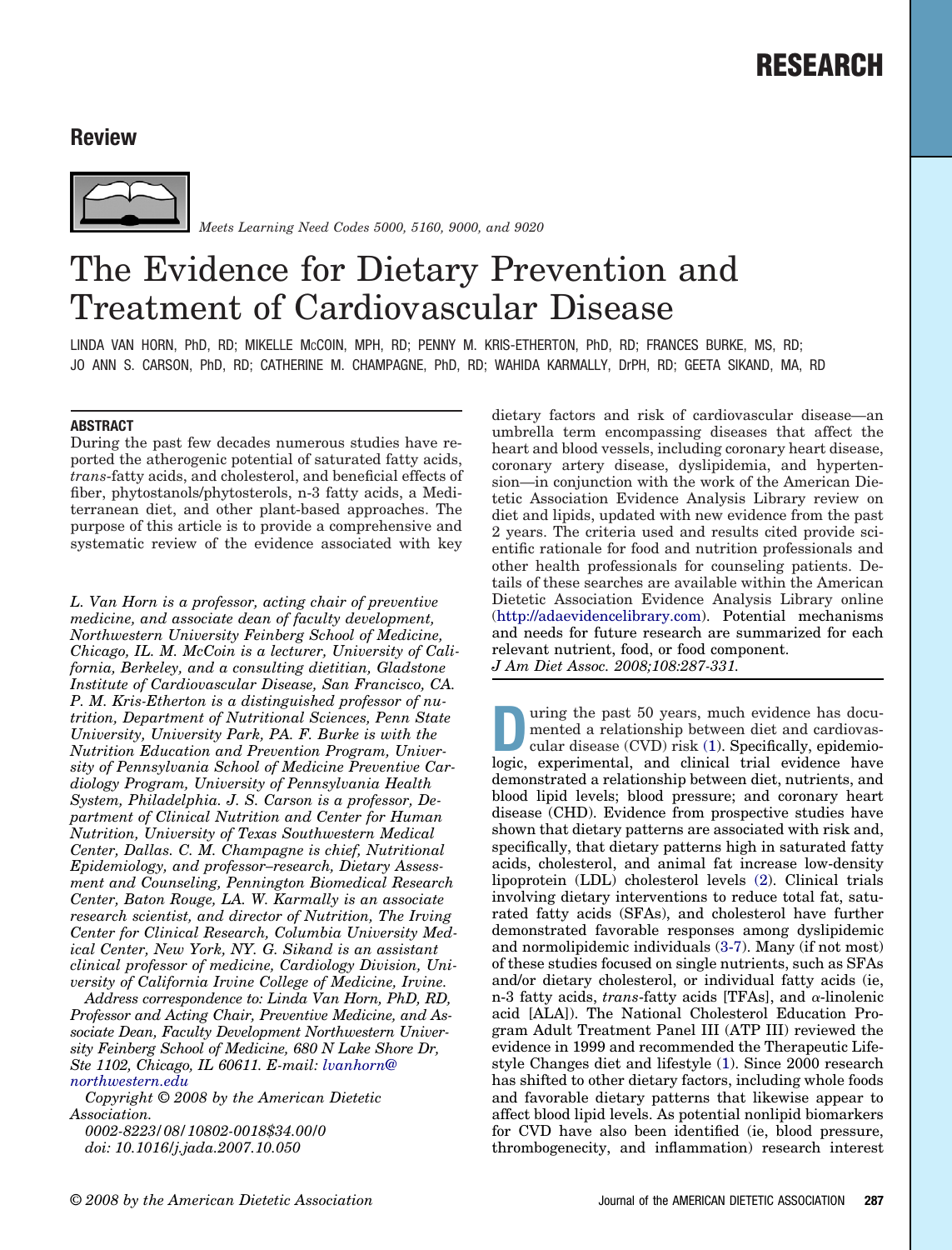about how diet might influence these factors has increased [\(8,9\)](#page-37-0). A review of this research and its strengths is presented here.

#### **METHODS**

An expert panel was formed to identify and evaluate current research to develop the American Dietetic Association (ADA) Hyperlipidemia Evidence Analysis Library online entry [\(www.adaevidencelibrary.com\)](http://www.adaevidencelibrary.com). This review builds on previous works of Van Horn and Ernst [\(10\)](#page-37-0) and the ADA Hyperlipidemia Guide for Practice (originally presented in 2001 and currently available as the ADA Disorders of Lipid Metabolism Evidence Based Nutrition Practice Guideline, available at [https://www.](https://www.adaevidencelibrary.com/topic.cfm?cat=2651) [adaevidencelibrary.com/topic.cfm?cat](https://www.adaevidencelibrary.com/topic.cfm?cat=2651)=2651), which encompassed a literature search from 1991-2001 and included 67 primary and 30 review articles. A comprehensive literature search was conducted using PubMed MEDLINE, the Database of Abstracts of Reviews of Effects, and the Agency for Healthcare Research and Quality (AHRQ). Additional articles were identified from bibliographies of recent review articles and personal communication. The ADA Evidence Analysis Library search was limited to human subjects, English language articles, and initially articles published from 2001-2004. Articles were excluded if the sample size was -10 in each treatment group and the dropout rate was 20%. Due to vast numbers of articles identified, additional inclusion and exclusion criteria were applied to each topic. Approximately 1,000 articles were identified initially. After reviewing these articles for relevance and inclusion and exclusion criteria, 83 primary and 19 review articles were accepted and included. The expert panel also identified major studies published after the completion of the original literature search through 2006. More than 50 articles were added. These findings provide the foundation for the ADA Disorders of Lipid Metabolism Guides for Practice [\(https://](https://www.adaevidencelibrary.com/topic.cfm?cat=2651) [www.adaevidencelibrary.com/topic.cfm?cat](https://www.adaevidencelibrary.com/topic.cfm?cat=2651)=2651), which is a more expansive and detailed resource for clinicians. This review is an executive summary that documents relevant evidence, lists conclusion statements, and identifies limitations and gaps in knowledge that requires further research.

#### **REVIEW OF MAJOR FACTORS**

#### **Dietary Fat-Related Components that Modify LDL Cholesterol Levels: SFAs, Unsaturated Fatty Acids (UFAs), TFAs, and Dietary Cholesterol**

Population studies provide evidence of associations between diets high in SFA and increased total cholesterol (TC) and LDL cholesterol levels, as well as increased risk of both CHD and CVD. Decreasing SFAs, TFAs, and cholesterol in a diet that provides 20% to 35% of energy from fat reduces risk of CHD and CVD. The average per capita consumption of TFA in the United States approximates 5.3 g TFA, or 2.6% of total energy; upper levels of intake are of greater concern [\(11\)](#page-37-0).

SFA, TFA, and dietary cholesterol increase TC and LDL cholesterol levels in a dose-dependent manner, with SFA and TFA having greater cholesterol-raising effects than dietary cholesterol. Unlike SFA, which raises serum levels of high-density lipoprotein (HDL) cholesterol, TFA decreases HDL cholesterol levels vs SFA, and increases the TC/HDL cholesterol ratio in a dose-dependent manner. Polyunsaturated fatty acids (PUFAs) lower TC and LDL cholesterol levels, whereas monounsaturated fatty acids (MUFAs) mainly have a neutral effect. Isocaloric replacement of SFA with PUFA and MUFA decreases TC and LDL cholesterol levels and the TC/HDL cholesterol ratio (sometimes in response to changes in HDL cholesterol level), which collectively reduces CHD/CVD risk [\(1\)](#page-37-0).

#### **Status of Current Research**

**Total Fat Reduction.** Recent results from the landmark Women's Health Initiative reported that after 8.1 years there were no statistically significant differences in cardiovascular mortality among participants in the diet modification intervention ( $<$ 20% of energy from total fat and increased fruit, vegetable, and grain intake) compared to the control diet [\(12\)](#page-37-0). Because this study's primary outcome measure was breast cancer, there was no specific intervention aimed at reducing SFA, TFA, or blood cholesterol. Total fat intake was reduced by 8.2% based on self-reported food frequency questionnaire data, with small decreases in SFA (2.9% of energy), TFA (0.6% of energy), MUFA (3.3% of energy), and PUFA (1.5% of energy). Adherence data showed that those consuming the lowest levels of SFA (6.1% of energy) had reduced risk of CHD, stroke, and CVD compared to the control group (hazard ratio [HR] 0.81, 95% confidence interval [CI] 0.69 to 0.96, *P*-0.001; adjusted HR 0.82, 95% CI 0.67 to 0.99,  $P=0.05$ ). Similarly, those with the lowest TFA intake (1.1% of energy) had reduced risk compared to controls (HR 0.81, 95% CI 0.69 to 0.95, *P*-0.001; adjusted HR 0.84, 95% CI 0.69-1.02,  $P=0.10$ ). These data are supported by the accompanying patterns of LDL cholesterol level reductions in participants stratified by changes in SFA at Year 1  $(-10.1 \text{ mg/dL}^* 95\% \text{ CI} -13.5 \text{ to } -6.6$ mg/dL in the quartile with greatest reduction in SFA; *P*=0.005 for trend) and TFA (-9.0 mg/dL, 95% CI. -12.5 to  $-5.6$  mg/dL in the quartile with the greatest reduction; *P*=0.03). Overall, the Women's Health Initiative results suggest that focusing on total fat led to reductions in intake of all fatty acids with subsequent modest improvement in LDL cholesterol level, but no improvement in HDL cholesterol level or other lipid levels [\(12\)](#page-37-0). It is evident that dietary advice regarding both qualitative and quantitative aspects of fatty acid intake is needed to maximize blood cholesterol lowering.

**Saturated Fat- and Cholesterol-Restricted Diets.** It has long been known that diets containing <10% kcal from SFA and -300 mg/day cholesterol lower TC and LDL cholesterol levels. Reducing SFA to  $< 7\%$  of total energy and dietary cholesterol to <200 mg/day results in further LDL cholesterol lowering [\(10\)](#page-37-0). Three randomized controlled trials (RCTs) found that diets containing  $\langle 7\%$ SFA and <200 mg/day cholesterol reduced LDL cholesterol level by 9% to 12% compared to baseline values or to

\**To convert mg/dL cholesterol to mmol/L, multiply mg/dL by 0.0259. To convert mmol/L choleseterol to mg/ dL, multiply mmol/L by 38.7. Cholesterol of 193 mg/ dL5.00 mmol/L.*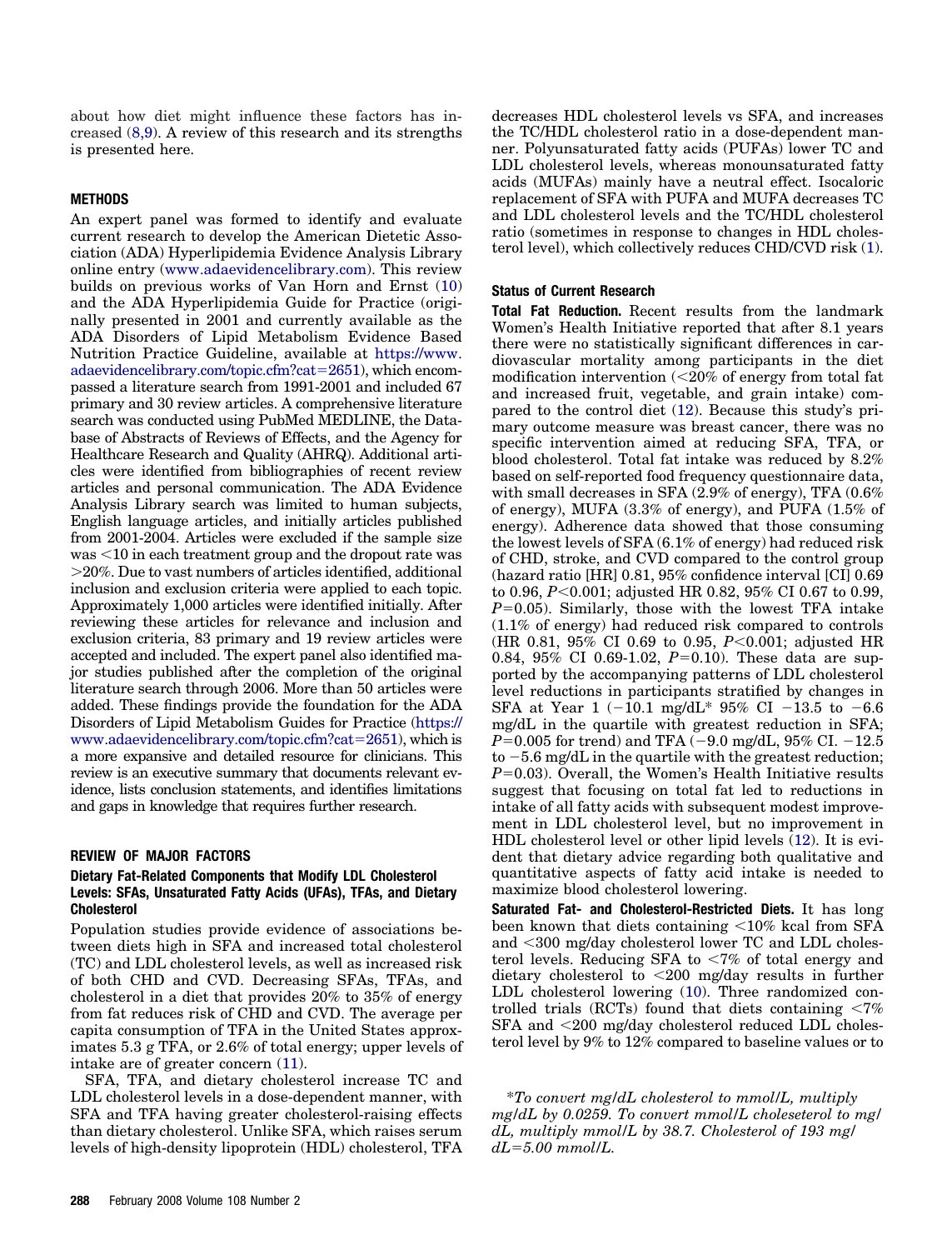<span id="page-2-0"></span>

| Table 1. Blood lipid-lipoprotein level responses to reduced saturated fatty acid (SFA) and cholesterol intake across recent trials                                                                            |                                                                                                      |                                                                                                                                                                                                                                    |                                                                                                                                                                                                                                                                                                                                                                                   |  |
|---------------------------------------------------------------------------------------------------------------------------------------------------------------------------------------------------------------|------------------------------------------------------------------------------------------------------|------------------------------------------------------------------------------------------------------------------------------------------------------------------------------------------------------------------------------------|-----------------------------------------------------------------------------------------------------------------------------------------------------------------------------------------------------------------------------------------------------------------------------------------------------------------------------------------------------------------------------------|--|
| First author,<br>(y), (reference)                                                                                                                                                                             | <b>Population/duration</b>                                                                           | Intervention (type)                                                                                                                                                                                                                | <b>Major findings</b>                                                                                                                                                                                                                                                                                                                                                             |  |
| Ginsberg (1998)<br>(16)                                                                                                                                                                                       | $n=103$ ; healthy adults/<br>8 wk on each diet                                                       | 6.1% SFA; $\approx$ 275 mg/d cholesterol; 25%<br>total fat vs AAD (15% SFA, $\approx$ 275 mg/d<br>cholesterol; 34% total fat) (RCT <sup>a</sup> ,<br>crossover design)                                                             | 11% LDL <sup>b</sup> cholesterol ( $P$ <0.01); 11%<br>HDL <sup>c</sup> cholesterol ( $P$ <0.01): 9%↑ TG <sup>d</sup><br>(NS <sup>e</sup> )                                                                                                                                                                                                                                        |  |
| Obarazanek<br>$(2001)$ $(15)$                                                                                                                                                                                 | $n=290$ ; adults; some<br>stage 1 hypertension;<br>some high LDL<br>cholesterol/8 wk on<br>each diet | DASH <sup>f</sup> diet (7% SFA; 141 mg/d cholesterol;<br>27% total fat vs control diet (14% SFA,<br>246 mg/d cholesterol; 37% total fat)<br>(RCT)                                                                                  | 9% in LDL cholesterol ( $P<0.0001$ ); 7.3% $\downarrow$<br>in TC <sup>9</sup> ( $P < 0.0001$ ); 7.5% HDL<br>cholesterol ( $P<0.0001$ ); no change in TG;<br>greater decreases in LDL cholesterol and<br>HDL cholesterol in subjects with higher<br>baseline levels                                                                                                                |  |
| Lichtenstein<br>$(2002)$ $(13)$                                                                                                                                                                               | $n=36$ ; adults; moderate<br>hypercholesterolemia/<br>32 d on each diet                              | Step 2 diet (7% SFA; 66 mg/1,000 kcal<br>cholesterol; 28% total fat) vs Western<br>diet (15% SFA; 164 mg/1,000 kcal<br>cholesterol; 39% total) (RCT, crossover<br>design)                                                          | 11% in LDL cholesterol ( $P < 0.001$ ); 7% $\downarrow$<br>HDL cholesterol $(P<0.001)$ ; no change in<br>TG                                                                                                                                                                                                                                                                       |  |
| Jenkins (2003)<br>(14)                                                                                                                                                                                        | $n=25$ ; healthy adults/4<br>wk                                                                      | 4.4% SFA; 34 mg/1,000 kcal cholesterol;<br>22% total fat vs baseline (RCT, feeding<br>trial): Portfolio diet discussed in text                                                                                                     | 12% in LDL cholesterol ( $P<0.001$ ) vs<br>baseline                                                                                                                                                                                                                                                                                                                               |  |
| Appel (2005)<br>(18)                                                                                                                                                                                          | $n = 164$ ; Adults;<br>prehypertension or<br>stage 1 hypertension;<br>6 wk each diet                 | Carbohydrate diet (6% SFA; 58%<br>carbohydrate; 27% total fat) vs protein<br>diet (6% SFA; 25% protein; 27% total<br>fat) vs MUFA <sup>h</sup> diet (6% SFA; 21% MUFA;<br>37% total fat) (RCT, crossover design,<br>feeding trial) | 11.6, 14.2, 13.1 mg/dL <sup>i</sup> $\downarrow$ in LDL cholesterol<br>level on the carbohydrate, protein, and<br>MUFA diets, respectively vs baseline (1.4,<br>$-2.6, -0.3$ mg/dL <sup>i</sup> $\downarrow$ in HDL cholesterol<br>level, respectively; $+0.1, -16.4, -9.3$<br>mg/dL <sup>i</sup> ↓ in TG, respectively); P values not<br>reported for $\downarrow$ from baseline |  |
| <sup>a</sup> RCT=randomized controlled trial.                                                                                                                                                                 |                                                                                                      |                                                                                                                                                                                                                                    |                                                                                                                                                                                                                                                                                                                                                                                   |  |
| <sup>b</sup> LDL=low-density lipoprotein.<br><sup>c</sup> HDL=high-density lipoprotein                                                                                                                        |                                                                                                      |                                                                                                                                                                                                                                    |                                                                                                                                                                                                                                                                                                                                                                                   |  |
| <sup>d</sup> TG=triglycerides.<br>$e$ NS = not significant                                                                                                                                                    |                                                                                                      |                                                                                                                                                                                                                                    |                                                                                                                                                                                                                                                                                                                                                                                   |  |
|                                                                                                                                                                                                               | <sup>f</sup> DASH=Dietary Approaches to Stop Hypertension.                                           |                                                                                                                                                                                                                                    |                                                                                                                                                                                                                                                                                                                                                                                   |  |
|                                                                                                                                                                                                               | <sup>g</sup> TC=total cholesterol.                                                                   |                                                                                                                                                                                                                                    |                                                                                                                                                                                                                                                                                                                                                                                   |  |
| hMUFA=monounsaturated fatty acid.<br>To convert mg/dL cholesterol to mmol/L, multiply mg/dL by 0.0259. To convert mmol/L cholesterol to mg/dL, multiply mmol/L by 38.7. Cholesterol of 193 mg/dL=5.00 mmol/L. |                                                                                                      |                                                                                                                                                                                                                                    |                                                                                                                                                                                                                                                                                                                                                                                   |  |

a Western-type diet  $(13-15)$ . Other RCTs with  $<$ 300 mg/ day cholesterol report similar LDL cholesterol-lowering response to SFA reduction [\(13-16\)](#page-37-0). A meta-analysis of the National Cholesterol Education Program Step 2 diet studies (<7% SFA, <200 mg/day cholesterol) with weight loss (3 to 6 kg) reported a 16% decrease in LDL cholesterol level [\(17\)](#page-37-0).

The OmniHeart Randomized Trial [\(18\)](#page-38-0) recently evaluated the effects of three reduced SFA and dietary cholesterol diets that varied in macronutrients: one diet high in dietary carbohydrates, one rich in protein, and one high in UFAs and MUFAs. All diets provided 6% SFA. The carbohydrate-rich diet provided 58% of energy from carbohydrate and 27% of energy from total fat, the proteinrich diet provided 25% of energy from protein and 27% of energy from total fat, and the UFA-rich diet provided 37% of energy from total fat (21% MUFA). LDL cholesterol levels decreased 11.6, 14.2, and 13.1 mg/dL on the carbohydrate-rich, protein-rich, and UFA-rich diets, respectively, vs baseline. HDL cholesterol level changed by  $-1.4$ ,  $-2.6$ ,  $-0.3$  mg/dL\*, respectively. Triglyceride (TG) levels changed by  $+0.1$ ,  $-16.4$ ,  $-9.3$  mg/dL<sup>+</sup> respectively. Compared to the carbohydrate-rich diet, both the proteinrich and UFA-rich diets significantly lowered TG levels. The UFA-rich diet increased HDL cholesterol levels compared to the carbohydrate-rich diet. Therefore, partial substitution of carbohydrate for protein or UFA favorably affects TG and HDL cholesterol levels (Table 1).

**Portfolio Diet.** The Therapeutic Lifestyle Changes diet recommended by ATP III is low in SFA  $\left(\leq 7\% \text{ energy}\right)$  and cholesterol (-200 mg/day) and also includes viscous fiber (10 to 25 g/day) and plant sterols/stanols (2 g/day). The portfolio diet is a vegetarian approach that meets these recommendations and includes soy protein (21 g/1,000 kcal) and almonds  $(14 \text{ g}/1,000 \text{ kcal})$   $(14)$ . In one small study  $(n=25)$ , this diet under controlled conditions re-

†*To convert mg/dL triglycerides to mmol/L, multiply mg/dL by 0.0113. To convert mmol/L triglycerides to mg/dL, multiply mmol/L by 88.6. Triglycerides of 159 mg/dL1.80 mmol/L.*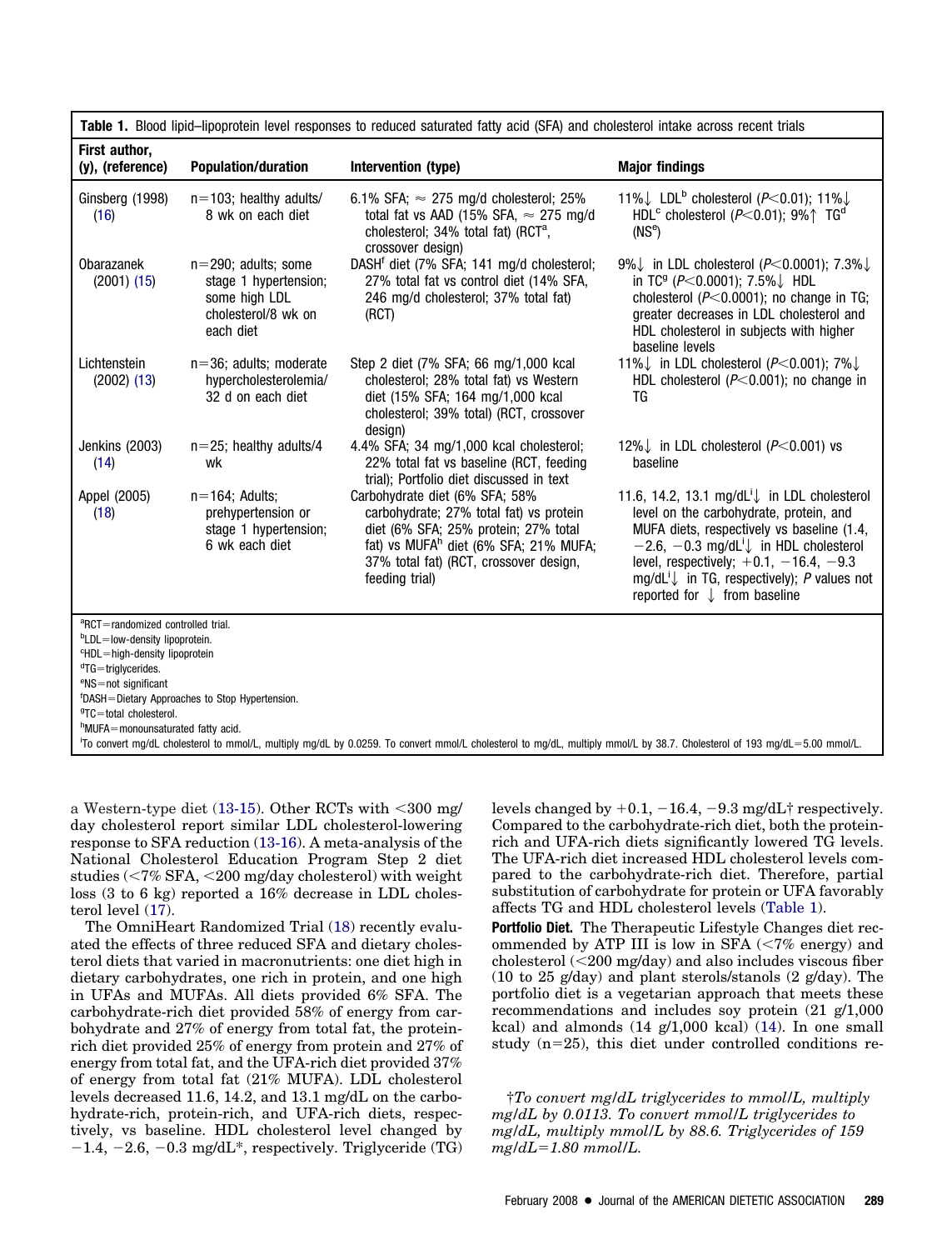duced LDL cholesterol levels by 35% after 1 month  $(P<0.001)$  [\(14\)](#page-37-0). A longer-term (1 year) study of the portfolio diet  $(n=66)$  reported that individuals who adhered well (31.8% of participants) to the diet reduced LDL cholesterol levels by 29.7% (no *P* value given) [\(19\)](#page-38-0). Larger studies across different age and ethnic groups are needed.

**Individual Fatty Acid Modifications/Substitutions.** Several types of trials have evaluated the effect of different fatty acids on LDL cholesterol levels and found consistent positive correlations with total dietary SFA. For every 1% change in total energy from SFA, a 1.8 mg/dL change in LDL cholesterol level was expected [\(20\)](#page-38-0). For every 1% increase in PUFA, a 0.50 mg/dL decrease in LDL cholesterol level was predicted. Replacing SFA with MUFA (diets provided 4% to 12% and 17% to 33%, respectively) decreased LDL cholesterol between 2.2% and 21.6% [\(21\)](#page-38-0). A randomized crossover trial that substituted carbohydrate or oleic acid for LDL cholesterol-raising SFA (eg, lauric, myristic, and palmitic fatty acids [LMPs] at 8% of energy), decreased LDL cholesterol levels 4.8% and 8%, respectively [\(22\)](#page-38-0). Isocalorically replacing dietary carbohydrate with MUFA and PUFA lowered the TC/HDL cholesterol ratio compared to SFA as reported in a meta-analysis of 60 RCTs [\(23\)](#page-38-0). Moreover, LMP raised LDL cholesterol and HDL cholesterol levels whereas stearic acid had a neutral effect. The authors emphasized that risk reduction is most effective when SFA and TFA are replaced with cis-UFA.

**Replacing SFAs with TFAs.** The meta-analysis [\(23\)](#page-38-0) also reported that *trans* MUFA (intake ranged from 0% to 10.9% of energy) increased the TC/HDL cholesterol ratio almost twice that of SFA at a comparable dose. Previously, it was reported that replacing 10% of energy from butter with stick margarine (high in TFA) lowered TC by 7.3 mg/dL\*, LDL cholesterol by 4.2 mg/dL, and HDL cholesterol by 0.77 mg/dL, respectively, with no effect on TC and HDL cholesterol [\(24\)](#page-38-0). Replacement with soft-tub margarine low in TFA decreased TC by 9.7 mg/dL and LDL cholesterol by 7.7 mg/dL, respectively, did not affect HDL cholesterol levels, and decreased TC/HDL cholesterol ratio by 7.7 mg/dL. The authors emphasized the importance of reducing both SFA and TFA and replacing them with UFA for the most favorable response [\(23\)](#page-38-0).

**RCTs with TFAs.** Three RCTs with small sample sizes involving either mildly hypercholesterolemic or healthy men and women were reviewed [\(Table 2\)](#page-4-0). A study of 30 mildly hypercholesterolemic men and women (LDL cholesterol  $>130$  mg/dL) compared the effects of diets containing soybean oil, semiliquid margarine, soft-margarine, shortening, and stick margarine  $(TFA=0.55\%,$ 0.91%, 3.3%, 4.15%, and 6.72% of total energy, respectively) on lipids and lipoproteins [\(25\)](#page-38-0). LDL cholesterol level decreased by 12%, 11%, 9%, 7%, and 5%, respectively, compared to a diet rich in butter (TFA= $1.25\%$  of total energy) (*P*-0.05). HDL cholesterol level was 6% lower only on the stick margarine diet (highest level of TFA; *P*-0.05). TC/HDL cholesterol ratio was lowest on the soybean-oil or semiliquid margarine diets and highest on the stick margarine diet. In addition, TFA decreased LDL cholesterol particle size in a dose-dependent manner (*P*-0.001) [\(25\)](#page-38-0). In 32 healthy men and women [\(26\)](#page-38-0), a diet high in TFA  $(9.3\%$  of energy; SFA=12.9% of energy) vs a

diet high in SFA (TFA= $0.3\%$  of energy, SFA= $22.9\%$  of energy) evoked a similar LDL cholesterol response, TC was 12 mg/dL lower  $(P=0.0007)$ , and HDL cholesterol was 16.6 mg/dL lower (*P*-0.0001), whereas the LDL/HDL cholesterol ratio was higher (*P*-0.0001) after the TFA diet. The third study utilized six diets and mildly hypercholesterolemic adults. Each diet period was 5 weeks and the diets differed by 8% in the energy provided by either carbohydrate or different fatty acids [\(22\)](#page-38-0). Two diets high in TFA (4% or 8% energy) were compared to a diet rich in LMP. LDL cholesterol was 4.8% higher after the 8% TFA diet and HDL cholesterol significantly lower (10% and 11%, respectively) compared to LMP. These results demonstrate that dietary TFA should be avoided.

**Replacing Carbohydrates with TFAs.** Mensink and Katan [\(23\)](#page-38-0) reported that when carbohydrates were isocalorically replaced (for every 1% of energy) with *trans* MUFA, TC (coefficient 0.031; 95% CI 0.02 to 0.042), LDL cholesterol (coefficient 0.04; 95% CI 0.02 to 0.06), and TC/HDL cholestrol (coefficient 0.022; 95% CI 0.005 to 0.038) increased, and HDL cholesterol and TG were unaffected. Also, Judd and colleagues [\(22\)](#page-38-0) reported that in 50 men, diets high in TFA (4% and 8% of energy) increased TC, LDL cholesterol level, and TC/HDL cholesterol ratio vs dietary carbohydrate. There was no effect of TFA on HDL cholesterol level or HDL cholesterol subfractions.

#### **Published Research on Effect of TFAs on Lipid Levels Since Completion of ADA Evidence Analysis Library**

Consistent with earlier results reporting increases in LDL cholesterol with *trans* fat compared to dietary carbohydrate, a recent study found an LDL cholesterol-raising effect with partially hydrogenated soybean oil (PHSO) containing 2.5% of energy from TFA compared to standard soybean oil or low SFA soybean oil [\(27\)](#page-38-0). Compared to the standard soybean oil diet, the difference in LDL cholesterol was  $-3.2%$  for the soybean oil compared to an increase of 5.6% for the PHSO (*P*<0.05). A high oleic acid soybean oil and low linolenic acid soybean oil also showed a similar LDL cholesterol-lowering effect. Compared to the standard soybean oil diet, LDL cholesterol levels did not change on the high oleic soybean oil diet or the low linolenic acid soybean oil diet (141.3 mg/dL vs 142.8 mg/dL, and 143.2 mg/dL, respectively). The TC/ HDL cholesterol ratio was significantly higher after the PHSO vs standard, low SFA, and high oleic soybean oils (183 mg/dL vs 176 mg/dL, 171 mg/dL, and 169 mg/dL, respectively). All nonhydrogenated soybean oils resulted in more favorable lipid profiles than PHSO.

Two studies evaluated ruminant TFAs on blood lipid profiles of healthy men [\(28,29\)](#page-38-0). One study [\(28\)](#page-38-0) evaluated the effects of dairy products enriched in cis-9, *trans*-11 conjugated linoleic acid *trans*-11, 18:1 in healthy middleaged men. After consumption of 1.42 g/day ruminant *trans* fat there was no effect on TC, LDL cholesterol, and HDL cholesterol levels. The LDL/HDL cholesterol ratio increased by  $4\%$  ( $P=0.023$ ) compared to baseline. A study conducted by Tholstrup and colleagues [\(29\)](#page-38-0) evaluated the effects of test diets high (3.6 g/day) or low (0.4 g/day) in vaccenic acid (provided by butter) on lipids and lipoproteins. The high vaccenic acid diet decreased TC levels  $-6\%$  ( $P=0.05$ ) and HDL cholesterol levels  $-9\%$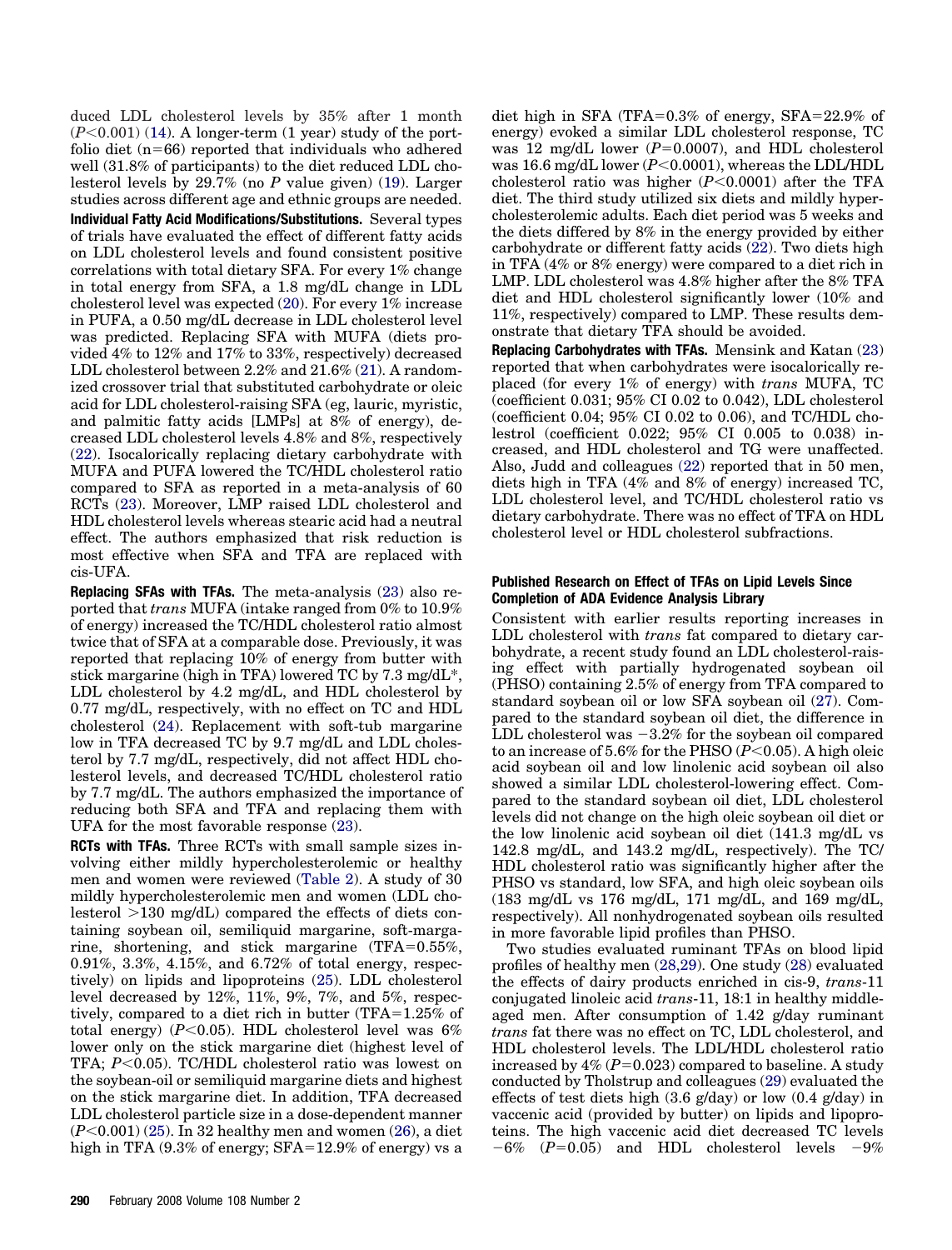<span id="page-4-0"></span>

| Table 2. Blood lipid-lipoprotein level responses to changes in <i>trans</i> -fatty acid (TFA) intake across recent trials |                                                                                                                               |                                                                                                                                                                                                                                                                                                                                                      |                                                                                                                                                                                                                                                                                                                                                                                                 |  |
|---------------------------------------------------------------------------------------------------------------------------|-------------------------------------------------------------------------------------------------------------------------------|------------------------------------------------------------------------------------------------------------------------------------------------------------------------------------------------------------------------------------------------------------------------------------------------------------------------------------------------------|-------------------------------------------------------------------------------------------------------------------------------------------------------------------------------------------------------------------------------------------------------------------------------------------------------------------------------------------------------------------------------------------------|--|
| First author, (y),<br>(reference)                                                                                         | <b>Population/duration</b>                                                                                                    | Intervention (type)                                                                                                                                                                                                                                                                                                                                  | <b>Major findings</b>                                                                                                                                                                                                                                                                                                                                                                           |  |
| Lichtenstein (1999) (25)                                                                                                  | $N = 36$ ; adults;<br>hypercholesterolemic (LDL <sup>a</sup><br>cholesterol $>130$ mg/dL <sup>b</sup> )/35 d<br>each          | Soybean oil (TFA=0.55% of total energy); semiliquid<br>margarine (TFA= $0.91\%$ of total energy); soft-<br>margarine (TFA=3.3% of total energy); shortening<br>$(TFA = 4.15\%$ of total energy); and stick margarine<br>(TFA=6.72% of total energy) vs butter (TFA=1.25%<br>of total energy) (RCT <sup>c</sup> , crossover design, feeding<br>study) | U LDL cholesterol 12%, 11%, 9%, 7%, 5% (P<0.05), no $\downarrow$<br>HDL <sup>d</sup> cholesterol except stick margarine ↓ HDL<br>cholesterol 6% ( $P<0.05$ ), TC <sup>e</sup> / HDL cholesterol was lowest<br>with the soybean-oil and semiliquid margarine and highest<br>with stick margarine, TFA $\downarrow$ particle size in a dose-<br>dependant manner $(P<0.001)$                      |  |
| de Roos (2002) (26)                                                                                                       | $N=32$ ; healthy adults/4 wks each                                                                                            | Trans-diet (TFA 9.3% of energy; SFA <sup>f</sup> 12.9% of energy)<br>vs sat-diet (TFA 0.3% of energy, SFA 22.9% of<br>energy) (RCT, crossover design, feeding study)                                                                                                                                                                                 | Compared to the diet rich in SFA, the diet rich in TFA $\downarrow$ TC<br>0.31 mmol/L <sup>b</sup> (P=0.0007), $\downarrow$ HDL cholesterol 0.36 mmol/<br>$L^b$ (P<0.0001), with nonsignificant effects on LDL<br>cholesterol and triacylglycerols.                                                                                                                                             |  |
| Judd (2002) (22)                                                                                                          | $N = 50$ : men:<br>normocholesterolemic/ 5 wk<br>each                                                                         | TFA 4% or 8% energy vs diet rich in LMP <sup>9</sup> or<br>carbohydrate (RCT, crossover design, feeding study)                                                                                                                                                                                                                                       | Compared to LMP, 8% TFA diet ↑ LDL cholesterol 4.8%<br>$(P<0.01)$ , $\downarrow$ HDL cholesterol 11.1% (P<0.01); 4% TFA<br>$\downarrow$ HDL cholesterol 9.9%                                                                                                                                                                                                                                    |  |
| Lemaitre (2006) (34)                                                                                                      | $N=214$ ; subjects with IHD <sup>h</sup> and<br>214 controls/6 y (1992-1998)                                                  | Cardiovascular Health Study of subjects with fatal IHD;<br>study of TFAs in plasma (case-control nested study)                                                                                                                                                                                                                                       | Higher levels of plasma phospholipid trans 18:2 fatty acids<br>associated with higher risk of IHD (odds ratio for<br>interquintile range 1.68, 95% confidence interval 1.21 to<br>2.33) after adjustment for risk factors and <i>trans</i> 18:1<br>levels. Trans 18:1 levels above the 20th percentile<br>associated with lower risk (odds ratio 0.34, 95%<br>confidence interval 0.18 to 0.63) |  |
| Colon-Ramos (2006)<br>(33)                                                                                                | 1,797 incident cases of first<br>nonfatal MI <sup>'</sup> matched with<br>1,797 population controls/<br>between 1994 and 2004 | Comparison of adipose tissue TFA (observational study)                                                                                                                                                                                                                                                                                               | Total TFA positively associated with $\uparrow$ MI risk after adjusting<br>for established risk factors (odds ratio by quintiles of total<br>TFA: 1.00, 1.37, 1.91, 1.86, 3.28; P for trend <0.001).<br>The association was mostly due to 18:2 trans                                                                                                                                            |  |
| Lichtenstein (2006) (36)                                                                                                  | 30 moderately hyperlipidemic<br>adults /5 experimental diets<br>consumed for 35 d each                                        | Subjects fed diets at 30% energy from fat, soybean<br>oils with different fatty acid profiles: regular, low-sat<br>fat, high-oleic, low- $\alpha$ -linoleic, or partially<br>hydrogenated (controlled feeding study)                                                                                                                                 | Favorable LDL cholesterol level was associated with all<br>varieties of soybean oil, except the partially hydrogenated<br>form $(P<0.05)$                                                                                                                                                                                                                                                       |  |
| Tricon (2006) (28)                                                                                                        | Healthy middle-aged men<br>$(N=32)/2$ diets consumed for<br>6 wk each with a 7-wk<br>washout between periods                  | Consumption of ultra heat-treated milk, butter, and<br>cheese that provided 0.151 g/d (control) or 1.421<br>g/d (modified) cis-9, trans-11 conjugated linoleic acid<br>(randomized, double-blind, placebo-controlled,<br>crossover design, feeding study)                                                                                            | LDL/HDL cholesterol from baseline to end of phase $\downarrow -0.10$<br>in control condition; $\uparrow$ 0.11 in modified condition<br>$(P=0.023)$ . Other changes not significant. Dairy products<br>naturally enriched (modified condition) do not appear to<br>have a significant effect on blood lipid profile.                                                                             |  |
| Tholstrup (2006) (29)                                                                                                     | Healthy young men $(N=42)/5$ wk                                                                                               | Consumption of test butter high in vaccenic acid (3.6)<br>g/d) or a control butter with low content of vaccenic<br>acid (double-blind, randomized, parallel intervention<br>study)                                                                                                                                                                   | Butter high in ruminant <i>trans</i> or vaccenic acid $\downarrow$ TC by 6%<br>( $P=0.005$ ) and $\downarrow$ plasma HDL cholesterol by 9%<br>$(P=0.002)$ compared to controls. Ratio of total to HDL<br>cholesterol did not differ significantly between groups.                                                                                                                               |  |

<sup>d</sup>HDL=high-density lipoprotein.<br><sup>e</sup>TC=total cholesterol.

<sup>f</sup>SFA=saturated fatty acid.

<sup>g</sup>LMP=lauric, myristic, and palmitic fatty acids.<br><sup>h</sup>IHD=ischemic heart disease.

iMI=myocardial infarction.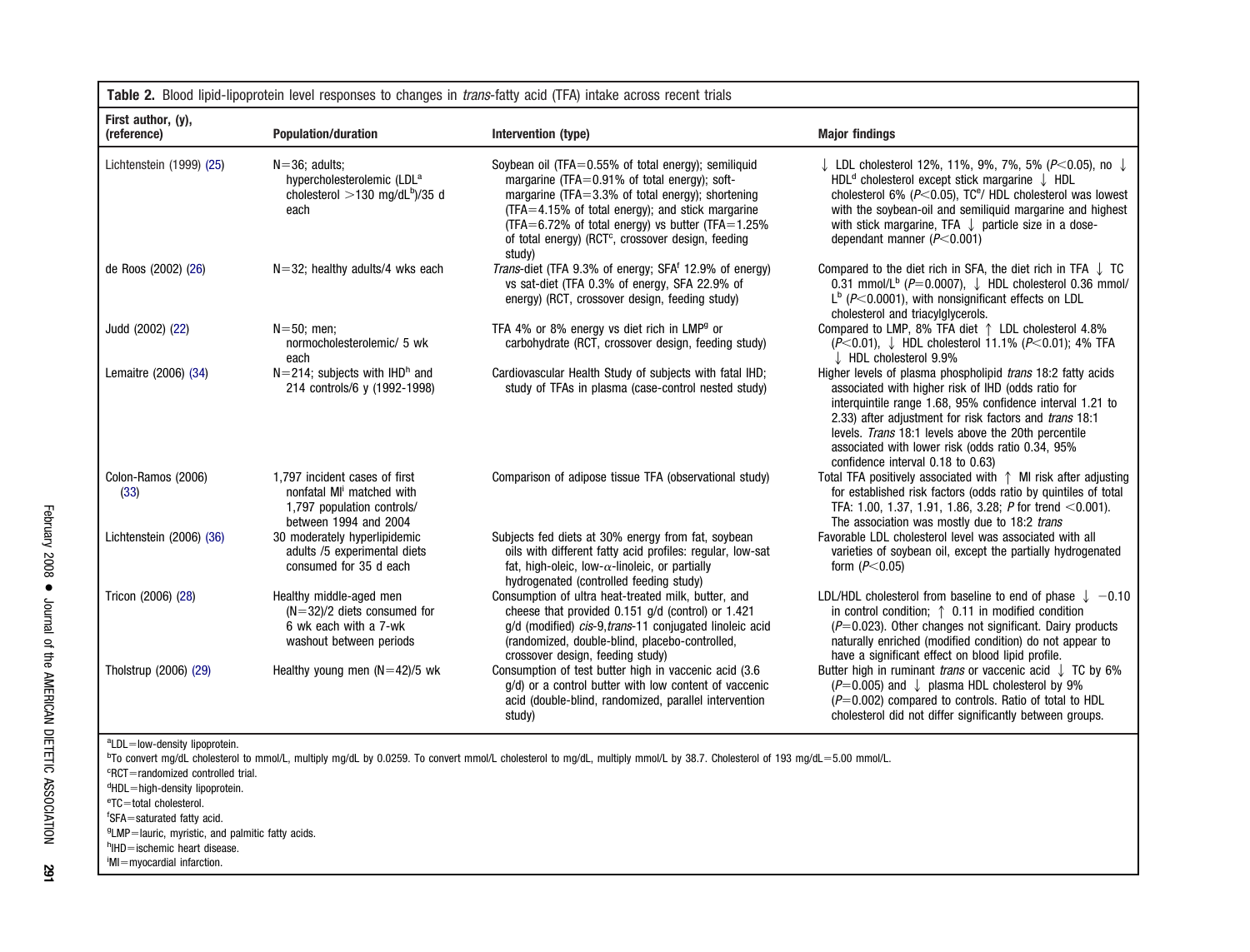$(P=0.002)$ . The TC/HDL cholesterol ratio was unchanged. The available data indicate that the isomeric structure of TFA affects the cholesterolemic response.

#### **Effect of TFAs on Coronary Events**

A case-control study  $(30)$  (N=964) reported that the highest  $(4.40 \text{ g}/100 \text{ g})$  vs lowest  $(1.84 \text{ g}/100 \text{ g})$  quintile of adipose tissue TFA was associated with an approximate threefold increased risk of myocardial infarction (MI) (*P*-0.05). Adipose tissue TFA is considered a reasonable objective marker of long-term TFA intake, but cost, discomfort, and inconsistent sensitivity of measures precludes routine use for clinical screening.

A prospective cohort study of 667 male participants noted a 2% energy increase in TFA was associated with a 1.3-fold increased risk of MI in 98 cases within 10 years  $(P=0.0001)$  [\(31\)](#page-38-0). The Nurses' Health Study [\(32\)](#page-38-0) reported that the highest  $(5.7 \text{ g/day})$  vs the lowest  $(2.4 \text{ g/day})$ quintile of TFA intake was associated with an increase in CHD risk (121,700 female participants, relative risk (RR) 1.50, 95% CI 1.12 to 2.00, *P* for trend=0.001). Studies continue to provide compelling reasons to avoid TFA.

#### **Published Research on Effect of TFAs on Coronary Outcomes since Completion of the ADA Evidence Analysis Library**

In an observational study conducted in Costa Rica [\(33\)](#page-38-0), total adipose tissue TFA was positively associated with increased MI risk after adjusting for established risk factors. By adipose tissue total TFA quintiles, the odds ratio (OR) values were 1.00, 1.37, 1.91, 1.86, and 3.28 (*P* for trend < 0.001). The association was due mainly to adipose tissue C18:2 TFA. Similiar findings were reported in a case-control study with 214 subjects with fatal ischemic heart disease [\(34\)](#page-38-0). In this study, higher levels of plasma phospholipid *trans* 18:2 fatty acids were associated with higher risk of fatal ischemic heart disease (IHD). Interestingly, higher levels of *trans* 18:2 fatty acids were associated with higher risk whereas *trans* 18:1 fatty acids were associated with lower risk. A recent analysis of Nurses' Health Study data [\(35\)](#page-38-0) showed that total TFA (measured in red blood cells, a good biomarker of intake) was associated with an elevated risk of CHD. Thus, on the basis of the clinical trial evidence and much observational data, reducing elaidic acid as well as other synthetic TFA is appropriate. The limited evidence for *trans* 18:2 fatty acid suggests that targeted efforts are needed to also reduce this trans isomer. With respect to the *trans* isomers in ruminant fat, it is clear that more research is needed before definitive recommendations can be made.

#### **Summary of Research-Based Dietary Recommendations and Fat-Related Components that Modify LDL Cholesterol Level**

The Therapeutic Lifestyle Changes diet, providing 25% to  $35\%$  of energy from total fat,  $\leq 7\%$  from SFA and TFA combined, and -200 mg/day dietary cholesterol is recommended by ATP III [\(1\)](#page-37-0). The American Heart Association  ${\rm\,}{\rm\,}{\rm\,}{\rm\,}{\rm\,}{\rm\,}$  and  ${\rm\,}{\rm\,}{\rm\,}$  and  ${\rm\,}{\rm\,}{\rm\,}$  and  ${\rm\,}{\rm\,}{\rm\,}$  and  ${\rm\,}{\rm\,}{\rm\,}$ of energy from TFA. Tailoring the diet to meet individual needs is encouraged. Based on energy needs and risk factors, SFA and TFA should be replaced isocalorically with complex carbohydrates and/or UFA, including both MUFA (not to exceed 20% of energy) and PUFA (not to

exceed 10% of energy). This approach involves shifting the food pattern to include more plant-based and fewer animal foods. Detailed guidance on how best to achieve this eating pattern is provided in the 2006 American Heart Association Diet and Lifestyle Recommendations revision [\(36\)](#page-38-0). A recent publication from an American Heart Association Conference on *Trans* Fat Alternatives summarizes the complexities of completely reducing dietary TFA and discusses the significant progress that has been (and is being) made to achieve this goal [\(37\)](#page-38-0).

#### **Additional Research Needed**

[Table 1](#page-2-0) summarizes recent high-quality studies regarding the effects of reducing SFA on lipid and lipoprotein levels based on RCT data. Research is needed to further define the optimal macronutrient substitutions qualitatively and quantitatively for SFA, TFA, UFA, protein, and carbohydrate to attain the most beneficial lipid and lipoprotein profile in the general population and in patients at increased risk for CVD. Effects of the specific TFA isomers on lipid and lipoprotein levels remain unclear.

# **NUTS AND LIPID LOWERING**

# **General Relationship**

Observational studies reported that nut consumption is associated with a reduced CHD risk [\(38\)](#page-38-0). A dose-dependent relationship has been reported but controlling for confounders is challenging in these studies. The reported cardioprotective effects may be due, in part, to the unique nutrient profile of nuts.

#### **Potential Mechanisms**

Nuts are high in UFA and low in SFA. Some nuts, like walnuts, are high in ALA. Nuts are also a source of vegetable protein and plant sterols. Because of their nutrient profile, nuts favorably affect lipid and lipoprotein levels. In addition, nuts may displace foods high in SFA and cholesterol thereby further favorably affecting plasma lipid and lipoprotein levels.

#### **Status of Current Research**

Five controlled studies conducted from 2000 to 2003 were included in this review [\(Table 3\)](#page-6-0). Sample sizes were small (mostly) and subjects studied were healthy; one study evaluated subjects with type 2 diabetes. After 2 to 8 weeks, daily consumption of 50 to 113 g nuts (walnuts, almonds, almond oil, and pecans) decreased TC (4% to 22%) and LDL cholesterol (6% to 30%) levels [\(39-43\)](#page-38-0). Only one study [\(43\)](#page-38-0) found no change in TC, but LDL cholesterol level was 10% lower [\(43\)](#page-38-0). Findings regarding HDL cholesterol levels were mixed. Eleven clinical trials confirmed these findings when 18% to 20% of energy is consumed as walnuts, almonds, peanuts, macadamia and pistachios [\(44\)](#page-38-0)*.* One study [\(40\)](#page-38-0) reported no effect on insulin sensitivity. Long-term effects are unknown.

Despite beneficial effects of nuts, it should be noted that three studies [\(39,41,42\)](#page-38-0) were confounded by higher SFA and cholesterol content of the reference diets compared to the nut-rich diets, which may partially explain the observed reductions in TC and LDL cholesterol levels.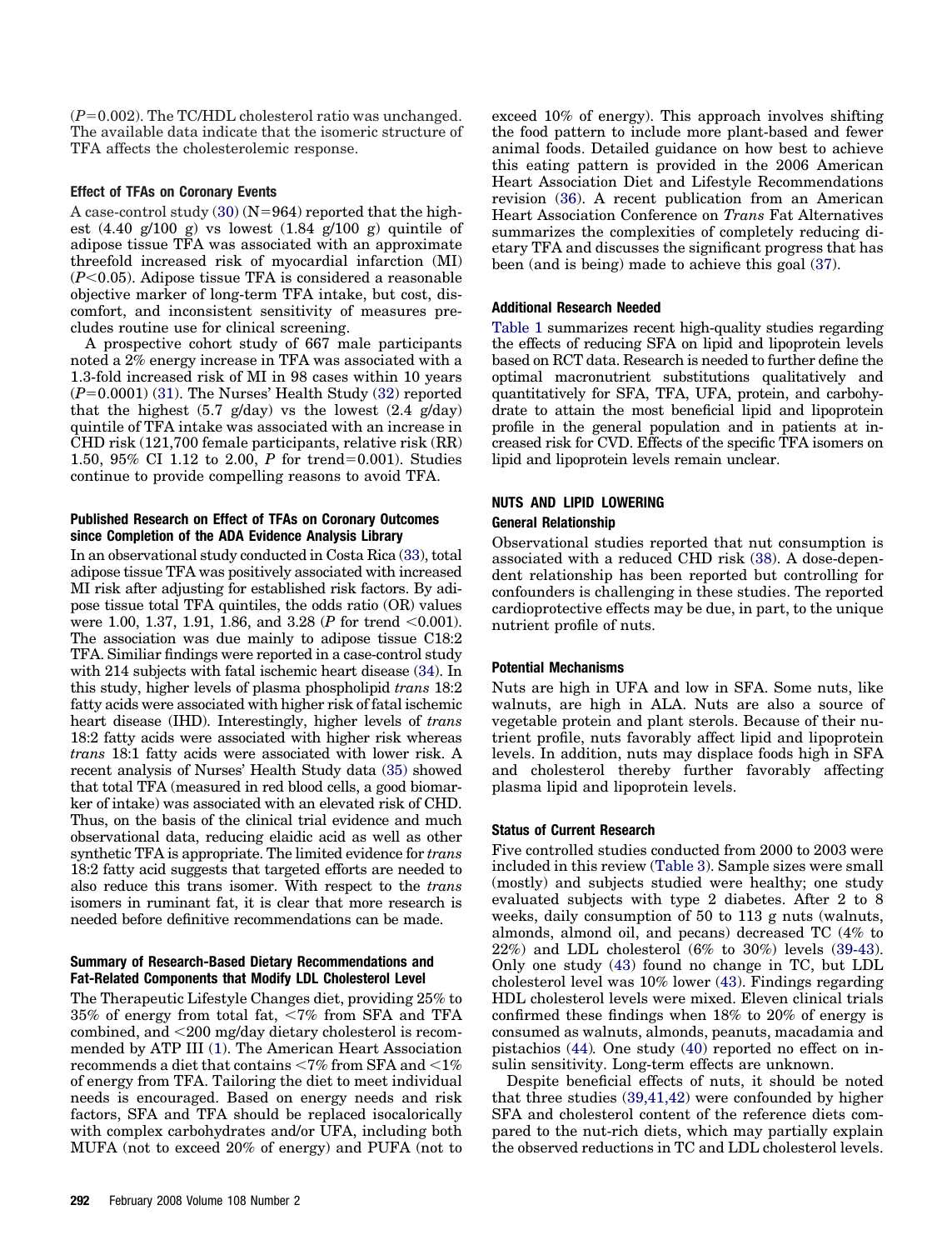<span id="page-6-0"></span>

| Table 3. Blood lipid–lipoprotein level responses to nuts across recent trials |
|-------------------------------------------------------------------------------|
| l First author. (v).                                                          |

| First author, (y),<br>(reference)                                                                                                                                                                                                                        | <b>Population/duration</b>                                                   | Intervention (type)                                                                                                                                              | Major finding <sup>a</sup>                                                                                                                                                                                    |
|----------------------------------------------------------------------------------------------------------------------------------------------------------------------------------------------------------------------------------------------------------|------------------------------------------------------------------------------|------------------------------------------------------------------------------------------------------------------------------------------------------------------|---------------------------------------------------------------------------------------------------------------------------------------------------------------------------------------------------------------|
| Iwamoto (2002)<br>(39)                                                                                                                                                                                                                                   | 40 healthy men and<br>women/2 wk                                             | 50-54 g walnuts daily; SFA <sup>b</sup> was<br>$\sim$ 7% on the reference diet and<br>$\sim$ 5% on the walnut diet<br>(randomized crossover design)              | $\downarrow$ TC <sup>c</sup> 4.5%, $\downarrow$ apo B <sup>d</sup> 7.7%, $\downarrow$ LDL <sup>e</sup> /<br>HDL <sup>f</sup> cholesterol ratio 10.3% vs control<br>diet $(P<0.05)$                            |
| Lovejoy (2002)<br>(40)                                                                                                                                                                                                                                   | 20 healthy men and<br>women/4 wk                                             | 100 g almonds daily                                                                                                                                              | $\downarrow$ TC 21%, $\downarrow$ LDL cholesterol 29% vs<br>baseline $(P<0.001)$                                                                                                                              |
| Sabate (2003)<br>(41)                                                                                                                                                                                                                                    | 25 healthy men and<br>women; multiethnic/4<br>wk                             | 20% of fat from almonds $(\sim 68$ g) vs<br>Step 1 diet. High almond diet<br>provided 6% less energy from SFA<br>vs Step 1 diet (randomized<br>crossover design) | $\downarrow$ TC 4.4%, $\downarrow$ LDL cholesterol 7.0% vs<br>Step 1 diet $(P<0.001)$                                                                                                                         |
| Hyson (2002)<br>(42)                                                                                                                                                                                                                                     | 22 healthy men and<br>women/6 wk                                             | 66 g almonds daily or 35 g almond oil<br>daily. SFA intake was 8% on<br>almond diets and 10% at baseline<br>(randomized crossover design)                        | Both diets produced comparable lowering<br>of serum lipids: $\downarrow$ TC 4%, $\downarrow$ LDL<br>cholesterol 6%, $\downarrow$ TG <sup>9</sup> 14%, $\uparrow$ HDL<br>cholesterol 5% vs baseline $(P<0.05)$ |
| Morgan (2000)<br>(43)                                                                                                                                                                                                                                    | 19 healthy men and<br>women/8 wk                                             | 68 g pecans daily. SFA intake did not<br>differ between the experimental and<br>baseline diet (randomized controlled<br>trial)                                   | ↓ LDL cholesterol 6% vs baseline<br>$(P<0.05)$ and $\downarrow$ LDL cholesterol 19%<br>vs control group $(P<0.05)$                                                                                            |
| Zibaeenezhad<br>$(2006)$ $(45)$                                                                                                                                                                                                                          | 52 subjects with<br>hyperlipidemia/8 wk                                      | Persian walnuts (20 g/d) for 8 wk<br>(randomized case-control parallel<br>arm study)                                                                             | $\downarrow$ TG 17% (P<0.02), $\uparrow$ HDL<br>cholesterol $9\%$ ( $P<0.03$ )                                                                                                                                |
| Tapsell (2004)<br>(47)                                                                                                                                                                                                                                   | 58 men and women with<br>type 2 diabetes/6 mo                                | Walnuts $(30 \text{ g/d})$ for 6 mo<br>(randomized case-control parallel<br>arm study)                                                                           | U LDL cholesterol 10% ( $P=0.03$ ), $\uparrow$<br>HDL cholesterol (from 1.10 to 1.30<br>mmol/L <sup>h</sup> ) ( $P=0.05$ )                                                                                    |
| Zhao (2004) (46)                                                                                                                                                                                                                                         | 20 men and 3 women with<br>moderately elevated LDL<br>cholesterol level/6 wk | Walnuts (37g/d) and walnut oil (15<br>g/d) that provided a high linoleic<br>acid diet for 6 wk (randomized<br>crossover study)                                   | $\downarrow$ TC 11%, $\downarrow$ LDL cholesterol 12%, $\downarrow$<br>TG 18%, $\downarrow$ apo B 9% vs average<br>American diet ( $P<0.05$ for all)                                                          |
| <sup>a</sup> All significant findings reported.<br>bSFA=saturated fatty acid.<br>°TC=total cholesterol.<br>$q$ apo B = apolipoprotein B.<br>eLDL=low-density lipoprotein.<br><sup>f</sup> HDL=high-density lipoprotein<br><sup>9</sup> TG=triglycerides. |                                                                              |                                                                                                                                                                  |                                                                                                                                                                                                               |

hTo convert mg/dL cholesterol to mmol/L, multiply mg/dL by 0.0259. To convert mmol/L cholesterol of my/dL, multiply mmol/L by 38.7.Cholesterol of 193 mg/dL=5.00 mmol/L.

In these studies [\(39,41,42\)](#page-38-0), the nut diets provided 2% to 6% fewer SFA kilocalories compared to the reference diet. In addition, one study [\(42\)](#page-38-0) fed four different diets with varying levels of total fat (37% or 25%) and found dietary fat level had more of an effect on serum lipid levels than did fat source (almonds vs olive or canola oil). TC level was 3% lower with lower fat intake, while TG was 16% lower and TC/HDL cholesterol ratio was 4% lower with the higher fat intake [\(42\)](#page-38-0). One walnut study reported an inverse association between ALA intake and LDL cholesterol level in women (Table 3) [\(39\)](#page-38-0).

#### **Published Research on Nuts Since Completion of the ADA Evidence Analysis Library**

Since the ADA Evidence Analysis Library review was conducted, three studies have been published evaluating the effects of walnuts on lipid and lipoprotein levels in hypercholesterolemic subjects [\(45,46\)](#page-38-0) and subjects with type 2 diabetes [\(47\)](#page-38-0). Subjects received 20 g walnuts [\(45\)](#page-38-0), 30 g walnuts [\(47\)](#page-38-0), or 37 g walnuts plus 15 g walnut oil per day [\(46\)](#page-38-0) for 8 weeks, 6 months, and 6 weeks, respectively. The test diets with walnuts significantly decreased LDL cholesterol  $10\%$   $(P=0.03)$   $(47)$  and  $12\%$   $(P<0.05)$   $(46)$ . Triglyceride levels decreased in two studies by 17% (*P*-0.05) [\(45\)](#page-38-0) and 18% (*P*-0.05) [\(46\)](#page-38-0). In addition, HDL cholesterol levels increased in two studies by 9% (*P*-0.03)  $(45)$  and approximately 18%  $(P=0.05)$  [\(47\)](#page-38-0).

#### **Effects of Nut Consumption on CHD Events: Observational Data**

The Nurses' Health Study [\(48\)](#page-38-0) evaluated the association between nut consumption and relative risk of CHD in 86,016 women. After 14 years of follow-up, 1,255 CHD events were reported. After adjusting for age, smoking, and other known CHD risk factors, women who ate more than 5 oz nuts/week had a significantly lower CHD risk than those who rarely or never ate nuts. In 1980, 5% of women reported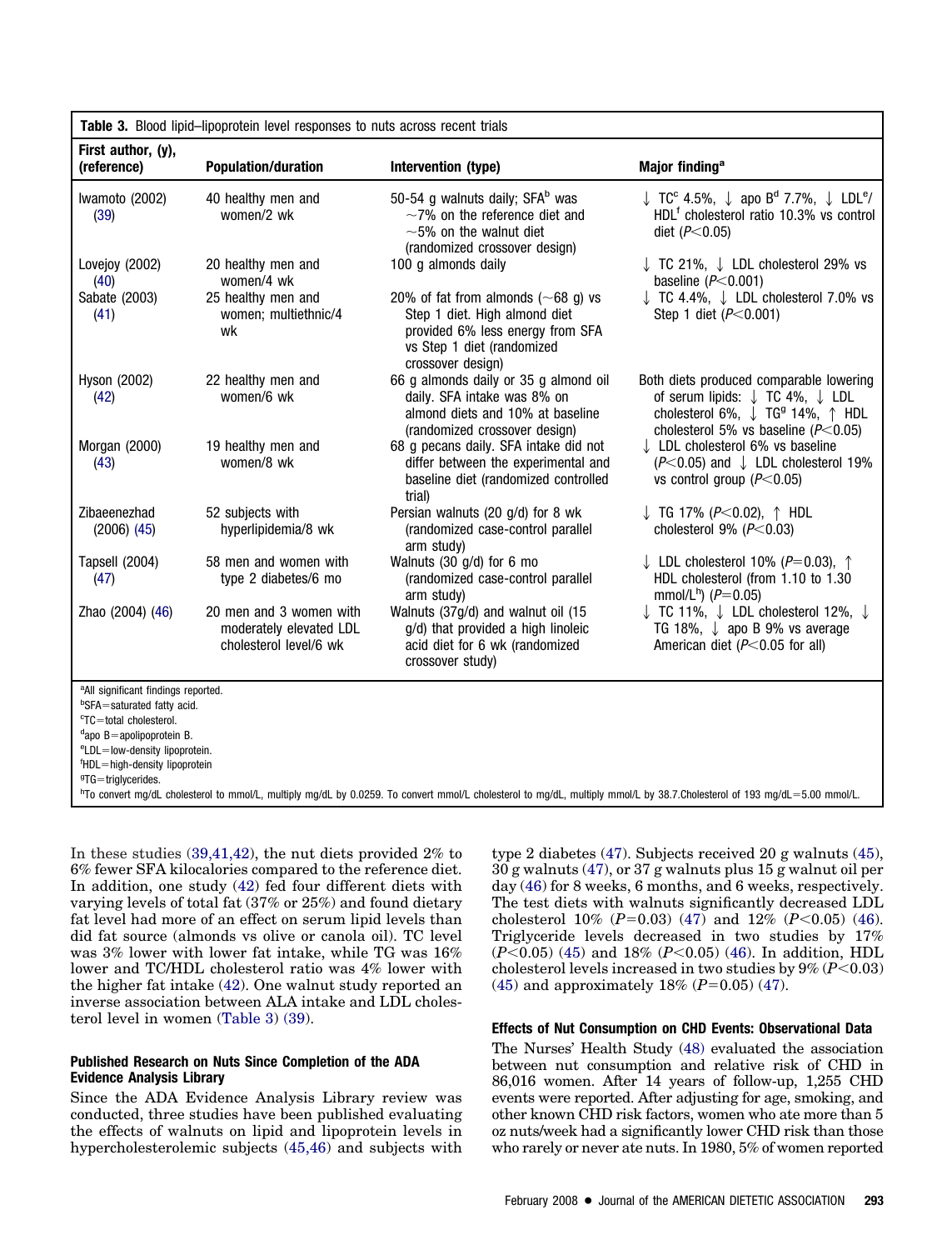eating nuts  $\geq 5$  times/week but this level dropped by 1990 where only 3% reported eating nuts this often  $(P=0.0009)$ . Whether other confounders may influence these results is difficult to assess from food frequency data.

#### **Summary of Research-Based Dietary Recommendations and Nut Consumption**

Consumption of 3⁄4 oz to 1 oz unsalted nuts daily or up to 5 oz weekly, isocalorically substituted for other foods (to prevent excessive energy intake and weight gain), is suggested to confer cardiovascular benefits [\(44\)](#page-38-0). [Table 3](#page-6-0) summarizes current research evidence from RCTs.

# **SOY AND LDL CHOLESTEROL LEVEL LOWERING General Relationship**

Controlled clinical studies as well as meta-analyses have evaluated the effects of soy on lipid and lipoprotein levels. Interpretation of the results of these studies has been complicated by numerous factors, such as the amount and various forms of soy used, including soy protein, soy protein isolate, soy flour, and soy oil, and more specifically the isoflavones comprising soy protein, genestein, and daidzein. Differences in baseline lipid levels have further confounded results because subjects with higher baseline values are generally more responsive. Other limitations in study design and nonstandardized methodology often preclude generalizability and further reduce strength of evidence.

#### **Potential Mechanisms**

Soy has a modest LDL cholesterol-level lowering effect possibly via substitution for other animal protein-rich foods with higher saturated fat content or a potentially favorable effect on LDL-receptor status, which lowers serum LDL cholesterol levels. Soy isoflavones also may have beneficial vascular effects, but these results are inconclusive.

#### **Status of Current Research**

Two meta-analyses and five clinical trials were reviewed to examine the effects of soy protein on lipids and lipoproteins [\(Table 4\)](#page-8-0). Of these studies, one meta-analysis and five clinical studies evaluated isoflavones as well as soy protein.

In a 1995 meta-analysis of 29 studies, a soy protein diet (mean 47 g/day) compared to a control diet, reduced TC by 9.3%, LDL cholesterol by 12.9%, and TG by 10.5% [\(49\)](#page-38-0). Initial cholesterol value was the primary predictor of cholesterol response because the higher the initial cholesterol, the greater the cholesterol-lowering diet effect.

A more recent meta-analysis of 10 studies with a total of 959 participants found soy protein plus isoflavones (26 g soy protein and 52 mg isoflavones, on average) in place of animal or dairy protein did not significantly lower LDL cholesterol level; however, it increased HDL cholesterol levels by 3% [\(50\)](#page-38-0). The recent RCTs have also reported conflicting results when 26 to 50 g soy protein with 80 to 165 mg isoflavones were evaluated [\(Table 4\)](#page-8-0). All studies involved patients with type 2 diabetes and/or hypercholesterolemic participants and reported decreases in TC (4% to 12.5%) and LDL cholesterol (7% to 18%) [\(51-54\)](#page-38-0). One study in postmenopausal women with hypercholesterolemia reported improved endothelial function but no effect on blood

lipid levels [\(55\)](#page-38-0). TG level was reduced in one study [\(51\)](#page-38-0), whereas four studies found no effect [\(52-55\)](#page-38-0).

One of the five RCTs assessed a potential dose-response relationship between soy protein and isoflavones and changes in lipid levels. This study reported no difference between a commercial product containing 30 g isolated soy protein with 81 mg aglycone isoflavones or 50 g isolated soy protein with 135 mg aglycone isoflavones (108 male, 22 female participants;  $P=0.01$  [\(54\)](#page-38-0).

#### **Published Research on Soy and CVD Since Completion of the ADA Evidence Analysis Library**

More recent studies demonstrate little effect of soy protein with and without isoflavones on lipid and lipoprotein levels in healthy subjects [\(56-58\)](#page-38-0). Subjects consumed similar amounts of soy protein daily: 31.5 g soy protein and 120 mg isoflavones in the aglycone form; 32 g soy protein isolate either low or high in isoflavones (ie, 1.64 mg or 61.7 mg aglycone isoflavone); and 30 g soy protein, 100 mg isoflavones, and 9 g cotyledon fiber, respectively. The study by Ma and colleagues [\(56\)](#page-38-0) used water-washed (which preserves the isoflavone content) not alcohol-washed soy protein. All three studies reported no significant effects on lipid and lipoprotein levels in normocholesterolemic [\(57\)](#page-38-0) or hypercholesterolemic subjects [\(56,58\)](#page-38-0). However, McVeigh and colleagues [\(57\)](#page-38-0), despite no effects on lipids and lipoprotein levels, reported that both soy protein treatments similarly and significantly lowered the ratios of TC/HDL cholesterol (5%; *P*-0.05); LDL/HDL cholesterol (8.6%; *P*-0.05); and apolipoprotein B (apo B):apolipoprotein A (6.3%; *P*-0.05) [\(57\)](#page-38-0). In addition, when equol excretion status was included as a covariate in the statistical model, LDL cholesterol level was significantly lower after consumption of both low and high isoflavone soy protein isolate. Some people form and excrete equol, which is a measure of biotransformation of soy isoflavones to the more potent estrogenic isoflavone, equol [\(59\)](#page-39-0). In the study by Hermansen and colleagues [\(58\)](#page-38-0), a subset of subjects (postmenopausal women) who participated in a substudy to evaluate the vascular effects of soy protein plus cotyledon and isoflavones, the soy supplement decreased LDL cholesterol levels 7.6% compared to the placebo.

Soy protein (30 g/day) [\(60\)](#page-39-0) or soybean  $\beta$ -conglycinin (5 g/day; one of the major soy storage proteins in soy protein isolate) [\(61\)](#page-39-0) was studied in two different subject cohorts: dialysis patients with hypercholesterolemia [\(60\)](#page-39-0) or subjects with elevated LDL cholesterol and TG levels [\(61\)](#page-39-0). In patients undergoing hemodialysis  $(n=27)$ , soy protein substitution for milk protein decreased TC 17%, LDL cholesterol 15%, and apo B  $14\%$  ( $P=0.05$  for all) [\(60\)](#page-39-0). In the study by Kohno and colleagues [\(61\)](#page-39-0), subjects with hypertriglyceridemia were given  $\beta$ -conglycinin for 4, 8, and 12 weeks and TG levels decreased by 13.6% compared to baseline. In another experiment in that article  $(61)$  with subjects with visceral obesity,  $\beta$ -conglycinin had no effect on lipid and lipoprotein levels after 20 weeks of treatment.

As discussed earlier, Jenkins and colleagues [\(19\)](#page-38-0) conducted a 1-year study to test the effectiveness of implementation of the Portfolio Diet by hyperlipidemic, freeliving subjects  $(N=66)$ . Subjects were instructed to consume a low-fat diet with 22.5 g soy protein per 1,000 kcal from soy milk and soy meat analogs with: 1.0 g plant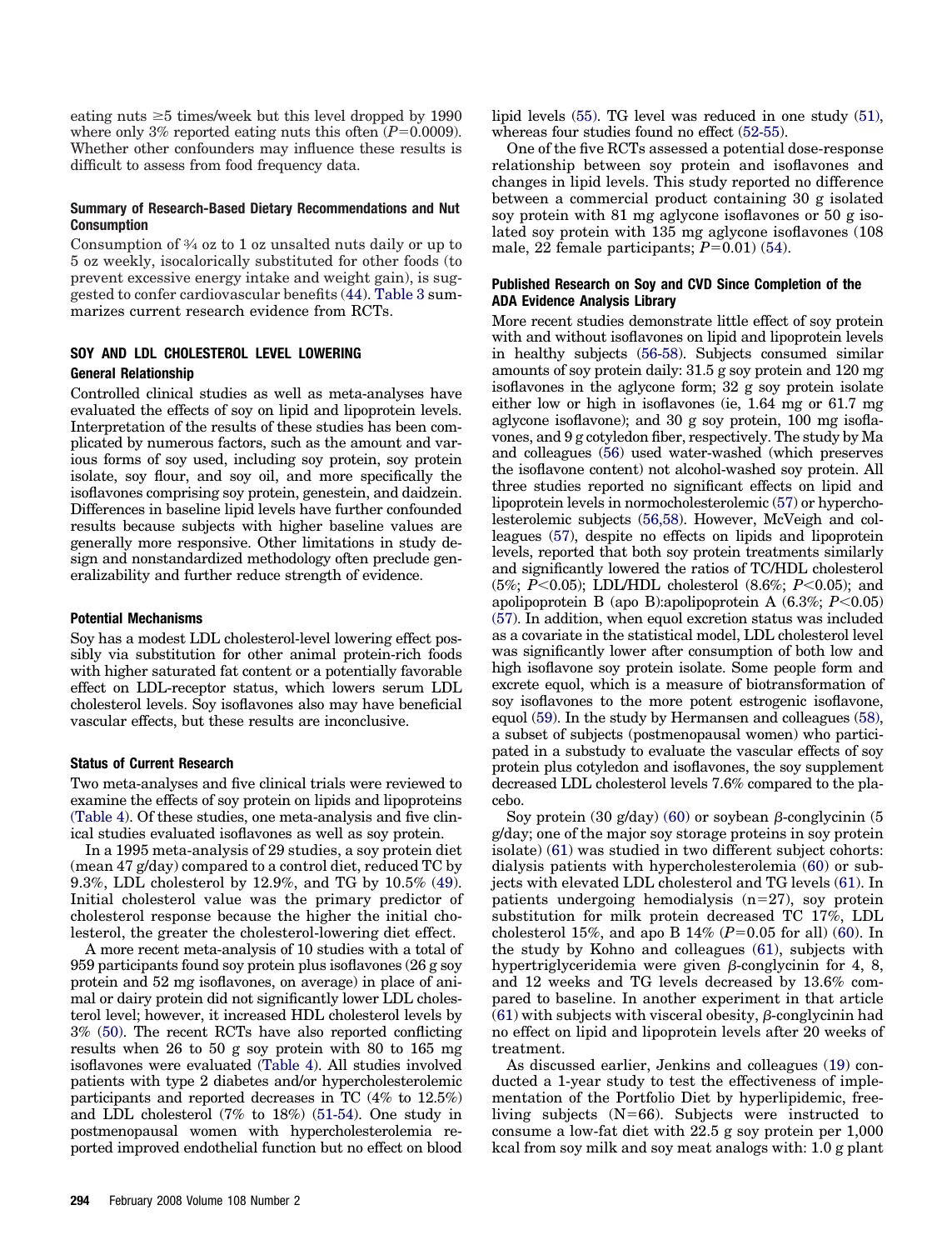<span id="page-8-0"></span>

| Table 4. Blood lipid-lipoprotein responses to soy intake across recent trials                                 |                                                                                                                    |                                                                                                                                                                                                                                                                                                                                                                                     |                                                                                                                                                                                                                                                                                          |  |
|---------------------------------------------------------------------------------------------------------------|--------------------------------------------------------------------------------------------------------------------|-------------------------------------------------------------------------------------------------------------------------------------------------------------------------------------------------------------------------------------------------------------------------------------------------------------------------------------------------------------------------------------|------------------------------------------------------------------------------------------------------------------------------------------------------------------------------------------------------------------------------------------------------------------------------------------|--|
| First author, (y),<br>(reference)                                                                             | <b>Population/duration</b>                                                                                         | Intervention (type)                                                                                                                                                                                                                                                                                                                                                                 | <b>Major findings</b>                                                                                                                                                                                                                                                                    |  |
| Hermansen<br>$(2001)$ $(51)$                                                                                  | $n=14$ men with type 2 diabetes<br>$n=6$ women with type 2<br>diabetes; 15 wk                                      | Supplement with 50 g isolated soy<br>protein, total isoflavones 165<br>mg, and 20 g soy cotyledon<br>fiber vs placebo supplement.<br>Controlled double-blind<br>crossover with 23-wk washout                                                                                                                                                                                        | LDL <sup>a</sup> cholesterol $-10\%$ (P<0.05)<br>LDL/HDL <sup>b</sup> ratio -12 % ( $P<0.05$ )<br>TG <sup>c</sup> $-22\%$ (P<0.05)<br>HDL no change                                                                                                                                      |  |
| Jayagopal (2002)<br>(52)                                                                                      | $N = 32$ postmenopausal women<br>with diet-controlled type 2<br>diabetes; 12 wk per treatment<br>plus 2-wk washout | Soy treatment: 30 g isolated soy<br>protein with 132 mg isoflavones.<br>The product was completely<br>devoid of soluble fiber and each<br>sachet provided 243 kcal vs<br>control treatment, of an identical<br>sachet containing 30 g pure<br>microcrystalline cellulose of no<br>significant caloric content.<br>Randomized controlled trial,<br>double-blind, placebo-controlled. | Serum insulin HOMA-IR <sup>d</sup> and HbA1c <sup>e</sup><br>decreased $(-8.09\%, P=0.006\%,$<br>$-6.47\%$ , $P=0.003$ , $-0.064\%$ ,<br>$P=0.048$ , respectively)/12 wk soy.<br>$TC^{f} - 4.07\%$ , $P = 0.004$ , LDL<br>cholesterol $-7.09\%$ , $P=0.001$ ; no<br>changes in HDL or TG |  |
| Puska (2002)<br>(53)                                                                                          | $N=60$ men and women; 6 wk                                                                                         | Randomized controlled trial,<br>double-blind, parallel, single-<br>center trial. Isolated soy protein<br>supplement added to regular<br>diet.                                                                                                                                                                                                                                       | LDL cholesterol level reduced 0.27<br>mmol/L <sup>g</sup> ; $P=0.049$                                                                                                                                                                                                                    |  |
| Tonstad (2002)<br>(54)                                                                                        | $N = 130$ men and women with<br>hyperlipidemia                                                                     | Fed 30 g isolated soy protein vs<br>casein                                                                                                                                                                                                                                                                                                                                          | No significant differences in any lipid-<br>lipoprotein measure                                                                                                                                                                                                                          |  |
| <b>Cuevas (2003)</b><br>(55)                                                                                  | $N=18$ postmenopausal women<br>with hyperlipidemia                                                                 | Low-fat diet randomized to isolated<br>soy protein vs casein 4 wk then<br>alternate treatment                                                                                                                                                                                                                                                                                       | No significant differences in LDL<br>cholesterol level; flow-mediated<br>dilation was improved                                                                                                                                                                                           |  |
| Ma (2005) (56)                                                                                                | $N = 159$ men and women                                                                                            | Randomized double-blind placebo<br>controlled trial; soy with<br>isoflavones vs milk protein; 5 wk                                                                                                                                                                                                                                                                                  | No significant differences in soy based<br>LDL cholesterol level reduction,<br>regardless of isoflavone content                                                                                                                                                                          |  |
| McVeigh (2006)<br>(57)                                                                                        | $N = 35$ males                                                                                                     | Randomized to soy protein isolate<br>vs milk protein isolate; 57 d<br>each                                                                                                                                                                                                                                                                                                          | No significant differences in individual<br>serum lipid levels, ratios were<br>favorably enhanced                                                                                                                                                                                        |  |
| Hermansen 2005<br>(58)                                                                                        | $N = 100$ participants with<br>hypercholesterolemia                                                                | Randomized double-blind parallel<br>intervention; 24 wk soy<br>supplement with isoflavones vs<br>dairy protein                                                                                                                                                                                                                                                                      | No significant changes in lipid levels<br>observed                                                                                                                                                                                                                                       |  |
| Jenkins (2006)<br>(19)                                                                                        | $N = 66$ men and women with<br>hyperlipidemia                                                                      | Randomized controlled trial/12 mo;<br>low-saturated-fat diet plus<br>almonds, plant sterols, fiber and<br>22.5 g soy protein                                                                                                                                                                                                                                                        | LDL cholesterol level reduced<br>$-14.0\%$ and $-12.8$ (P < 0.001)<br>respectively at 3 mo and 1 y. Better<br>adherence to all diet constituents<br>yielded best results                                                                                                                 |  |
| Chen (2006) (60)                                                                                              | $N = 26$ patients on hemodyalisis<br>with hypercholesterolemia                                                     | Randomized double blind clinical<br>trial; 4 wk run-in phase Isolated<br>soy protein vs milk protein                                                                                                                                                                                                                                                                                | Significant changes in TC, LDL<br>cholesterol levels: $-17.2%$ and<br>$-15.3\%$ , respectively (P=0.03 and<br>$P<0.05$ , respectively)                                                                                                                                                   |  |
| Kohno (2006)<br>(61)                                                                                          | $N=138$ age 26-69 y with TG<br>$>1.69$ mmol/L <sup>9</sup>                                                         | Randomized into $\beta$ -conglycinin vs<br>casein; 12 wk/ 4-wk washout                                                                                                                                                                                                                                                                                                              | Serum TG reduced by $0.31 \pm 0.08$ ,<br>$0.26 \pm 0.09$ , and $0.36 \pm 0.09$ mmol/<br>$L^b$ respectively after 4, 8, and 12<br>wk intervention, respectively                                                                                                                           |  |
| aLDL=low-density lipoprotein.<br><sup>b</sup> HDL=high-density lipoprotein.<br><sup>c</sup> TG=triglycerides. | <sup>d</sup> HOMA-IR=homeostasis model assessment insulin resistance.                                              |                                                                                                                                                                                                                                                                                                                                                                                     |                                                                                                                                                                                                                                                                                          |  |

eHbA1c=hemoglobin A1c.

fTC=total cholesterol.

To convert mg/dL cholesterol to mmol/L, multiply mg/dL by 0.0259. To convert mmol/L cholesterol to mg/dL, multiply mmol/L by 38.7. Cholesterol of 193 mg/dL=5.00 mmol/L.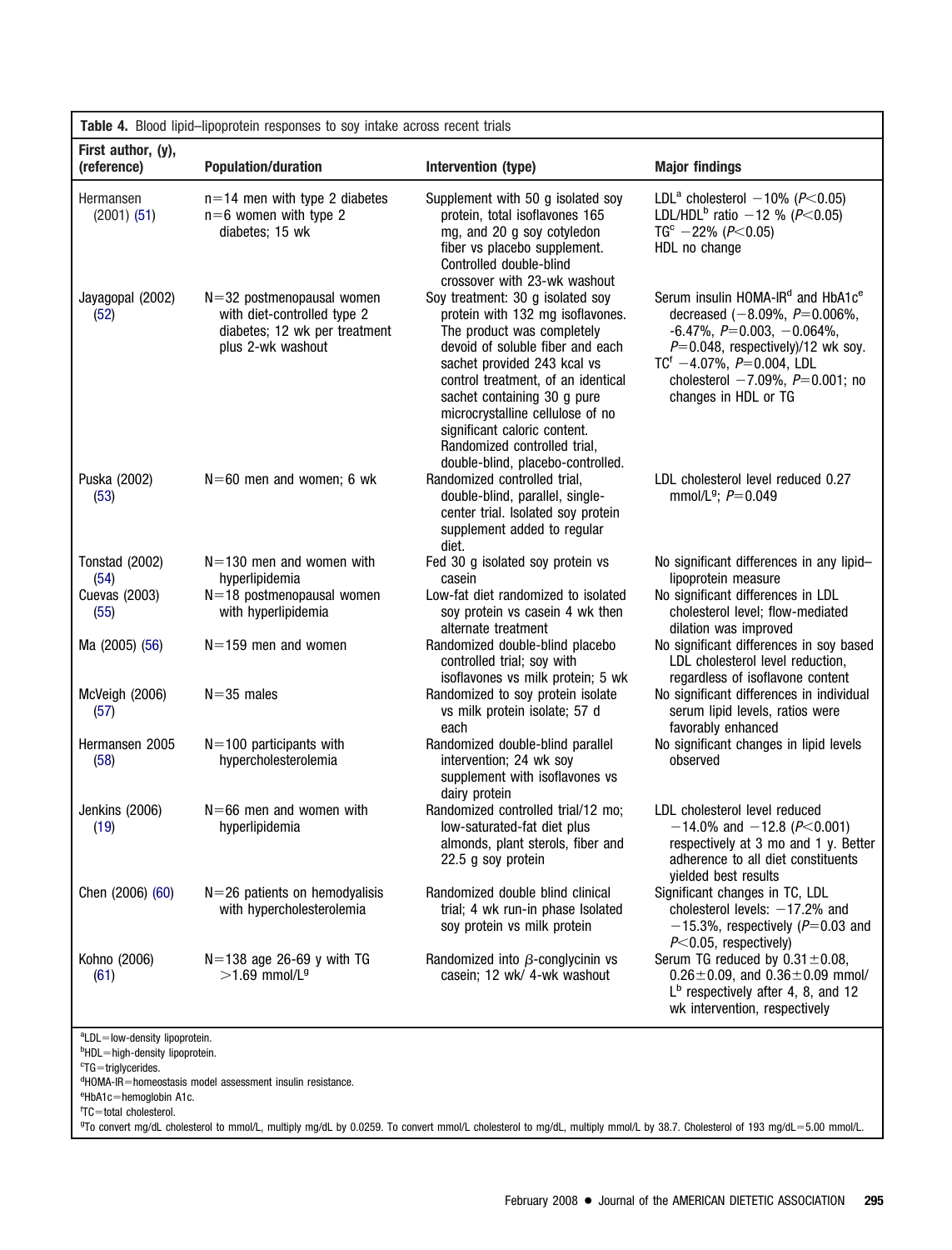sterols per 1,000 kcal, 10 g viscous fiber per 1,000 kcal, and 23 g whole almonds per 1,000 kcal. After 1 year, LDL cholesterol levels decreased 12.8% (*P*-0.001). Of note, is that 32% of participants had LDLcholesterol level reductions 20% after 1 year (these were subjects who adhered best to the diet) [\(19\)](#page-38-0).

In 2006 the American Heart Association published a critical summary of the literature regarding soy and reported that LDL cholesterol levels lowered about 3% in RCTs of isolated soy protein with isoflavones vs milk or other proteins. On the basis of study design and strength of evidence, the American Heart Association concluded that soy offered no particular advantages in lipid lowering but served as an excellent vegetable protein source for low-SFA diets [\(62\)](#page-39-0).

#### **US Food and Drug Administration (FDA) Health Claim for Soy Protein**

In 1999, the FDA issued a health claim stating that 25 g/day soy protein was associated with reduced risk of CHD. The current research does not support the earlier findings that were the basis for the FDA health claim. Soy foods can be used as a plant protein substitute for animal protein foods high in SFA [\(62\)](#page-39-0), but expected LDL cholesterol lowering may be modest and most likely in subjects with hypercholesterolemia.

#### **Additional Research Needed**

As recommended by the American Heart Association Science Advisory Committee on soy protein [\(62\)](#page-39-0), studies are needed to assess and compare the influence of higher protein intake from plant vs animal sources on CVD risk factors. In the meantime, soy protein foods could provide a useful strategy for decreasing saturated fat intake when substituted for animal foods.

## **PHYTOSTEROLS AND LDL CHOLESTEROL LEVEL LOWERING General Relationship**

Plant sterols (phytosterols) are chemically related and structurally similar to cholesterol. The most common phytosterols include  $\beta$ -sitosterol, campesterol, and stigmasterol. Sitostanol is the most common plant stanol, which is a saturated derivative of sitosterol. Sterol/stanol esters are esterified to UFA to facilitate maximal incorporation into small amounts of fat.

#### **Potential Mechanisms**

Plant sterols and stanols decrease TC and LDL cholesterol levels by reducing dietary and biliary cholesterol absorption via the displacement of cholesterol from micelles resulting in reduced cholesterol solubility in the intestine.

#### **Status of Current Research**

RCTs have demonstrated cholesterol-lowering effects of esterified plant sterols and stanols in normocholesterolemic and hypercholesterolemic individuals [\(Table 5\)](#page-10-0).

Three studies examined sterol-enriched foods (eg, spreads, low-fat yogurt, and bakery products) in normocholesterolemic participants and found that after 4 weeks to 1 year of consumption, 1.6 to 3.2 g/day sterols reduced TC 4% to 8.9%, and LDL cholesterol 6% to 14.7% [\(23,63,64\)](#page-38-0). Similar results were reported in two studies conducted with Japanese adults given 2 or 3 g/day plant stanol or sterols [\(65,66\)](#page-39-0). One study did not report a significant decease in TC and LDL cholesterol levels with 0, 3, 6, or 9 g/day sterol ester-enriched spreads and salad dressings [\(67\)](#page-39-0). Recent research with plant stanols and sterols used low-fat hard cheese [\(68\)](#page-39-0) as the food source and different population groups, including subjects with hypercholesterolemia taking statin drugs [\(69,70\)](#page-39-0) and postmenopausal women with and without CAD [\(71\)](#page-39-0). The results consistently show a similar LDL cholesterol level reduction as reported in earlier studies (ie, 5.8%, 9.1%, and 7.9% reduction respectively, in response to 1.8 to 2.0 g plant stanols [\(68-70\)](#page-39-0). Plant sterol esters decreased TC by 8.7% in the coronary group and 11% in the noncoronary group [\(71\)](#page-39-0). These results are consistent with a recent meta-analysis of six studies conducted in normoand hypercholesterolemic subjects that evaluated cholesterol-lowering effects of phytosterols/stanols and reported 7% to 11% decrease in LDL cholesterol after 4 weeks to 3 months of intervention [\(72\)](#page-39-0).

Seven studies evaluated the cholesterol lowering effectiveness of esterified and nonesterified plant sterols and stanols in adults with hypercholesterolemia [\(73-79\)](#page-39-0). Four studies with 36 to 115 subjects found that 1.5 g to 5 g esterified and non-esterified plant sterols (in margarine, fortified orange juice, bread, meat products, and jam) consumed for 5 weeks to 1 year lowered TC 7.2% to 10.2% and LDL cholesterol 11.3% to 14.1% [\(73-76,79\)](#page-39-0). In three other studies, 1.6 g to 3.2 g/day esterified and nonesterified stanols (in enriched bread, cereals, and spreads) reduced TC 2.8% to 11.9% and LDL cholesterol 1.7% to 13.4% [\(77-79\)](#page-39-0). Thus, both sterols and stanols either esterified or nonesterified lower TC and LDL cholesterol levels similarly.

Questions have been raised about whether or not phytosterols are effective in persons consuming low-fat, lowcholesterol diets. Evidence from RCTs show that consumption of sterols/stanols for 3 to 8 weeks lowers TC and LDL cholesterol levels, 5.2% to 11.2% and 7.6% to 15.6%, respectively, in subjects with hypercholesterolemia consuming a low-fat diet (<30% of energy from fat, 10% of energy from SFA, and 300 mg/day cholesterol) [\(80-82\)](#page-39-0).

The effectiveness of plant sterols and stanols among individuals on diet and drug therapy is of interest. In a study of 22 women with CAD, 3 g/day sitostanol ester-enriched margarine for 7 weeks reduced TC 13% (*P*<0.05) and LDL cholesterol  $20\%$   $(P<0.01)$   $(83)$ . Addition of sitostanol to simvastatin therapy reduced TC and LDL cholesterol an additional 11% and 16%, respectively. The combination of sitostanol ester margarine and statins may reduce the dose of the cholesterol-lowering drug needed [\(83\)](#page-39-0). In a larger study with 67 women and 100 men receiving statin therapy with LDL cholesterol levels  $\geq \!\! 130$  mg/dL and TG level  $\leq \!\! 350$ mg/dL, consuming 3 g/day plant stanols for 8 weeks reduced TC level  $12\%$  ( $P=0.001$ ) and LDL cholesterol level  $17\%$  $(P=0.001)$  [\(84\)](#page-39-0). Phytosterols, as part of a fat-modified diet, may decrease TC and LDL cholesterol levels beyond statin therapy alone.

Three population studies, two using a nested-case con-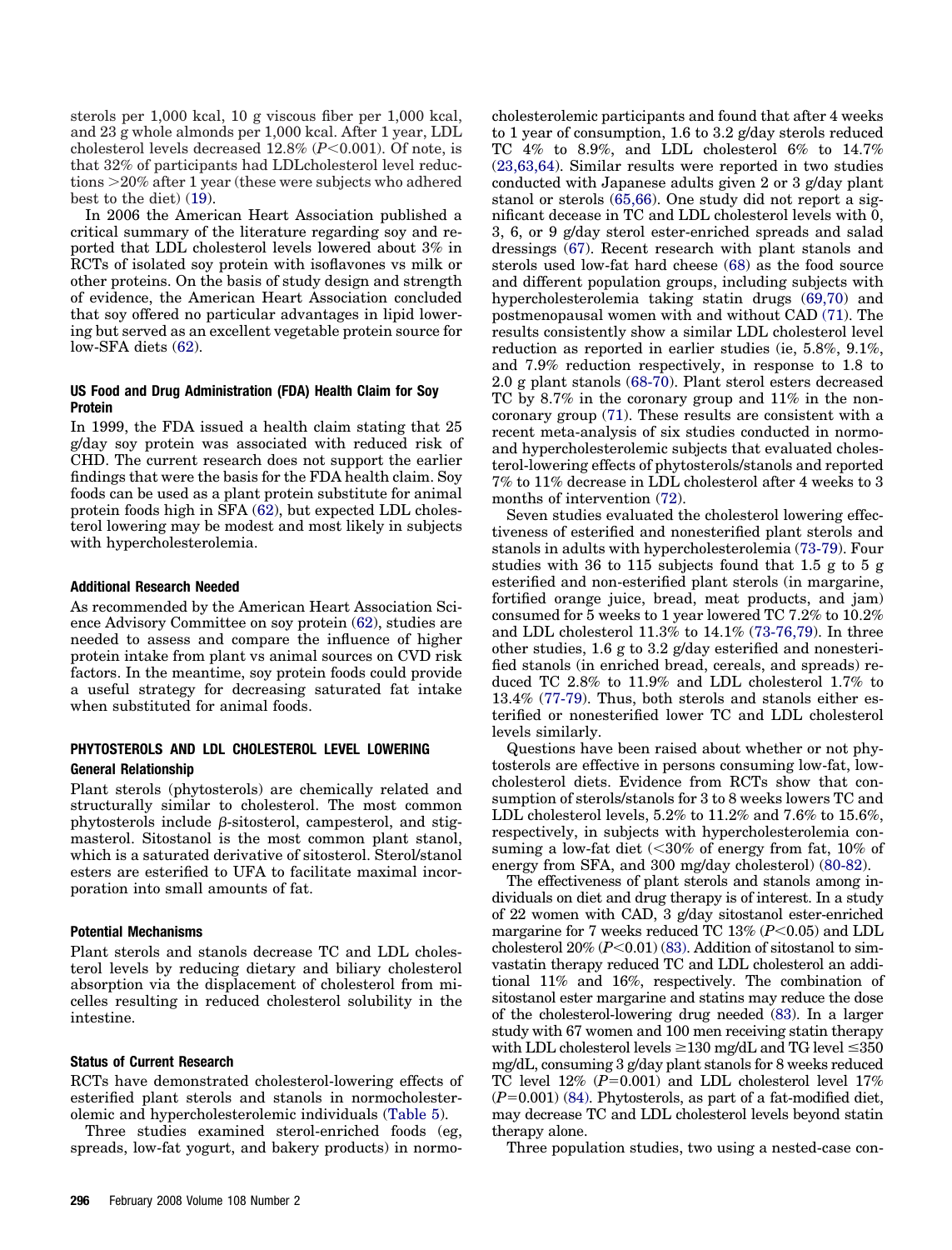<span id="page-10-0"></span>

| Table 5. Blood lipid-lipoprotein level responses to sterols/stanol consumption and carotenoid/tocopherol concentrations across recent trials |                                                                                                                                                                             |                                                                                                                                                                                                                                                                                                                                                                                                                                     |                                                                                                                                                                                                                                                                                                                                                                                                |  |
|----------------------------------------------------------------------------------------------------------------------------------------------|-----------------------------------------------------------------------------------------------------------------------------------------------------------------------------|-------------------------------------------------------------------------------------------------------------------------------------------------------------------------------------------------------------------------------------------------------------------------------------------------------------------------------------------------------------------------------------------------------------------------------------|------------------------------------------------------------------------------------------------------------------------------------------------------------------------------------------------------------------------------------------------------------------------------------------------------------------------------------------------------------------------------------------------|--|
| First author, (y),<br>(reference)                                                                                                            | <b>Population/duration</b>                                                                                                                                                  | Intervention (type)                                                                                                                                                                                                                                                                                                                                                                                                                 | <b>Major findings</b>                                                                                                                                                                                                                                                                                                                                                                          |  |
| Miettinen (1995)<br>(74)                                                                                                                     | $N=153$ ; participants with mild<br>hypercholesterolemia;1 y                                                                                                                | Margarine with sitostanol ester, 1.8 or 2.6 g/d. Subjects<br>followed an average Finnish diet (randomized double-<br>blind design)                                                                                                                                                                                                                                                                                                  | TC <sup>a</sup> and LDL <sup>b</sup> cholesterol decreased 24 mg/dL <sup>c</sup> and<br>14%, respectively ( $P<0.001$ ). HDL <sup>d</sup> cholesterol and<br>TG <sup>e</sup> levels did not change                                                                                                                                                                                             |  |
| Blair et al (2000)<br>(84)                                                                                                                   | $n=67$ women and $n=100$ men with LDL<br>cholesterol level $\geq$ 130 mg/dL <sup>c</sup> , and<br>TG level $\leq$ 350 mg/dL <sup>f</sup> using a statin<br>drug; 8 wk       | 5.1 g/d plant stanol ester provided in 3 servings/d<br>(each serving provided 8 g spread that contained<br>1.7 g stanol sterol of which 1 g was the plant<br>stanol). 3 g plant stanol/d was consumed. Subjects<br>followed usual diet (randomized, double-blind,<br>placebo controlled design)                                                                                                                                     | TC decreased 7% compared to control $(P<0.0001)$<br>LDL cholesterol level decreased $10\%$ ( $P<0.0001$ ).<br>HDL cholesterol and TG levels did not change                                                                                                                                                                                                                                     |  |
| Hallikainen<br>$(2000)$ $(78)$                                                                                                               | $N = 22$ men and women with<br>hypercholesterolemia; 4 wk                                                                                                                   | 0, 0.8, 1.6, 2.3, and 3.0 g/d stanol ester in 25 g<br>margarine in 2-3 portions with meals. Subjects<br>followed a standardized background diet (34% of<br>energy from fat and <12% of energy from saturated<br>fat) (randomized, single-blind design)                                                                                                                                                                              | LDL cholesterol level decreased 1.7% ( $P=0.89$ ), 5.6%<br>$(P< 0.05)$ , 9.7% (P<0.001), and 10.4% (P<0.001),<br>respectively. The LDL cholesterol-lowering effect of<br>the 1.6 g/d dose did not differ from larger doses.<br>HDL cholesterol and TG levels did not change.                                                                                                                   |  |
| Nestle (2001)<br>(77)                                                                                                                        | $n=22$ subjects with hypercholesterolemia<br>in Study 1; $n=15$ subjects in Study 2.<br>Study 1: LDL cholesterol 184 mg/dL <sup>c</sup> ;<br>Study 2: 178 mg/d $L^c$ ; 4 wk | In Study 1, 2.4 g plant sterol esters or 2.4 g plant<br>stanols per day. In Study 2, 2.4 g sterols esters were<br>consumed. In Study 1, the sterol ester/sterol was<br>incorporated in breakfast cereal, wholemeal bread,<br>and soft margarine. In Study 2, sterol esters were<br>incorporated in a dairy spread. All subjects followed<br>low-saturated fat, low-cholesterol diet (randomized,<br>single-blind, crossover design) | In Study 1, LDL cholesterol level was reduced by sterol<br>esters by 14% (P<0.001). LDL cholesterol level was<br>decreased by 8% by stanols ( $P=0.003$ ). In Study 2,<br>LDL cholesterol level decreased 12% with a<br>sitosterol ester spread $(P=0.03)$ . HDL cholesterol<br>and TG levels did not change in either study.<br>Plasma carotenoid and tocopherol levels were not<br>decreased |  |
| Maki (2001) (80)                                                                                                                             | $N=219$ participants with mild to<br>moderate primary<br>hypercholesterolemia; 5 wk                                                                                         | 1.1 or 2.2 g/d sterol esters. Subjects followed a Step I<br>diet (randomized double-blind, parallel arm design)                                                                                                                                                                                                                                                                                                                     | In subjects who consumed $\geq$ 80% of dose, TC was<br>5.2% and LDL cholesterol level was 7.6% lower on<br>the 1.1. $g/d$ dose and 6.6% and 8.1% lower,<br>respectively, on the higher dose $(P<0.001)$ . HDL<br>cholesterol and TG levels did not change.                                                                                                                                     |  |
| Tikkanen (2001)<br>(76)                                                                                                                      | $N=71$ participants with primary<br>hypercholesterolemia; 15 wk                                                                                                             | Bread, meat products, and jam-flavored yogurt enriched<br>with 1.25 (for first 5 wk), 2.5 (for second 5 wk), and<br>5.0 g/d plant sterols (for third 5 wk). Subjects<br>followed a diet that provided 31% of energy from fat<br>(randomized, double-blind, placebo-controlled<br>design).                                                                                                                                           | LDL cholesterol level decreased 10%, 10%, and 13%<br>at Week 5, 10, and 15, respectively. Across 15 wk,<br>TC decreased 8% ( $P=0,007$ ), and LDL cholesterol<br>decreased 13% ( $P=0.007$ ).                                                                                                                                                                                                  |  |
| Christiansen<br>$(2001)$ $(73)$                                                                                                              | $N = 134$ patients with<br>hypercholesterolemia; 6 mo                                                                                                                       | Spreads with plant sterols, 1.5 or 3.0 g/d (randomized<br>double-blind, placebo-controlled design)                                                                                                                                                                                                                                                                                                                                  | TC and LDL cholesterol levels decreased 7.5% and<br>11.6%, respectively ( $P<0.002$ ) with no differences<br>between sterol doses. HDL cholesterol and TG levels<br>did not change.                                                                                                                                                                                                            |  |
| Volpe (2001) (82)                                                                                                                            | $N=30$ participants with moderate<br>hypercholesterolemia treated 4 wk. 11<br>of these went on to drink 2 g/d plant<br>sterols; 8 wk.                                       | A yogurt-based drink enriched with 1 g/d plant sterols<br>for 4 wk; a yogurt-based drink enriched with 2 g/d<br>plant sterols for 8 wk. Subjects followed Step I diet<br>(randomized, crossover design for 4-wk study;<br>randomized, parallel arm design for 8-wk study)                                                                                                                                                           | On the 1 g/d dose for 4 wks, TC and LDL cholesterol<br>levels decreased 6.7% and 11.1%, respectively<br>( $P=0.0005$ and $P=0.0009$ ). On the 2 g/d dose for 8<br>wk, TC and LDL cholesterol levels decreased 11.2%<br>and 15.6% ( $P<0.001$ ). HDL cholesterol and TG<br>levels did not change.                                                                                               |  |
|                                                                                                                                              |                                                                                                                                                                             |                                                                                                                                                                                                                                                                                                                                                                                                                                     | (continued)                                                                                                                                                                                                                                                                                                                                                                                    |  |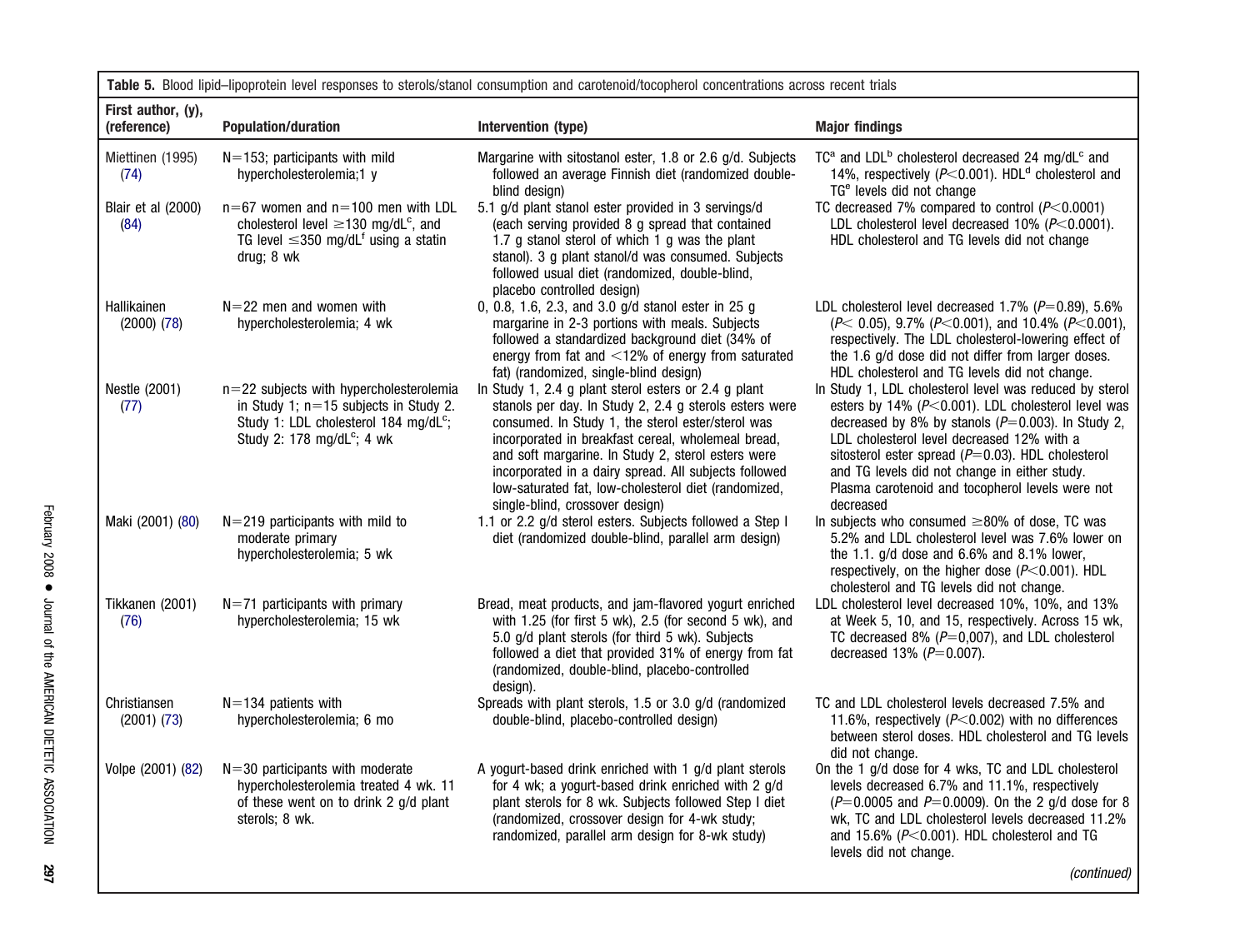| <b>Table 5.</b> Blood lipid–lipoprotein level responses to sterols/stanol consumption and carotenoid/tocopherol concentrations across recent trials (continued) |                                                                                                                                                       |                                                                                                                                                                                                                                                                                                                                                                                              |                                                                                                                                                                                                                                                                                                                                                                                                                                                                                                                                                                                                                                                                |
|-----------------------------------------------------------------------------------------------------------------------------------------------------------------|-------------------------------------------------------------------------------------------------------------------------------------------------------|----------------------------------------------------------------------------------------------------------------------------------------------------------------------------------------------------------------------------------------------------------------------------------------------------------------------------------------------------------------------------------------------|----------------------------------------------------------------------------------------------------------------------------------------------------------------------------------------------------------------------------------------------------------------------------------------------------------------------------------------------------------------------------------------------------------------------------------------------------------------------------------------------------------------------------------------------------------------------------------------------------------------------------------------------------------------|
| First author, (y),<br>(reference)                                                                                                                               | <b>Population/duration</b>                                                                                                                            | Intervention (type)                                                                                                                                                                                                                                                                                                                                                                          | <b>Major findings</b>                                                                                                                                                                                                                                                                                                                                                                                                                                                                                                                                                                                                                                          |
| Davidson et al<br>$(2001)$ $(67)$                                                                                                                               | $N = 84$ men and women with mildly<br>elevated LDL cholesterol level (130<br>$mg/dL^c$ ; 8 wk                                                         | 0, 3.0, 6.0, and 9.0 $q/d$ plant sterol esters were<br>provided in 14 g reduced-fat spread and 46 g<br>reduced-fat salad dressing per day. Subjects followed<br>usual diet (randomized, double-blind, controlled<br>design)                                                                                                                                                                  | LDL cholesterol level decreased by 5%, 2.6% and 9%<br>in the 3, 6, and 9 g/d groups, respectively, vs 1.3%<br>in the 0 g/d group. The changes were not<br>statistically significant. TC and HDL cholesterol<br>levels did change. TG level increased in the control<br>group, which was significantly different from the 3.0<br>g/d arm (P<0.05). Serum $\alpha$ - and <i>trans</i> -beta<br>carotene levels were reduced in the 9.0 g/d group<br>vs controls $(P<0.05)$ , but all carotenoid values were<br>within normal ranges                                                                                                                              |
| Ntanios et al<br>$(2002)$ $(66)$                                                                                                                                | $N = 53$ subjects (TC=213 mg/dL <sup>c</sup> );<br>subjects stratified into cohorts on the<br>basis of TC (<198 mg/dL $c$ or >198<br>$mg/dL^c$ ; 3 wk | 7.5 g spread at breakfast and 7.5 g at lunch or dinner<br>were consumed. All subjects followed habitual<br>Japanese diet (double-blind, controlled design)                                                                                                                                                                                                                                   | TC and LDL cholesterol levels were 6% and 9% lower<br>for all subjects, respectively, after consumption of<br>free sterols ( $P<0.001$ ). For the TC <198 mg/dL <sup>c</sup><br>group, TC and LDL cholesterol levels decreased 5%<br>and 8%, respectively ( $P<0.001$ ) and for the TC<br>$>$ 198 mg/dL <sup>c</sup> group, they were 7% and 11% lower,<br>respectively ( $P<0.001$ ). The decreases were similar<br>between the two cohorts. HDL cholesterol and TG<br>levels did not change in any group. Plasma $\beta$ -<br>carotene was lower (21%) in subjects consuming<br>plant sterols ( $P<0.001$ ). Plasma vitamin A and E<br>levels did not differ |
| Noakes (2002)<br>(81)                                                                                                                                           | $n=20$ men, $n=26$ women with<br>hypercholesterolemia; 3 wk                                                                                           | 25 g spreads per day, 3-way comparison study with<br>2.3 g sterol esters or 2.5 g stanol esters vs control.<br>In addition, participants were advised to eat $\geq 5$<br>servings of vegetables and fruit per day, of which<br>$\geq$ 1 serving was from a high-carotenoid source.<br>Subjects followed diets low in total and saturated fat<br>(randomized double-blind, crossover design). | TC decreased 6.1% and 7.3% on sterol ester and<br>stanol ester treatments, respectively ( $P<0.001$ ), and<br>LDL cholesterol level decreased 7.7% and 9.5%,<br>respectively ( $P<0.001$ ). The decreases on sterol vs<br>stanol ester treatments were similar. HDL<br>cholesterol and TG levels did not change.<br>Consumption of 1 serving per day of high-carotenoid<br>fruit or vegetable resulted in plasma carotenoid<br>levels in the treatment groups that were similar to<br>the control group.                                                                                                                                                       |
| Vanstone 2002<br>(79)                                                                                                                                           | $N=15$ participants with primary familial<br>hyperlipidemia; 3 wk                                                                                     | Four treatments: plant sterols (1.8 g/d); plant stanols<br>$(1.8 \text{ g/d})$ ; 50:50 mix of sterols and stanols $(1.8 \text{ g/d})$ ;<br>corn starch control. Subjects followed an average<br>Canadian diet (randomized, crossover design)                                                                                                                                                 | TC level decreased 7.8%, 11.9%, 13.1% vs control,<br>respectively (P<0.01). LDL cholesterol level<br>decreased 11.3%, 13.4%, 16.0% vs control<br>$(P<0.03)$ . HDL cholesterol and TG levels did not<br>change.                                                                                                                                                                                                                                                                                                                                                                                                                                                 |
| Quilez (2003)<br>(63)                                                                                                                                           | $N = 57$ patients with<br>normocholesterolemia; 8 wk                                                                                                  | 3.2 g/d sterol esters in croissants and magdalenas; also<br>enriched in $\alpha$ -tocopherol and beta carotene. Subjects<br>followed an average Western diet (randomized<br>double-blind, placebo-controlled design)                                                                                                                                                                         | TC and LDL cholesterol levels decreased by 8.9% and<br>14.7%, respectively ( $P<0.001$ ). HDL cholesterol and<br>TG levels did not change nor did plasma tocopherol<br>or carotenoid levels.                                                                                                                                                                                                                                                                                                                                                                                                                                                                   |
|                                                                                                                                                                 |                                                                                                                                                       |                                                                                                                                                                                                                                                                                                                                                                                              | (continued)                                                                                                                                                                                                                                                                                                                                                                                                                                                                                                                                                                                                                                                    |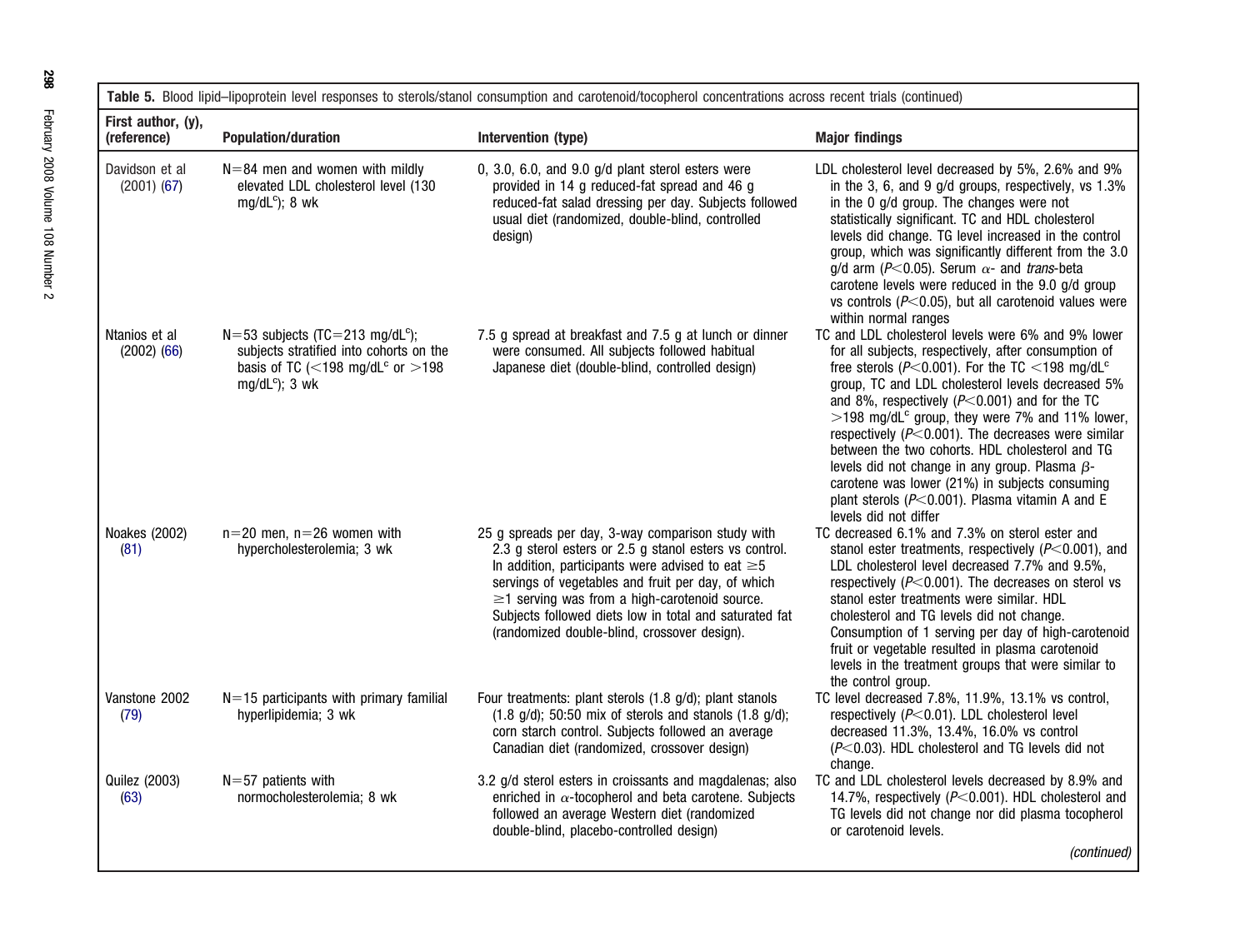| Table 5. Blood lipid-lipoprotein level responses to sterols/stanol consumption and carotenoid/tocopherol concentrations across recent trials (continued)                                                                                                                                       |                                                                                         |                                                                                                                                                                                                              |                                                                                                                                                                                                                                                 |  |
|------------------------------------------------------------------------------------------------------------------------------------------------------------------------------------------------------------------------------------------------------------------------------------------------|-----------------------------------------------------------------------------------------|--------------------------------------------------------------------------------------------------------------------------------------------------------------------------------------------------------------|-------------------------------------------------------------------------------------------------------------------------------------------------------------------------------------------------------------------------------------------------|--|
| First author, (y),<br>(reference)                                                                                                                                                                                                                                                              | <b>Population/duration</b>                                                              | Intervention (type)                                                                                                                                                                                          | <b>Major findings</b>                                                                                                                                                                                                                           |  |
| Hendriks (2003)<br>(64)                                                                                                                                                                                                                                                                        | $N=185$ participants with normo- or mild<br>hypercholesterolemia participants; 39<br>wk | 20 g spread with 1.6 g sterol esters per day. Subjects<br>followed an average Dutch diet (randomized double-<br>blind, placebo-controlled parallel arm design)                                               | TC and LDL cholesterol levels decreased by 4% and<br>6%, respectively (0.01 < $P$ < 0.05). $\beta$ -Carotene<br>concentrations decreased 15%-25% but carotenoid<br>concentrations were not lower when expressed<br>relative to LDL cholesterol. |  |
| Devaraj (2004)<br>(75)                                                                                                                                                                                                                                                                         | $N=72$ free-living adults with mild<br>hypercholesterolemia; 8 wk                       | Orange juice fortified with plant sterols (2 g/d). Subjects<br>followed an average American diet (randomized,<br>placebo-controlled design)                                                                  | TC and LDL cholesterol levels decreased 7.2% and<br>12.4%, respectively ( $P<0.01$ ). HDL cholesterol and<br>TG levels did not change.                                                                                                          |  |
| Jauhiainen<br>$(2006)$ $(68)$                                                                                                                                                                                                                                                                  | $N = 67$ men and women with mild<br>hypercholesterolemia; 5 wk                          | 2 g plant stanols/d provided in 50 g low-fat cheese.<br>Subject were instructed to follow their usual diet.<br>(randomized, double-blind parallel arm design)                                                | TC decreased 6% ( $P<0.001$ ), LDL cholesterol level<br>decreased 10% ( $P<0.001$ ). HDL cholesterol and TG<br>levels did not change.                                                                                                           |  |
| <b>Gylling (2006)</b><br>(71)                                                                                                                                                                                                                                                                  | $N = 38$ women with mild<br>hypercholesterolemia without heart<br>disease; 12 mo        | 3 g stanol ester/d provided in 24 g margarine for up to<br>6 mo. For remaining 6 mo, subjects were<br>randomized to 2 g or 3 g stanol ester/d (double-<br>blind, randomized parallel arm design)             | LDL cholesterol level decreased 10% ( $P<$ 0.05) with 2<br>$q/d$ and 17% with 3 $q/d$ ( $P < 0.01$ )                                                                                                                                            |  |
| Goldberg (2006)<br>(69)                                                                                                                                                                                                                                                                        | $N=26$ patients with hypercholesterolemia<br>on statin therapy; 6 wk                    | Stanol tablets (1.8 g/d) were given to subjects following<br>an American Heart Association heart-healthy diet and<br>on long- term statin therapy (double-blind, placebo-<br>controlled parallel arm design) | LDL cholesterol level decreased $9.1\%$ ( $P=0.007$ ), TC<br>decreased 12.9 mg/dL $c$ ( $P=0.03$ ). HDL cholesterol<br>and TG levels did not change.                                                                                            |  |
| Castro Cabezas<br>$(2006)$ $(70)$                                                                                                                                                                                                                                                              | $N=20$ patients on lipid-lowering<br>medications (11 treatment subjects); 6<br>wk       | Stanol margarine (30-35 g/d); 3 g plant stanols given.<br>Subjects followed a habitual diet (single-blind,<br>randomized design).                                                                            | LDL cholesterol level decreased 15.6% in the<br>treatment group and 7.7% in the control group (no<br>significant difference between groups). HDL<br>cholesterol and TG levels did not change.                                                   |  |
| aTC=total cholesterol.<br><sup>b</sup> LDL=low-density lipoprotein.<br>"To convert mg/dL cholesterol to mmol/L, multiply mg/dL by 0.0259. To convert mmol/L cholesterol to mg/dL, multiply mmol/L by 38.7. Cholesterol of 193 mg/dL=5.00 mmol/L.<br><sup>d</sup> HDL=high-density lipoprotein. |                                                                                         |                                                                                                                                                                                                              |                                                                                                                                                                                                                                                 |  |

<sup>e</sup>TG=triglycerides.

fTo convert mg/dL triglycerides to mmol/L, multiply mg/dL by 0.0113. To convert mmol/L triglycerides to mg/dL, multiply mmol/L by 88.6. Triglycerides of <sup>159</sup> mg/dL1.80 mmol/L.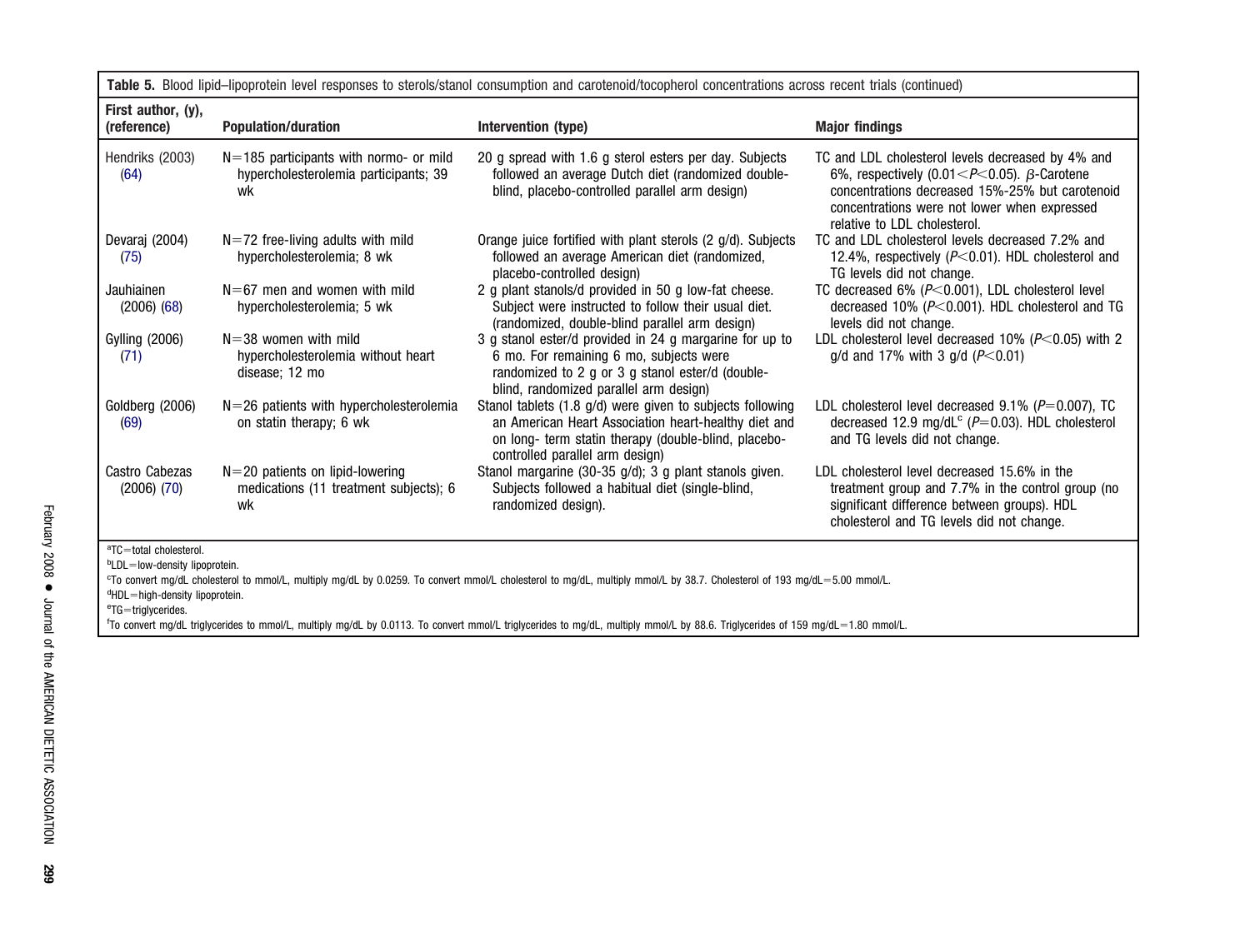| <b>Table 6.</b> Sterol/stanol content of selected food products |                     |                                             |                                    |  |
|-----------------------------------------------------------------|---------------------|---------------------------------------------|------------------------------------|--|
| <b>Product</b>                                                  | <b>Serving size</b> | Amount of sterols or stanols<br>per serving | <b>Kilocalories</b><br>per serving |  |
| Benecol Spread <sup>a</sup>                                     | 1 T                 | 0.85 g plant stanol esters                  | 70                                 |  |
| Benecol Light Spread <sup>a</sup>                               |                     | 0.85 q plant stanol esters                  | 50                                 |  |
| Benecol Smart Chews <sup>a</sup>                                | 1 chew              | 0.85 g plant stanol esters                  | 20                                 |  |
| Take Control Spread <sup>b</sup>                                | 1 T                 | 1.7 q plant sterol esters                   | 80                                 |  |
| Take Control Spread Light <sup>b</sup>                          |                     | 1.7 q plant sterol esters                   | 45                                 |  |
| Smart Balance OmegaPLUS Butter Spread <sup>c</sup>              | ίT                  | 0.45 g plant sterols                        | 80                                 |  |
| Minute Maid Heart Wise Orange Juiced                            | 8 oz                | g plant sterols                             | 110                                |  |
| Nature Valley Heart Healthy Granola Bare                        | ∣ bar               | 0.4 g plant sterols                         | 160                                |  |

aMcNeil Nutritionals, Fort Washington PA.

<sup>b</sup>UnileverUSA, Inc, Englewood Cliffs, NJ. Take Control Spread is now known as Promise Active Buttery spread. Take Control Spread Light is now known as Promise Active Light Spread. c Smart Balance, Inc, Paramus, NJ.

d The Coca-Cola Company, Atlanta, GA.

e General Mills, Inc, Minneapolis, MN.

trol design, reported plasma sitosterol levels in subjects who suffered a coronary event vs controls in the Prospective Cardiovascular Munster study [\(85\)](#page-39-0) and the European Prospective Investigation into Cancer-Norfolk Population study [\(86\)](#page-39-0). Another study [\(87\)](#page-39-0) evaluated the association between plant sterols and CHD in a cohort of subjects participating in the Longitudinal Aging Study Amsterdam. In the Prospective Cardiovascular Munster study, plasma sitosterol concentrations were elevated in cases compared with controls. The upper quartile of sitosterol  $(>2.18 \text{ mg/L}$ ; was associated with a 1.8-fold increase in risk  $(P<0.05)$  compared with the lower three quartiles. In contrast, the European Prospective Investigation into Cancer-Norfolk study reported that among individuals in the highest tertile of sitosterol concentration, the unadjusted OR for future CAD was 0.75 (95% CI 0.56 to 1.01) and 0.79 (95% CI 0.56 to 1.13) after adjustment for traditional risk factors. In Longitudinal Aging Study Amsterdam, high plasma concentrations of plasma sitosterol were associated with reduced CHD risk (OR 0.78, 95% CI 0.62-0.98; *P*-0.05). Whereas one population study reported an adverse association between plasma sitosterol levels and coronary disease risk, two population studies reported no adverse association, of which one reported a beneficial association.

#### **General Safety of Sterols and Stanols**

Phytosterol esters are well tolerated. No adverse effects have been noted with up to 9 g/day for 8 weeks [\(67\)](#page-39-0), or with lower doses given for a longer time period  $(64,73)$ .

Because plant sterols and stanols interfere with the absorption of fat-soluble vitamins and carotenoids, in some studies [\(73,77,82\)](#page-39-0), blood levels of  $\alpha$ -tocopherol,  $\alpha$ -carotene, and  $\beta$ -carotene were reduced following plant sterol consumption [\(65,88\)](#page-39-0). When adjustments were made for reductions in total and individual lipoprotein cholesterol levels, vitamin concentrations were unaf-

‡*To convert mg/L sitosterol to mol/L, multiply mg/L by 2.41. Sitosterol of 2.18 mg/L* $=$ 5.25  $\mu$ *mol/L.* 

fected. Other studies showed lower levels of *trans*– $\beta$ carotene after correction for TC concentrations [\(80\)](#page-39-0), lower levels of  $\alpha$ -carotene after adjusting for LDL cholesterol levels  $(64)$ , and lower plasma  $\beta$ -carotene after adjusting for plasma lipids [\(66\)](#page-39-0). Another study reported that  $\alpha$ -carotene and  $trans$ - $\beta$ -carotene levels were reduced in a group receiving 9 g phytosterol esters per day; however, carotenoid values remained within normal ranges.

The possible decrease in carotenoid and fat soluble vitamin levels by sterols/stanols can be prevented with a diet rich in these nutrients. Daily consumption of one extra serving of a high-carotenoid fruit or vegetable increased plasma concentrations of carotenoids in subjects consuming 2.3 g/day sterol-enriched or 2.5g/day stanolenriched spreads [\(81\)](#page-39-0). Consumption of bakery products enriched with 3.2 g/day sterol esters and  $\alpha$ -tocopherol and  $\beta$ -carotene prevented the decrease in plasma tocopherol and carotenoid concentrations [\(63\)](#page-39-0). A diet rich in caroteniods and fat-soluble vitamins is recommended when consuming sterols/stanols.

#### **Summary of Research-Based Dietary Recommendations for Consumption of Phytosterols**

Plant sterols and stanols (2 to 3 g/day) decrease TC and LDL cholesterol levels by as much as 15% [\(36\)](#page-38-0). Individuals with hypercholesterolemia can consume 2 to 3 g plant sterols or stanols as an adjunctive therapy to a diet low in SFA, TFA, and dietary cholesterol to further lower TC and LDL cholesterol levels. A variety of products contain plant sterols, including margarines, yogurt, orange juice, some cereals/cereal bars, and soft-gel capsules so personal preference can enhance adherence. These foods should be isocalorically substituted for other foods of equal or lower nutritional value to prevent excessive energy intake and weight gain. Table 6 summarizes the sterol/stanol content of various products available in the marketplace. Potential for reduced use of hypocholesterolemic agents should be considered if adherence is good and extra servings of foods rich in carotenes and beta carotenes are recommended.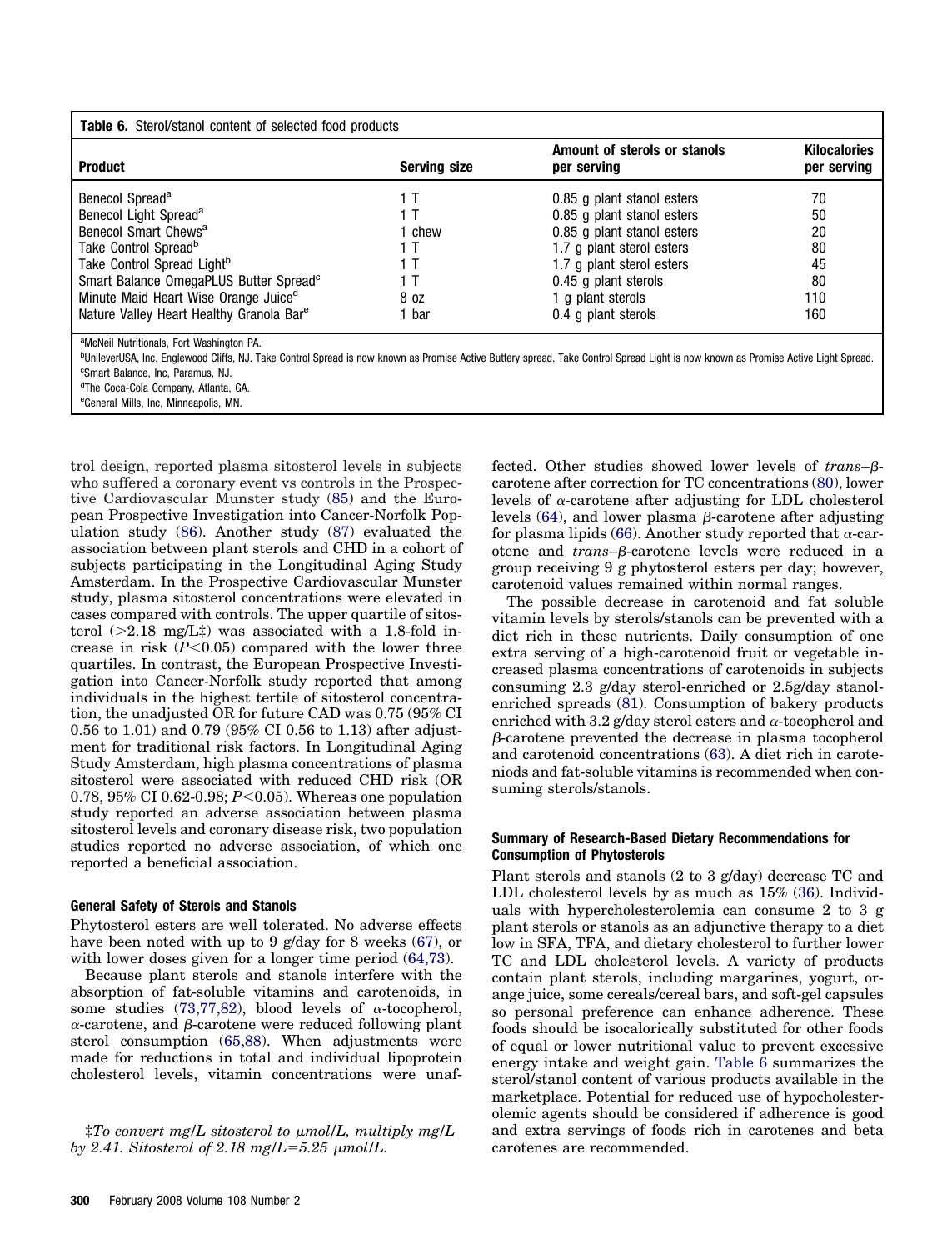#### **Additional Research Needed**

Research is needed to establish long-term safety of recommended doses of stanols and sterols and to evaluate their potential bioavailability of nutrients in foods, beverages, and supplements. Effect on the need for cholesterol-lowering medications also needs further research.

# **TOTAL AND SOLUBLE FIBER: EFFECT ON LDL CHOLESTEROL LEVEL LOWERING AND CVD PREVENTION**

#### **General Relationship**

In population-based studies, diets high in total dietary fiber  $(>25 \text{ g/day})$  are associated with a decreased risk for CHD and CVD [\(89-95\)](#page-39-0). Soluble fiber appears to have greater LDL cholesterol-level lowering potential than insoluble fiber but high total fiber remains inversely related to CHD [\(96\)](#page-39-0).

#### **Potential Mechanisms**

 $\beta$ -Glucan (soluble fiber) increases bile acid production and decreases LDL cholesterol levels [\(95,97\)](#page-39-0) and/or favorably affects LDL receptor status. High-fiber diets are associated with a lower body mass index (BMI), lower blood pressure, and lower TG levels [\(97\)](#page-39-0).

#### **Status of Current Research**

Observational data and meta-analyses conclude that there are important benefits from high fiber intake on reduced all cause and CVD mortality. RCTs have documented benefits of dietary fiber on TC, LDL cholesterol, and TG levels [\(Table 7\)](#page-15-0).

**Observational Studies with Fiber.** Two meta-analyses, five cohort studies, and other smaller RCTs have addressed the question of dietary fiber and CHD and CVD risk. Observational data (eg, Nurses' Health Study, Women's Health Study, Coronary Artery Risk Development in Young Adults Study study, Health Professional Follow-up Study, and the National Health and Nutrition Examination Survey I Epidemiologic Follow-up Study) [\(38,98,99\)](#page-38-0) found that the highest intakes of total or soluble fiber were associated with reduced risk of CHD and CVD [\(38,98,99\)](#page-38-0). The Nurses' Health Study cohort showed an inverse relationship between dietary fiber, especially wholegrain foods and fatal and nonfatal CHD (*P*-0.001) [\(89,100\)](#page-39-0). One study of 49,032 men showed an inverse relationship between total fiber, cereal fiber, fruit fiber, and vegetable fiber and peripheral artery disease, but this was not evident after a multivariate adjustment [\(91\)](#page-39-0). An observational study of 2,909 healthy adults reported a linear association from lowest to highest quintiles of dietary fiber intake with body weight, waist-to-hip ratio (WHR), fasting insulin adjusted for body mass index (BMI), and 2-hour post-glucose insulin adjusted for BMI [\(93\)](#page-39-0).

The inverse relationship between fiber intake and CHD and CVD was further supported by a recent meta-analysis that pooled data from 10 prospective cohorts [\(94\)](#page-39-0). For every 10 g/day increment in fiber there was a 12% reduction in coronary events and a 19% reduction in coronary deaths. For every 10 g/day increment in cereal fiber and fruit fiber intake there were decreases of 10% and 16% in coronary events and 25% and 30% in coronary deaths,

respectively. An earlier meta-analysis reported 2 to 10 g/day soluble fiber was associated with significant decreases in TC  $(-1.5 \text{ mg/dL/g})$  and LDL cholesterol  $(-2.2$ mg/dL/g) but no significant influence on TG or HDL cholesterol levels [\(95\)](#page-39-0).

**RCTs with Fiber.** Four intervention studies reported that a higher fiber diet (approximately 30 g fiber per day increased in soluble fiber) reduced TC and/or LDL cholesterol levels [\(96,101-103\)](#page-39-0). One study of 37 men and 31 postmenopausal women reported reductions in TC/HDL cholesterol levels  $(P=0.001)$  and LDL/HDL cholesterol ratio  $(P=0.015)$  and in apo B concentrations  $(P<0.001)$ with 30 g total and 13 g soluble fiber per day [\(96\)](#page-39-0). One study of 20 male and 23 female healthy participants reported that 16 g total and 7 g soluble fiber, along with changes in SFA and dietary cholesterol, decreased systolic blood pressure (SBP)  $(P=0.026)$  (oats  $-6\pm7$  mm Hg, control  $-1\pm 10$  mm Hg) [\(101\)](#page-40-0). A different study of 36 overweight men fed 30 g total fiber with two large servings of high-fiber oat cereal (5.5 g beta-glucan) reported a 17% reduction in small LDL cholesterol  $(P=0.01)$ ; 6.2% reduction in LDL cholesterol particle number  $(P=0.02)$ ; and 5% decrease in LDL/HDL cholesterol ratio  $(P=0.02)$ , whereas the control wheat group showed elevations in these lipid indexes [\(102\)](#page-40-0). Also, a randomized controlled study of 127 free-living postmenopausal hypercholesterolemic women assessed whether or not there was a favorable synergistic lipid lowering benefit of adding soy to an oat fiber-rich National Cholesterol Education Programtype diet. Results showed that two servings of oats with added soy did not yield greater reduction in TC or LDL cholesterol level compared to an oats only group [\(103\)](#page-40-0).

#### **Published Research on Fiber and CVD Since Completion of the ADA Evidence Analysis Library**

Controlled clinical studies on dietary fiber conducted since completion of the ADA Evidence Analysis Library on hyperlipidemia have evaluated water soluble fiber from oat bran [\(104\)](#page-40-0),  $\beta$ -glucan [\(105\)](#page-40-0), and psyllium [\(106\)](#page-40-0). Results consistently demonstrate a TC and LDL cholesterol level lowering effect of water soluble fiber from oat bran incorporated into muffins and an oatmeal cereal product (8 g/day for 3 months) [\(104\)](#page-40-0),  $\beta$ -glucan (5 g  $\beta$ -glucan from oats) [\(105\)](#page-40-0), psyllium fiber as Metamucil (Procter & Gamble, Cincinnati, OH) (15 g psyllium for 12 weeks) [\(106\)](#page-40-0) incorporated in a fruit drink for 5 weeks. The studies reported a 2.4 mg/dL and 1.96 mg/dL decrease in TC and LDL cholesterol levels with water soluble fiber from oats, respectively [\(104\)](#page-40-0), and a 4.8% and 7.7% decrease in TC and LDL cholesterol levels, respectively, with  $\beta$ -glucan [\(105\)](#page-40-0). Moreyra and colleagues [\(106\)](#page-40-0) reported LDL cholesterol level decreased 63 mg/dL (1.63 mmol/L) in subjects taking 15 g psyllium plus 10 mg simvastatin per day, a cholesterol lowering response similar to that of 20 mg simvastatin plus placebo. Naumann and colleagues [\(105\)](#page-40-0) reported decreased serum concentrations of lathosterol  $(-13%)$  and sitosterol  $(-11%)$ , both markers of cholesterol absorption, illustrating that  $\beta$ -glucan lowers LDL cholesterol levels through reduced cholesterol absorption.

A prospective cohort study with 229 women reported that higher intakes of cereal fiber  $(>3 \text{ g}/1,000 \text{ kcal})$  or  $>6$ servings of whole grains per week were associated with a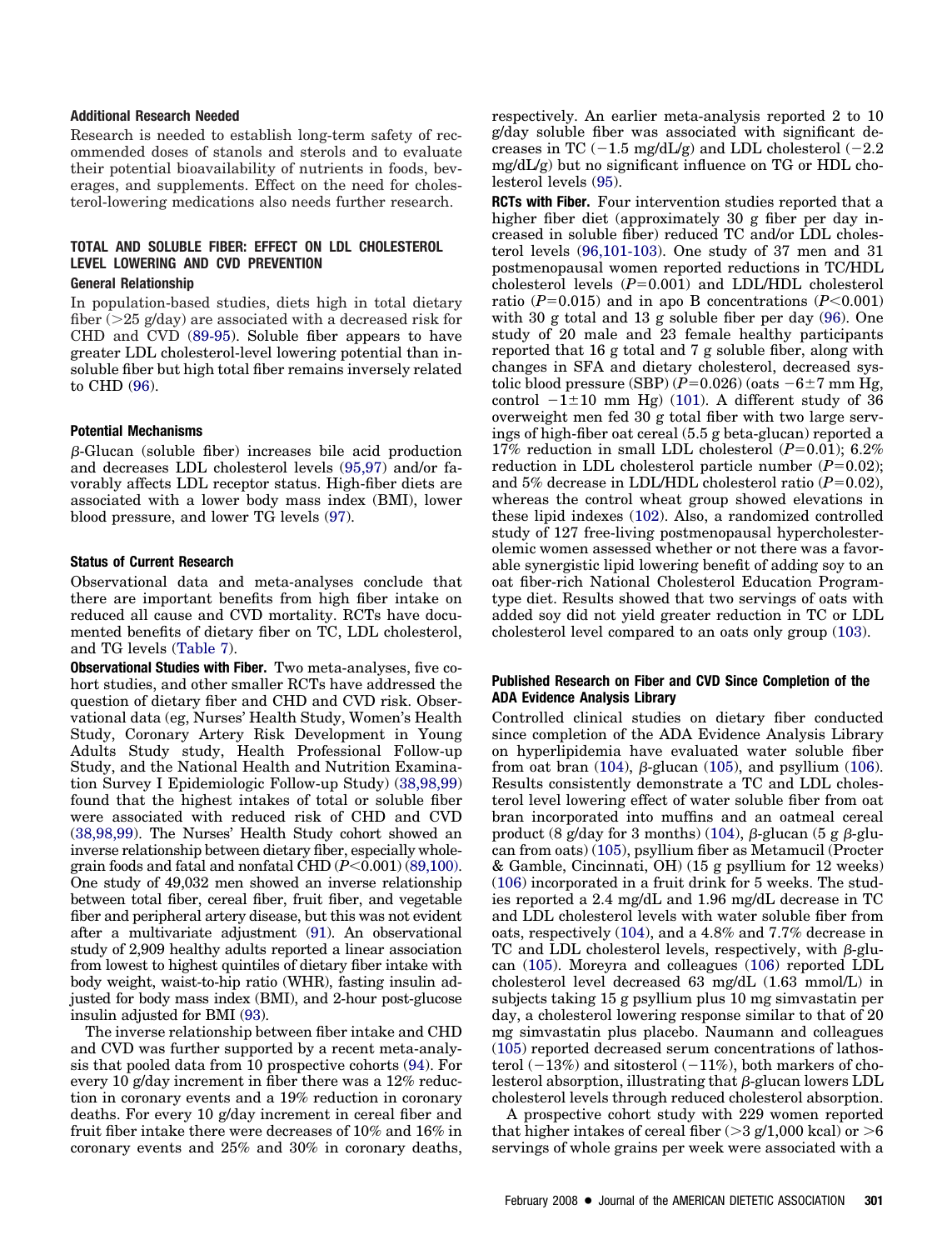<span id="page-15-0"></span>

| Table 7. Blood lipid-lipoprotein level responses to dietary fiber across recent trials                                                                                                                                                                                                               |                                                                                                                                             |                                                                                                                                  |                                                                                                                                                                                                                                                                                                                |
|------------------------------------------------------------------------------------------------------------------------------------------------------------------------------------------------------------------------------------------------------------------------------------------------------|---------------------------------------------------------------------------------------------------------------------------------------------|----------------------------------------------------------------------------------------------------------------------------------|----------------------------------------------------------------------------------------------------------------------------------------------------------------------------------------------------------------------------------------------------------------------------------------------------------------|
| First author, (y),<br>(reference)                                                                                                                                                                                                                                                                    | <b>Population/duration</b>                                                                                                                  | Intervention (type)                                                                                                              | <b>Major findings</b>                                                                                                                                                                                                                                                                                          |
| Jenkins (2002)<br>(96)                                                                                                                                                                                                                                                                               | $n = 37$ men, $n = 31$<br>postmenopausal women; 1 mo<br>each                                                                                | 30 g total and 13 g soluble fiber<br>diet (RCT <sup>a</sup> , crossover design,<br>high-fiber foods provided)                    | ↓ 2.1% TC <sup>b</sup> (P=0.03), ↓ 5.2%<br>TG <sup>c</sup> (P=0.037), ↓ 2.4% TC/HDL <sup>d</sup><br>cholesterol ( $P=0.001$ ), $\downarrow 2.4\%$<br>LDL <sup>e</sup> /HDL cholesterol ( $P=0.015$ ),<br>$\downarrow$ 2.9% apo B <sup>f</sup> concentrations<br>(P<0.001)                                      |
| Saltzman (2001)<br>(101)                                                                                                                                                                                                                                                                             | $n=20$ male, $n=23$ female healthy<br>participants; 8 wk                                                                                    | 16 g total and 7 g soluble fiber;<br>changes in SFA <sup>9</sup> and dietary<br>cholesterol (RCT, partial<br>feeding study)      | $\downarrow$ SBP <sup>h</sup> (oats $-6\pm7$ mm Hg,<br>control $-1 \pm 10$ mm Hg)<br>( $P$ <0.05), ↓ TC (oats -0.87 ±<br>0.47 mmol/L <sup>i</sup> , control $-0.34 \pm 0.5$<br>mmol/L <sup>i</sup> ) ( $P$ <0.05), $\downarrow$ LDL<br>cholesterol (oats $-0.6 \pm 0.41$ ,<br>control $-0.2 \pm 0.41$ (P<0.05) |
| Davy (2002)<br>(102)                                                                                                                                                                                                                                                                                 | $N = 36$ overweight men; 12 wk                                                                                                              | 30 g total fiber with 2 large<br>servings of high-fiber oat<br>cereal (5.5 g beta-glucan)<br>(RCT, cereal provided)              | 17% ↓ small LDL cholesterol<br>$(P=0.01)$ , 6.2% $\downarrow$ LDL<br>cholesterol particle number<br>$(P=0.02)$ , 5% $\downarrow$ LDL/HDL<br>cholesterol ( $P=0.02$ ). Control<br>wheat group $\uparrow$ in lipid indexes                                                                                       |
| Van Horn (2001)<br>(103)                                                                                                                                                                                                                                                                             | $n=127$ ; free-living<br>postmenopausal women with<br>hypercholesterolemia; 9 wk                                                            | 2 servings of oats with either<br>milk or soy vs wheat with soy<br>or milk group (RCT)                                           | Addition of oats reduced TC and<br>LDL cholesterol levels by 3% and<br>6.5%, respectively, beyond what<br>was achieved by Step I diet<br>alone. No additional benefits with<br>soy in either group.                                                                                                            |
| Erkkila (2005)<br>(107)                                                                                                                                                                                                                                                                              | $N = 229$ postmenopausal women<br>with established coronary h<br>heart disease in a hypertension<br>trial; cohort study                     | Assessed total and soluble fiber<br>intake, via cereal and complex<br>carbohydrate                                               | Higher cereal fiber and whole-grain<br>intake significantly, directly<br>associated with reduced<br>progression of coronary artery<br>disease                                                                                                                                                                  |
| Lairon (2005)<br>(108)                                                                                                                                                                                                                                                                               | $n=2,532$ men, $n=3,429$ women,<br>cross-sectional study, French                                                                            | 24-hour recalls from 4 weekdays<br>and 2 weekend days assessed<br>for total fiber                                                | Highest fiber intakes associated with<br>lower body mass index, TC and<br><b>LDL</b> cholesterol levels                                                                                                                                                                                                        |
| Naumann (2006)<br>(105)                                                                                                                                                                                                                                                                              | $N=47$ healthy participants; 3-wk<br>run in; 5-wk intervention,<br>double blind                                                             | Beta-glucan enriched fruit juice<br>vs rice starch-based placebo                                                                 | Significant reductions in TC and LDL<br>cholesterol levels by 0.060 mmol/<br>$L^i$ and 0.062 mmol/ $L^i$ ,<br>respectively                                                                                                                                                                                     |
| Chen (2006)<br>(104)                                                                                                                                                                                                                                                                                 | $N=110$ participants from the<br>community with baseline TC<br>$<$ 240 mg/dL <sup>i</sup> ; 12 wk                                           | High-fiber intervention with 60 g<br>oat bran concentrate and 84 q<br>oatmeal squares vs wheat<br>cereal and corn flakes control | No significant differences in<br>reduction of TC, LDL cholesterol,<br>or TG levels                                                                                                                                                                                                                             |
| Moreyra (2005)<br>(106)                                                                                                                                                                                                                                                                              | $N = 68$ adults with hyperlipidemia<br>eligible for statin prescription,<br>ATP III-TLC <sup>j</sup> criteria; 12-wk<br>randomized, blinded | Low-dose simvastatin (10 mg)<br>plus psyllium (5 g) 3 times<br>daily vs 20 g simvastatin                                         | Simvastatin plus psyllium yielded<br>same LDL cholesterol and apo B<br>cholesterol level lowering results<br>as higher-dose simvastatin alone                                                                                                                                                                  |
| aRCT=randomized controlled trial.<br><sup>b</sup> TC=total cholesterol.<br><sup>c</sup> TG=triglycerides.<br><sup>d</sup> HDL=High-density lipoprotein.<br>eLDL=low-density lipoprotein.<br>$f$ apo B = apolipoprotein B.<br><sup>9</sup> SFA=saturated fatty acid.<br>hSBP=systolic blood pressure. |                                                                                                                                             |                                                                                                                                  |                                                                                                                                                                                                                                                                                                                |

<sup>i</sup>To convert mg/dL cholesterol to mmol/L, multiply mg/dL by 0.0259. To convert mmol/L cholesterol to mg/dL, multiply mmol/L by 38.7. Cholesterol of 193 mg/dL=5.00 mmol/L. ATP III-TLC=National Cholesterol Education Program Adult Treatment Panel III-therapeutic lifestyle changes.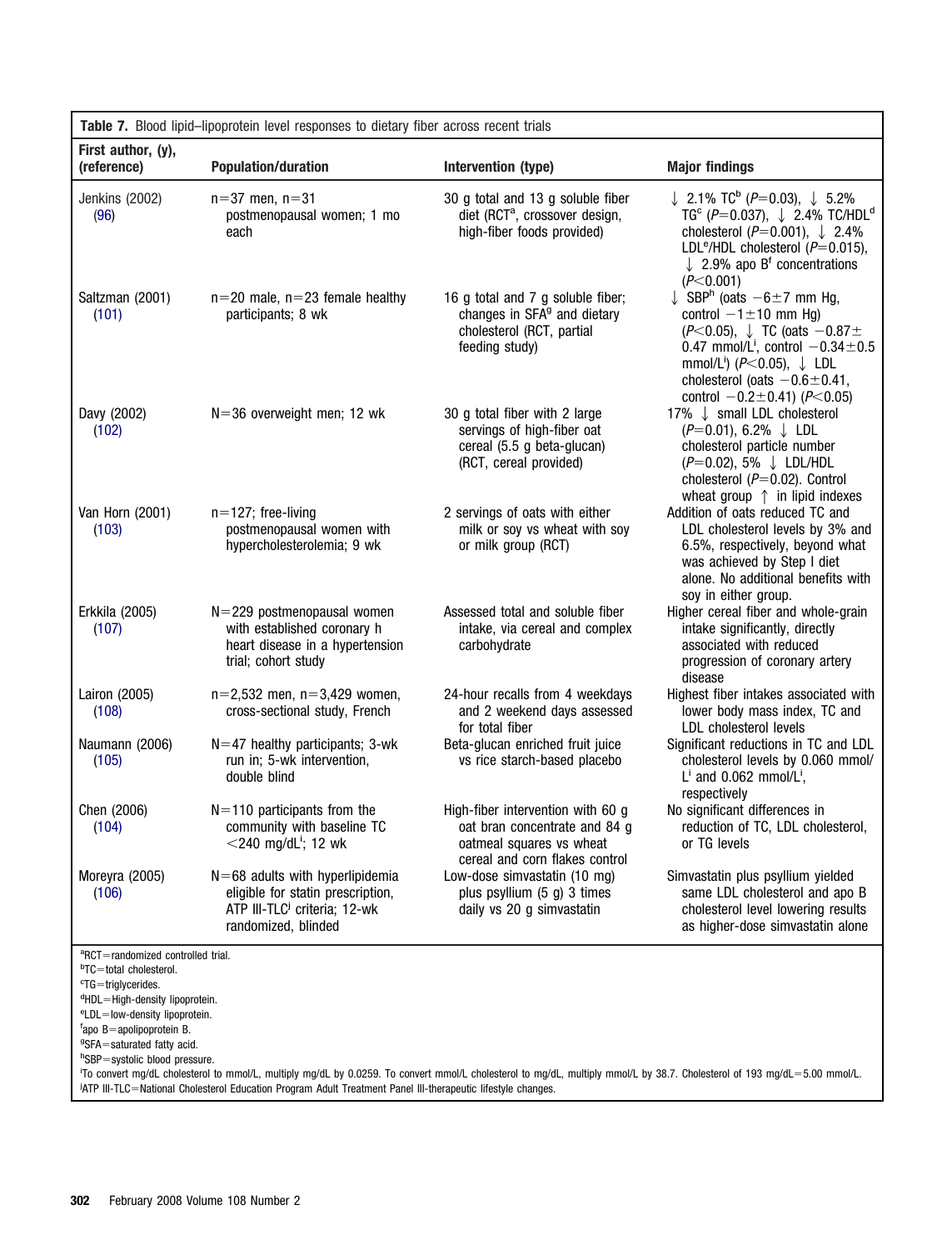smaller decline in minimum coronary diameter after  $3.2\pm0.6$  years of follow-up (cereal fiber:  $-0.09\pm0.02$  vs  $-0.04\pm0.02$  mm,  $P=0.03$ ; whole grains:  $-0.10\pm0.02$  vs  $-0.06\pm0.02$  mm,  $P=0.04$ ) [\(107\)](#page-40-0).

A cross-sectional study of 2,532 men and 3,429 women in France reported the highest total dietary fiber and insoluble dietary fiber intakes were associated with significantly (*P*-0.05) lower risk of overweight and elevated WHR, blood pressure, plasma apo B, apo B:apolipoprotein A1 ratio, TC, TG, and homocysteine (Hcy) levels [\(108\)](#page-40-0). A 5-g increase in total dietary fiber resulted in a 10.6% decrease in overweight risk, a 14.7% decrease in risk of high WHR, an 11.6% decrease in high blood pressure risk, a 9.2% decrease in risk of high apo B, and a 15.4% decrease in risk of high Hcy.

#### **Summary of Research-Based Dietary Recommendations and Consumption of Fiber**

A fat-modified diet that provides 25 to 30 g total dietary fiber including at least 7 to 13 g soluble fiber is well tolerated, effective, and recommended for lipid lowering and CVD risk reduction.

#### **Additional Research Needed**

The potential relationships between total fiber and soluble fiber, sources of fiber and additional CHD risk factors such as lipoprotein subclasses and particle sizes, particle density, clotting factors, blood pressure, metabolic syndrome, and fasting and postprandial insulin warrants further research.

# **N-3 FATTY ACIDS AND CVD PREVENTION**

#### **General Relationship**

Evidence from epidemiologic and RCTs report that n-3 fatty acids decrease CVD risk, and notably the risk of sudden death and other cardiac events. Eicosapentaenoic acid (EPA) and docosahexaenoic acid (DHA) are longchain n-3 fatty acids found in cold water fish, such as mackerel, salmon, herring, trout, sardines, and tuna. ALA is a shorter chain n-3 fatty acid found in various plant sources, including flaxseed, walnuts, canola oil, and soybeans. ALA can be converted to EPA but only in small  $(2\%$  to 5%) amounts in humans  $(109)$ . Even less is converted to DHA  $\left( \langle 1\% \text{ conversion} \right) (110,111)$  $\left( \langle 1\% \text{ conversion} \right) (110,111)$  [\(Table 8\)](#page-17-0).

#### **Potential Mechanisms**

The potential mechanisms by which n-3 fatty acids from fish oil appear to exert a cardioprotective effect include reducing TG levels, decreasing platelet adhesion, favorably affecting endothelial function, decreasing vasoconstriction, reducing inflammation, and decreasing ventricular arrhythmias by modulating cardiac ion channels [\(112\)](#page-40-0). ALA may protect against CVD by interfering with the production of proinflammatory eicosanoids produced via the n-6 PUFA pathway that converts LA to arachidonic acid and its eicosanoid derivatives [\(113\)](#page-40-0).

#### **Status of Current Research**

**Primary Prevention Data.** Cohort and population-based studies have shown an inverse association between n-3 fatty acid consumption and risk of CHD death. The Chicago

Western Electric Study (1,822 men; *P*<0.04), Physicians Health Study (22,071 men; *P*-0.04), and the Seven Countries Study (1,088 Finnish, 1,097 Italian, and 553 Dutch men; no linear trend) found that fish consumption ranging from 4 oz/week to 1.5 oz/day reduced risk of death from sudden and nonsudden cardiac events in men by 34% to 52% [\(114-116\)](#page-40-0). A recent study reported a 40% reduced risk of CAD ( $P$  for trend=0.25) and 53% reduced risk for MI ( $P=0.03$ ) in men and women ( $n = 41,578$ ) with a median fish intake of 6 oz/day [\(117\)](#page-40-0).

The relationship between fish consumption and n-3 fatty acid intake on the reduced risk of CHD mortality was reinforced in two meta-analyses that included 27 cohort and five case-controlled studies [\(118,119\)](#page-40-0). A third meta-analysis [\(120\)](#page-40-0) found no evidence of reduced mortality or combined CVD events in participants taking additional n-3 fatty acids. The latter study has been criticized for many methodologic problems [\(121\)](#page-40-0).

More recently, prospective data from Finland on fish intake of n-3 fatty acids calculated from diet history intake data and risk of coronary heart mortality reported no significant relationships [\(122\)](#page-40-0). Likewise, there was no consistent relationship between fish intake and stroke among a British population in the European Prospective Investigation into Cancer Norfolk prospective population study [\(123\)](#page-40-0). **Plant Consumption and CHD Risk Reduction.** Three large observational studies examined ALA intake in both men and women [\(38,109,124,125\)](#page-38-0). ALA intakes between 1.36 g and 1.5 g/day reportedly reduced risk of IHD or acute MI by 45% to  $59\%$  (Nurses' Health Study,  $n=76,283; P$  for trend=0.01, Health Professionals Study,  $n=43,757$ ; *P* for trend=0.01) [\(124,125\)](#page-40-0). In the National Heart, Lung, and Blood Institute Family Heart Study  $(N=4,584)$ , ALA intake was inversely associated with CAD. In the highest three quintiles of ALA intake, the prevalence OR of CAD was reduced by approximately  $50\%$  to  $70\%$  for women ( $P$  for trend=0.014) and about  $40\%$  for men ( $P$  for trend=0.012). The mean ALA intake was 0.81 g/day for men and 0.68 g/day for women [\(125\)](#page-40-0). [Table 8](#page-17-0) describes recent n-3 fatty acid cohort and RCT studies in primary prevention.

**Plasma and Adipose Tissue Levels of n-3 Fatty Acids and CHD Risk Reduction.** Four case-controlled studies evaluated blood or adipose tissue levels of EPA, DHA, and ALA as biomarkers of cardiac events and disease progression [\(30,126-128\)](#page-38-0). Two studies [\(126,127\)](#page-40-0) reported lower baseline plasma phospholipid concentrations of DHA and EPA in subjects who experienced sudden death from cardiac causes or fatal IHD vs controls  $(P=0.007$  and  $P=0.02$ ). For every one standard deviation increase in plasma phospholipid ALA, and combined DHA and EPA, there was a 50% and 70% lower risk of fatal IHD  $(P=0.04, P=0.01)$ , respectively  $(127)$ . In another study investigating adipose tissue levels of ALA, subjects in the top quintiles (0.72% of fatty acids) had a reduced risk of nonfatal MI (P<0.0001) [\(30\)](#page-38-0). Higher plasma DHA levels were associated with a reduced progression of coronary atherosclerosis [\(128\)](#page-40-0). Postmenopausal women with plasma phospholipid DHA levels above the median had less atherosclerosis progression as measured by coronary angiography  $(P=0.007)$  [\(128\)](#page-40-0).

**Secondary Prevention Data: Fish Consumption and n-3 Supplementation.** In patients with CHD, a meta-analysis and two RCTs found that marine-derived n-3 fatty acids obtained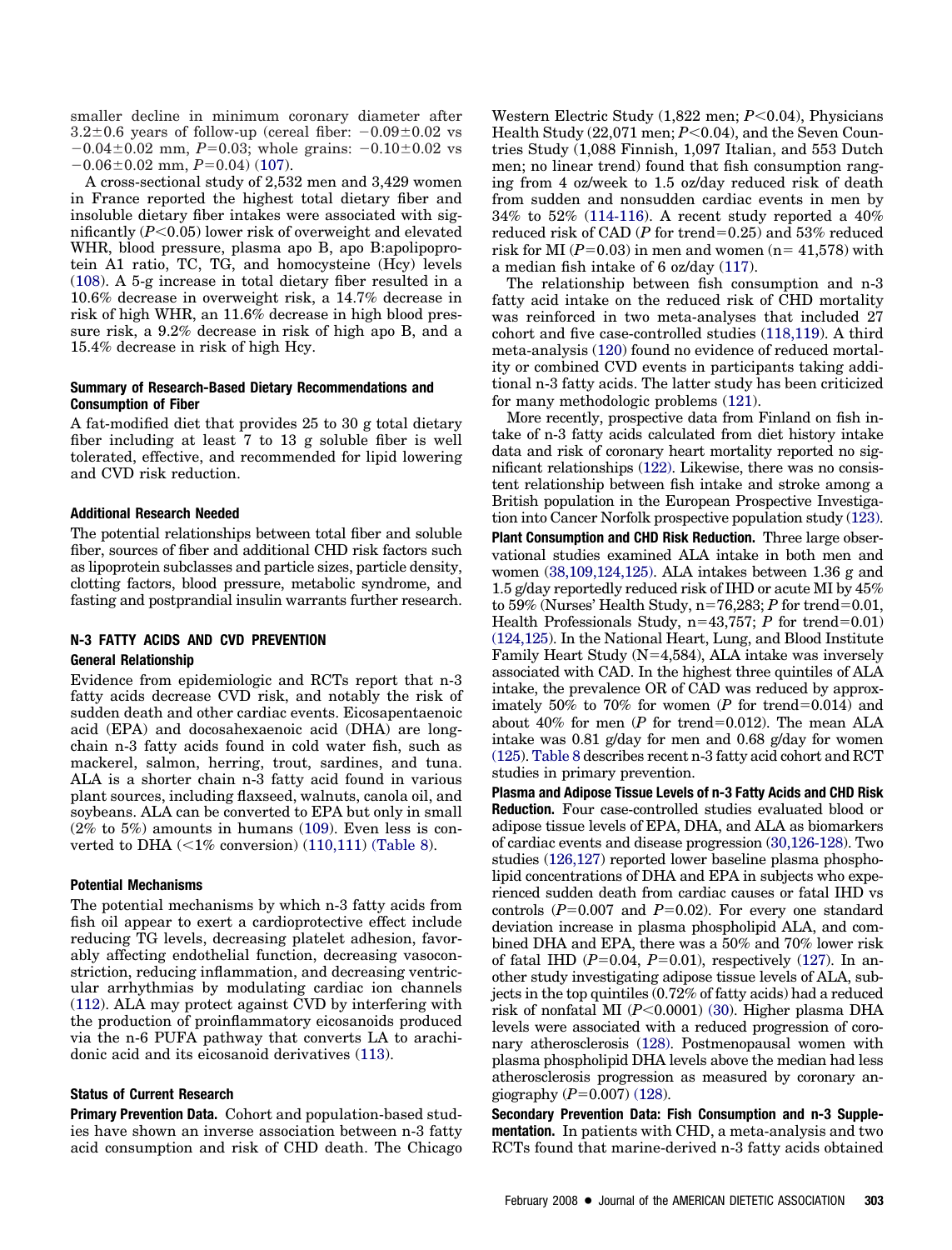| First author, (y),<br>(reference)                                                       | <b>Population/duration</b>                                                                                                                                               | Intervention (type)                                                                                            | <b>Major findings</b>                                                                                                                                                                                       |
|-----------------------------------------------------------------------------------------|--------------------------------------------------------------------------------------------------------------------------------------------------------------------------|----------------------------------------------------------------------------------------------------------------|-------------------------------------------------------------------------------------------------------------------------------------------------------------------------------------------------------------|
| Geppert (2006)<br>(135)                                                                 | $N = 106$ healthy vegetarians with<br>normal lipid levels; 8 wk                                                                                                          | Microalgae oil $(0.94$ g DHA $a/d$ ) or<br>olive oil (placebo) (RCT <sup>b</sup> )                             | DHA supplementation $\uparrow$ TC <sup>c</sup> , LDL <sup>d</sup><br>cholesterol ( $P \le 0.001$ ), and HDL <sup>e</sup><br>cholesterol ( $P=0.002$ ). TG <sup>f</sup> $\downarrow$ by<br>23% ( $P<0.001$ ) |
| Sanders (2006)<br>(136)                                                                 | $n=40$ women, $n=39$ men healthy<br>participants; 4 wk                                                                                                                   | 4 g oil/d (1.5 g DHA, 0.6 g EPA <sup>g</sup> )<br>or olive oil (placebo) (RCT)                                 | DHA supplementation ↑ TC, LDL<br>cholesterol, and HDL cholesterol by<br>7.7%, 10.4%, and 9.0%, respectively<br>( $P \le 0.001$ ). TG $\downarrow$ not significant                                           |
| Govens (2006)<br>(137)                                                                  | $n=23$ women, $n=14$ men aged 68-<br>78 y with mild<br>hypercholesterolemia; 9 wk                                                                                        | oleic acid control diet, ALA <sup>h</sup> -<br>rich diet (6.8 g/d), and EPA/<br>DHA-rich diet (1.05 g/d) (RCT) | EPA/DHA diet ↑ LDL cholesterol 0.39<br>mmol/L <sup>i</sup> (P=0.0323), $\uparrow$<br>apolipoprotein B concentrations 14<br>mg/dL <sup>i</sup> ( $P=0.0031$ )                                                |
| Harper (2006)<br>(138)                                                                  | $n=49$ women, $n=7$ men without<br>coronary heart disease; 26 wk                                                                                                         | Flaxseed oil (3 g ALA/d) or olive<br>oil (placebo) (RCT)                                                       | ALA $\uparrow$ TC 0.45 mmol/L <sup>i</sup> (P=0.026) and<br>↑ less atherogenic LDL particle size<br>LDL-1 ( $P=0.058$ ) and LDL-2<br>$(P=0.083)$                                                            |
| Iso (2006) (117)                                                                        | $n=27,435$ women, $n=27,063$ men<br>without cardiovascular disease:<br>11-y follow-up                                                                                    | Highest quintile of fish intake<br>(median 180 g/d); lowest<br>(median 23 g/d) (population-<br>based cohort)   | Participants in highest quintile of fish<br>intake had $\sim$ 40% reduced risk for<br>coronary heart disease ( $P=0.25$ for<br>trend)                                                                       |
| Jarvinen (2006)<br>(122)                                                                | $n=2,445$ women, $n=2,775$ men<br>aged 30-79 y without coronary<br>heart disease/mean follow-up<br>21.5y                                                                 | Health examination survey data<br>included dietary interview<br>(population-based cohort)                      | Among women, higher fish consumption<br>was associated with a 41% reduced<br>risk for coronary heart disease<br>$(P=0.02$ for trend)                                                                        |
| Myint (2006)<br>(123)                                                                   | $N = 24,312$ women and men with no<br>previous stroke history; mean<br>follow-up $8.5$ y                                                                                 | Fish consumption assessed using<br>food frequency questionnaire<br>(population-based cohort)                   | Stroke incidence in women who<br>consumed less oily fish $(P=0.02)$ . No<br>significant association between total<br>fish intake and risk of stroke in men<br>and women                                     |
| aDHA=docosahexaenoic acid.<br><b>PRCT</b> =randomized controlled trial.                 |                                                                                                                                                                          |                                                                                                                |                                                                                                                                                                                                             |
| <sup>c</sup> TC=total cholesterol.                                                      |                                                                                                                                                                          |                                                                                                                |                                                                                                                                                                                                             |
| <sup>d</sup> LDL=low-density lipoprotein.<br><sup>e</sup> HDL=high-density lipoprotein. |                                                                                                                                                                          |                                                                                                                |                                                                                                                                                                                                             |
| <sup>f</sup> TG=triglycerides.                                                          |                                                                                                                                                                          |                                                                                                                |                                                                                                                                                                                                             |
| <sup>9</sup> EPA=eicosapentaenoic acid.<br>hALA= $\alpha$ -linolenic acid.              |                                                                                                                                                                          |                                                                                                                |                                                                                                                                                                                                             |
|                                                                                         | To convert mg/dL cholesterol to mmol/L, multiply mg/dL by 0.0259. To convert mmol/L cholesterol to mg/dL, multiply mmol/L by 38.7. Cholesterol of 193 mg/dL=5.00 mmol/L. |                                                                                                                |                                                                                                                                                                                                             |

<span id="page-17-0"></span>**Table 8.** Blood lipid–lipoprotein level responses to n-3 fatty acids: Recent studies in healthy patients or those with mild hyperlipidemia

either through diet or supplements decreased all-cause and MI mortality and sudden death [\(109,129-131\)](#page-40-0). See [Table 9](#page-18-0) for descriptions and major findings.

One RCT failed to demonstrate a protective effect of supplemental EPA and DHA in 2,114 free-living men with angina [\(132\)](#page-40-0). Subjects who took 3 g/day supplemental EPA and DHA  $(n=462)$  experienced higher cardiac mortality  $(P=0.04)$  and sudden death  $(P=0.025)$ . However, subjects who consumed at least two portions of oily fish per week  $(n=1,109)$  experienced neither a significant increase nor decrease in risk of cardiac mortality [\(132\)](#page-40-0).

One proposed mechanism by which n-3 fatty acids is thought to be protective is by reducing cardiac arrhythmias leading to sudden death. In patients with implantable cardioverter defibrillators (ICDs); however, one RCT  $(n=200)$  reported that fish oil supplementation (1.8 g/day EPA plus DHA) did not significantly reduce episodes of cardiac arrhythmias. An increase in both the incidence

and rate of repeated ventricular tachycardia and ventricular fibrillation episodes were observed in the treatment group, suggesting that fish oil supplementation may be proarrhythmic in this population [\(133\)](#page-40-0). In contrast, another RCT  $(n=402)$  reported that fish oil supplementation (2.6 g/d of EPA, plus DHA) resulted in a trend toward a prolonged time to the first ICD event (ventricular fibrillation or ventricular tachycardia) and a 28% reduction in all-cause mortality  $(P=0.057)$  in patients with ICDs. Moreover, additional antiarrhythmic benefit of fish oil supplementation continued for those on the protocol for at least 11 months  $(38\% \text{ risk reduction}; P=0.034)$  [\(134\)](#page-40-0).

**n-3 Supplementation and Effects on Serum Lipid Concentrations.** It is well established that marine-derived n-3 fatty acids lower TG concentrations in a dose-dependent manner [\(124\)](#page-40-0). Two studies reported a 20% to 23% reduction in TG levels with EPA and DHA combined or DHA alone in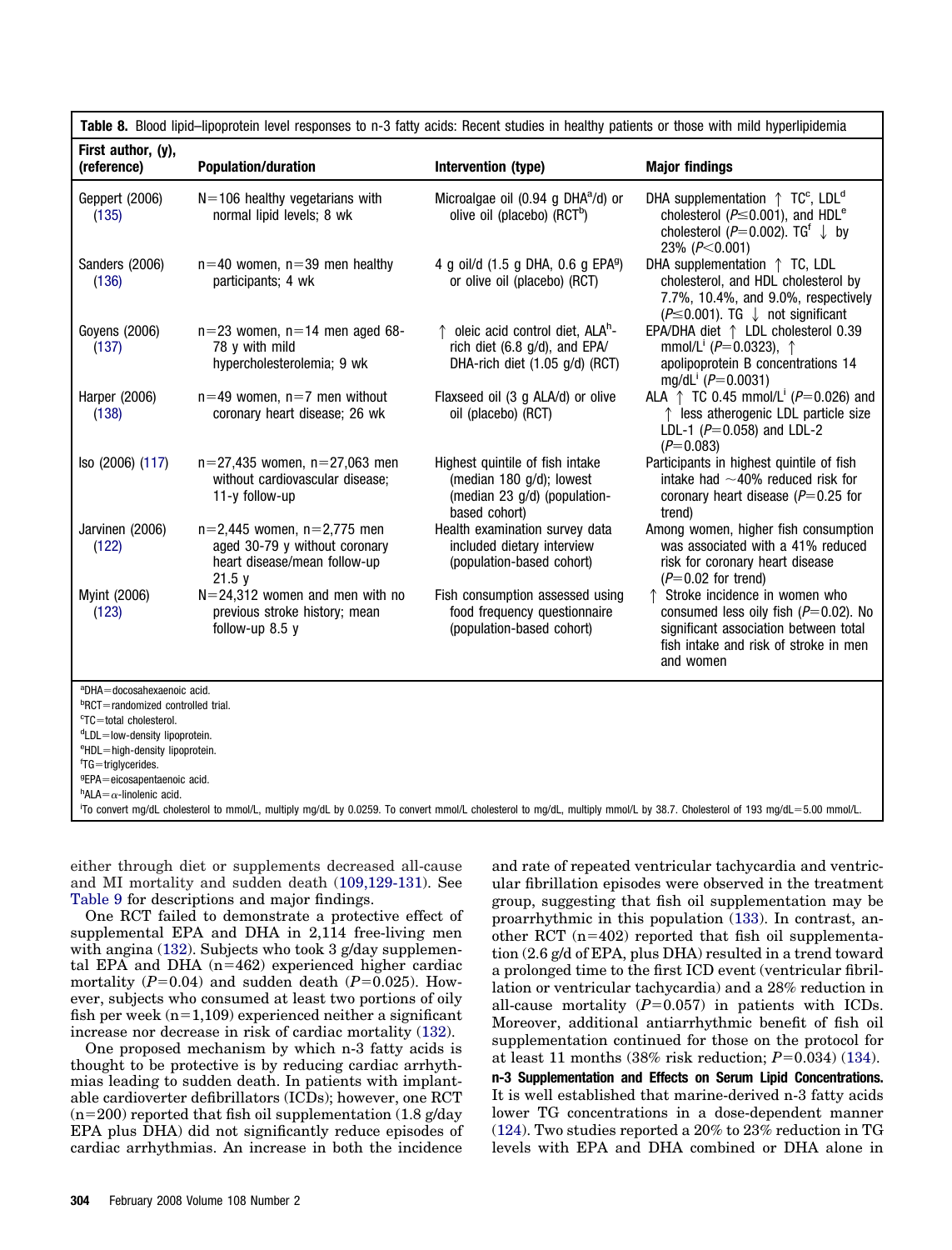<span id="page-18-0"></span>

| Table 9. Blood lipid-lipoprotein level responses to n-3 fatty acids: Secondary prevention studies                                                                                                                                                                     |                                                                                                                                                              |                                                                                                                                                  |                                                                                                                                                                                                                                                         |
|-----------------------------------------------------------------------------------------------------------------------------------------------------------------------------------------------------------------------------------------------------------------------|--------------------------------------------------------------------------------------------------------------------------------------------------------------|--------------------------------------------------------------------------------------------------------------------------------------------------|---------------------------------------------------------------------------------------------------------------------------------------------------------------------------------------------------------------------------------------------------------|
| First author, (y),<br>(reference)                                                                                                                                                                                                                                     | <b>Population/duration</b>                                                                                                                                   | Intervention (type)                                                                                                                              | <b>Major findings</b>                                                                                                                                                                                                                                   |
| Bucher (2002)<br>(129)                                                                                                                                                                                                                                                | Meta-analysis; $n=7,951$ patients in<br>the intervention $n=7,855$ control<br>group with previous Ml <sup>a</sup> /mean<br>follow-up; 20 mo                  | 2 dietary and 9 supplementation<br>trials; EPA $b$ range 0.3-6.0 g/d,<br>DHA <sup>c</sup> range 0.6-3.7 $g/d$ (RCT <sup>d</sup> )                | 30% $\downarrow$ in fatal MI (P<0.001), 20%<br>$\downarrow$ in overall mortality (P<0.001),<br>20% $\downarrow$ in TG <sup>e</sup> levels in active<br>treatment group with little effect on<br>LDL <sup>f</sup> and HDL <sup>g</sup> cholesterol level |
| Burr (1989) (130)                                                                                                                                                                                                                                                     | $N=2,033$ male post-MI patients;<br>follow-up 2 y                                                                                                            | Fatty fish twice/wk or 1.5 g fish<br>oil capsule providing additional<br>500-800 mg/d n-3 fatty acids<br>(RCT)                                   | 29% $\downarrow$ in all-cause mortality<br>(P<0.05)                                                                                                                                                                                                     |
| Burr (2003) (132)                                                                                                                                                                                                                                                     | $N=3,114$ men <70 y with angina;<br>follow-up $3-9$ y                                                                                                        | Fatty fish twice/wk or 3 g fish<br>oil/d (RCT)                                                                                                   | ↑ Risk of cardiac mortality<br>$(P=0.047)$ and sudden death<br>$(P=0.025)$ among subjects advised<br>to consume fish. Subgroup analysis<br>showed $\uparrow$ cardiac mortality in<br>subjects taking fish-oil capsules<br>$(P=0.024)$ .                 |
| GISSI-Prevenzione<br>Investigators<br>$(1999)$ $(131)$                                                                                                                                                                                                                | N=11,324 post-MI patients; follow-<br>up 3.5 y                                                                                                               | 850 mg EPA and DHA/d (RCT)                                                                                                                       | 20% $\downarrow$ in all-cause mortality<br>$(P<0.05)$ , 45% $\downarrow$ in sudden death<br>$(P=0.01)$ , 15% reduction in<br>nonfatal MI and stroke $(P=0.02)$                                                                                          |
| Erikkila (2006)<br>(128)                                                                                                                                                                                                                                              | $N = 228$ postmenopausal women with<br>coronary artery disease<br>participating in the Estrogen<br>Replacement and Atherosclerosis<br>Trial; follow-up 3.2 y | Measurement of plasma n-3 fatty<br>acid levels in women with<br>self-reported habitual fish<br>intake and no supplements<br>(prospective cohort) | Women with plasma DHA levels above<br>the median had less of a $\downarrow$ in<br>coronary artery diameter<br>$(P=0.007)$ , smaller $\uparrow$ in %<br>stenosis ( $P=0.006$ ), and fewer new<br>lesions $(P=0.009)$                                     |
| aMI=myocardial infarction.<br>bEPA=eicosapentaenoic acid.<br><sup>c</sup> DHA=docosahexaenoic acid.<br><sup>d</sup> RCT=randomized controlled trial.<br>eTG=triglycerides.<br><sup>f</sup> LDL=low-density lipoprotein.<br><sup>9</sup> HDL=high-density lipoprotein. |                                                                                                                                                              |                                                                                                                                                  |                                                                                                                                                                                                                                                         |

patients with and without a previous history of CHD [\(129,135\)](#page-40-0). Several RCTs reported significant increases in total, LDL cholesterol, HDL cholesterol, and apo B concentrations with DHA alone (0.94 g to 1.5 g/day), ALA alone (3  $g/day$ ), and EPA and DHA combined (1.05  $g/day$ ) [\(135-138\)](#page-40-0). Table 9 reviews recent trial data regarding n-3 supplementation and effects on serum lipid levels.

#### **Summary of Research-Based Dietary Recommendations and Consumption of n-3 Fatty Acids**

The American Heart Association recommends 1 g EPA plus DHA per day for patients with CHD under a physician's care. [Table 10](#page-19-0) lists dietary sources. For primary prevention, the American Heart Association recommends at least two or more servings (approximately 4 oz per serving) of oily fish per week and inclusion of foods and oils rich in ALA, such as walnuts and soy or other vegetable oils [\(109\)](#page-40-0). The FDA has allowed a qualified health claim for up to 3 g per day n-3 fatty acids to reduce the risk of CHD. This claim states, "Supportive but not conclusive research shows that consumption of EPA and DHA n-3 fatty acids may reduce the risk of CHD" [\(139\)](#page-40-0).

Until further research is available, fish oil supplementation should not be recommended in patients with angina or those with ICDs, even if they have documented CHD.

#### **Additional Research Needed**

There are limited intervention studies evaluating the relationship between ALA and risk of CHD. The literature is often confounded by numerous other factors, including fish vs supplement-based studies. In addition, information is needed about the efficacy of marine- and plant-derived n-3 fatty acids in women and in high-risk populations. The effect of plant-based and marine-based n-3 fatty acids on primary prevention of CHD in all population groups is needed. Research to determine the optimal dietary intake of n-3 fatty acids (ie, EPA, DHA, and ALA) and the ratio of n-6:n-3 fatty acids is warranted.

### **Hcy AND B VITAMINS AND CVD PREVENTION General Relationship**

Elevated serum Hcy levels, independent of other cardiac risk factors, are associated with increased risk for CHD.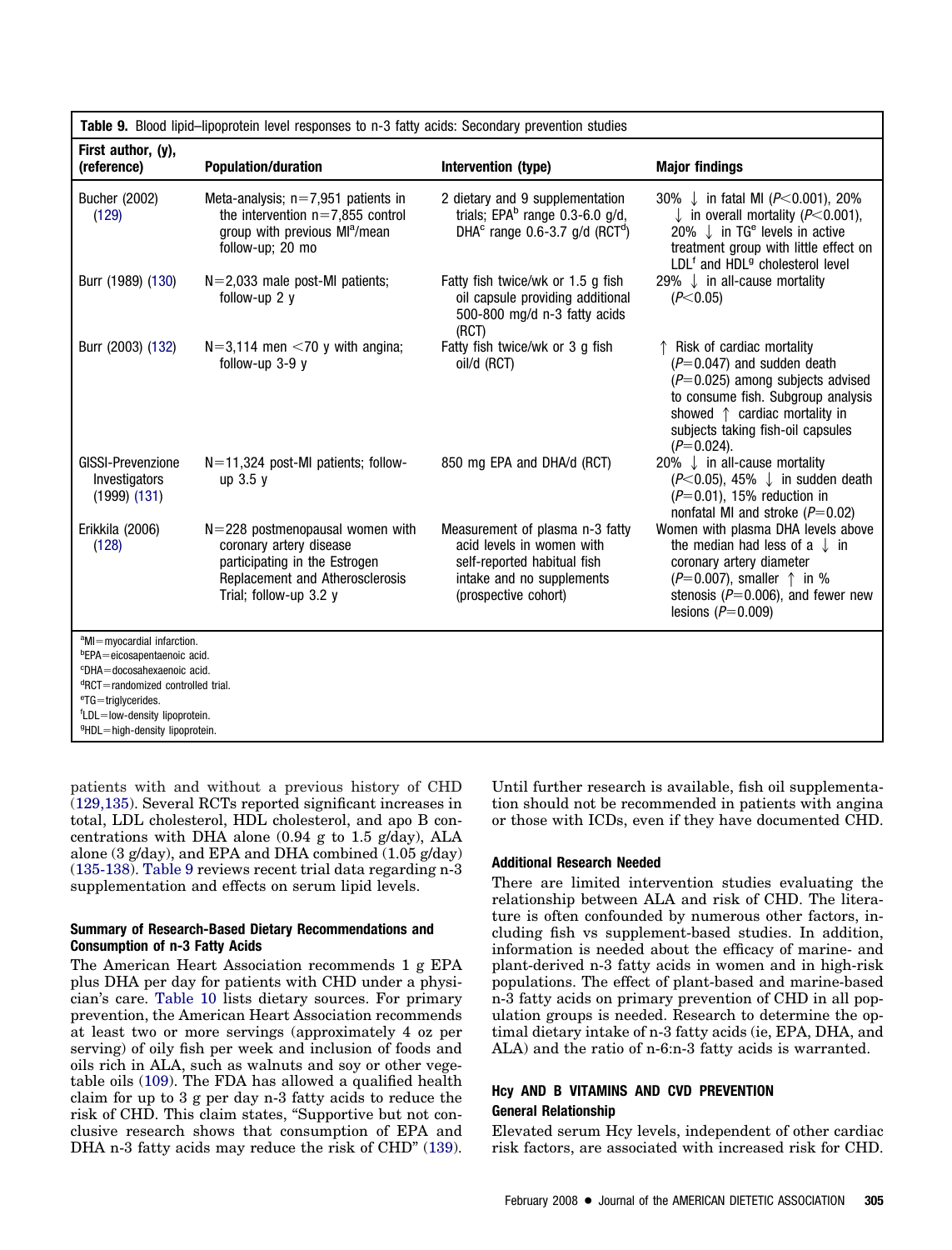<span id="page-19-0"></span>

| <b>Table 10.</b> Selected food sources of n-3 fatty acids                                |                                                                          |                                     |
|------------------------------------------------------------------------------------------|--------------------------------------------------------------------------|-------------------------------------|
| <b>Food</b>                                                                              | $EPA^a$ + DHA <sup>b</sup> content (g)<br>per 100 g serving <sup>c</sup> | <b>Energy per serving</b><br>(kcal) |
| Herring, Atlantic, cooked                                                                | 2.01                                                                     | 203                                 |
| Salmon, Atlantic, farmed, cooked                                                         | 2.15                                                                     | 206                                 |
| Salmon, Atlantic, wild, cooked                                                           | 1.84                                                                     | 182                                 |
| Salmon, sockeye, cooked                                                                  | 1.23                                                                     | 216                                 |
| Mackerel, Atlantic, cooked                                                               | 1.20                                                                     | 262                                 |
| Sardines, Pacific, cooked in tomato sauce, drained solids with bone                      | 1.35                                                                     | 186                                 |
| Trout, rainbow, farmed, cooked                                                           | 1.15                                                                     | 169                                 |
| Trout, rainbow, wild, cooked                                                             | 0.98                                                                     | 150                                 |
| Halibut, Atlantic, cooked                                                                | 0.47                                                                     | 140                                 |
| Shrimp, mixed species, cooked                                                            | 0.32                                                                     | 99                                  |
| Tuna, white, cooked in water, drained                                                    | 0.86                                                                     | 128                                 |
| Tuna, light, cooked in water, drained                                                    | 0.27                                                                     | 116                                 |
| Tuna, yellowfin, fresh, cooked                                                           | 0.28                                                                     | 139                                 |
| Cod, Atlantic, cooked                                                                    | 0.16                                                                     | 105                                 |
| aEPA=eicosapentaenoic acid.                                                              |                                                                          |                                     |
| <sup>b</sup> DHA=docosahexaenoic acid.                                                   |                                                                          |                                     |
| "Sources: http://www.nal.usda.gov/fnic/foodcomp/search and http://www.nutritiondata.com. |                                                                          |                                     |

#### **Potential Mechanisms**

Hyperhomocysteinemia and the associated metabolic defects are due to genetic mutations or vitamin B-6, B-12, or folate deficiencies [\(140\)](#page-40-0). The effects of Hcy are independent of established risk factors such as hyperlipidemia and hypertension. Folate may have protective effects independent of Hcy lowering due to enhanced vascular nitric oxide activity [\(141,142\)](#page-40-0) and could prevent endothelial dysfunction associated with a fat load or an oral dose of methionine.

#### **Status of Current Research**

**Observational Studies.** Several observational studies have shown that elevated plasma Hcy levels are associated with increased CVD risk [\(143-146\)](#page-41-0). In addition, there is an inverse relationship between folate status (ie, dietary folate and/or serum folate) and serum total Hcy and CHD risk [\(143,145\)](#page-41-0). Many trials have examined the influence of supplemental B vitamins on CHD outcomes. Data consistently show that supplementing with folic acid with or without other B vitamins, lowers Hcy levels  $(147-151)$ ; however, this is not accompanied by lower heart disease risk.

**RCTs.** Despite a reduction in plasma Hcy from B-vitamin supplementation, six RCTs [\(148-153\)](#page-41-0) and one meta-analysis [\(154\)](#page-41-0) failed to find CVD risk reduction [\(149,152,153\)](#page-41-0), reduction in recurrence of cardiovascular events [\(148\)](#page-41-0), and death from CVD [\(148,149,151\)](#page-41-0), although one study reported a reduction in stroke [\(150\)](#page-41-0) [\(Table 11\)](#page-20-0). One study [\(151\)](#page-41-0) reported an increased risk of CVD with a combined supplementation of vitamin B-12, folic acid, and vitamin B-6. In a recent meta-analysis [\(154\)](#page-41-0), studying the effects of folic acid supplementation over 6 months to 5 years, data were pooled from 12 RCTs, including 16,958 men and women with pre-existing vascular disease. Hcy was decreased by 13.4% to 51.7%; however, no statistically significant relationship was noted between net change in Hcy and risk reduction for CVD (HR 0.95), CAD (HR 1.04), stroke (HR 0.86), and all cause mortality (HR 0.96), suggesting folic acid supplementation was ineffective in secondary prevention of CHD [\(154\)](#page-41-0). One study [\(155\)](#page-41-0) reported a 21% decrease in combined risk for ischemic stroke, CHD, or death with high dose vs low dose supplementation of vitamin B-6, vitamin B-12, and folate (*P*-0.040).

**Restenosis and Supplementation with Folate, Vitamin B-12, and Vitamin B-6.** One RCT with a combination of 1 mg folic acid,  $400 \mu$ g vitamin B-12, and 10 mg vitamin B-6 per day or placebo administered to 205 patients for 6 months after successful coronary angioplasty, demonstrated that B vitamins significantly reduced Hcy levels and decreased the rate of restenosis and the need for revascularization of the target region [\(152\)](#page-41-0). Further analysis showed that Hcy-lowering therapy with folic acid, vitamin B-12, and vitamin B-6 was effective for controlling restenosis 1 year after coronary angioplasty (*P*-0.001) [\(147\)](#page-41-0). One RCT [\(153\)](#page-41-0) did not find a relationship with serum Hcy, folate, and vitamin B-12 levels and the rate of in-stent restenosis after 6 months.

**Dietary Patterns, Homocysetine, and Risk Reduction of CHD.** One study [\(156\)](#page-41-0) used validated self-administered food frequency questionnaires with 357 men and women, and found that a combined high intake of whole-grain bread, fresh fruit, olive oil, wine, mushrooms, cruciferous vegetables, and nuts as well as a low intake of fried potatoes affected biomarkers of Hcy metabolism. This was associated with a decreased CHD risk in two independent German study populations.

#### **Summary of Research-Based Dietary Recommendations and Effect of B Vitamins on Hcy Levels**

In 1998, the FDA implemented a Final Rule for fortifying specified grain products with folic acid (0.43 to 1.4 mg folic acid/1 lb specified grain) for the prevention of neural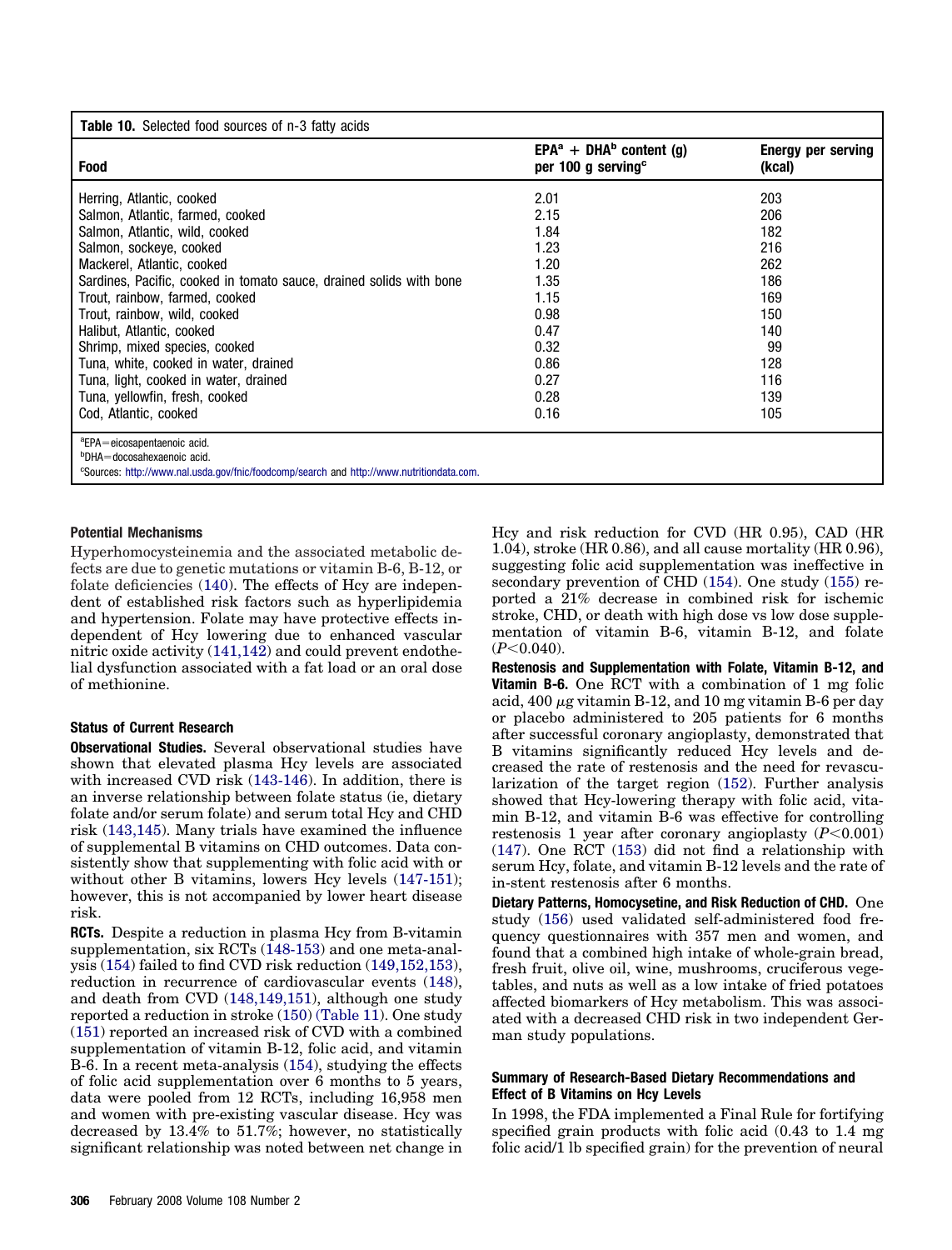<span id="page-20-0"></span>

| Table 11. B vitamin intake and cardiovascular outcomes: Findings from recent trials                           |                                                                                                                                                                                                                        |                                                                                                                                                                                                                                                                                                                 |                                                                                                                                                                                                                                                                                                                                                                                                                                                                                                                                    |  |
|---------------------------------------------------------------------------------------------------------------|------------------------------------------------------------------------------------------------------------------------------------------------------------------------------------------------------------------------|-----------------------------------------------------------------------------------------------------------------------------------------------------------------------------------------------------------------------------------------------------------------------------------------------------------------|------------------------------------------------------------------------------------------------------------------------------------------------------------------------------------------------------------------------------------------------------------------------------------------------------------------------------------------------------------------------------------------------------------------------------------------------------------------------------------------------------------------------------------|--|
| First author.<br>(y), (reference)                                                                             | <b>Population/duration</b>                                                                                                                                                                                             | Intervention (type)                                                                                                                                                                                                                                                                                             | <b>Major findings</b>                                                                                                                                                                                                                                                                                                                                                                                                                                                                                                              |  |
| Schnyder (2002)<br>(152)                                                                                      | $N = 553$ postangioplasty patients;<br>6 mo                                                                                                                                                                            | 1 mg folic acid, 400 $\mu$ g B-12, 10 mg<br>B-6 vs placebo (RCT <sup>a</sup> )                                                                                                                                                                                                                                  | $\downarrow$ Hcy <sup>b</sup> (1.01 vs 1.36 mg/dL <sup>c</sup> , P<0.001).<br>No difference in non-fatal MI <sup>d</sup> , cardiac deaths and overall deaths 38% ↓ repeat<br>target lesion revascularization vs placebo $P=0.03$ .                                                                                                                                                                                                                                                                                                 |  |
| Genser (2002)<br>(153)                                                                                        | $N = 292$ postangioplasty and stent<br>patients: 6 mo                                                                                                                                                                  | Investigated the relation of Hcy, folate,<br>and B-12 to the rate on in-stent<br>restenosis (prospective cohort<br>study)                                                                                                                                                                                       | No difference between patients with or without restenosis in regards to Hcy, folate,<br>and B-12 ( $P = 0.581$ , 0.166, and 0.163, respectively)                                                                                                                                                                                                                                                                                                                                                                                   |  |
| Liem (2003)<br>(148)                                                                                          | $N = 593$ participants with coronary<br>heart disease; 2 y                                                                                                                                                             | 0.5 mg folic acid vs placebo (RCT)                                                                                                                                                                                                                                                                              | 18% $\downarrow$ Hcy (12 to 9.4 $\mu$ mol/L <sup>c</sup> , P<0.001) vs baseline.<br>No difference in any death or any other vascular events ( $P=0.85$ ).                                                                                                                                                                                                                                                                                                                                                                          |  |
| Toole (2004)<br>(149)                                                                                         | $N=3,680$ poststroke participants;<br>2y                                                                                                                                                                               | High-dose: 25 mg B-6, 400 $\mu$ g B-12,<br>2.5 mg folic acid vs low-dose: 2<br>mg B-6, 6 $\mu$ g B-12, 0.2 mg folic<br>acid (RCT)                                                                                                                                                                               | 17% $\downarrow$ Hcy (13.4 to 11.1 $\mu$ mol/L <sup>c</sup> ) vs baseline (no P value).<br>No difference in stroke, coronary event, or death ( $P=0.8$ , 0.57, and 0.25,<br>respectively).                                                                                                                                                                                                                                                                                                                                         |  |
| Lonn (2006)<br>(150)                                                                                          | $N=5,522$ with diabetes and<br>cardiovascular disease; 5 y                                                                                                                                                             | 2.5 mg folic acid, 50 mg B-6 and 1<br>mg B-12/d vs placebo (RCT)                                                                                                                                                                                                                                                | 19% $\downarrow$ Hcy vs baseline (no P value), no risk of the primary endpoint of a<br>composite of death from cardiovascular disease causes, MI, or stroke $(P=0.41)$ ,<br>each endpoint analyze separately: $\downarrow$ stroke (P=0.03)                                                                                                                                                                                                                                                                                         |  |
| Bonaa (2006)<br>(151)                                                                                         | $N=3,749$ post-MI men and<br>women                                                                                                                                                                                     | Combined daily treatment of 0.8 mg<br>folic acid, 0.4 mg B-12<br>(combination therapy), and 40 mg<br>B-6 vs folic acid and B-12 (same<br>doses) vs B-6 (same dose) alone vs<br>placebo (RCT)                                                                                                                    | 27% ↓ Hcy in combination therapy group and folic acid and B-12 group vs<br>baseline levels, no impact on primary endpoint for folic acid and B-12 group<br>( $P=0.31$ ) or B-6 group ( $P=0.09$ ); 22% $\uparrow$ risk of cardiovascular disease in<br>combination therapy vs placebo (95% $Cle$ 1.00-1.5, $P=0.05$ )                                                                                                                                                                                                              |  |
| Bazzano (2006)<br>(154)                                                                                       | Meta-analysis with $N=16,958$<br>men and women with pre-<br>existing vascular disease from<br>12 RCTs; 16 mo to 5 y                                                                                                    | Dosage of folic acid 0.5 mg/d to 15<br>mg/d (7 trials had placebo and 5<br>trials had a usual care group)                                                                                                                                                                                                       | $\downarrow$ Hcy 13.4% to 51.7%, no statistically significant relationship was noted between<br>net change in Hcy and relative risk for cardiovascular disease (0.95), coronary<br>heart disease (1.04), stroke (0.86), and all cause mortality (0.96). No significant<br>harm nor benefit was noted of folic acid supplementation.                                                                                                                                                                                                |  |
| Spence (2005)<br>(155)                                                                                        | $N=2,155$ men and women;<br>efficacy analysis of 2 sub-<br>groups of VISP study                                                                                                                                        | High-dose group 2.5 mg folate, 25 mg<br>B-6, 400 $\mu$ g B-12 vs low-dose<br>group 20 $\mu$ g folate, 200 $\mu$ g B-6, 6<br>$\mu$ g B-12 (RCT)                                                                                                                                                                  | High-dose group had 21% $\downarrow$ in combined risk for ischemic stroke, coronary<br>disease, or death vs low-dose group ( $P=0.049$ ).<br>Also noted plasma Hcy $\uparrow$ significantly as serum B-12 fell in subjects who had<br>B-12 levels above median suggesting this group was more sensitive.                                                                                                                                                                                                                           |  |
| Weikert (2005)<br>(156)                                                                                       | $n=357$ ; case group vs $n=26,893$<br>control group (combined data<br>from 2 German populations<br>studies CORA (200 cases of MI;<br>255 controls) and PIC-C<br>Potsdam (157 cases of MI<br>among 26,795 participants) | Collected dietary intake data by<br>validated self-administered<br>questionnaires to identify a food<br>pattern related to high folate and<br>B-12 and low Hcy concentrations<br>and to examine its association with<br>coronary heart disease risk (one<br>case-controlled and one prospective<br>study group) | A dietary pattern with a combined high intake of whole-grain bread, fresh fruit,<br>olive oil, wine, mushrooms, vegetables, and nuts was most positively associated<br>and fried potatoes the most negatively to a dietary pattern that was in direct<br>association with both plasma folate and B-12 levels, but inversely with plasma<br>Hcy (P for trend=0.05 in the case control study sample and P for trend=0.041<br>in the prospective study sample) and was also associated with reduced risk of<br>coronary heart disease |  |
| aRCT=randomized controlled trial.<br><sup>b</sup> Hcy=homocysteine.<br><sup>d</sup> MI=myocardial infarction. | <sup>c</sup> To convert mg/dL homocysteine to mmol/L, multiply mg/dL by 7.397.                                                                                                                                         |                                                                                                                                                                                                                                                                                                                 |                                                                                                                                                                                                                                                                                                                                                                                                                                                                                                                                    |  |

<sup>e</sup>95% CI=95% confidence interval.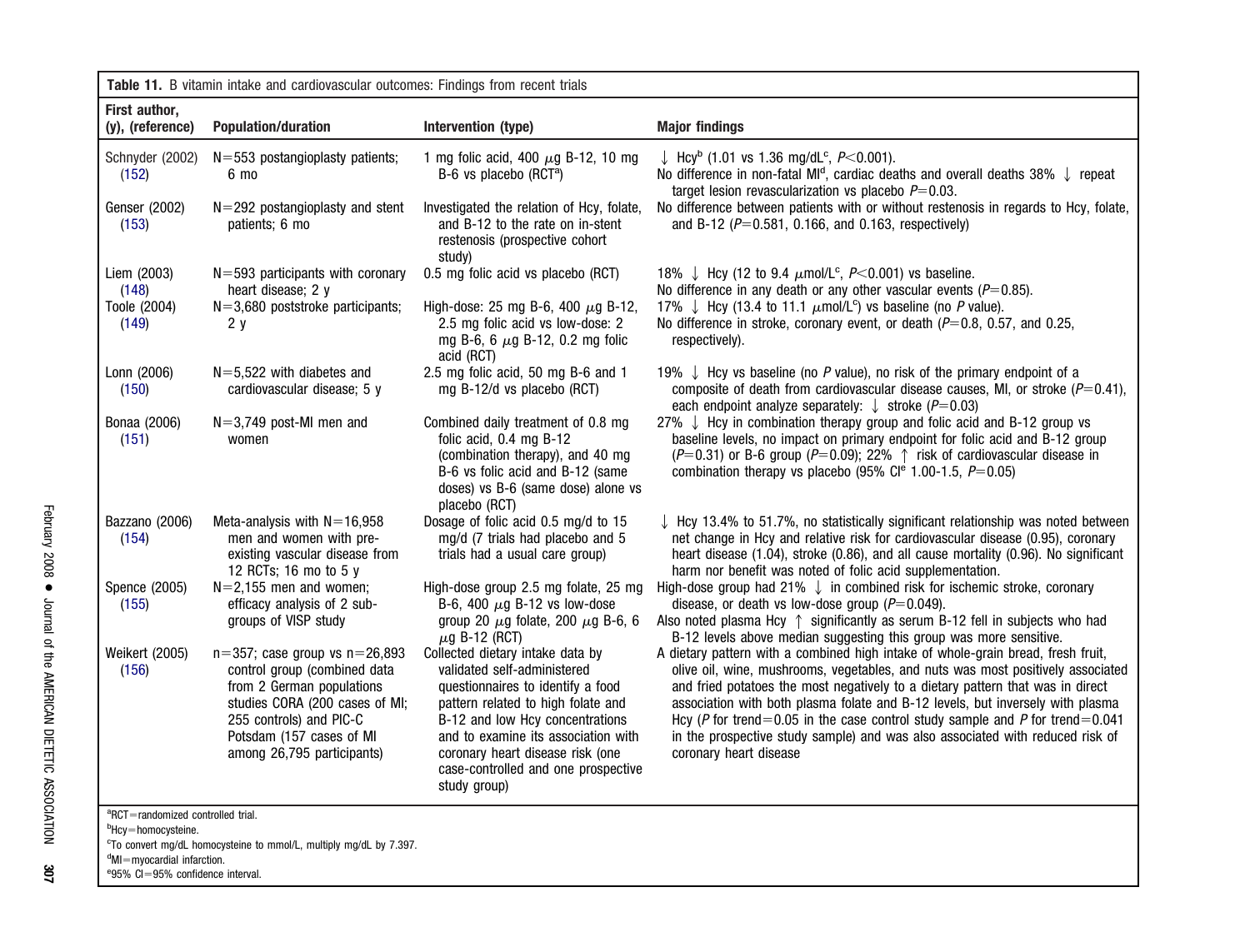tube birth defects [\(157\)](#page-41-0). It also has been shown that current fortification dose raised folate levels in 75 women and men with CAD [\(158\)](#page-41-0). Moreover, the benefits of folic acid fortification were demonstrated in a Framingham Offspring cohort in which the prevalence of hyperhomocysteinemia was decreased from 18.7% to 9.8% [\(159\)](#page-41-0). At this time, research does not warrant B-vitamin supplementation; however, a diet rich in B-vitamin foods and whole-grain bread, olive oil, mushrooms, cruciferous vegetables, and nuts [\(156\)](#page-41-0) should be encouraged.

#### **Additional Research Needed**

Further research is needed to study the effects of dietary patterns on CHD incidence, recurrence of cardiovascular events, and revascularization events. No RCTs have been done to determine effects of folate supplementation on CHD incidence. There are ongoing secondary prevention studies in the United States, the United Kingdom, and Australia in patients with CAD to further evaluate the role of Hcy as a CVD risk factor. In addition, these studies will provide information about the effect of folate on CVD events.

# **ALCOHOL AND CVD PREVENTION**

## **General Relationship**

Population and cohort studies suggest an inverse relationship between daily consumption of 1 to 2 alcoholic beverages and CVD [\(160,161\)](#page-41-0). Long-term clinical trials have not been conducted and results are often confounded. Adverse effects of consuming large amounts of alcohol include alcoholism, liver disease, cancer, and incapacitating and fatal accidents, thereby preventing health care professionals from encouraging alcohol consumption. For those who elect to consume alcohol, moderation is recommended.

#### **Potential Mechanisms**

Alcohol beneficially prolongs blood clot formation by lowering levels of fibrinogen and protein tissue-type plasminogen activator [\(162\)](#page-41-0). In addition, moderate (30 g/day or 2 drinks/day) alcohol consumption increases HDL cholesterol levels but it also raises TG levels [\(163\)](#page-41-0).

#### **Status of Current Research**

Retrospective and prospective observational studies in the United States and Europe, including a meta-analysis of 26 studies [\(164\)](#page-41-0) indicate lower RR for those who regularly consume 1 to 2 alcoholic beverages daily compared with nondrinkers [\(Table 12\)](#page-22-0). The benefit is reported for various endpoints, including total mortality, CVD death, CVD, MI, fatal MI, and CHD [\(165,166\)](#page-41-0). The studies summarized in [Table 12](#page-22-0) report reduction of risk by about one third with consumption of 1 to 2 alcoholic beverages daily. Two other studies reported increased risk among specific groups. In a Danish cohort, consumption of 3 to 5 drinks/ day increased CVD mortality by 35% [\(167\)](#page-41-0); among young Swedish soldiers, consumption  $\geq 15$  g ethanol per day increased overall mortality by 37%, including an increase in strokes [\(168\)](#page-41-0).

There are no clinical trial data assessing whether or

Although much of the epidemiologic data indicate a cardiovascular benefit of 1 to 2 drinks per day, the optimal amount of alcohol for an individual is not clear. The meta-analysis involving 10 studies and 176,042 persons assessed the dose response relationship of wine intake. The resulting J-shaped curve demonstrated a greater benefit up to a level of 150 mL/day (or one 5-oz glass). Maximum reduction in risk was predicted at 750 mL/day but this did not differ statistically from the 150 mL/day intake [\(164\)](#page-41-0).

One clinical study assessed the effects of moderate alcohol consumption on CVD risk factors [\(170\)](#page-41-0). Using a controlled feeding study design, postmenopausal women  $(n=51)$  consumed 0 g, 15g, and 30 g alcohol per day for 8 weeks. Compared to the control diet, LDL cholesterol decreased from 135.5 to 127.7 mg/dL  $(P=0.04)$  and TG decreased from 124 to 115.2 mg/dL  $(P=0.05)$  after 15 g/day of alcohol. There were no further changes at the higher alcohol dose. HDL cholesterol level increased significantly only after 30 g alcohol per day.

The available evidence suggests several caveats regarding the use of alcohol for cardiovascular benefit. No one type of alcoholic beverage (ie, beer, wine, or liquor) provides significantly greater benefit than another [\(163,164,171\)](#page-41-0). Data from Italian men and women [\(172\)](#page-41-0) suggest a greater benefit of consuming alcohol with meals, but an American study of men provides equivocal findings [\(163\)](#page-41-0). Data from middle-aged and elderly Danish men without heart disease showed greater benefit in those with higher LDL cholesterol levels [\(173\)](#page-41-0).

#### **Published Research on Alcohol and CVD Events Since Completion of the ADA Evidence Analysis Library**

Since the completion of the ADA EAL, numerous observational studies have been published in this area. In a defined cohort of men  $(n=8,867)$  in the Health Professionals Follow-up Study who reported four healthy lifestyle behaviors, including a BMI of  $<$  25, moderate to vigorous activity for at least 30 minutes per day, non-smoking, and a healthful diet score followed for 16 years, moderate alcohol consumption was associated with a lower risk for MI [\(174\)](#page-41-0). Compared with men who did not drink alcohol, the HR for MI was 0.38 (95% CI 0.16 to 0.89) for an alcohol intake of 15 to 29.9 g/day. In another study conducted with middle-age men  $(n=25,052)$  and women  $(n=28,448)$  in Denmark, the amount of alcohol intake was inversely associated with CHD over a median follow-up period of 5.7 years [\(175\)](#page-41-0). In women, drinking at least 1 day per week was associated with a lower CHD risk (0.64, 95% CI 0.51 to 0.81) vs drinking -1 day per week. Interestingly, there was no further reduction in CHD risk with greater alcohol consumption up to 7 days per week. In men, drinking frequency was inversely associated with risk of CHD over the entire range of drinking frequencies. For example, HRs were 0.93 (95% CI 0.75 to 1.16) for drinking on 1 day per week vs 0.59 (95% CI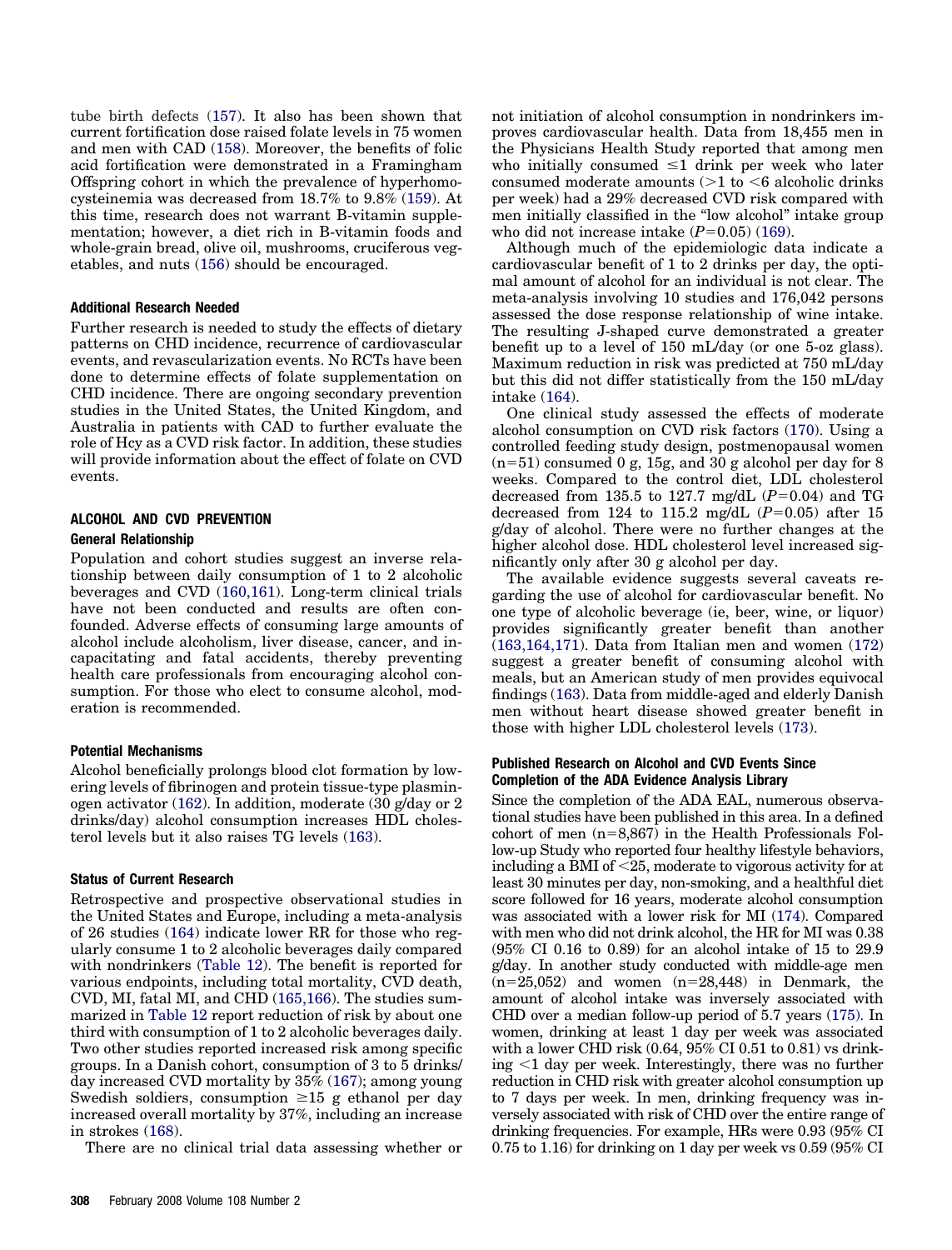<span id="page-22-0"></span>

| Table 12. Relative risk (RR) for daily consumption of one to two alcoholic drinks compared to no alcohol intake                                                       |                                                                                                      |                         |                                                                                                                                                                                                                                                                                                |  |  |
|-----------------------------------------------------------------------------------------------------------------------------------------------------------------------|------------------------------------------------------------------------------------------------------|-------------------------|------------------------------------------------------------------------------------------------------------------------------------------------------------------------------------------------------------------------------------------------------------------------------------------------|--|--|
| First author, (y),<br>(reference)                                                                                                                                     | <b>Population/country</b>                                                                            | <b>Endpoint</b>         | RR, odds ratio (OR), or hazard ratio (HR) and<br>(95% confidence intervals)                                                                                                                                                                                                                    |  |  |
| Di Castelnuovo (2002) (164)                                                                                                                                           | Meta-analysis of 26 studies,<br>including 201,308 wine<br>drinkers and 208,096<br>beer drinkers (US) | CVD <sup>a</sup>        | $RR=0.68$ (0.59-0.77) for wine drinkers<br>$RR=0.78$ (0.7-0.86) for beer drinkers                                                                                                                                                                                                              |  |  |
| Rimm (1991) (160)                                                                                                                                                     | <b>Health Professionals Study</b><br>$(N=51,529)$ (US)                                               | CHD <sup>b</sup> events | $RR = 0.53$ (0.35-0.79) (adjusted for<br>cardiovascular risk factors)                                                                                                                                                                                                                          |  |  |
| Mukamal (2003) (161)                                                                                                                                                  | <b>Health Professionals Follow-</b><br>up Study ( $N = 38,077$ )<br>(US)                             | M <sub>c</sub>          | $RR = 0.68$ (0.57-0.82) (multivariate adjustment)                                                                                                                                                                                                                                              |  |  |
| Gronbaek (1995) (167)                                                                                                                                                 | $n=6.051$ men and<br>$n=7,234$ women aged<br>30-70 y (Denmark)                                       | <b>CVD</b> mortality    | $RR=0.47$ (0.35-0.62) for wine drinkers<br>$RR=0.79$ (0.68-0.91) for beer drinkers                                                                                                                                                                                                             |  |  |
| Romelsjo (1999) (168)                                                                                                                                                 | $n = 50,465$ young men<br>conscripted into the army<br>(Sweden)                                      | Overall mortality       | RR=1.37 (1.01-1.85) for those consuming $\geq 15$<br>g ethanol/d (multivariate adjustment)                                                                                                                                                                                                     |  |  |
| Mukamal (2006) (174)                                                                                                                                                  | $n=8,867$ from Health<br>Professionals Study (US)                                                    | MI                      | $RR = 0.32$ (0.13-0.75) for those consuming 15-<br>29.9 g alcohol/d (multivariate adjustment)                                                                                                                                                                                                  |  |  |
| Okamura (2006) (165)                                                                                                                                                  | $N = 250$ men aged 40 to 49<br>(Japan)                                                               | CHD by CAC <sup>d</sup> | $OR = 3.75$ (0.87-16.1) for those consuming $\geq 69$<br>g alcohol/d (multivariate adjustment)                                                                                                                                                                                                 |  |  |
| Ellison (2006) (166)                                                                                                                                                  | $N = 3,166$ men and women<br>(US)                                                                    | CHD by CAC              | Not significant                                                                                                                                                                                                                                                                                |  |  |
| Tolstrup (2006) (175)                                                                                                                                                 | $n=28,448$ women and<br>$n = 25,052$ men                                                             | CHD events              | For men, $HR = 0.63$ (0.53-0.74) for those<br>consuming $\geq$ 21 drinks over 5-7 d/wk<br>compared to $HR = 1.47$ (1.05-2.06) for<br>abstainers; For women, $HR=0.72$ (0.57-0.92)<br>for those consuming $\geq$ 14 drinks over 5-7<br>$d/wk$ compared to HR=1.03 (0.68-1.56) for<br>abstainers |  |  |
| aCVD=cardiovascular disease.<br><sup>b</sup> CHD=coronary heart disease.<br><sup>c</sup> MI=myocardial infarction.<br><sup>d</sup> CAC=coronary artery calcification. |                                                                                                      |                         |                                                                                                                                                                                                                                                                                                |  |  |

0.48 to 0.71) for drinking 7 days per week (*P* for trend  $< 0.0001$ ).

#### **Summary of Research-Based Dietary Recommendations and Alcohol Use**

Individuals who do not consume alcohol should not be encouraged to start drinking. Unless contraindicated, patients who currently drink alcohol should not exceed a maximum of one drink per day for women or up to two drinks per day for men as part of a cardioprotective dietary pattern within recommended energy levels. One serving of an alcoholic beverage is defined as 0.5 oz or 15 g pure grain alcohol. This is equivalent to 12 oz (355 mL) beer, 5 oz (148 mL) wine, or 1.5 oz (44 mL) 80-proof distilled spirits and contributes approximately 120 to 180 kcal/ serving. Alcoholic beverages provide energy but few essential nutrients. This recommendation is congruent with the Dietary Guidelines for Americans, 2005 [\(176\)](#page-41-0) and the National Institute on Alcohol Abuse and Alcoholism's State of the Science Report [\(177\)](#page-41-0).

Consumption of alcohol is not recommended for pregnant women, those at risk of alcoholism, or anyone engaging in activities that require attention, skill, or coordination such as driving a vehicle. Alcohol is not advised for use by those with cardiomyopathy, hypertension, or cardiac arrhythmias. Patients with high serum TG levels should avoid alcohol because it may contribute to the onset of pancreatitis. Overweight and/or diabetic patients should limit or avoid alcohol to reduce unnecessary energy intake [\(178\)](#page-41-0).

#### **Additional Research Needed**

Randomized, double blind, long-term clinical trials evaluating effects of alcohol on CVD risk are unlikely to be conducted. Subjects cannot be blinded due to the inherent effects and risk for introducing alcoholism in susceptible individuals. Short-term studies to evaluate acute effects of alcohol on nonlipid factors such as inflammation and thrombosis would be useful. Future epidemiologic studies should clarify possible differences between genders, ethnic groups, or age groups, levels of BMI, physical activity, other risk factors, as well as differentiating between types of alcohol and alcohol consumed with and without meals.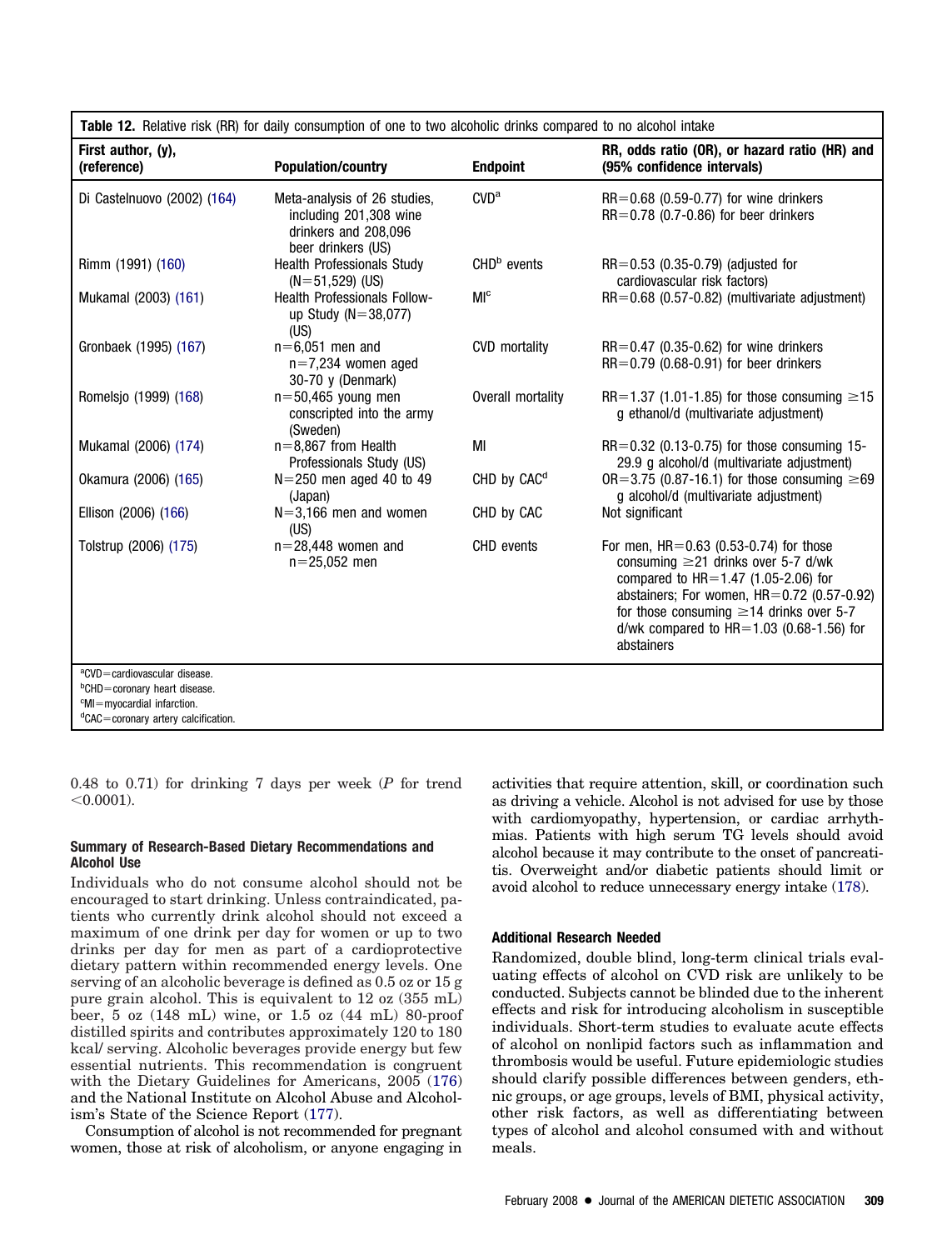# **ANTIOXIDANTS AND CVD PREVENTION**

#### **General Relationship**

An estimated 40% of the US population takes vitamin supplements in various doses for purposes of disease prevention or treatment. Vitamins have significant health effects beyond preventing deficiency diseases, including antioxidant functions; evidence regarding benefits of supplement intake is inconclusive. The Institute of Medicine defines a dietary antioxidant as a "substance in foods that significantly decreases the adverse effects of reactive species, such as reactive oxygen and nitrogen species, on normal physiological function in humans" [\(179\)](#page-41-0).

#### **Potential Mechanisms**

Oxidative stress may play a significant role in CVD. Oxidation of LDL particles may be a key step in atherogenesis [\(180-182\)](#page-41-0). That oxidatively modified LDL is atherogenic and exists in vivo is supported by a growing evidence base. In animal models, antioxidant supplementation inhibits atherosclerosis progression [\(183\)](#page-41-0). Nutrients studied in these experiments have been ascorbic acid,  $\alpha$ -tocopherol, and beta carotene.

#### **Status of Current Research**

**Vitamin C.** Prospective studies on ascorbic acid and CVD are inconsistent. A significant inverse relationship has been reported between plasma vitamin C and dietary vitamin C and CAD and CVD events in epidemiologic studies [\(184-186\)](#page-41-0). Several confounding factors complicate the interpretation of these studies. Elevation of plasma ascorbic acid might reflect intake of foods that not only contribute vitamin C, but other nutrients such as potassium, folate, calcium, magnesium, and isoflavones that may confer cardiovascular benefits. Conflicting studies in large cohorts did not show an association between vitamin C intake and mortality [\(187,188\)](#page-42-0).

An AHRQ [\(189\)](#page-42-0) systematic review of four studies that used a placebo-controlled randomized design included at least 60 patients, with at least 6 months of follow-up (three studies were in combination with vitamin E or other antioxidants). The independent effects of vitamin C were only assessed in one study. The studies reviewed included: Multi-Vitamins and Probucol, Antioxidant Supplementation in Atherosclerosis Prevention Study, HDL-Atherosclerosis Treatment Study, and MRC/BHF Heart Protection Study. There is little evidence that vitamin C, in combination with vitamin E or other antioxidants, has any beneficial effect on cardiovascular health. The Antioxidant Supplementation in Atherosclerosis Prevention study assessed 250 mg vitamin C twice daily independent of other antioxidants and with vitamin E. The study concluded there was no effect on the degree of progression of carotid stenosis in the vitamin C alone group but in the group receiving vitamin C and E, there was a reduced rate of progression only in men, which was most pronounced in men who smoked, compared to men who did not [\(189\)](#page-42-0).

**Vitamin E.** In prospective studies,  $\alpha$ -tocopherol intake and/or supplementation appeared to reduce risk of coronary events in both men and women [\(190\)](#page-42-0). Conversely, in a case control study, dietary or adipose tissue  $\gamma$ -tocopherol was not associated with decreased MI risk (954 participants). This study did not include vitamin E supplement users [\(191\)](#page-42-0).

RCTs evaluating the effect of antioxidant intake on CAD have shown mixed results. In the Alpha-Tocopherol Beta-carotene (ATBC) Cancer Prevention Study [\(192,193\)](#page-42-0) there was no benefit on CAD in subjects taking  $\alpha$ -tocopherol or  $\beta$ -carotene. This trial was conducted in  $>$ 29,000 Finnish male smokers. The dose, however, of  $\alpha$ -tocopherol (50 mg/ day) was below the protective range suggested by the Nurses' Health Study. Also, in the Heart Outcomes Prevention Evaluation study [\(194\)](#page-42-0) with 2,545 women and 6,996 men there were no significant differences between vitamin E and placebo in MI, stroke or death from CVD. Similarly, in the GISSI-Prevention trial, there was no benefit on cardiovascular deaths and/or non-fatal MI in the group that took 300 mg vitamin E daily [\(131\)](#page-40-0). The Cambridge Heart Antioxidant Study of 2,002 British men and women with angiographically proven CAD, showed a 77% reduction in nonfatal MI in subjects taking vitamin E vs placebo [\(195\)](#page-42-0); however, there was an increase in cardiovascular and overall mortality. Recently, a 4-year extension of the Heart Outcomes Prevention Evaluation trial, found no effect on cancer, vascular events, and death; however, there was a 19% increased risk of heart failure (95% CI 1.05 to 1.35; *P*=0.007) [\(196\)](#page-42-0).

The Heart Protection Study [\(197\)](#page-42-0) published the findings of a UK trial with 20,536 adults with coronary disease, other occlusive arterial disease or diabetes. Subjects were randomized to receive antioxidant vitamin supplementation (600 mg vitamin E, 200 mg vitamin C, and 20  $mg$   $\beta$ -carotene daily) or matching placebo in a 5-year treatment period. There were no significant differences in all-cause mortality or deaths due to vascular and nonvascular causes, or nonfatal MI or coronary death, nonfatal or fatal stroke or coronary or noncoronary revascularization. Among these high-risk subjects, antioxidant vitamins appeared to be safe, but there was no beneficial effect. The Heart Protection Study results demonstrate that there is no benefit of antioxidant supplements on cardiovascular events among high-risk patients.

The AHRQ report found no evidence that vitamin E alone or in combination reduced cardiovascular mortality or all-cause mortality [\(189\)](#page-42-0). The findings from the AHRQ are consistent with the results of a recent meta-analysis that vitamin  $E(n=81,788)$  did not beneficially affect mortality or significantly decrease risk of cardiovascular death [\(198\)](#page-42-0). In addition, an RCT [\(199\)](#page-42-0) found no effect of vitamin E on coronary outcomes. The AHRQ review also assessed the benefit of vitamin E on plasma lipids and found that supplementation with vitamin E alone or in combination with other antioxidants, in doses ranging from 100 IU to 1,200 IU, did not affect serum lipid levels. -**-Carotene.** The Physicians Health Study did not demonstrate a benefit of 50 mg of  $\beta$ -carotene supplements on alternate days on CVD endpoints [\(200\)](#page-42-0). The ATBC trial [\(192\)](#page-42-0) showed  $\beta$ -carotene supplementation (20 mg daily) increased total mortality and lung cancer; there was a nonsignificant trend for an increase in CVD mortality after 6.5 years. The Beta-Carotene and Retinol Efficacy Trial was stopped 21 months early because the beta carotene group had 285 more lung cancer cases and 17% more deaths than the control group [\(201\)](#page-42-0). Cardiovascular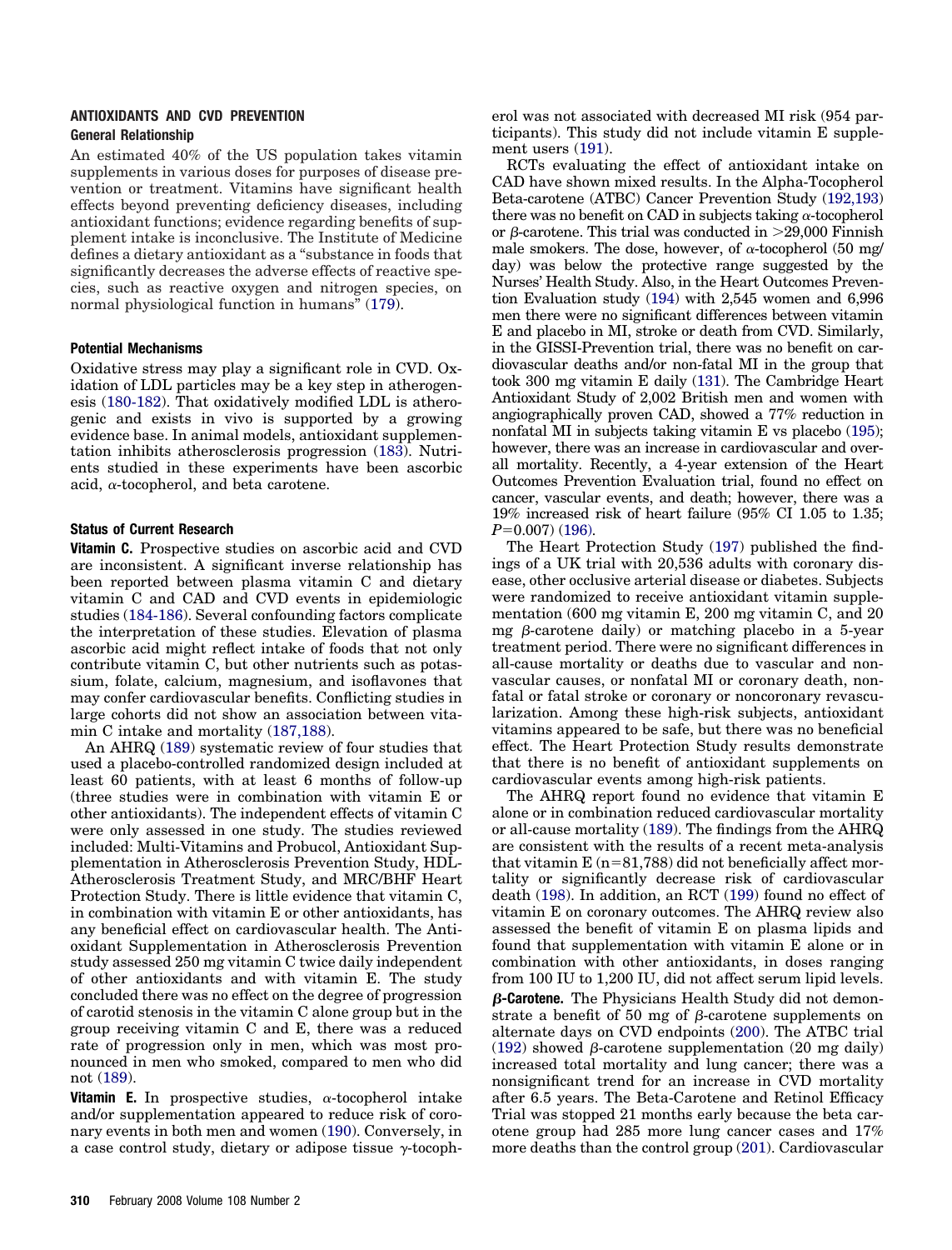mortality also was increased in the beta carotene group. Randomized studies assessing supplementation with beta carotene have shown no benefit and, in fact, there was an increased risk of lung cancer and overall mortality.

**CoEnzyme Q10.** The AHRQ report included five studies that used a placebo-controlled randomized design to assess the effect of coenzyme Q10 on clinical outcomes [\(189,202-205\)](#page-42-0). The studies included at least 60 patients (or the equivalent of about 30 patients in both acute treatment and placebo group), and had at least 6 months of follow-up. These five studies, conducted mostly with heart failure patients, reported mixed results. A metaanalysis of eight studies that examined cardiac performance in cardiac patients also was included in the review [\(206\)](#page-42-0). The authors of the meta-analysis stated, "indices of cardiac function were associated with a substantial improvement." However, subsequent studies have not confirmed these findings. Thus, the AHRQ report concluded that the effect of coenzyme Q10 on CVD remains an open question without convincing evidence to support its benefit or its harm.

#### **Published Data on Antioxidants and CVD Since Completion of the ADA Evidence Analysis Library**

The Vascular Basis for the Treatment of Myocardial Ischemia Study [\(207\)](#page-42-0), a randomized, double-blind, placebo controlled trial with 300 patients with stable coronary disease was designed to assess whether antioxidant vitamins C and E can reduce myocardial ischemia in patients on a moderate LDL cholesterol intervention with diet and low-dose lovastatin or intensive LDL cholesterol lowering with atorvastatin. Although the intensive statin therapy lowered LDL cholesterol to about 80 mg/dL, there was no added benefit of supplemental vitamins C (1,000 mg/day) and E (800 mg/day) on any ischemia outcome.

In several recent epidemiologic studies [\(208-210\)](#page-42-0), there has been a variable association reported between antioxidant vitamins/nutrients and coronary disease endpoints. For example, Hatzigeorgiou and colleagues (2006) reported no significant correlation between coronary artery calcification score and individual vitamin or total antioxidant vitamin intake. However, the highest quartile of vitamin E intake was positively associated with coronary calcification score (OR 1.77, 95% CI 1.02 to 3.06). In a nested case-control study (with 979 cases and 1,794 controls), Boekholdt and colleagues [\(209\)](#page-42-0) reported that increasing plasma ascorbic acid quartiles was associated with a lower SBP and diastolic blood pressure (DBP) and higher HDL cholesterol levels. Individuals in the highest ascorbic acid quartile had a decreased OR for future coronary disease of 0.67 (95% CI 0.52 to 0.87). In this study, the authors note that higher plasma ascorbic acid levels are a marker for a higher intake of fruits and vegetables. Finally in the Physicians Health Study [\(210\)](#page-42-0), plasma lycopene levels were not associated with risk of CVD in older men. Collectively, the supplement data to date do not justify recommending antioxidant vitamin supplements to reduce risk of CVD.

A Cochrane review and meta-analysis of 68 RCTs that included 232,606 participants found that supplementing with  $\beta$ -carotene, vitamin A, and vitamin E had no significant effect on mortality [\(211\)](#page-42-0). When high-bias risk trials were omitted (high bias due to various reasons such as follow up and blinding), the results from the low-bias risk trials showed a positive association with mortality (RR 1.05, 95% CI 1.02 to 1.08). After excluding selenium trials,  $\beta$ -carotene (RR 1.07, 95% CI 1.02 to 1.11), vitamin A (RR 1.16, 95% CI 1.1 to 1.24), and vitamin E (RR 1.04, 95% CI 1.01 to 1.07), alone or combined with other antioxidants, all increased risk of mortality.

#### **Summary of Research-Based Dietary Recommendations and Antioxidant Use**

The current evidence does not support any recommendations for antioxidant supplementation. This is consistent with a recent statement that has been issued by a National Institutes of Health State-of-the-Science Conference on Multivitamin/Mineral Supplements and Chronic Disease Prevention [\(212\)](#page-42-0), which concluded that the current evidence is insufficient to recommend either for or against the use of multivitamin/mineral supplements by the American public to prevent chronic disease. Meanwhile, the American population should be encouraged to increase fruit and vegetable consumption due to their unique nutrient profiles, including a vast array of antioxidants. Foods have hundreds of antioxidants and other nutrients that act in synergy to promote health. The bioactive components in foods that confer protection against CVD remain to be completely defined. A diet consisting of whole grains, legumes, a variety of fruits and vegetables, nuts, seeds, fatty fish such as salmon and mackerel, and nonfat or very-low-fat dairy foods is recommended along with physical activity daily and maintenance of a healthful body weight.

#### **Additional Research Needed**

Research is needed to determine the effect of a food-based approach that addresses the potential synergistic effects of antioxidants on CVD risk.

#### **OBESITY AND CVD RISK**

#### **General Relationship**

Obesity, defined as  $BMI \geq 30$ , typically is accompanied by numerous CVD risk factors. A recent review has established that obesity is an independent risk factor for CHD based on data from the Framingham Heart Study, the Nurses' Health Study, the Buffalo Health Study, and the Cancer Prevention Study II [\(213\)](#page-42-0). Waist circumference and WHR both measure abdominal adiposity and are each associated with CHD events and mortality. For those older than age 65 years, BMI does not correlate well with total and CVD mortality  $(225)$ .

#### **Potential Mechanisms**

Obesity influences CHD risk factors, such as LDL cholesterol level, serum TG level, HDL cholesterol level, hypertension, and insulin resistance. In the second National Health and Nutrition Examination Survey, as BMIs of white males increased, TC, non-HDL cholesterol, LDL cholesterol, and serum TG levels increased [\(99\)](#page-40-0). Likewise in China, higher BMI was associated with hypertension,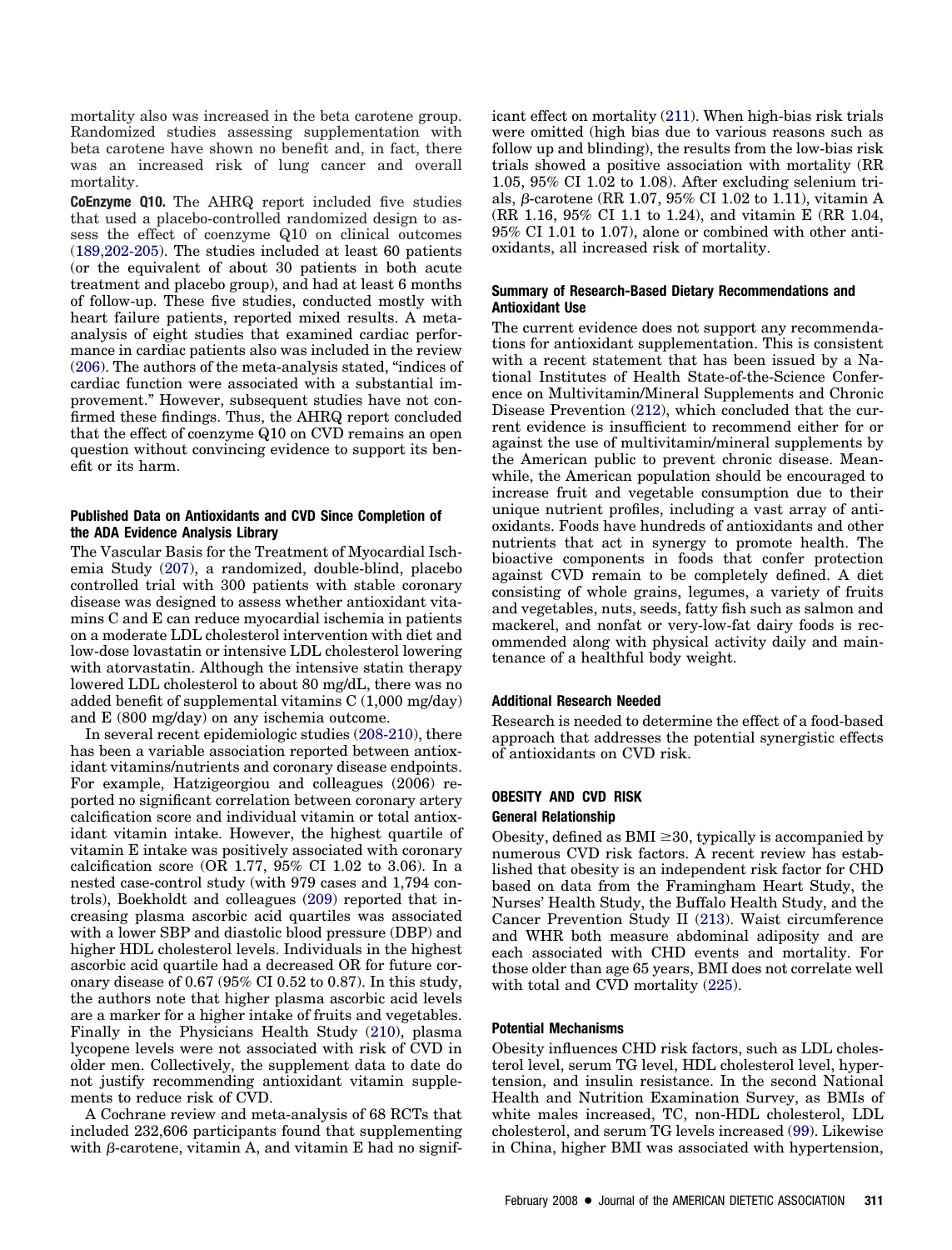|                           |                                                                                                                                                                                        | <b>Measure of CHD</b>                                                                                                                                                                                                         |                                                                                                                                                                                                                                                                                                                                                                                                                                                            |
|---------------------------|----------------------------------------------------------------------------------------------------------------------------------------------------------------------------------------|-------------------------------------------------------------------------------------------------------------------------------------------------------------------------------------------------------------------------------|------------------------------------------------------------------------------------------------------------------------------------------------------------------------------------------------------------------------------------------------------------------------------------------------------------------------------------------------------------------------------------------------------------------------------------------------------------|
| <b>Measure of obesity</b> | <b>Population</b>                                                                                                                                                                      | <b>CHD</b> (risk factors)                                                                                                                                                                                                     | Cardiovascular disease death (adjusted<br>for risk factors)                                                                                                                                                                                                                                                                                                                                                                                                |
| Body mass index           | US white men in NHANES <sup>a</sup><br>II (n=4,834; $P<0.01$ )<br>(99); Chinese<br>$(n=14,000;$ significantly<br>higher $RR^b$ (214);<br>Australians ( $n=9,206$ ;<br>$P<0.0001$ (215) | Diabetic women in US Nurses' Health<br>Study (n=5,897; $P<0.001$ ) (217);<br>Women in US Nurses' Health Study<br>$(n=88,393; P<0.001)$ (226);<br>Swedish men ( $N = 20,099$ ; age<br>adjusted RR=1.72 $(1.44 - 2.05)$ $(216)$ | US men in Health Professionals Follow-up<br>Study ( $n = 39,766$ ; P for trend $\leq 0.001$ )<br>(98); US men and women in Cancer<br>Prevention Study II (N=946,154; RR<br>for 62,116 men 2.9 (2.37-3.56) (219);<br>US women in Heart and<br>Estrogen/Progestin Replacement Study<br>$(N=2,830; HRc=1.19(1.06-1.35)$<br>(218); US white men and women in<br><b>Cancer Prevention Study I</b><br>(N=324,135; $P<$ 01 for women;<br>$P<0.001$ for men) (234) |
| Waist circumference       | US men and women in<br><b>Baltimore Longitudinal</b><br>Study of Aging<br>$(N=1,941, P<0.001)$<br>(231), Australians<br>$(n=9,206; P<0.0001)$<br>(215)                                 | US women in Nurses' Health Study<br>$(n=44,702; P$ for trend $< 0.001$ )<br>(232); US men in Physician's Health<br>Study ( $n=16,164$ ; P for trend $=$<br>0.0001) (233), Finnish men<br>$(N=2,682; P=0.012)$ (223)           | US men in Health Professionals Follow-up<br>Study ( $n = 39,766$ ; P for trend $\leq 0.001$ )<br>(98); US women in HERS <sup>d</sup> (N=2,739;<br>$HR = 1.32$ (1.16-1.50) (218)                                                                                                                                                                                                                                                                            |
| Waist-to-hip ratio        | Australians ( $N=9,206$ ;<br>$P<0.0001$ (215)                                                                                                                                          | US women in Nurses' Health Study<br>$(n=44,702; P$ for trend $< 0.001$ )<br>(232); US men in Physician's Health<br>Study ( $n=16,164$ ; P for trend<br>$= 0.0001$ ) (233); Finnish men<br>$(N=2,682; P=0.002)$ (223)          | Older women in Iowa Women's Health<br>Study Cohort ( $n=41,188$ ; P for trend<br>$<$ 0.001) (235); Australians (N=9,206;<br>$P<0.01$ for women: $P<0.0001$ for<br>men) $(215)$ ; UK men $(n=5.811)$ ;<br>$P=0.001$ ) and UK women (n=9,349;<br>$P=0.005$ (227)                                                                                                                                                                                             |

<sup>d</sup>HERS=Heart and Estrogen/Progestin Replacement Study.

hypercholesterolemia, low HDL cholesterol level, and higher serum glucose levels (24,734 Chinese participants) [\(214\)](#page-42-0). An Australian study reported BMI, waist circumference and WHR were strongly correlated with CHD risk factors [\(215\)](#page-42-0).

In addition to the contribution of obesity to heart disease risk factors, evidence of an association sometimes remains after adjustment for CVD risk factors. After adjusting for age, heart rate, CVD risk factors, history of cancer, single status, socioeconomic status, and problematic drinking behavior, BMI continued to be associated with an increased incidence of MI in Swedish males [\(216\)](#page-42-0). Likewise, in women with diabetes in the Nurses' Health Study, adjusting for hypertension and blood cholesterol did not diminish the inverse relationship between BMI and CHD [\(217\)](#page-42-0). Adjusting for CHD risk factors eliminated the significant relationship between waist circumference and CHD mortality among 2,739 postmenopausal women with heart disease in the Heart and Estrogen/ Progestin Replacement Study [\(218\)](#page-42-0).

Conclusions regarding obesity and CHD risk regarding use of BMI, waist circumference, and WHR were based on 10 cohorts from the United States [\(98,99,217,219\)](#page-40-0) and five international studies representing individuals residing in Sweden, Korea, Australia, and China [\(214-216,220,221\)](#page-42-0). Although all three measures of obesity are associated with increased CHD risk (for people aged  $<$ 65 years), waist, and WHR seem to give the best assessment of CHD risk status. Table 13 summarizes significant relationships of each measure with heart disease.

#### **BMI**

In all cohorts, higher BMIs were consistently associated with increased risk of CHD mortality among those younger than age 65 years [\(98,99,214-219,221-223\)](#page-40-0). In some studies this relationship was no longer present when analyses were adjusted for other CHD risk factors [\(215,221,223,224\)](#page-42-0). A linear relationship was observed between increasing BMI and CHD risk. In the Health Professionals Follow-Up Study, males with a BMI above 30 had a four times greater likelihood of CVD death than those with a BMI below 23 [\(98\)](#page-40-0).

BMI was not significantly related to risk of CHD or CVD events in older individuals  $(>\,65$  years of age) [\(222,225\)](#page-42-0). Also, the Cancer Prevention Study II [\(219\)](#page-42-0) found that association of BMI with CVD death was stron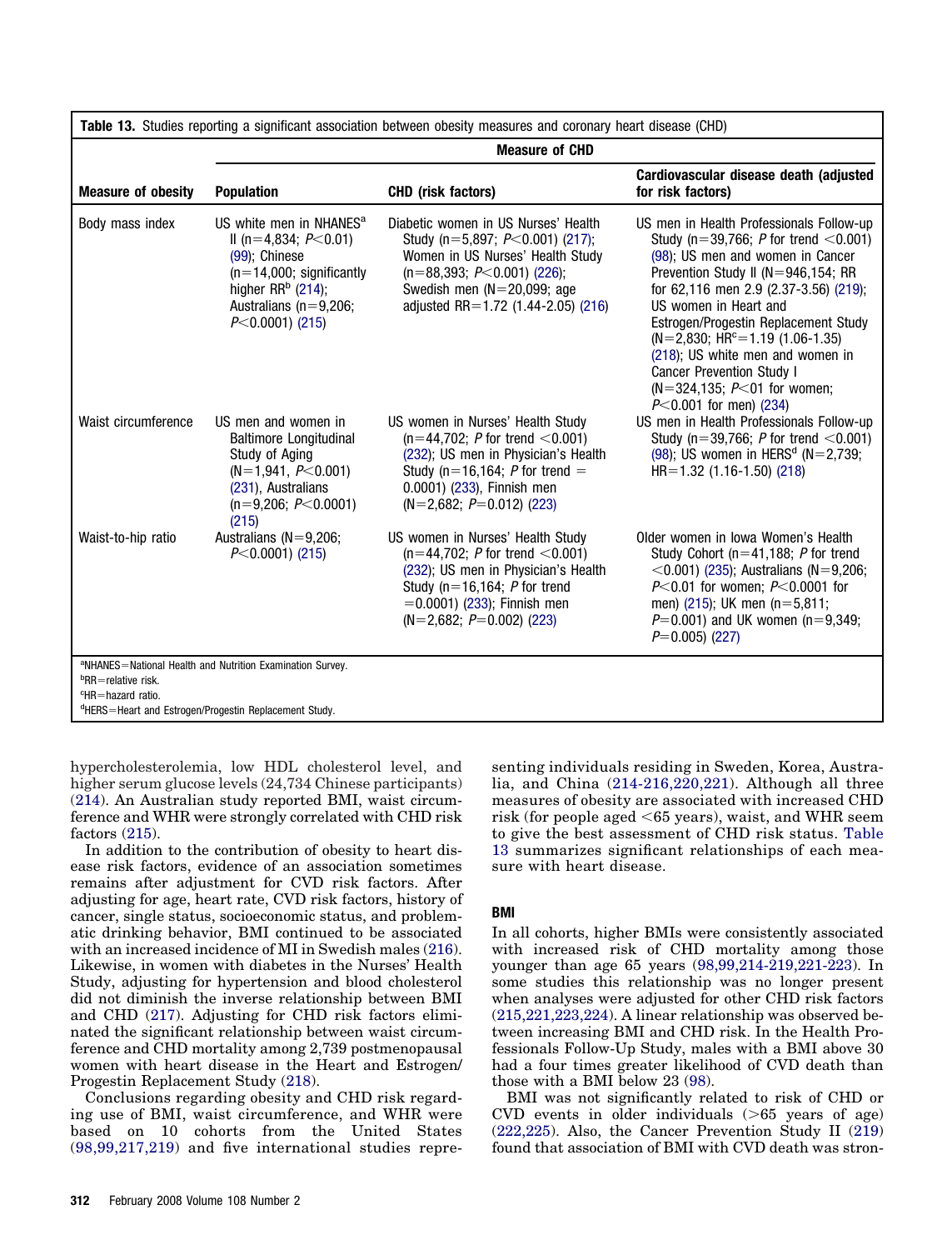ger for whites than African Americans, especially among African-American men.

#### **Published Research on BMI and CVD since Completion of the ADA Evidence Analysis Library**

New research conducted since the completion of the ADA Evidence Analysis Library review supports previous studies showing that risk of CHD mortality is increased with a higher BMI [\(226\)](#page-42-0). In the Nurses' Health Study, the relative risk of CHD was 3.44 (95% CI 2.81 to 4.21) for obese women [\(226\)](#page-42-0). This study also reported a 27% (95% CI 12% to 45%) increased risk of CHD in women who gained weight during adulthood (4 to 10 kg) compared with women who maintained a stable body weight. Current studies present data showing the importance of body fatness and abdominal obesity over BMI in the relationship between overweight and obesity and CHD risk [\(227,228\)](#page-42-0). Elevated BMI predicted stroke in a cohort followed for 16 to 21 years and 22 to 28 years, but not 0 to 15 years [\(229\)](#page-43-0), which is consistent with the findings of Lawlor and colleagues [\(230\)](#page-43-0) reporting no association between BMI measured in childhood and risk of IHD and stroke.

#### **ABDOMINAL ADIPOSITY**

Waist circumference was associated with overall or CVD mortality in five studies [\(98,218,231-233\)](#page-40-0). The lowest CVD mortality risk in men  $(<$  65 years of age) was for a waist circumference of 36.3 to 37.9 in. In contrast, a study reported a 1.34 relative increased risk in men with a waist circumference 36.5 in [\(233\)](#page-43-0). Among 44,702 women, a higher risk (3.06) was reported with waist circumferences  $>38$  in compared to  $< 30$  in (232). Even after adjusting for age, diabetes mellitus, hypertension, and blood lipids, waist circumference was positively associated with CHD among 16,164 postmenopausal women with heart disease [\(218\)](#page-42-0).

A higher WHR was associated with increased incidence of CHD [\(232,233\)](#page-43-0), CHD events [\(223\)](#page-42-0) and CVD mortality [\(215,224\)](#page-42-0). Two US studies reported that women in the highest quintile for WHR were more than three times more likely to experience CHD [\(232\)](#page-43-0) or CVD death [\(224\)](#page-42-0) than those in the lowest quintile. Finnish males with a WHR near 1.0 or greater had almost three times the risk of CHD events vs those in the lowest quintile  $\langle$  <0.91 WHR) [\(223\)](#page-42-0). US men with a WHR near 1.0 were at 50% greater risk for CHD than those in the lowest quintile [\(233\)](#page-43-0).

Based on Health Professionals Follow-up Study data, waist circumference strongly predicted risk of CVD death among the younger and older men, whereas waist circumference only predicted risk of overall mortality in younger men [\(98\)](#page-40-0). Data from the Iowa Women's Health Study found WHR to be a better marker than BMI for risk of death in older women [\(224\)](#page-42-0).

#### **Current Recommendations**

For individuals irrespective of risk status, waist circumference, or WHR are better predictors of CHD and risk for CVD death than BMI, especially in those  $\leq 65$  years of age.

#### **Additional Research Needed**

Research is needed to determine the appropriate BMI, WHR, and waist circumference cutpoints for different sex, age, and ethnic groups.

# **PHYSICAL ACTIVITY AND EFFECT ON LIPID/LIPOPROTEIN LEVELS AND CVD PROTECTION**

# **General Relationship**

The relationship between physical activity and reduction in CVD risk factors and CHD events in both primary and secondary prevention has been consistently demonstrated in observational and randomized controlled clinical studies primarily in white individuals. Qualitative methods used to assess physical activity were a limiting factor in some of the cohort and case controlled trials that were reviewed.

#### **Potential Mechanisms**

The effects of physical activity on CVD risk reduction are due, in part, to favorable effects on blood pressure, TG levels, HDL cholesterol levels, insulin sensitivity, glucose tolerance, and body weight. Physical activity and weight loss decrease LDL cholesterol levels and lessen the reduction in HDL cholesterol that often occurs with a diet that is low in total fat and SFA [\(234\)](#page-43-0).

#### **Status of Current Research**

Several observational cohort studies found that physical activity was associated with a reduction in CHD and CVD in healthy subjects [\(171,235-240\)](#page-41-0). Both leisure time physical activity and exercise with increased intensity were protective [\(171,236\)](#page-41-0). One study found that moderate fitness appeared to exert a protective effect against CVD risk factors [\(237\)](#page-43-0).

The data supporting the relationship between physical activity and reduced risk from all-cause and cardiac mortality in secondary prevention is from a Cochrane review that included 32 RCTs of exercise only or comprehensive exercise-based cardiac rehabilitation [\(241\)](#page-43-0). Another casecontrolled study found that changing from a sedentary to a more active lifestyle later in life may strongly decrease CHD risk in patients with stable CHD [\(242\)](#page-43-0). [Table 14](#page-27-0) summarizes the major findings in studies showing the association between physical activity and a reduced risk of CHD and CVD in both primary and secondary prevention.

The relationship between physical activity, diet, and lipoprotein levels was investigated using two studies, one of which contained data from a meta-analysis of 51 trials, including 28 RCTs of  $>12$  weeks duration [\(243,244\)](#page-43-0). Results from the meta-analysis showed that endurance training in all weight categories was associated with a mean increase in HDL cholesterol levels of 4.6% and reductions in TG and LDL cholesterol levels of 3.7% and 5.0%, respectively [\(243\)](#page-43-0). The effect of physical activity on reducing LDL cholesterol levels was magnified when combined with diet. Compared to either lifestyle approach alone, the combination of a low-saturated-fat and low-cholesterol diet and physical activity significantly reduced LDL cholesterol levels from baseline in both men  $(-20 \text{ mg/dL})$  and women  $(-14.5 \text{ mg/dL})$  [\(244\)](#page-43-0).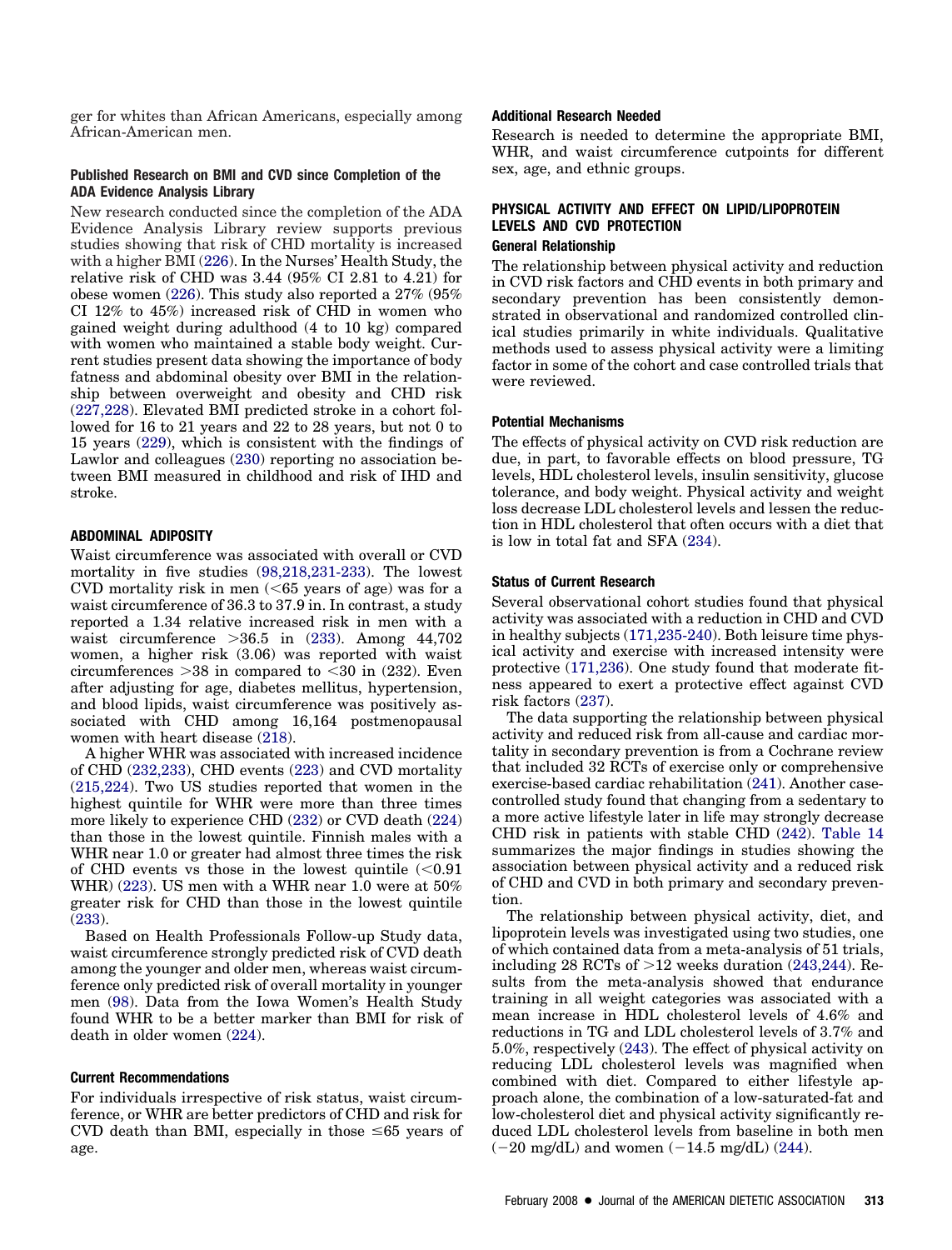| First author, (y), (reference)                                  | <b>Major finding</b>                                                                                                                                                                                                                                                                                                                                                            |
|-----------------------------------------------------------------|---------------------------------------------------------------------------------------------------------------------------------------------------------------------------------------------------------------------------------------------------------------------------------------------------------------------------------------------------------------------------------|
| Manson (2002) (235)                                             | Postmenopausal women ( $n=73,743$ ) who either walked or exercised vigorously for at least<br>2.5 h/wk had a 30% $\downarrow$ in CVD risk (P<0.001).                                                                                                                                                                                                                            |
| Lakka (1994) (236)                                              | Finnish men (n=1,453) who engaged in >2.2 h/wk of physical activity had a 69% $\downarrow$ in<br>risk for acute M $^a$ (P=0.02).                                                                                                                                                                                                                                                |
| Blair (1996) (237)                                              | Cardiorespiratory fit men ( $n=25,341$ ) with any combination of CVD risk factors (smoking,<br>↑ blood pressure, ↑ total cholesterol) had lower adjusted death rates than low-fit men<br>with no risk factors ( $P=0.004$ ).                                                                                                                                                    |
| Tanasescu (2002) (171)                                          | Increasing intensity of aerobic exercise combined with weight training appears to be<br>effective in $\downarrow$ CHD risk in men (n=44,452; P=0.03 for trend).                                                                                                                                                                                                                 |
| Jolliffe (2000) (241)                                           | Individuals with coronary artery disease who participated in exercise only ( $n=2,845$ ) or<br>comprehensive exercise-based rehabilitation programs ( $n=5,595$ ) had a 27% ( $P<0.05$ )<br>and 13% ( $P=\text{NS}^b$ ) $\downarrow$ in all-cause mortality respectively. Cardiac mortality $\downarrow$ by 31%<br>$(P<0.05)$ and 26% (P<0.05), respectively. (Cochrane Review) |
| Sundquist (2005) (240)                                          | After adjusting for CHD risk factors in addition to socioeconomic status, men $(n=2.645)$<br>and women ( $n=2.551$ ) who performed physical activity at least 2 d/wk had a 41%<br>lower risk of developing CHD (95% confidence interval 0.37-0.95, no P value).                                                                                                                 |
| Noda (2005) (238)                                               | Japanese men ( $n=31,023$ ) and women ( $n=42,242$ ) aged 40-79 y had a 49% lower risk<br>of CHD mortality (P=0.005) when participating in a sports activity $\geq$ 5 h/wk, and a 16%<br>lower risk of total CVD mortality ( $P=0.006$ ) when walking $\geq 1$ h/d.                                                                                                             |
| Janssen (2006) (245)                                            | The relative risk of all-cause mortality in elderly patients ( $\geq 65$ y) with coronary artery<br>disease ( $n=1,045$ ) decreased in a curvilinear dose-response manner with increasing<br>levels of physical activity ( $P<0.001$ for trend). The beneficial effect of physical activity<br>on mortality risk was consistent within other CAD risk factors.                  |
| Rothenbacher (2006) (242)                                       | Patients with stable CHD ( $n=518$ ; 176 with CHD, 342 matched controls) who were<br>physically active in both early (age 20-39 y) and later adulthood (age 40-49 y) had a<br>62% $\downarrow$ risk for CHD (P=0.0002). (case-control study).                                                                                                                                   |
| Schnohr (2006) (239)                                            | Men ( $n=2,136$ ) and women ( $n=2,758$ ) aged 20-79 y who performed long-term moderate<br>(walking 2-4 h/wk) or high physical activity (walking $>4$ h/wk or vigorous activity 2-4<br>h/wk) had a 29% and 44% $\downarrow$ risk of death from CHD, respectively (P=0.003 for<br>trend).                                                                                        |
| aMI=myocardial infarction.<br>b <sub>NS</sub> =not significant. |                                                                                                                                                                                                                                                                                                                                                                                 |

<span id="page-27-0"></span>**Table 14.** Studies reporting an association between physical activity and reduced risk of coronary heart disease (CHD) and cardiovascular disease (CVD) in primary and secondary prevention

#### **Published Research of Physical Activity and CVD Since Completion of ADA Evidence Analysis Library**

Recent studies support earlier research and show an inverse graded relationship between physical activity and all-cause mortality in men and women with coronary disease (relative risk was decreased by 10% at 500 kcal/ week; 19% at 1,000 kcal/week; 30% at 2,000 kcal/week; 38% at 3,000 kcal/week; 43% at 4,000 kcal/week; 46% at 5,000 kcal/week) [\(245\)](#page-43-0). Increasing physical activity is associated with reduced coronary and stroke mortality [\(238,239\)](#page-43-0). In the Noda and colleagues study [\(238\)](#page-43-0), multivariate-adjusted HRs for the highest vs the second lowest categories of walking/participation in sports were 0.71 (95% CI 0.54 to 0.94) and 0.80 (95% CI 0.48 to 1.31), respectively, for ischemic stroke; 0.84 (95% CI 0.64 to 1.09) and 0.51 (95% CI 0.32 to 0.82), respectively, for CHD; and 0.84 (95% CI 0.75 to 0.95) and 0.73 (95% CI 0.60 to 0.90), respectively, for CVD. Moreover, with increased leisure time physical activity, incidence rates of CHD decreased in men and women by 41% if they were active at least twice a week vs those who performed no physical activity [\(240\)](#page-43-0).

#### **Physical Activity Recommendations**

The American Heart Association, the Centers for Disease Control and Prevention, and the American College of Sports Medicine all support the recommendation that individuals should engage in at least 30 minutes per day of moderate-intensity physical activity on most (preferably all) days of the week. Accumulating shorter amounts of physical activity of 10-minute durations throughout the day has also been included in these recommendations. Moderate-intensity physical activity is defined as 40% to 60% of maximal heart rate or  $VO_{2max}$  (or 4 to 6 metabolic equivalents) [\(246\)](#page-43-0).

#### **Additional Research Needed**

Behavioral strategies and tools to motivate individuals to become and remain physically active and the possible factors that influence the implementation of physical activity are areas that require further research [\(234\)](#page-43-0). In addition, more studies are needed to examine the influence of sex, socioeconomic status, race, and ethnicity on the relationship of physical activity and CHD.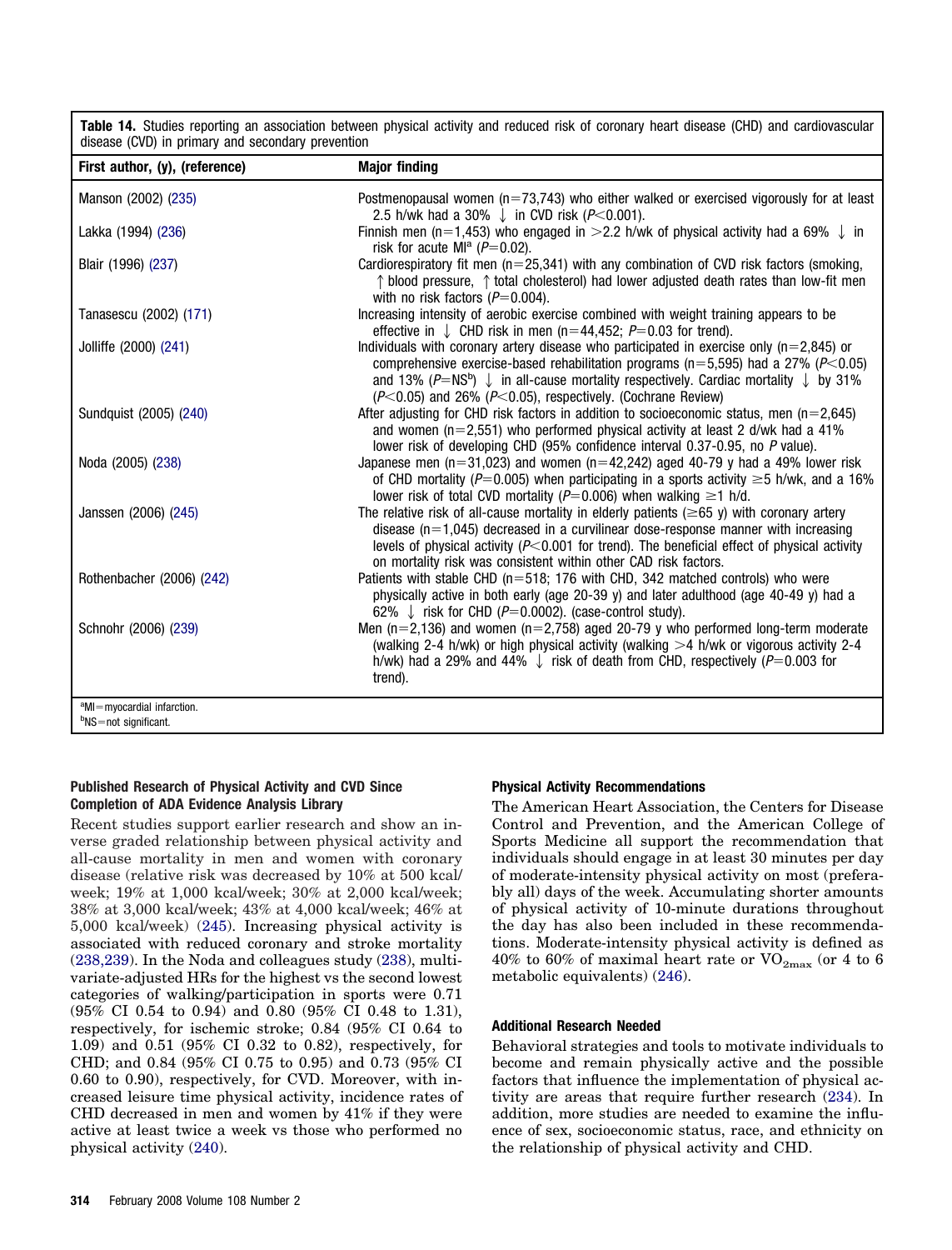| ATP III $(1)^a$                                                                                                                                                                                                                                                                                                                                                                              | WHO (282) <sup>b</sup>                                                                                                                                                                                                                                                                                                                                                                                                                                                                                                                                                                                                                                                                                                                                                                                                                                                                            |
|----------------------------------------------------------------------------------------------------------------------------------------------------------------------------------------------------------------------------------------------------------------------------------------------------------------------------------------------------------------------------------------------|---------------------------------------------------------------------------------------------------------------------------------------------------------------------------------------------------------------------------------------------------------------------------------------------------------------------------------------------------------------------------------------------------------------------------------------------------------------------------------------------------------------------------------------------------------------------------------------------------------------------------------------------------------------------------------------------------------------------------------------------------------------------------------------------------------------------------------------------------------------------------------------------------|
| • Abdominal obesity, measured by waist:<br>Men $>$ 102 cm ( $>$ 40 in)<br>Women $>88$ cm ( $>35$ in)<br>• Plasma triglyceride level $\geq$ 150 mg/dL <sup>c</sup><br>• High-density lipoprotein cholesterol level:<br>Men $<$ 40 mg/d $Ld$<br>Women $<$ 50 mg/dL <sup>d</sup><br>• Blood pressure $\geq$ 130/ $\geq$ 85 mm Hq<br>• Fasting blood glucose level $\geq$ 100 mg/dL <sup>e</sup> | • Type 1 diabetes mellitus<br>• Impaired fasting blood glucose<br>• Impaired glucose tolerance or for those with normal fasting blood glucose levels<br>$\approx$ 110 mg/dL <sup>e</sup> ), glucose uptake below the lowest quartile for background<br>population under investigation under hyperinsulinemic, euglycemic conditions<br>And two of the following:<br>• Antihypertensive medication and/or high blood pressure ( $\geq$ 140 mm Hg systolic or<br>$\geq$ 90 mm Hg diastolic)<br>• Plasma triglyceride level $\geq$ 150 mg/dL <sup>c</sup><br>• High-density lipoprotein cholesterol level:<br>Men $<$ 35 mg/d $Ld$<br>Women $<$ 39 mg/dL <sup>d</sup><br>• Body mass index:<br>Men $>$ 30 and/or waist-to-hip ratio $>$ 0.9<br>Women $>$ 30 and/or waist-to-hip ratio $>$ 0.85<br>• Urinary albumin excretion rate $\geq$ 20 $\mu$ g/min or albumin: creatinine ratio $\geq$ 30 mg/g |
| <sup>a</sup> Three of the five criteria must be met.<br><sup>b</sup> Insulin resistance, identified by one of the listed criteria.                                                                                                                                                                                                                                                           | <sup>c</sup> To convert mg/dL triglycerides to mmol/L, multiply mg/dL by 0.0113. To convert mmol/L triglycerides to mg/dL, multiply mmol/L by 88.6. Triglycerides of 159 mg/dL=1.80 mmol/L.                                                                                                                                                                                                                                                                                                                                                                                                                                                                                                                                                                                                                                                                                                       |

<sup>d</sup>To convert mg/dL cholesterol to mmol/L, multiply mg/dL by 0.0259. To convert mmol/L cholesterol to mg/dL, multiply mmol/L by 38.7. Cholesterol of 193 mg/dL=5.00 mmol/L. eTo convert mg/dL glucose to mmol/L, multiply mg/dL by 0.0555. To convert mmol/L glucose to mg/dL, multiply  $\mu$ mol/L by 18.0. Glucose of 108 mg/dL=6.0 mmol/L.

**Figure.** Criteria for diagnosing metabolic syndrome, according to the National Cholesterol Education Program Adult Treatment Panel III (ATP III) and the World Health Organization (WHO).

# **DIETARY STRATEGIES TO PREVENT AND TREAT METABOLIC SYNDROME**

#### **General Relationship**

Observational studies have shown that people with metabolic syndrome are three to four times more likely to die of CHD after adjusting for common risk factors [\(220\)](#page-42-0). The age-adjusted prevalence of metabolic syndrome is approximately 24% of the population and about 44% of individuals between ages 60 and 69 years have metabolic syndrome [\(247\)](#page-43-0). Thus, identifying and aggressively managing patients with the metabolic syndrome is warranted. Obesity plays a major role in metabolic syndrome and contributes to the other risk factors, including hypertension and dyslipidemia. Therefore, prevention of overweight and obesity remains the major goal.

#### **Potential Mechanisms**

The diagnosis of metabolic syndrome is based on criteria described by ATP III or the World Health Organization (Figure). Prevention of weight gain and obesity may be the single most effective means of preventing metabolic syndrome [\(248\)](#page-43-0). Because insulin resistance is also considered an underlying feature of metabolic syndrome, dietary patterns that contribute to insulin resistance are likewise problematic [\(247\)](#page-43-0). An eating pattern that is associated with reduced risk factors such as the Mediterranean diet would be preferred [\(249,250\)](#page-43-0). The PREMIER Study involved a multicomponent intervention that included the Dietary Approaches to Stop Hypertension (DASH) diet [\(251\)](#page-43-0). This eating pattern emphasizes fruits, vegetables, low-fat dairy products, and whole grains. The PREMIER study is noteworthy in that it provides evidence that this approach not only lowers blood pressure and blood lipid levels over 18 months, but also offers a healthful eating pattern that can be adopted and followed by free-living individuals.

#### **Status of Current Research**

Studies reviewed were limited to those that identified patients with the metabolic syndrome. Four observational studies found that physical inactivity was associated with increased risk; thus, engaging in some form of physical activity reduces risk or prevalence of the metabolic syndrome [\(249,252-254\)](#page-43-0). This relationship has been established in African-American, Native-American, and white women  $(n=46)$  [\(252\)](#page-43-0), Greek individuals  $(n=2,282)$  partici-pants) [\(249\)](#page-43-0), middle-aged white men  $(n=1,069)$  [\(253\)](#page-43-0), and men and women  $\geq 20$  years of age residing in the United States  $(n=8,808)$  [\(254\)](#page-43-0). Similarly, a case-controlled study reported that in individuals with metabolic syndrome, being physically active vs sedentary was associated with an 11% reduced risk of acute coronary syndrome [\(250\)](#page-43-0).

Observational studies also provide evidence that dietary factors are associated with metabolic syndrome. A cross-sectional study of 8,808 US adults in the third National Health and Nutrition Examination Survey reported that individuals with metabolic syndrome consumed significantly fewer fruits and vegetables than those without metabolic syndrome  $(128\pm3.3 \text{ vs } 136.9\pm1.7$ servings/month;  $P=0.024$ ) and had a lower intake of vitamin A  $(P=0.023)$ . Those with metabolic syndrome also had lower serum concentrations of components associated with fruit and vegetable intake when compared to those without metabolic syndrome after controlling for a number of covariates (*P*<0.001 for all) [\(254\)](#page-43-0). In a cross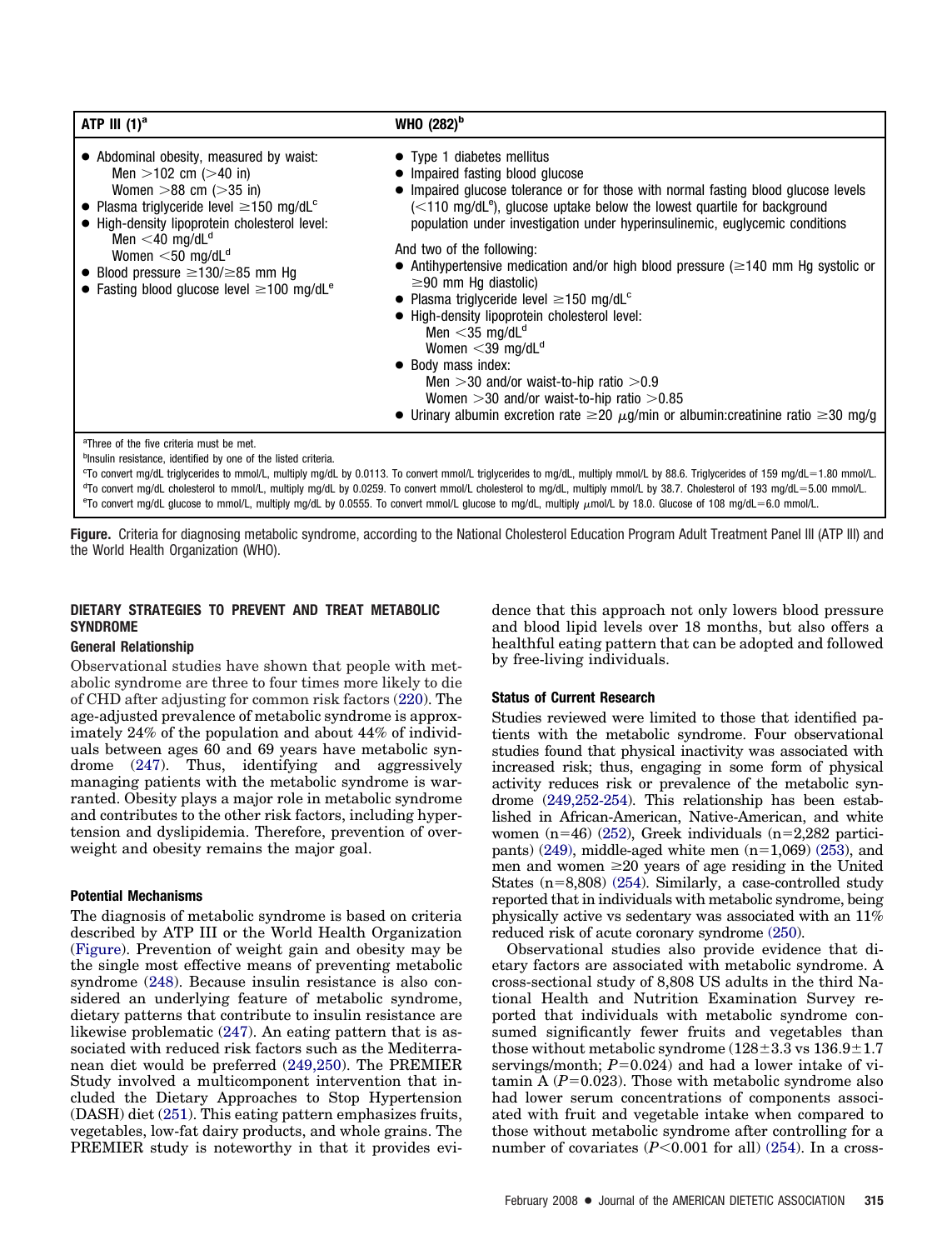sectional study of 2,282 Greek men and women, a Mediterranean-type diet was associated with lower prevalence of metabolic syndrome compared to those not following this type of diet (OR 0.81,  $95\%$  CI 0.68 to 0.976;  $P=0.014$ ) [\(249\)](#page-43-0). Furthermore, in a case-controlled study of 1,926 Greek men and women, consuming a Mediterranean diet was associated with a 23% reduced risk of an acute coronary event in patients with metabolic syndrome (OR 0.77, 95% CI 0.645 to 0.918; *P* value not reported) [\(250\)](#page-43-0).

The HERITAGE Family Study (HEalth, RIsk factors, exercise Training And GEnetics Family Study) [\(255\)](#page-43-0), a 20-week aerobic exercise program that included three 30-minute sessions per week reduced the prevalence of metabolic syndrome by 30.5% (95% CI and *P* value not reported) and decreased CVD risk factors (ie, TG level, blood pressure, glucose, and waist circumference; low HDL cholesterol level was not improved). The overall prevalence of metabolic syndrome in the HERITAGE sample decreased from 16.9% before training to 11.8% after training and results similar in sex and ethnic subgroups  $(n=954)$ . In addition, a retrospective cohort study found 125 metabolic syndrome patients enrolled in a rapid weight loss program (a very-low-energy diet with ad libitum physical activity and group education) for at least 4 weeks, improved weight  $(-39.3 \text{ lb}, 15.1\% \text{ weight loss};$  $P=0.002$ ), BMI (-6.1 units;  $P=0.002$ ), SBP (-14.6 mm Hg;  $P=0.002$ ) and DBP (-7.9 mm Hg;  $P=0.061$ ), fasting blood glucose  $(-19 \text{ mg/dL} \frac{8}{9} P=0.011)$ , TG  $(-104.2 \text{ mg/dL})$ ;  $P=0.011$ ), and TC ( $-24.4$  mg/dL;  $P=0.002$ ) at the end of 16 weeks compared to 4 weeks into the program [\(256\)](#page-43-0).

#### **Summary of Research-Based Dietary and Physical Activity Recommendations for Metabolic Syndrome**

Aerobic exercise and weight loss are effective for preventing and treating the metabolic syndrome. A diet containing ample amounts of fruits and vegetables is recommended, in part, to decrease energy density of the diet to facilitate weight loss. The American Heart Association, National Heart, Lung, and Blood Institute, and American Diabetes Association suggest that reducing body weight (by 7% to 10% over 6 months to 1 year) be done by combining a weight loss diet with a daily minimum of 30 minutes of moderate intensity activity.

#### **Additional Research Needed**

Further research is needed to determine whether or not physical activity at any level with or without accompanying weight loss reduces risk of metabolic syndrome. In addition, the optimal amount of energy from fat and carbohydrate, along with the quality of carbohydrate (refined vs complex and/or carbohydrates with low glycemic index) and type and amount of physical activity needed to prevent or treat metabolic syndrome remains unclear.

§*To convert mg/dL fasting blood glucose to mmol/L, multiply mg/dL by 0.0555. To convert mmol/L fasting blood glucose to mg/dL, multiply mmol/L by 18.0. Fasting blood glucose of 108 mg/dL6.0 mmol/L.*

#### **DIET AND LIFESTYLE STRATEGIES TO LOWER BLOOD PRESSURE**

#### **General Relationship**

Hypertension is a major risk factor for CHD. Among CHD patients, 80% to 90% have one of the four major risk factors for CHD, one of which is hypertension [\(248,257\)](#page-43-0). Approximately 50 million adults in the United States and about 1 billion worldwide have hypertension or prehypertension [\(258\)](#page-43-0).

#### **Potential Mechanisms**

Elevated blood pressure damages the endothelial lining of the arteries, which allows LDL cholesterol to enter in increased amounts. It further stiffens the arteries and increases the risk of MI or stroke and can also affect the kidneys eventually leading to end-stage renal disease if not treated.

#### **Status of Current Research**

Studies examining the effect of diet on blood pressure are summarized in [Table 15.](#page-30-0) Three RCTs assessed the benefit of a DASH diet on lowering blood pressure. The landmark study, Dietary Approaches to Stop Hypertension, was a carefully controlled feeding trial that recruited normotensive and hypertensive adults  $(N=459)$ . This study found that a diet rich in fruits, vegetables, and low-fat dairy products but low in saturated and total fat reduced SBP by 5.5 mm Hg and DBP by 3.0 mm Hg more than the control diet  $(P<0.001)$ . The blood pressure reduction in hypertensive adults (11.4 mm Hg SBP; 5.5 mm Hg DBP) is equivalent to drug therapy, but even among normotensive adults, blood pressure is reduced [\(6\)](#page-37-0).

Subsequently, the DASH-Sodium Trial, another controlled feeding trial of normotensive and hypertensive adults  $(N=390)$  found that reducing sodium intake in addition to consuming a DASH diet was effective. Reducing the sodium intake from 150 mmol/day to 100 mmol/ day reduced SBP by  $2.1$  mm Hg  $(P<0.001)$  during the control diet and by 1.3 mm Hg  $(P=0.03)$  during the DASH diet. Further reducing sodium intake to 50 mmol/day caused additional reductions of  $4.6$  mm Hg  $(P< 0.001)$ during the control diet and 1.7 mm Hg (*P*-0.01) during the DASH diet. Compared to the high-sodium control diet, the low-sodium DASH diet produced a mean SBP that was 7.1 mm Hg lower in normotensive individuals and 11.5 mm Hg lower in hypertensive individuals [\(259\)](#page-43-0).

The DASH diet also has been studied in dietary interventions of blood pressure in free-living individuals who were counseled on following the DASH diet. In the PRE-MIER trial of normotensive and hypertensive adults  $(n=810)$ , the mean net reduction in SBP was 3.7 mm Hg (*P*-0.001) for subjects following established dietary advice to lose weight, increase physical activity, reduce sodium intake to  $\leq 100$  mEq sodium, and reduce alcohol intake, compared to  $4.3 \text{ mm Hg}$   $(P<0.001)$  for those following a combination of DASH and the established dietary advice [\(260\)](#page-43-0).

Clinically significant long-term reductions in blood pressure and reduced risk for hypertension can be achieved with modest weight loss and increased physical activity. In the Trials of Hypertension Prevention multi-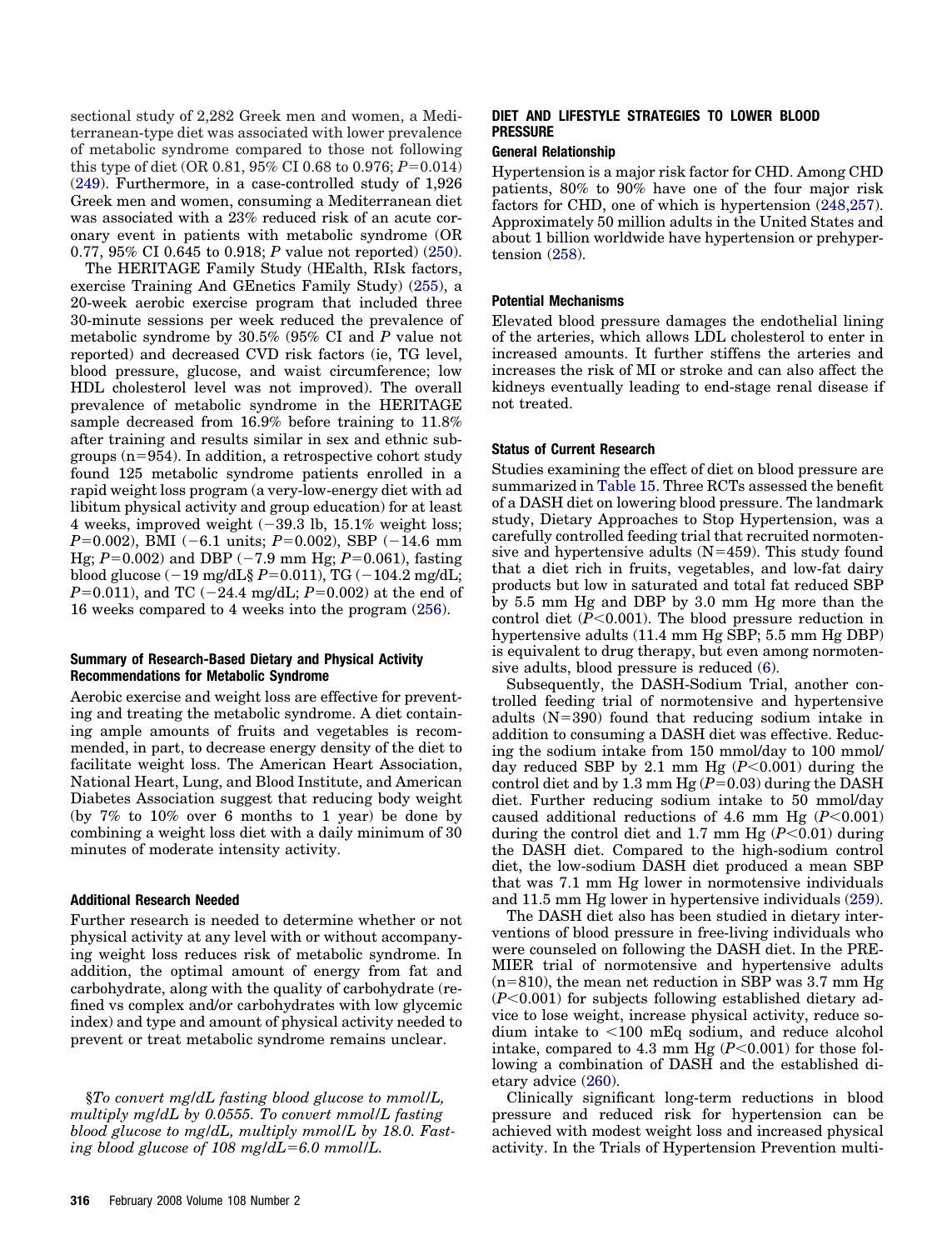<span id="page-30-0"></span>

| Table 15. Major findings of recent studies on the relationship between diet and blood pressure                         |                                                                                                                                                                                                      |                                                                                                                                                                                                                                                       |                                                                                                                                                                                                                                                                                                                                                               |  |  |
|------------------------------------------------------------------------------------------------------------------------|------------------------------------------------------------------------------------------------------------------------------------------------------------------------------------------------------|-------------------------------------------------------------------------------------------------------------------------------------------------------------------------------------------------------------------------------------------------------|---------------------------------------------------------------------------------------------------------------------------------------------------------------------------------------------------------------------------------------------------------------------------------------------------------------------------------------------------------------|--|--|
| First author, (y),<br>(reference)                                                                                      | <b>Population/duration</b>                                                                                                                                                                           | Intervention (type)                                                                                                                                                                                                                                   | <b>Major findings</b>                                                                                                                                                                                                                                                                                                                                         |  |  |
| Appel (1997) (6)                                                                                                       | $N = 459$ normotensive and<br>hypertensive adults; 8 wk                                                                                                                                              | DASH <sup>a</sup> diet, rich in fruits, vegetables, and<br>low-fat dairy products but low in<br>saturated and total fat vs control diet<br>(controlled feeding trial)                                                                                 | $\downarrow$ SBP <sup>b</sup> 5.5 mm Hg, $\downarrow$ DBP <sup>c</sup> by 3.0 mm Hg<br>(P<0.001)                                                                                                                                                                                                                                                              |  |  |
| Sacks (2001)<br>(259)                                                                                                  | $N = 390$ normotensive and<br>hypertensive adults; 90 d                                                                                                                                              | For DASH diet and control diet $\downarrow$ sodium<br>intake from 150 mmol/d to 100 mmol/d<br>and 50 mmol/d (controlled feeding trial)                                                                                                                | 100 mmol/d: control diet ↓ SBP 2.1 mm Hg<br>( $P<0.001$ ), DASH diet $\downarrow$ SBP 1.3 mm Hg<br>$(P=0.03)$ .<br>50 mmol/d: control diet J SBP 4.6 mm Hq<br>( $P<0.001$ ), DASH diet $\downarrow$ SBP 1.7 mm Hq<br>$(P<0.01)$ vs control, DASH diet mean SBP was<br>$\downarrow$ 7.1 mm Hg for nornotensive and $\downarrow$ 11.5 mm<br>Hg for hypertensive |  |  |
| Appel (2003)<br>(260)                                                                                                  | $N = 810$ normotensive and<br>hypertensive adults; 18 mo                                                                                                                                             | DASH diet plus traditional dietary advice vs<br>traditional dietary advise: lose weight,<br>$\uparrow$ physical activity, $\downarrow$ sodium, $\downarrow$<br>alcohol (randomized clinical trial)                                                    | Mean SBP $\downarrow$ 3.7 mm Hg for traditional (P<0.001)<br>and $\downarrow$ 4.3 mm Hg for DASH plus traditional<br>$(P<0.001)$ . These data are the 6-mo outcome<br>data.                                                                                                                                                                                   |  |  |
| Stevens (2001)<br>(261)                                                                                                | $N=1,191$ free-living adults at<br>110%-165% of ideal body<br>weight; 36 mo                                                                                                                          | Usual care control vs weight-loss<br>intervention (randomized controlled trial)                                                                                                                                                                       | Mean difference between control and intervention at<br>6 mo was $-3.7$ mm Hg for SBP and $-2.7$ mm<br>Hq for DBP. Participants who matintained 4.5 q<br>or more weight loss had sustained $\downarrow$ in DBP<br>through follow-up. Decreased SBP and DBP was<br>$P<0.001$ . No P values specifically indicated for<br>weight maintenance.                    |  |  |
| Miller (2002)<br>(262)                                                                                                 | $N=43$ adults with hypertension and<br>overweight; 9 wk                                                                                                                                              | Hypocaloric (500 kcal deficit/d) DASH diet<br>with sodium at 100 mmol/d and<br>supervised moderate-intensity physical<br>activity 3 times/wk vs control diet<br>(randomized controlled feeding trial)                                                 | $\downarrow$ mean 24-hr SBP 9.5 mm Hg (P < 0.001), $\downarrow$<br>DBP 5.3 mm Hg $(P<0.002)$                                                                                                                                                                                                                                                                  |  |  |
| Appel (2001)<br>(263)                                                                                                  | $N = 681$ free-living older people<br>(aged $60-80$ y) with<br>hypertension; 36 mo                                                                                                                   | Reduced sodium intervention of 80 mmol/d<br>vs control (randomized controlled trial)                                                                                                                                                                  | $\downarrow$ mean SBP 4.3 mm Hg (P<0.0001), $\downarrow$ DBP 2.0<br>mm Hg $(P=0.001)$                                                                                                                                                                                                                                                                         |  |  |
| Behall (2006)<br>(264)                                                                                                 | $N = 25$ middle-aged adults with<br>normotension or slight<br>hypertension and<br>hypercholesterolemia; 17 wk                                                                                        | Comparison of whole grain types: whole<br>wheat/brown rice vs barley vs half<br>barley/half whole wheat-brown rice<br>(controlled feeding trial)                                                                                                      | Whole wheat/brown rice and half/half $\downarrow$ SBP 7.4<br>mm Hg, and 8.9 mm Hg, respectively and all<br>grain diets $\downarrow$ DBP approximately 5 mm Hg over<br>initial levels $(P<0.05)$                                                                                                                                                               |  |  |
| Djousse (2006)<br>(267)                                                                                                | $N=4,959$ subjects (aged 25-94 y)<br>from National Heart, Lung, and<br><b>Blood Institute Family Heart</b><br>Study; 2 phases over 2.5 y                                                             | Dairy product, saturated fat, and linolenic<br>acid consumption effects on blood<br>pressure (cross-sectional study)                                                                                                                                  | Lowest to highest category of dairy intake, linear $\downarrow$<br>in SBP (P for linear trend $= 0.003$ ).                                                                                                                                                                                                                                                    |  |  |
| Elmer (2006)<br>(251)                                                                                                  | $N = 810$ adults with normotension<br>and hypertension; 18 mo                                                                                                                                        | DASH diet plus traditional dietary advice vs<br>traditional dietary advise: lose weight,<br>physical activity, $\downarrow$ sodium, $\downarrow$<br>alcohol (randomized clinical trial)                                                               | Mean SBP $\downarrow$ -8.6 mm Hq for traditional and<br>I 11.1 mm Hq for DASH plus traditional; odds<br>ratio or difference from baseline at 18 mo (95%<br>$Cl^d$ ) = -1.0 (-2.8 to 0.8). These data are the<br>18-mo results.                                                                                                                                |  |  |
| Fu (2006) (265)                                                                                                        | $N=70$ healthy postmenopausal<br>women, aged 55 y; observational<br>study (time/length not given)                                                                                                    | Comparison of cardiovascular autonomic<br>functions in vegetarians and age-<br>matched omnivores (observational study)                                                                                                                                | Vegetarians had lower $SBP - 12$ mm Hg and lower<br>DBP $-10$ mm Hg compared to nonvegetarians<br>$(P=0.001)$                                                                                                                                                                                                                                                 |  |  |
| Elliott (2006)<br>(266)                                                                                                | $N=4,680$ men and women aged<br>40-59 y from population samples<br>in Japan, China, the United<br>Kingdom, and the United States;<br>2 consecutive day visits with<br>same at follow-up 3-6 wk later | Association between protein intake and<br>blood pressure studied (cross-sectional<br>epidemiologic study)                                                                                                                                             | Higher vegetable protein intake by 2.8% $\pm$ 2% kcal<br>were associated with $-2.72$ mm Hg SBP and<br>$-1.67$ mm Hg DBP (P<0.0001). For animal<br>protein intake, significant direct associations did<br>not persist after adjustments for weight and<br>height.                                                                                             |  |  |
| Rasmussen<br>$(2006)$ $(312)$                                                                                          | $N = 162$ healthy male and female<br>subjects aged 30-65 with normal<br>or moderately increased body<br>weight; 3 mo                                                                                 | Subjects randomized to either a diet rich in<br>monounsaturated fatty acid or one rich<br>in saturated fatty acid. Each group<br>further randomized to either placebo or<br>fish oil supplement (controlled, parallel,<br>multicenter study; 5 sites) | SBP and DBP $\downarrow$ on monounsaturated fat diet -<br>2.2% ( $P=0.009$ ) and $-3.8\%$ ( $P=0.0001$ ). No<br>change on saturated fat diet. Addition of n-3 fatty<br>acids had no significant effect on blood pressure.                                                                                                                                     |  |  |
| <sup>b</sup> SBP=systolic blood pressure.<br><i>c</i> DBP=diastolic blood pressure.<br>0050/01-050/00ptidence interval | aDASH=Dietary Approaches to Stop Hypertension.                                                                                                                                                       |                                                                                                                                                                                                                                                       |                                                                                                                                                                                                                                                                                                                                                               |  |  |

<sup>c</sup>DBP=diastolic blood pressure.<br><sup>d</sup>95% CI=95% confidence interval.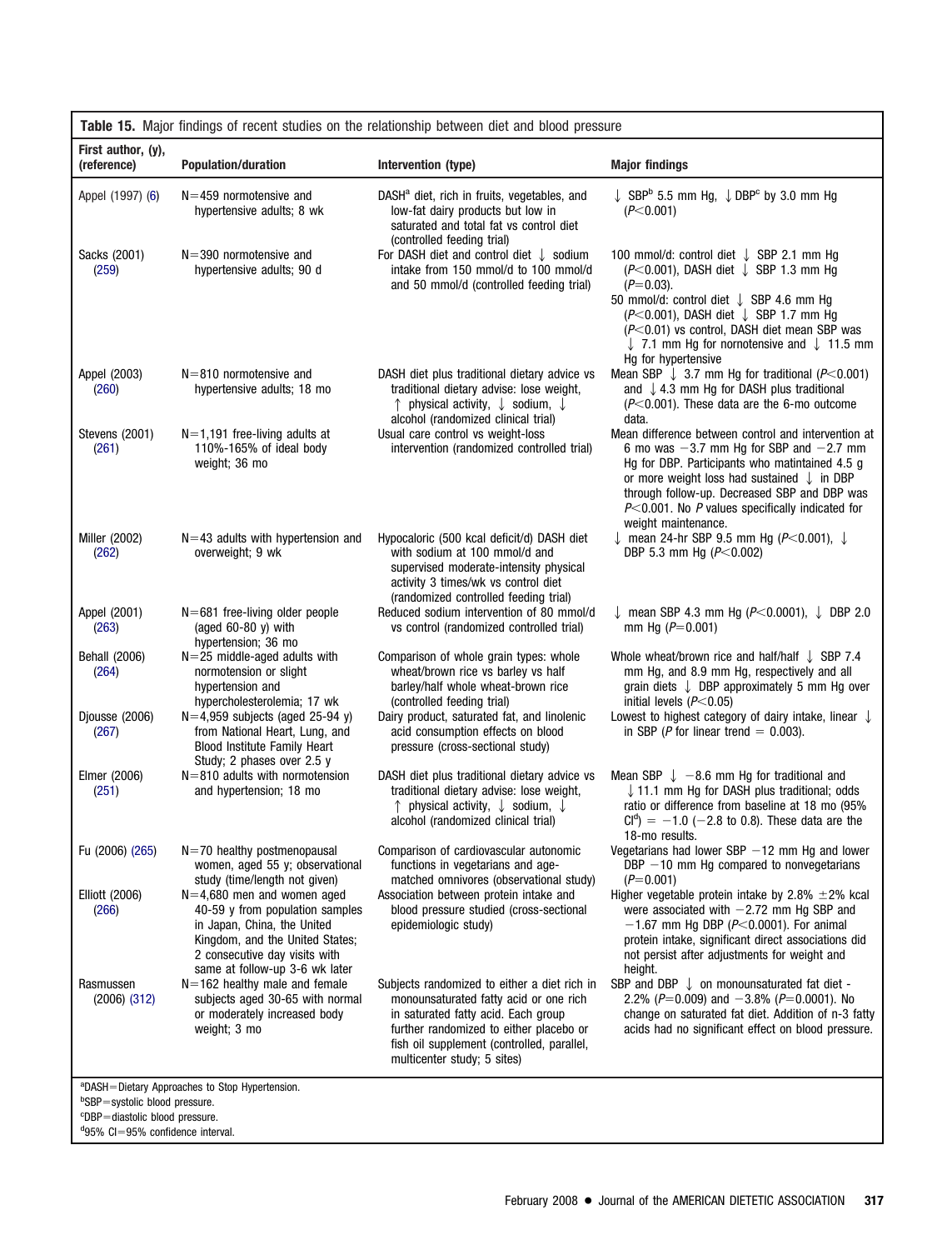center RCT conducted with elevated to mildly hypertensive free-living adults at 110% to 165% of ideal body weight, researchers reported that blood pressure was significantly lower in subjects  $(n=595)$  in the weight loss intervention group, than the subjects  $(n=596)$  in the usual care control group at 6, 18, and 36 months. At 6 months, the difference between the group means (usual care vs intervention) in SBP was  $-3.7$  mm Hg and in DBP was  $-2.7$  mm Hg. Subjects who successfully maintained a weight loss of 4.5 kg or more experienced a reduction in DBP that was sustained throughout the remainder of follow-up [\(261\)](#page-43-0).

The randomized controlled Diet, Exercise, and Weight Loss Intervention Trial showed that provision of a hypocaloric (500 kcal deficit/day) DASH diet with sodium intake at 100 mmol/day and supervised moderate intensity physical activity three times per week in 20 hypertensive overweight adults resulted in a reduced mean 24-hour SBP by 9.5 mm Hg (*P*-0.001) and DBP by 5.3 mm Hg (*P*-0.002) compared to 23 subjects in the control group [\(262\)](#page-43-0).

Special populations such as the elderly also have been studied. In the Trial of Nonpharmacological Interventions in the Elderly, a randomized controlled trial of 681 freeliving hypertensive older people (aged 60 to 80 years), mean reductions in SBP were 4.3 mm Hg ( $P$ <0.0001) and DBP were 2.0 mm Hg  $(P=0.001)$  from the reduced sodium intervention of 80 mmol/day*,* net of controls [\(263\)](#page-43-0).

#### **Published Research on Diets to Lower Blood Pressure Since Completion of the ADA Evidence Analysis Library**

Since the completion of the ADA Evidence Analysis Library, several trials have been published regarding diet and blood pressure changes. An 18-month follow-up of the PREMIER trial found consistent findings with the 6-month results, both behavior interventions significantly decreased body weight, energy, total fat, saturated fat, cholesterol level, and sodium intake [\(251\)](#page-43-0). Intakes of calcium, magnesium, fiber, and folate were significantly greater in the established DASH group than in the advice and established groups. For both behavior intervention groups, the mean weight loss was significantly greater than for the advice group (mean difference of  $-2.2$  kg for the established group and  $-2.7$  kg for the established plus DASH group;  $P<0.001$  for each). Compared with the advice group, the ORs for hypertension at 18 months were 0.83 (95% CI 0.67 to 1.04) for the established group and 0.77 (95% CI 0.62 to 0.97) for the established plus DASH group. Absolute reductions in blood pressure at 18 months tended to be greater for participants in the established and established plus DASH groups vs the advice group. The PREMIER Study shows that individuals can implement and maintain multiple lifestyle behavior changes.

In a small study (seven men, nine premenopausal women, and nine postmenopausal women) conducted by Behall and colleagues [\(264\)](#page-43-0), subjects followed a Step I diet for 2 weeks and then replaced 20% of energy with whole wheat/brown rice, barley or half wheat-rice/half barley for an additional 5 weeks. Compared to baseline, the whole wheat/brown rice and half/half diets significantly decreased SBP (118, 110, and 109 mm Hg, respectively; *P*-0.003) and DBP was decreased in subjects on

all-whole-grain diets (baseline 71 mm Hg; whole wheat/ brown rice 65 mm Hg; half/half 66 mm Hg; barley 66 mg Hg, respectively; *P*-0.003) [\(264\)](#page-43-0).

A recent study in China reported descriptive data on a small group of healthy postmenopausal women  $(n=70)$ who had practiced vegetarianism  $\geq 2$  years compared with omnivores  $(265)$ . The vegetarians had significantly lower systolic (121 vs 133 mm Hg) and DBP (72 vs 82 mm  $Hg$ ) ( $P < 0.001$  for both).

The International Study of Macro and Micro Nutrients and Blood Pressure study [\(266\)](#page-43-0), a cross-sectional epidemiologic study of 4,680 persons aged 40 to 59 years in four countries reported a significant inverse relationship between vegetable protein intake and blood pressure. A vegetable protein intake of 2.8% of energy was associated with a decrease of 2.1 mm Hg systolic and a decrease of 1.4 mm Hg diastolic  $(P<0.001$  for both).

In the National Heart, Lung, and Blood Institute Family Heart Study there was an inverse relationship reported between dairy product intake and the prevalence of hypertension [\(267\)](#page-43-0). The ORs for the quartiles were 1.0 (reference), 0.82 (95% CI 0.64 to 1.05), 0.68 (95% CI 0.53 to 0.89), and 0.62 (95% CI 0.45 to 0.84). In this study, dairy consumption was inversely associated systolic (*P* for trend=0.003) but not diastolic  $(P \text{ for trend}=0.09)$ blood pressure.

#### **Summary of Research-Based Dietary Recommendations to Lower Blood Pressure**

Studies clearly demonstrate that implementing lifestyle recommendations for the reduction of blood pressure and following the DASH diet pattern improve hypertensive status. Consuming a Mediterranean-type diet rich in fruits, vegetables, and low-fat dairy products and reduced in sodium and saturated fat represents an ideal eating pattern. Weight loss and increased physical activity contribute to ideal lifestyle conditions.

#### **Additional Research Needed**

More research is needed to identify strategies that enable individuals to maintain weight loss and improve diet patterns in a lifestyle that enables optimum blood pressure status to be achieved and regulated on a consistent basis.

#### **EFFECTIVENESS OF MEDICAL NUTRITION THERAPY (MNT) FOR HYPERLIPIDEMIA**

Space does not permit a thorough review of the current MNT literature [\(268-281\)](#page-43-0), but patients with hypercholesterolemia needing dietary counseling should be referred to a registered dietitian (RD) for MNT. To influence dietary changes, as well as cholesterol lowering, individuals need a minimum of two to six visits with an RD over a 6-week to 6-month period. Initial visits should last 45 to 90 minutes and subsequent visits between 30 and 60 minutes. Greater benefit may occur with increased time spent with an RD. A detailed review of the existing data appear in the ADA Evidence Analysis Library [\(270\)](#page-43-0).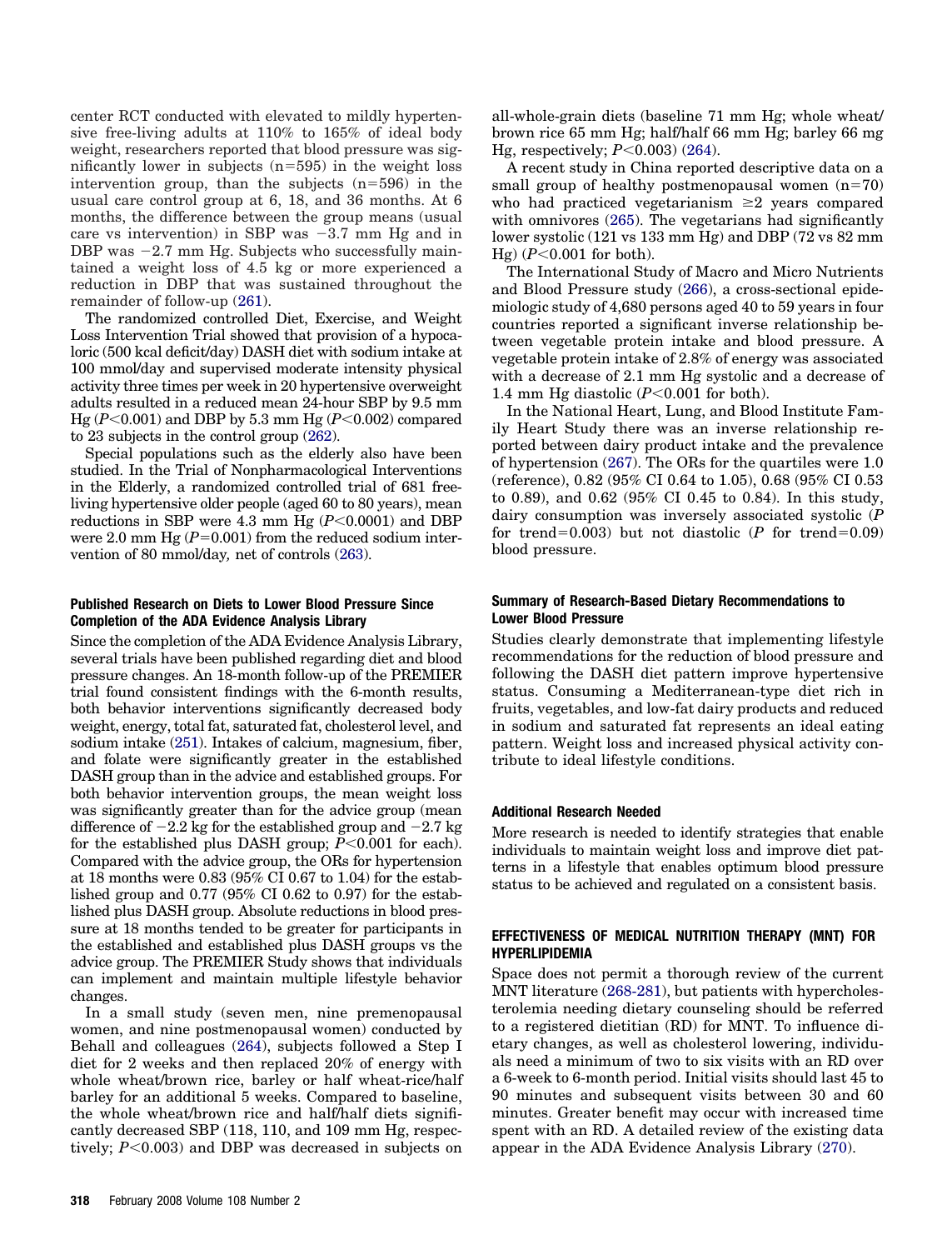<span id="page-32-0"></span>

| <b>Topic</b>                                     | No. of primary articles<br>(reference numbers) | No. of meta-analyses<br>or review articles<br>(reference numbers) | <b>Summary statement</b>                                                                                                                                                                                                                                                                                                                                                                                                                                                                                                          | Grade                              |
|--------------------------------------------------|------------------------------------------------|-------------------------------------------------------------------|-----------------------------------------------------------------------------------------------------------------------------------------------------------------------------------------------------------------------------------------------------------------------------------------------------------------------------------------------------------------------------------------------------------------------------------------------------------------------------------------------------------------------------------|------------------------------------|
| Total fat, SFA <sup>a</sup> , and<br>cholesterol | 4 (15,16,19,283)                               | 1(21)                                                             | A diet consisting of 25%-35% total fat, <7% SFA and TFA <sup>b</sup> , and <200 mg dietary cholesterol $\downarrow$<br>serum total and LDL <sup>c</sup> cholesterol 9%-16% and $\downarrow$ the risk of CHD <sup>d</sup>                                                                                                                                                                                                                                                                                                          |                                    |
|                                                  | 2(22, 144)                                     | 3(9,20,23)                                                        | Isocalorically replacing SFA with MUFA <sup>e</sup> and PUFA <sup>f</sup> is associated with $\downarrow$ in LDL cholesterol level                                                                                                                                                                                                                                                                                                                                                                                                |                                    |
| tfa                                              | 5 (11,22,26,283,284)                           | 2(23,24)                                                          | TFA $\uparrow$ TC <sup>9</sup> and LDL cholesterol. Unlike SFAs, TFAs do not $\uparrow$ and may $\downarrow$ HDL <sup>h</sup> cholesterol level.<br>TFA $\uparrow$ TC/HDL cholesterol ratio in a dose-dependent manner                                                                                                                                                                                                                                                                                                            |                                    |
|                                                  | $3(30-32)$                                     | 0                                                                 | Population and cohort studies show high TFA intake $\uparrow$ risk of CHD events                                                                                                                                                                                                                                                                                                                                                                                                                                                  | Ш                                  |
| Fish                                             | $3(114-116)$                                   | 2 (44,129)                                                        | Epidemiologic studies indicate that regular consumption of an average of two servings of fatty fish<br>per week (about 3.5 oz per serving) high in long-chain n-3 fatty acids, such as EPA <sup>i</sup> and DHA <sup>j</sup><br>is associated with a 30%-40% $\downarrow$ risk of death from cardiac events in subjects without prior<br>disease                                                                                                                                                                                  | $\mathbf{I}$                       |
| n-3 Fatty acids                                  | 2 (126,127)                                    | $\mathbf{0}$                                                      | Randomized clinical trials have shown that approximately 1 g/d EPA and DHA from a supplement<br>or fish decreases the risk of death from cardiac events in patients with heart disease                                                                                                                                                                                                                                                                                                                                            | Ш                                  |
|                                                  | 1(132)                                         | $\bf{0}$                                                          | One recent study of moderate quality has shown no protective effect of fish in patients with<br>angina ( $n=1,109$ ). However, the fish oil supplemented group with angina in this study (3 g/wk,<br>$n=462$ ) showed significantly higher cardiac death and sudden death ( $P<.05$ ). There is<br>insufficient research to indicate if the harm associated with fish oil supplement intake by<br>angina patients is a result of the difference between fish and supplement intervention or<br>special population characteristics | Ш                                  |
|                                                  | $\mathbf{1}$                                   | 1(124)                                                            | Plant-derived<br>Epidemiologic studies indicate that inclusion of vegetable oils and food sources high in ALA <sup>k</sup> ,<br>resulting in a total intake of more than 1.5 g/d, is associated with a 40%-65% $\downarrow$ risk of death<br>from cardiac events                                                                                                                                                                                                                                                                  | Ш                                  |
|                                                  | 1(30)                                          | $\pmb{0}$                                                         | ↑ Plasma levels, adipose tissue, and cholesterol ester concentrations of ALA, EPA and DHA have<br>been associated with reduced risk of mortality                                                                                                                                                                                                                                                                                                                                                                                  | $\mathbb{I}$                       |
| Dietary fiber                                    | 5 (89-92,100)                                  | 2 (94,285)                                                        | Consuming diets high in total dietary fiber ( $>25$ g/d) is associated with $\downarrow$ risk for CHD and CVD <sup>1</sup>                                                                                                                                                                                                                                                                                                                                                                                                        | Ш                                  |
|                                                  | 5 (93,96,101-103)                              | 1(95)                                                             | Consuming diets high in total fiber (17-30 g/d) and soluble fiber (7-13 g/d) as part of a diet low<br>in SFA and cholesterol can further $\downarrow$ TC by 2%-3% and LDL cholesterol up to 7%                                                                                                                                                                                                                                                                                                                                    |                                    |
|                                                  | Same                                           | Same                                                              | Limited research indicates that other risk factors for CHD may be modified by a diet low in SFA<br>and cholesterol and high in total and soluble fiber. These risk factors include blood pressure,<br>lipoprotein subclasses and particle sizes, and fasting and postprandial insulin levels                                                                                                                                                                                                                                      | Ш                                  |
| Plant stanols and<br>sterols                     | 11 (23,63-67,73,77,80-82)                      | 0                                                                 | Plant sterols and stanols are potent hypocholesterolemic agents and a daily consumption of 2-3 g<br>(through margarine, low-fat yogurt, orange juice, breads, and cereals) lowers TC concentrations<br>in a dose-dependent manner by 4%-11% and LDL cholesterol concentrations by 7%-15%<br>without changing HDL cholesterol levels or triacylglycerol concentrations                                                                                                                                                             |                                    |
|                                                  | $3(80-82)$                                     | 0                                                                 | The TC and LDL cholesterol-lowering effects of stanols and sterols are evident even when sterols<br>and stanols are consumed as part of a cholesterol-lowering diet                                                                                                                                                                                                                                                                                                                                                               |                                    |
|                                                  | 11 (23,63-67,73,77,80-82)                      | $\bf{0}$                                                          | The cholesterol-lowering effects are similarly caused by sterols and stanols. Sterols lowered TC by<br>6%-11% and LDL cholesterol by 7%-15%. Stanols lowered TC by 4%-10% and LDL cholesterol<br>by 7%-14%. Although the reduction in TC and LDL cholesterol levels are similar, two high-<br>quality randomized controlled trials in adults with hypercholesterolemia report slightly greater<br>though nonsignificant effects with consumption of stanols compared to sterols                                                   | $\mathsf{I}$                       |
|                                                  | Same                                           | 0                                                                 | Nonesterified and esterified forms of sterols and stanols are equally effective. Consumption of 2-3<br>g nonesterified sterols and stanols reduce TC by 4%-11% and LDL cholesterol by 8%-15% and<br>esterified sterols and stanols reduce TC by 6%-10% and LDL cholesterol by 7%-15%                                                                                                                                                                                                                                              | $\ensuremath{\mathsf{III}}\xspace$ |
|                                                  | 2(83, 84)                                      | 0                                                                 | For patients receiving statin therapy, plant stanols further reduce LDL cholesterol and TC levels                                                                                                                                                                                                                                                                                                                                                                                                                                 |                                    |
|                                                  |                                                |                                                                   |                                                                                                                                                                                                                                                                                                                                                                                                                                                                                                                                   | (continued)                        |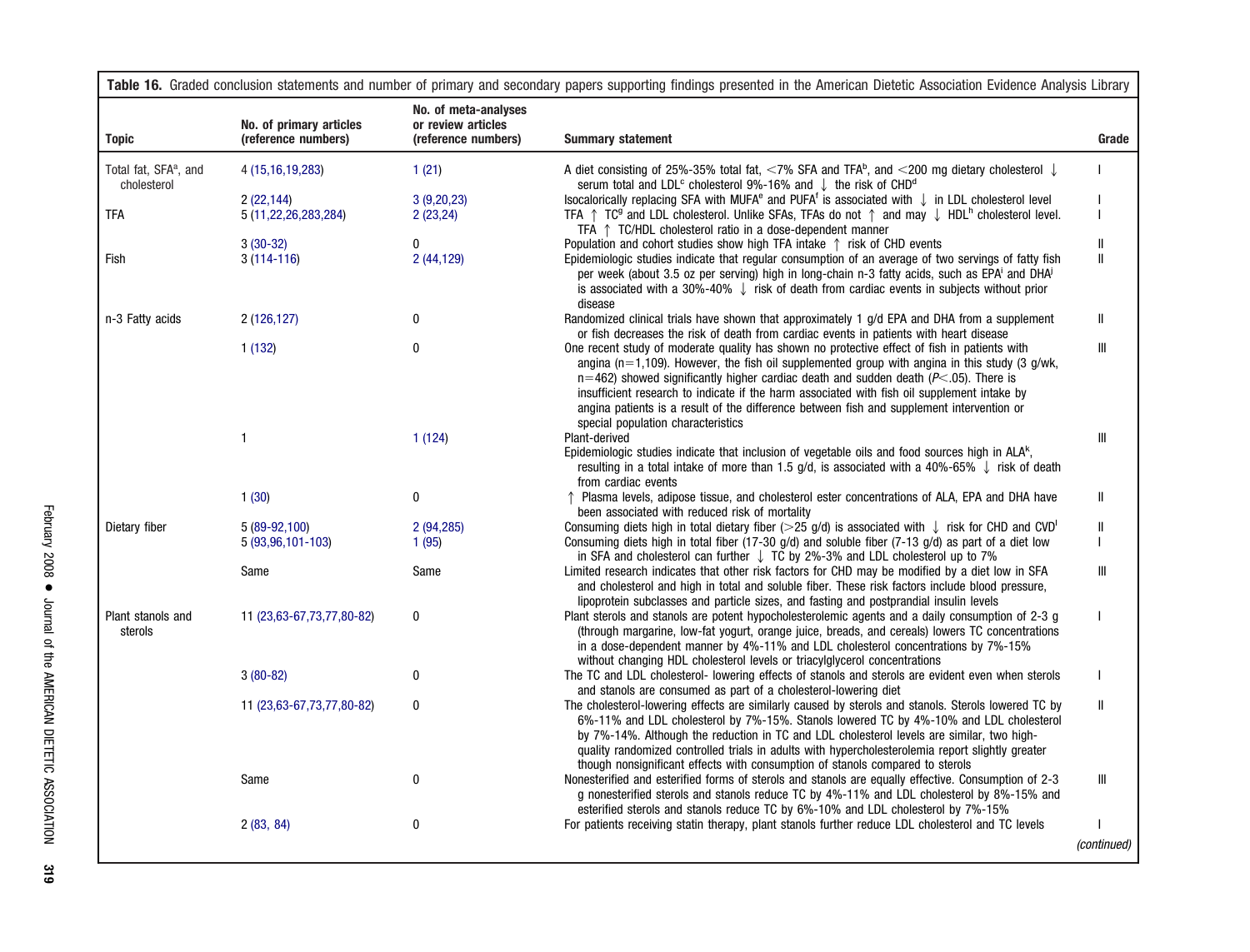**Table 16.** Graded conclusion statements and number of primary and secondary papers supporting findings presented in the American Dietetic Association Evidence Analysis Library (continued)

| <b>Topic</b>     | No. of primary articles<br>(reference numbers)          | No. of meta-analyses<br>or review articles<br>(reference numbers) | <b>Summary statement</b>                                                                                                                                                                                                                                                                                                                                                                                                                                                                                        | Grade        |
|------------------|---------------------------------------------------------|-------------------------------------------------------------------|-----------------------------------------------------------------------------------------------------------------------------------------------------------------------------------------------------------------------------------------------------------------------------------------------------------------------------------------------------------------------------------------------------------------------------------------------------------------------------------------------------------------|--------------|
|                  | Same                                                    | $\mathbf{0}$                                                      | Data regarding whether or not the dose of statins can be reduced by the use of stanols and                                                                                                                                                                                                                                                                                                                                                                                                                      | V            |
|                  |                                                         |                                                                   | sterols are needed                                                                                                                                                                                                                                                                                                                                                                                                                                                                                              |              |
|                  | 11 (23,63-67,73,77,80-82)<br>6 (64, 65, 73, 77, 80, 82) | 0<br>0                                                            | An intake of 2-3 g/d plant sterols and stanols generally appears safe<br>It is unclear if there are unintended adverse effects when consuming stanols and sterols. Some<br>studies have observed no significant differences in plasma carotenoid concentrations, including<br>$\alpha$ -carotene and lycopene, and vitamins A, D, and E but other studies have found that $\alpha$ -<br>tocopherol, $\alpha$ -carotene, and $\beta$ - carotene plasma concentrations decrease after consumption of              | $\mathsf{V}$ |
|                  | 2(63, 81)                                               | $\bf{0}$                                                          | sterols and stanols, even after adjusting for changes in plasma lipid levels<br>Preliminary research suggests that consuming one extra carotenoid rich fruit or vegetable per day<br>has been shown to maintain plasma carotenoid levels when also consuming sterol-enriched<br>spreads                                                                                                                                                                                                                         | V            |
| Soy protein      | 7 (14,51-55,286)                                        | 2(49,50)                                                          | Studies varied greatly in their estimation of the effect of diets low in saturated fat and cholesterol<br>containing $\sim$ 26-50 g soy protein either as food or as a soy supplement, with 0-165 mg<br>isoflavones. Studies of individuals with normal and elevated cholesterol ( $TC > 200$ mq/dL <sup>m</sup> ) and<br>individuals with diabetes varied showing no effect on TC up to 20% lower serum TC, no effect<br>on TG <sup>n</sup> up to 22% lower, small effect (4%) up to 24% lower LDL cholesterol | $\mathbf{I}$ |
|                  | Same                                                    | Same                                                              | Effect of soy protein and/or isoflavones may vary based on initial cholesterol levels                                                                                                                                                                                                                                                                                                                                                                                                                           | Ш            |
|                  | 1(54)                                                   | 1(50)                                                             | A significant dose-response relationship has not been established between level of soy protein<br>and/or isoflavones in the diet needed to achieve significant decreases in TC and LDL<br>cholesterol levels                                                                                                                                                                                                                                                                                                    | Ш            |
|                  | Same                                                    | $\mathbf{0}$                                                      | Diets containing up to 30 g/d soy protein (as supplements) were well tolerated                                                                                                                                                                                                                                                                                                                                                                                                                                  |              |
|                  | 1(286)                                                  | 1(50)                                                             | There is insufficient evidence supporting the benefit of added isoflavones on improving TC and<br>LDL cholesterol levels                                                                                                                                                                                                                                                                                                                                                                                        | Ш            |
| Nuts             | $5(39-43)$                                              | 1(44)                                                             | Consumption of 50-113 g/d (1/2 to 1 c) nuts with a diet low in SFA and cholesterol decreased TC<br>by 4%-21% and LDL cholesterol level 6%-29% when weight was not gained                                                                                                                                                                                                                                                                                                                                        | Ш            |
|                  | 1(38)                                                   | 3(21, 44, 287)                                                    | Consumption of 5 oz/wk nuts is associated with reduced risk of CHD                                                                                                                                                                                                                                                                                                                                                                                                                                              | Ш            |
| Alcohol          | 7 (163, 167-169, 172, 173,<br>288)                      | 1(164)                                                            | Population and cohort studies, primarily of men, suggest 1-2 beverages containing alcohol per day<br>are associated with reduced risk of CVD. Excessive intakes are associated with increased all-<br>cause mortality.                                                                                                                                                                                                                                                                                          | $\mathbf{I}$ |
|                  | Same                                                    | Same                                                              | Most data do not support an association between type of alcoholic beverage (wine, beer, and<br>liquor) and protection against CVD                                                                                                                                                                                                                                                                                                                                                                               |              |
|                  | Same                                                    | Same                                                              | The CVD benefits of alcohol may be realized when alcohol is consumed with meals                                                                                                                                                                                                                                                                                                                                                                                                                                 | Ш            |
| Obesity measures | 15 (98,214-219,221,223,<br>225, 232, 233, 289-291)      | 0                                                                 | Data from several countries indicate BMI <sup>o</sup> correlates with CHD events and mortality                                                                                                                                                                                                                                                                                                                                                                                                                  |              |
|                  | Same                                                    | 0                                                                 | The relationship btw BMI and CHD events and mortality is attenuated, eliminated or not changed<br>after adjusting for CHD risk                                                                                                                                                                                                                                                                                                                                                                                  | Ш            |
|                  | Same                                                    | 0                                                                 | BMI does not correlate well with total and CVD mortality in those aged $\geq 65$ y                                                                                                                                                                                                                                                                                                                                                                                                                              | Ш            |
|                  | Same                                                    | $\Omega$                                                          | Studies from Western countries indicate waist circumference and waist-to-hip ratio correlate with<br>CHD events and mortality                                                                                                                                                                                                                                                                                                                                                                                   | Ш            |
|                  | Same                                                    | 0                                                                 | It is unclear if abdominal adiposity remains an independent predictor of CHD after adjustment for<br><b>BMI</b>                                                                                                                                                                                                                                                                                                                                                                                                 | Ш            |
|                  | Same                                                    | 0                                                                 | WHR may be an independent predictor of CVD and CHD mortality and acute coronary events after<br>adjusting for other risk factors                                                                                                                                                                                                                                                                                                                                                                                | Ш            |
|                  |                                                         |                                                                   |                                                                                                                                                                                                                                                                                                                                                                                                                                                                                                                 | (continued)  |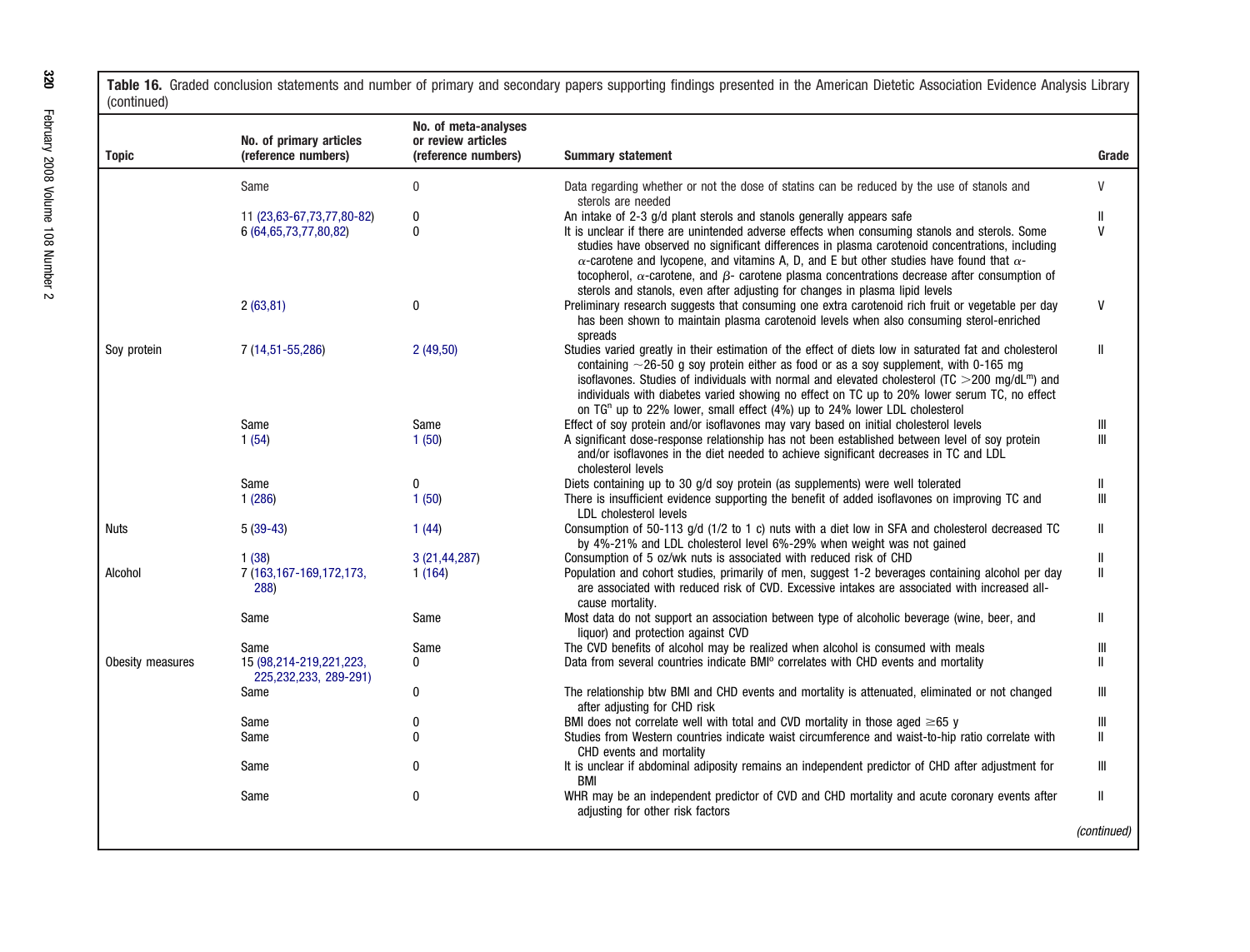**Table 16.** Graded conclusion statements and number of primary and secondary papers supporting findings presented in the American Dietetic Association Evidence Analysis Library (continued)

|                                       | No. of primary articles                               | No. of meta-analyses<br>or review articles |                                                                                                                                                                                                                                                                                                                                                                                                           |             |
|---------------------------------------|-------------------------------------------------------|--------------------------------------------|-----------------------------------------------------------------------------------------------------------------------------------------------------------------------------------------------------------------------------------------------------------------------------------------------------------------------------------------------------------------------------------------------------------|-------------|
| <b>Topic</b>                          | (reference numbers)                                   | (reference numbers)                        | <b>Summary statement</b>                                                                                                                                                                                                                                                                                                                                                                                  | Grade       |
| Antioxidants-<br>vitamin E            | 9 (131, 187, 188,<br>190, 191, 195, 199, 292-<br>294) | 6 (183, 189, 198,<br>295,296)              | Supplemental vitamin E (100 IU to 1,200 IU/d) alone, or in combination with other<br>antioxidants, has not been shown to have a favorable or unfavorable effect on serum<br>lipids                                                                                                                                                                                                                        | Ш           |
|                                       | Same                                                  | Same                                       | Supplemental vitamin E, given in both natural and synthetic forms, in doses between 30<br>and 600 mg/d or 400-800 IU/d, alone or in combination with other antioxidants, has<br>not been shown to $\downarrow$ the risk for all cause mortality, cardiovascular death, fatal or<br>nonfatal myocardial infarction. Doses at this level have not been shown to cause<br>harm                               | Ш           |
| Antioxidants- $\beta$ -<br>carotene   | 0                                                     | 4 (189, 198, 295)                          | Supplemental $\beta$ -carotene (60-200 mg/d) does not $\downarrow$ the risk for cardiovascular death<br>or nonfatal myocardial infarction in primary and secondary prevention patients                                                                                                                                                                                                                    |             |
|                                       | Same                                                  | Same                                       | Supplemental $\beta$ -carotene (60-120 mg/d) is associated with $\uparrow$ in all-cause mortality and<br>cardiovascular death in patients at $\uparrow$ risk for lung cancer                                                                                                                                                                                                                              |             |
| Antioxidants-vitamin<br>C             | 0                                                     | 3 (189,295)                                | Supplemental vitamin C (50-1,000 mg/d) in combination with other antioxidants (vitamin<br>E, $\beta$ -carotene, selenium) has not been shown to have any effect on all cause<br>mortality, cardiovascular death, or fatal or nonfatal myocardial infarction                                                                                                                                               |             |
|                                       | $\mathbf{0}$                                          | 1(189)                                     | Supplemental vitamin C and E, $\beta$ -carotene, and selenium should not be taken with<br>simvastatin-niacin drug combination because the combination of these antioxidants<br>may lower HDL <sub>2</sub> , a beneficial subfraction of HDL cholesterol                                                                                                                                                   |             |
| Antioxidants-food-<br>based           | 0                                                     | 2(295)                                     | Epidemiologic data suggest that intake of foods rich in vitamins E, C, and $\beta$ -carotene<br>(dietary antioxidants) as part of a cardioprotective dietary pattern have been<br>associated with $\downarrow$ risk for CHD                                                                                                                                                                               | Ш           |
| Antioxidants-<br>coenzyme Q10         | $\bf{0}$                                              | 1(189)                                     | Not enough evidence exists to demonstrate the benefits or harm of supplemental<br>coenzyme Q10 and its use in CVD                                                                                                                                                                                                                                                                                         | Ш           |
| Homocysteine and<br><b>B</b> vitamins | 7 (143,145,297-301)                                   | 2 (144,146)                                | A high level of serum homocysteine independent of other cardiac risk factors, has been<br>associated with $\uparrow$ risk for CHD. Conversely, low homocysteine levels have been<br>associated with $\downarrow$ risk                                                                                                                                                                                     |             |
|                                       | 8 (143,145,147-149,302)<br>(48, 303)                  | 1(304)                                     | Supplemental folate (0.5-2.5 mg) given alone or in combination with vitamin B-6 (10-25<br>mg) and vitamin B-12 (0.4 mg) $\downarrow$ homocysteine levels by 17%-34% but did not $\downarrow$<br>the risk for coronary events after 6 mo-2 y in stable coronary artery disease patients,<br>poststroke patients, or postangioplasty patients who had normal baseline<br>homocysteine and TC concentrations |             |
| Physical activity                     | 9 (169,171,235-237,305-<br>307)                       | 1(234)                                     | Observational studies have shown that physical activity $\downarrow$ the risk of CVD and CHD<br>events                                                                                                                                                                                                                                                                                                    |             |
|                                       | 3 (244,255,308)                                       | Same                                       | Data suggest that the most commonly observed lipid change in relation to endurance<br>training is a significant $\uparrow$ in HDL cholesterol level (mean 4.6% $\uparrow$ , range 5.8% $\downarrow$ to<br>a 25% $\uparrow$ ); however, $\downarrow$ in LDL cholesterol level (mean 5% $\downarrow$ ) and TG level (mean<br>3.7% $\downarrow$ ) may also occur                                             |             |
|                                       | 0                                                     | 1(309)                                     | Exercise has shown to $\downarrow$ all-cause mortality and cardiac mortality in secondary<br>prevention patients                                                                                                                                                                                                                                                                                          |             |
|                                       |                                                       |                                            |                                                                                                                                                                                                                                                                                                                                                                                                           | (continued) |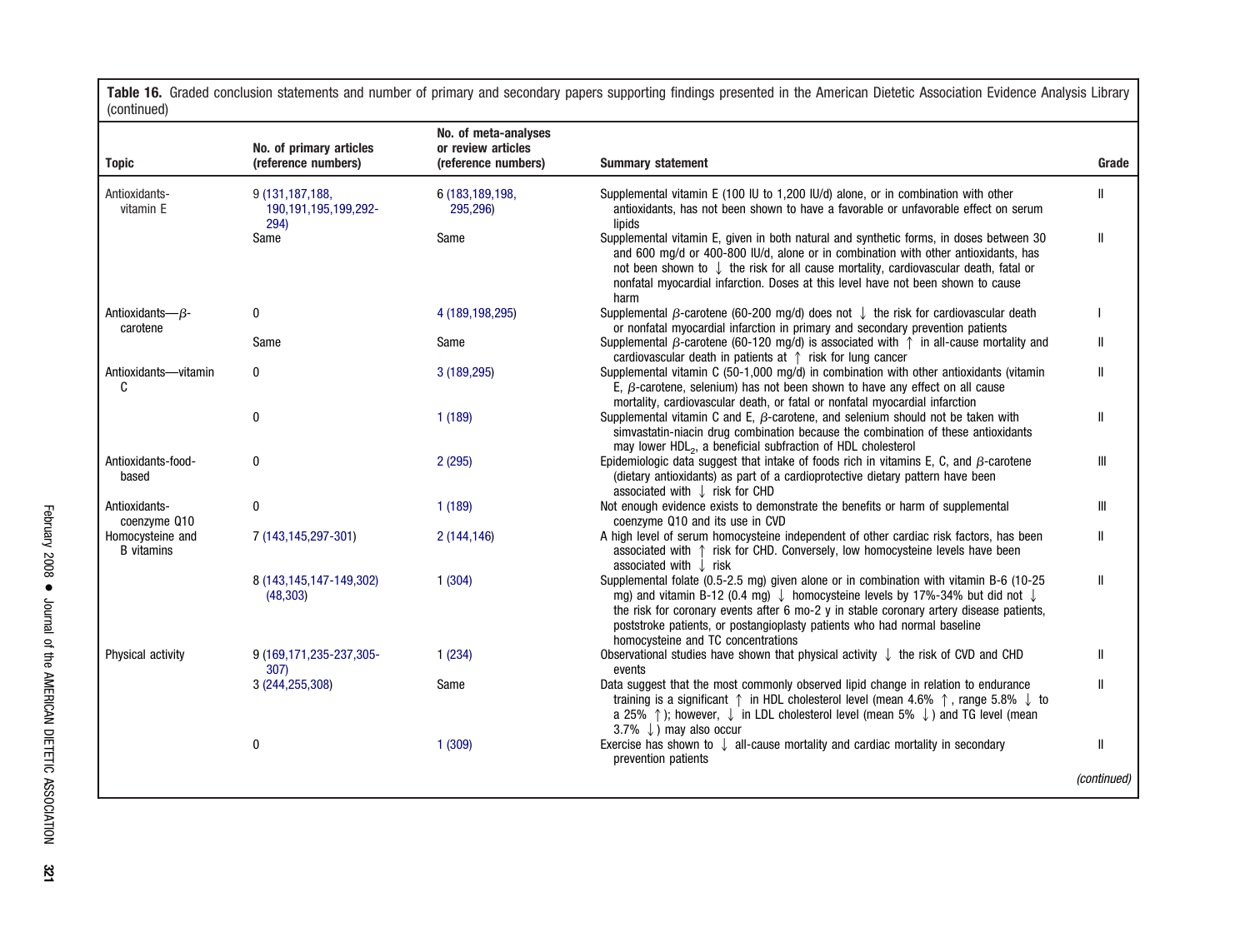**Table 16.** Graded conclusion statements and number of primary and secondary papers supporting findings presented in the American Dietetic Association Evidence Analysis Library (continued)

|                                                                                                                                                                                                                                                                                                                                                                                                                                                                                                                                                | No. of primary articles | No. of meta-analyses<br>or review articles |                                                                                                                                                                                                                                                                                                                                                                      |       |
|------------------------------------------------------------------------------------------------------------------------------------------------------------------------------------------------------------------------------------------------------------------------------------------------------------------------------------------------------------------------------------------------------------------------------------------------------------------------------------------------------------------------------------------------|-------------------------|--------------------------------------------|----------------------------------------------------------------------------------------------------------------------------------------------------------------------------------------------------------------------------------------------------------------------------------------------------------------------------------------------------------------------|-------|
| <b>Topic</b>                                                                                                                                                                                                                                                                                                                                                                                                                                                                                                                                   | (reference numbers)     | (reference numbers)                        | <b>Summary statement</b>                                                                                                                                                                                                                                                                                                                                             | Grade |
| Metabolic<br>syndrome                                                                                                                                                                                                                                                                                                                                                                                                                                                                                                                          | 5 (249,250,252-254)     | 3(1,310,311)                               | $\uparrow$ BMI and waist circumference are associated with $\uparrow$ risk of metabolic syndrome                                                                                                                                                                                                                                                                     | Ш     |
|                                                                                                                                                                                                                                                                                                                                                                                                                                                                                                                                                | Same                    | Same                                       | Evidence shows that physical activity at any level, light, moderate or vigorous, is<br>associated with $\downarrow$ incidence of metabolic syndrome                                                                                                                                                                                                                  |       |
|                                                                                                                                                                                                                                                                                                                                                                                                                                                                                                                                                | Same                    | Same                                       | Food patterns emphasizing a diet high in fruits and vegetables and whole grains is<br>associated with $\downarrow$ incidence of metabolic syndrome                                                                                                                                                                                                                   |       |
|                                                                                                                                                                                                                                                                                                                                                                                                                                                                                                                                                | 2(255, 256)             | 3(1,310,311)                               | Lifestyle modification resulting in weight $\downarrow$ and $\uparrow$ physical activity has been shown to<br>improve risk factors associated with metabolic syndrome. Energy restriction combined<br>with daily activity of at least 30 min at moderate intensity resulted in weight loss of<br>at least 7% and improved components of metabolic syndrome           |       |
|                                                                                                                                                                                                                                                                                                                                                                                                                                                                                                                                                | Same                    | Same                                       | A cardioprotective dietary pattern (low in SFA, TFA, and cholesterol, limited in simple<br>sugar intake and increased in consumption of fruits, vegetables, and whole grains)<br>provides the background for modifying the energy balance to achieve weight loss.<br>Extremes in intakes of carbohydrate or fats should be avoided                                   | IV    |
| Dietary strategies<br>to lower blood<br>pressure                                                                                                                                                                                                                                                                                                                                                                                                                                                                                               | 7 (6,7,15,259-262,263)  | 0                                          | Consuming a diet rich in fruits and vegetables and low-fat dairy products and low in<br>sodium and SFA will ↓ blood pressure. Decreases have been 4-12 mm Hq systolic<br>and 1-3 mm Hq diastolic. This dietary pattern enhanced by weight loss and increased<br>physical activity will also have beneficial effects (4-10 mm Hg systolic and 3-5 mm<br>Hq diastolic) |       |
| aSFA=saturated fatty acid.<br><sup>b</sup> TFA= <i>trans</i> -fatty acid.<br><sup>c</sup> LDL=low-density lipoprotein.<br>$d$ CHD = coronary heart disease.<br>eMUFA=monounsaturated fatty acid.<br><sup>f</sup> PUFA=polyunsaturated fatty acid.<br><sup>9</sup> TC=total cholesterol.<br>hHDL=high-density lipoprotein.<br>'EPA=eicosapentanoic acid.<br><sup>j</sup> DHA = docosahexaenoic acid.<br><sup>k</sup> ALA = $\alpha$ -linolenic acid.<br><sup>1</sup> CVD=cardiovascular disease.<br>"TG=triglycerides.<br>"BMI=body mass index. |                         |                                            | mTo convert mg/dL cholesterol to mmol/L, multiply mg/dL by 0.0259. To convert mmol/L cholesterol to mg/dL, multiply mmol/L by 38.7. Cholesterol of 193 mg/dL=5.00 mmol/L.                                                                                                                                                                                            |       |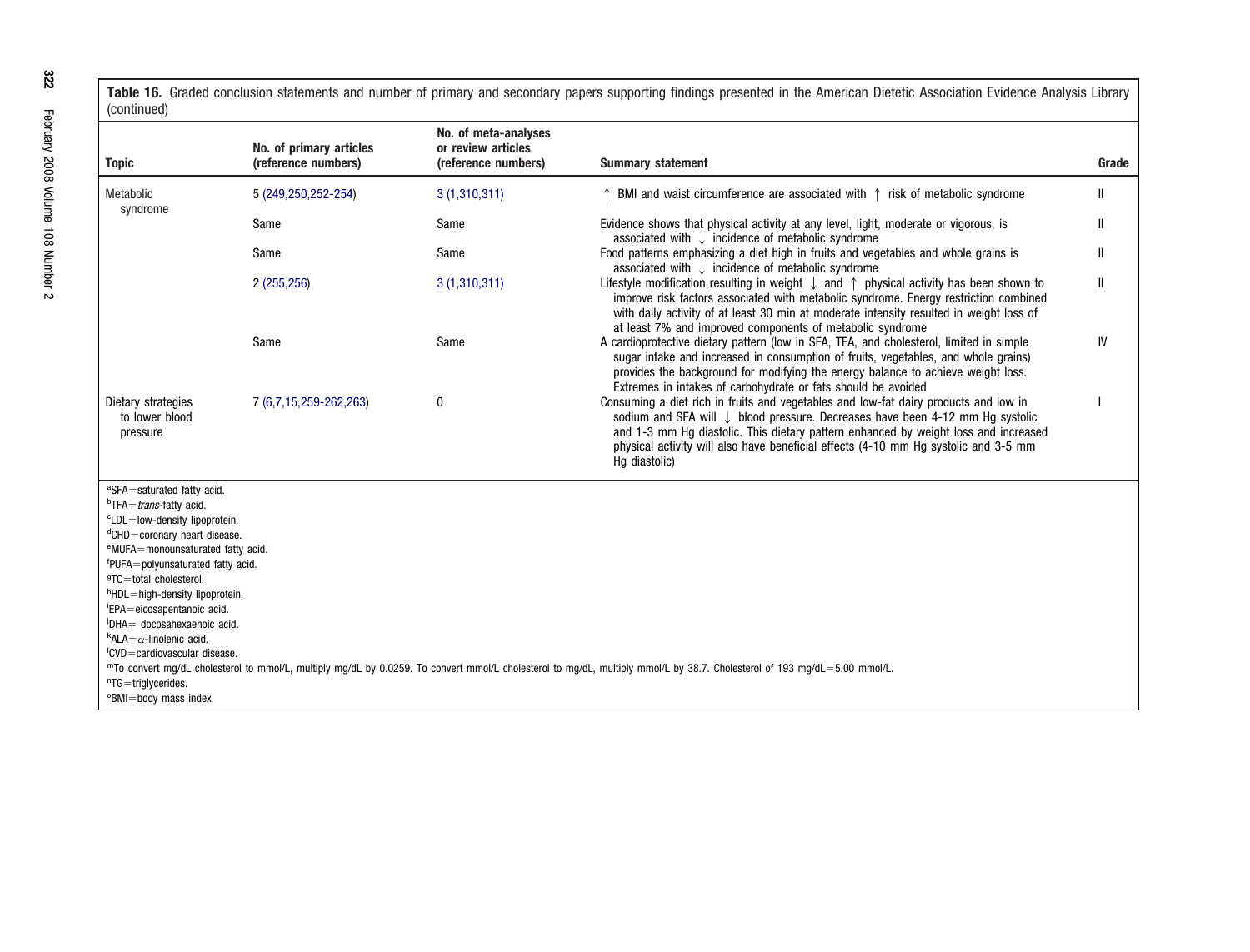| <b>Glossary of Acronyms and Selected Definitions</b>                                                 |                                                              |
|------------------------------------------------------------------------------------------------------|--------------------------------------------------------------|
| <b>ACSM:</b> American College of Sports Medicine                                                     | <b>HERS: H</b>                                               |
| <b>ADA:</b> American Dietetic Association                                                            | Study                                                        |
| <b>AHA:</b> American Heart Association                                                               | $H$ OPE: $H$ $\epsilon$                                      |
| <b>AHRQ:</b> Agency for Healthcare Research and Quality                                              | <b>HPS:</b> Hear                                             |
| ALA: $\alpha$ -linolenic acid                                                                        | HR: hazar                                                    |
| <b>apoAI:</b> apolipoprotein AI                                                                      | <b>IBW</b> : ideal                                           |
| <b>apoB</b> : apolipoprotein B                                                                       | ICD: impla                                                   |
| ASAP: Antioxidant Supplementation in Atherosclerosis                                                 | <b>IHD:</b> ische                                            |
| <b>Prevention Study</b>                                                                              | <b>INTERMA</b>                                               |
| ATBC: Alpha-Tocopherol, Beta carotene Cancer Pre-                                                    | Nutrient                                                     |
| vention Study                                                                                        | LA: linolei                                                  |
| <b>ATP III:</b> Adult Treatment Panel of the National Cho-                                           | LASA: Lor                                                    |
| lesterol Education Program                                                                           | $LDL-C:$ lov                                                 |
| <b>BMI:</b> body mass index                                                                          | <b>LMP</b> : laur                                            |
| <b>CAC</b> : coronary artery calcification                                                           | <b>MI:</b> myoca                                             |
| <b>CAD:</b> coronary artery disease (type of atherosclerosis                                         | MNT: med                                                     |
| that causes narrowing of the coronary arteries)                                                      | MUFA: mo                                                     |
| <b>CARDIA:</b> coronary Artery Risk Development in Young                                             | <b>MVP</b> : mul                                             |
| <b>Adults Study</b>                                                                                  | n-3: omega                                                   |
| <b>CARET:</b> Beta-Carotene and Retinol Efficacy Trial                                               | NCEP: Na                                                     |
| <b>CDC:</b> Center for Disease Control and Prevention                                                | <b>NHANES:</b>                                               |
| <b>CHAOS:</b> Cambridge Heart Antioxidant Study                                                      | Survey                                                       |
| <b>CHD:</b> coronary heart disease (condition caused by ath-                                         | NHLBI: N                                                     |
| erosclerosis that can produce chest pain or heart at-                                                | NIAAA: N                                                     |
| tack)                                                                                                | holism<br>NIH: Natio                                         |
| <b>CLA</b> : conjugated linoleic acid<br><b>CSFII:</b> Continuing Survey of Food Intakes by Individ- | <b>NORVIT:</b>                                               |
| uals                                                                                                 |                                                              |
| CVD: cardiovascular disease (umbrella term used to de-                                               | <b>PAD</b> : peri<br>PHSO: pai                               |
| scribe diseases that affect the heart or blood vessels)                                              | <b>PROCRAI</b>                                               |
| <b>DARE:</b> Database of Abstracts of Reviews of Effects                                             | <b>PUFA</b> : pol                                            |
| <b>DART:</b> Diet and Reinfarction Trial                                                             | <b>RCT:</b> rand                                             |
| <b>DASH:</b> Dietary Approaches to Stop Hypertension                                                 | <b>RD</b> : regist                                           |
| <b>DBP:</b> diastolic blood pressure                                                                 | <b>SBP:</b> syste                                            |
| <b>DEW-IT:</b> Diet, Exercise and Weight Loss Intervention                                           | <b>SFA</b> : satur                                           |
| Trial                                                                                                | TC: total c                                                  |
| <b>DHA</b> : docosahexaenoic acid                                                                    | TFA: trans                                                   |
| <b>DM:</b> diet modification                                                                         | <b>TG:</b> triglyo                                           |
| <b>EAL:</b> Evidence Analysis Library http://adaevidence                                             | TLC: Ther                                                    |
| library.com                                                                                          | TOHP II:                                                     |
| EPA: eicosapentaenoic acid                                                                           | TONE: Tr                                                     |
| FBG: fasting blood glucose                                                                           | the Elde                                                     |
| FDA: Food and Drug Administration                                                                    | UFA: unsa                                                    |
| GISSI: Gruppo Italiano per lo Studio della Sopravvi-                                                 | $VF:$ ventri                                                 |
| venza nell'Infarto Miocardico                                                                        | $VT:$ ventri                                                 |
| <b>HATS:</b> HDL-Atherosclerosis Treatment Study                                                     | <b>WHI: Won</b>                                              |
| <b>Hcy:</b> homocysteine                                                                             | $\mathbf{W} \mathbf{HO:} \ \mathbf{W} \mathbf{O} \mathbf{I}$ |
| <b>HDL-C:</b> high-density lipoprotein cholesterol                                                   | <b>WHR:</b> Wai                                              |
|                                                                                                      |                                                              |

# eart and Estrogen/Progestin Replacement

*A* Heart Outcomes Prevention Evaluation

rt Protection Study

**d** ratio

body weight

**ICD:** implantable cardioverter defibrillator

**IHE:** heart disease

**IP:** International Study of Macro and Micro ts and Blood Pressure

**LA:** linoleic acid

**LASA:** Longitudinal Aging Study Amsterdam

**LDL-C:** low-density lipoprotein-cholesterol

ic, myristic, and palmitic fatty acids

rdial infarction

**Mical nutrition therapy** 

**MUFA:** monounsaturated fatty acids

ti-vitamins and probucol

a-3 fatty acid

- **NCEP:** National Cholesterol Education Program
- National Health and Nutrition Examination

ational Heart, Lung and Blood Institute

ational Institute on Alcohol Abuse and Alco-

onal Institutes of Health

**NORVIT:** Norwegian Vitamin Trial

**PAD:** peripheral artery disease

rtially hydrogenated soybean oil

**M:** Prospective Cardiovascular Munster Study

**Purafied fatty acids** 

 $P$ <sup>l</sup> controlled trial

ered dietitian

blic blood pressure

rated fatty acids

 ${\rm cholesterol}$ 

**TFA:** *trans*-fatty acids  $\operatorname{series}$ 

rapeutic Lifestyle Changes Diet

Trials of Hypertension Prevention

rial of Nonpharmacological Interventions in : $r$ ly

 $\frac{1}{2}$ **urated fatty acids**  $\alpha$ cular fibrillation

**VT:** ventricular tachycardia

nen's Health Initiative

rld Health Organization

**WHR:** Waist-to-hip ratio

#### **Additional Research Needed**

Further research is recommended to determine the optimal number, duration, frequency, and time interval of RD visits for attainment as well as maintenance of normalized lipid levels. RCTs should investigate if MNT could obviate or reduce the need for antihyperlipidemia medications. Furthermore, RCTs should investigate if MNT and antihyperlipidemia medications when used concomitantly could lower the dose of these medications, and the subsequent cost savings of MNT vs antihyperlipidemia medications should also be examined. Cost savings from MNT that consist of a reduction in years of medication use and in the number of hospitalizations avoided from MI, unstable angina, or revascularization procedures also should be studied. Further research should be conducted on lipid reduction outcomes of MNT in patients previ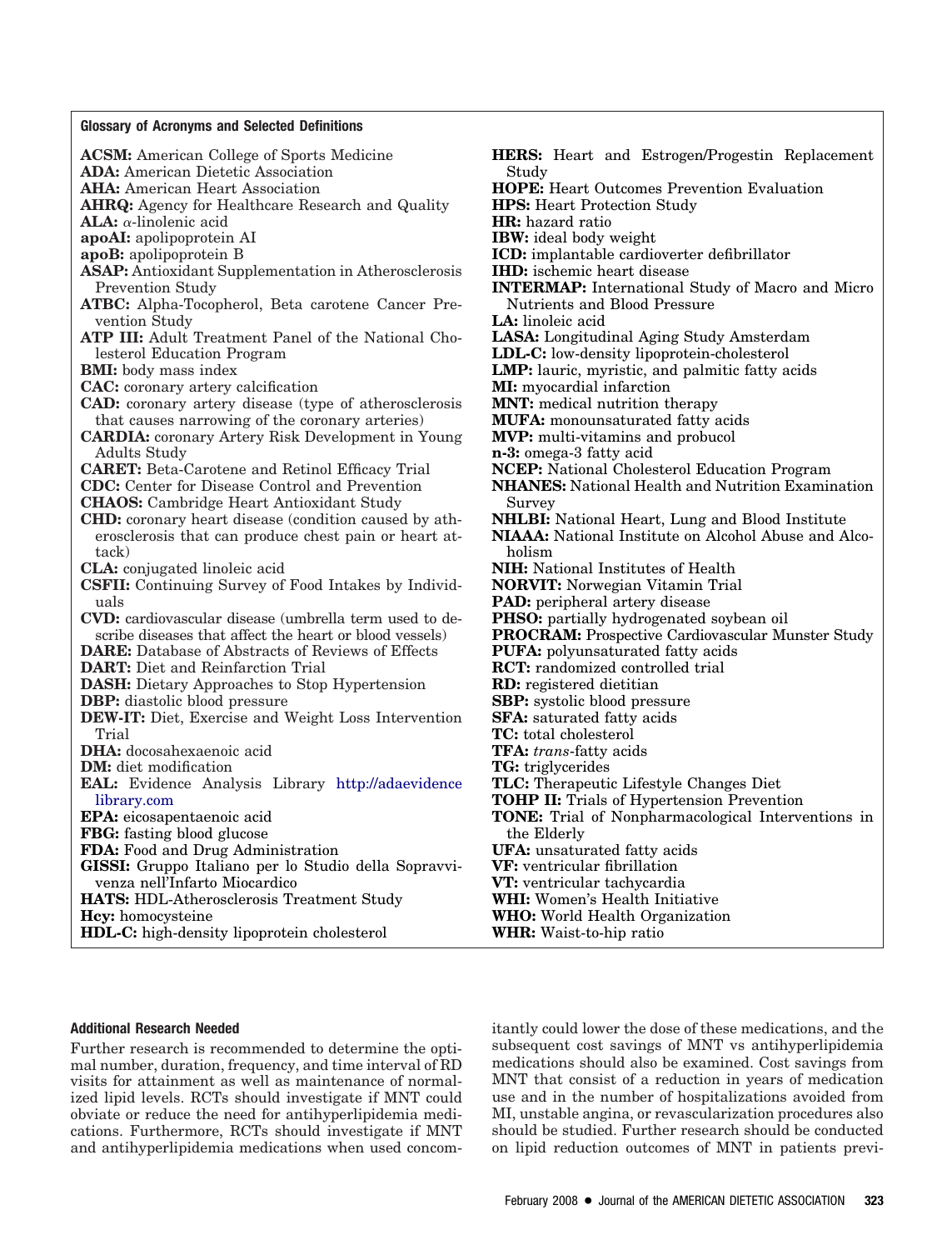<span id="page-37-0"></span>ously identified as "dietary failures" or "poor dietary responders" assuming these patients have not received individualized MNT from an RD.

# **CONCLUSIONS**

Lifestyle interventions are essential for the prevention of CVD. Reducing dyslipidemia (elevated TC, LDL cholesterol, TG, and low HDL cholesterol levels), overweight/obesity, hypertension, and increasing physical activity have beneficial affects on these risk factors. This article has reviewed the current evidence showing the importance of diet and physical activity for reducing risk of CVD via major risk factor modifications. [Table 16](#page-32-0) provides a summary of all of the graded conclusion statements developed for the ADA Evidence Analysis Library on diet and hyperlipidemia. The ADA Evidence Analyis Library itself provides a full detailed description of all of these data.

Numerous dietary factors/nutrients have been identified that affect CVD risk factors. Because most patients present with multiple risk factors, including the diagnosis of metabolic syndrome, an individualized dietary pattern is recommended to optimize CVD risk factor reduction while meeting nutrient needs. RDs are uniquely skilled in this process.

Dietary considerations to help achieve these goals include a diet:

- low in SFA  $\left(\langle 7\% \right)$ , TFA  $\left(\langle 1\% \right)$  calories), and dietary  $\alpha$ cholesterol (<200 mg);
- rich in n-3 fatty acids, EPA, and DHA  $(500 \text{ mg/day}$  for primary prevention; 1 g/day for secondary prevention; and 2 to 4 g/day for TG lowering; physician supervision is indicated for patients); consume fish at least twice a week;
- ample in total dietary fiber  $(30 \text{ g/day})$  with emphasis on soluble fiber;
- that includes unsalted nuts (1 oz) as tolerated and limited by energy needs; consider other vegetable protein sources such as soy and legumes;
- that includes skim/low-fat dairy foods and/or other calcium/vitamin D-rich sources;
- rich in vitamins, minerals, phytochemicals, and antioxidants from multiple servings of fruits and vegetables and low in sodium  $\left( \langle 2,300 \rangle \right)$  mg/day);
- rich in B vitamins and fiber from food sources such as whole grains and vegetables;
- that may include plant sterols and stanols in high risk individuals; and
- that achieves a healthful body weight and energy balance with the recommended dietary intervention by increasing physical activity and maintaining an adequate energy intake. MNT represents the ideal approach to treating these patients.

The authors thank Deborah Cummins, Scott Parrot, and Esther Myers for assistance and encouragement during this project. The authors also thank David Greenstein and Cathleen Tracy for excellent support with manuscript preparation.

#### **References**

1. Executive Summary of the Third Report of The National Cholesterol Education Program (NCEP) Expert Panel on Detection, Evaluation,

and Treatment of High Blood Cholesterol in Adults (Adult Treatment Panel III). *JAMA.* 2001;285:2486-2497.

- 2. Krauss RM, Eckel RH, Howard B, Appel LJ, Daniels SR, Deckelbaum RJ, Erdman JW Jr, Kris-Etherton P, Goldberg IJ, Kotchen TA, Lichtenstein AH, Mitch WE, Mullis R, Robinson K, Wylie-Rosett J, St Jeor S, Suttie J, Tribble DL, Bazzarre TL. AHA Dietary Guidelines: Revision 2000: A statement for healthcare professionals from the Nutrition Committee of the American Heart Association. *Circulation*. 2000;102:2284-2299.
- 3. Stamler J, Wentworth D, Neaton JD. Is relationship between serum cholesterol and risk of premature death from coronary heart disease continuous and graded? Findings in 356,222 primary screenees of the Multiple Risk Factor Intervention Trial (MRFIT). *JAMA*. 1986; 256:2823-2828.
- 4. The Lipid Research Clinics Coronary Primary Prevention Trial results. I. Reduction in incidence of coronary heart disease. *JAMA*. 1984;251:351-364.
- 5. The Lipid Research Clinics Coronary Primary Prevention Trial results. II. The relationship of reduction in incidence of coronary heart disease to cholesterol lowering. *JAMA*. 1984;251:365-374.
- 6. Appel LJ, Moore TJ, Obarzanek E, Vollmer WM, Svetkey LP, Sacks FM, Bray GA, Vogt TM, Cutler JA, Windhauser MM, Lin PH, Karanja N. A clinical trial of the effects of dietary patterns on blood pressure. DASH Collaborative Research Group. *N Engl J Med*. 1997; 336:1117-1124.
- 7. Obarzanek E, Sacks FM, Vollmer WM, Bray GA, Miller ER 3rd, Lin PH, Karanja NM, Most-Windhauser MM, Moore TJ, Swain JF, Bales CW, Proschan MA. Effects on blood lipids of a blood pressure-lowering diet: the Dietary Approaches to Stop Hypertension (DASH) Trial. *Am J Clin Nutr*. 2001;74:80-89.
- 8. Ridker PM, Hennekens CH, Buring JE, Rifai N. C-reactive protein and other markers of inflammation in the prediction of cardiovascular disease in women. *N Engl J Med*. 2000;342:836-843.
- 9. Kris-Etherton PM, Pearson TA, Wan Y, Hargrove RL, Moriarty K, Fishell V, Etherton TD. High-monounsaturated fatty acid diets lower both plasma cholesterol and triacylglycerol concentrations. *Am J Clin Nutr*. 1999;70:1009-1015.
- 10. Van Horn L, Ernst N. A summary of the science supporting the new National Cholesterol Education Program dietary recommendations: what dietitians should know. *J Am Diet Assoc*. 2001;101:1148-1154.
- 11. Allison DB, Egan SK, Barraj LM, Caughman C, Infante M, Heimbach JT. Estimated intakes of *trans* fatty and other fatty acids in the US population. *J Am Diet Assoc.* 1999:99:166-174.
- 12. Howard BV, Van Horn L, Hsia J, Manson JE, Stefanick ML, Wassertheil-Smoller S, Kuller LH, LaCroix AZ, Langer RD, Lasser NL, Lewis CE, Limacher MC, Margolis KL, Mysiw WJ, Ockene JK, Parker LM, Perri MG, Phillips L, Prentice RL, Robbins J, Rossouw JE, Sarto GE, Schatz IJ, Snetselaar LG, Stevens VJ, Tinker LF, Trevisan M, Vitolins MZ, Anderson GL, Assaf AR, Bassford T, Beresford SA, Black HR, Brunner RL, Brzyski RG, Caan B, Chlebowski RT, Gass M, Granek I, Greenland P, Hays J, Heber D, Heiss G, Hendrix SL, Hubbell FA, Johnson KC, Kotchen JM. Low-fat dietary pattern and risk of cardiovascular disease: The Women's Health Initiative Randomized Controlled Dietary Modification Trial. *JAMA*. 2006;295:655-666.
- 13. Lichtenstein AH, Ausman LM, Jalbert SM, Vilella-Bach M, Jauhiainen M, McGladdery S, Erkkila AT, Ehnholm C, Frohlich J, Schaefer EJ. Efficacy of a Therapeutic Lifestyle Change/Step 2 diet in moderately hypercholesterolemic middle-aged and elderly female and male subjects. *J Lipid Res*. 2002;43:264-273.
- 14. Jenkins DJ, Kendall CW, Marchie A, Faulkner DA, Wong JM, de Souza R, Emam A, Parker TL, Vidgen E, Lapsley KG, Trautwein EA, Josse RG, Leiter LA, Connelly PW. Effects of a dietary portfolio of cholesterol-lowering foods vs lovastatin on serum lipids and C-reactive protein. *JAMA*. 2003;290:502-510.
- 15. Obarzanek E, Kimm SY, Barton BA, Van Horn L, Kwiterovich PO Jr, Simons-Morton DG, Hunsberger SA, Lasser NL, Robson AM, Franklin FA Jr, Lauer RM, Stevens VJ, Friedman LA, Dorgan JF, Greenlick MR. Long-term safety and efficacy of a cholesterol-lowering diet in children with elevated low-density lipoprotein cholesterol: Seven-year results of the Dietary Intervention Study in Children (DISC). *Pediatrics*. 2001; 107:256-264.
- 16. Ginsberg HN, Kris-Etherton P, Dennis B, Elmer PJ, Ershow A, Lefevre M, Pearson T, Roheim P, Ramakrishnan R, Reed R, Stewart K, Stewart P, Phillips K, Anderson N. Effects of reducing dietary saturated fatty acids on plasma lipids and lipoproteins in healthy subjects: The DELTA Study, protocol 1. *Arterioscler Thromb Vasc Biol*. 1998;18:441-449.
- 17. Yu-Poth S, Zhao G, Etherton T, Naglak M, Jonnalagadda S, Kris-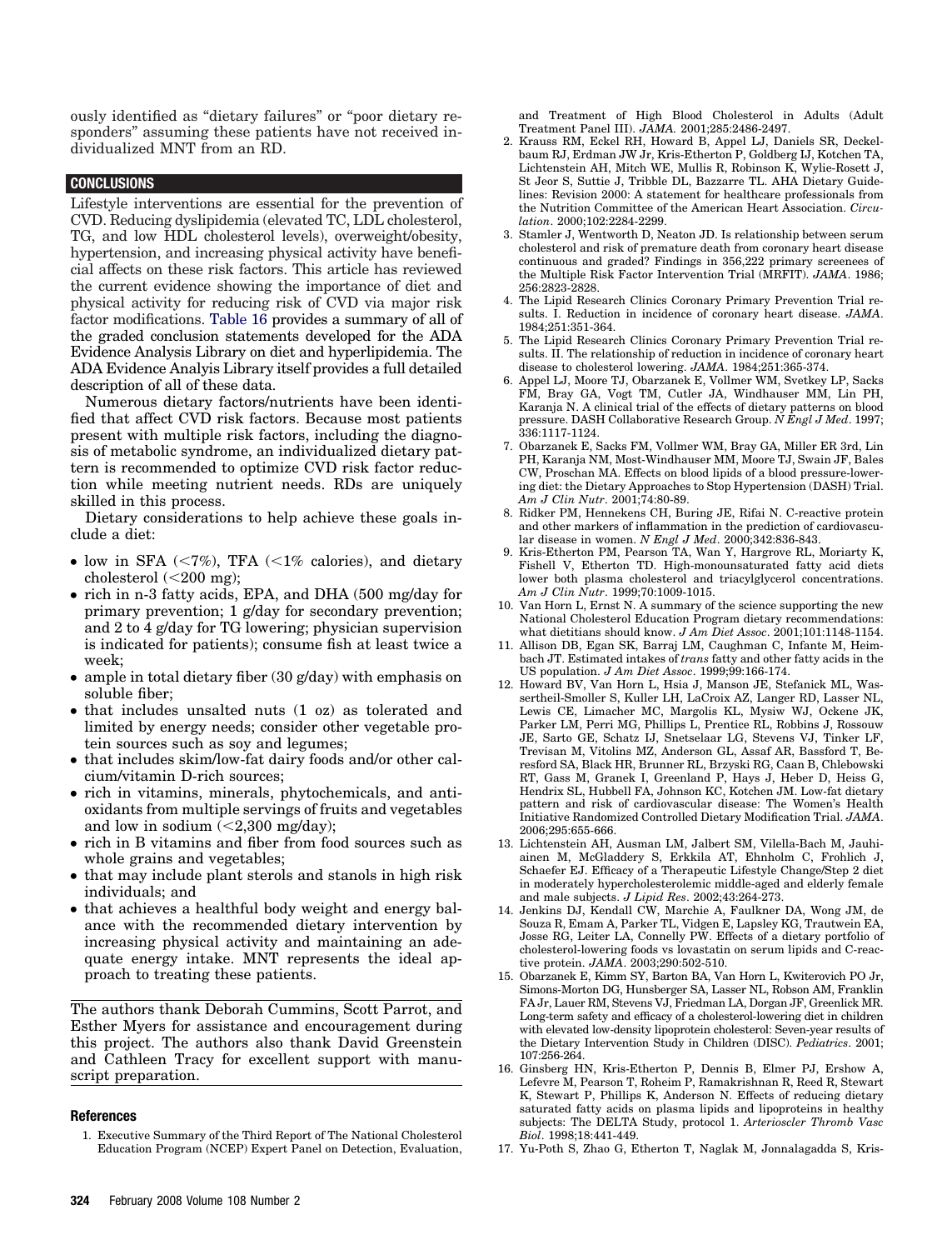<span id="page-38-0"></span>Etherton PM. Effects of the National Cholesterol Education Program's Step I and Step II dietary intervention programs on cardiovascular disease risk factors: A meta-analysis. *Am J Clin Nutr*. 1999;69:632-646.

- 18. Appel LJ, Sacks FM, Carey VJ, Obarzanek E, Swain JF, Miller ER 3rd, Conlin PR, Erlinger TP, Rosner BA, Laranjo NM, Charleston J, McCarron P, Bishop LM. Effects of protein, monounsaturated fat, and carbohydrate intake on blood pressure and serum lipids: Results of the OmniHeart randomized trial. *JAMA*. 2005;294:2455-2464.
- 19. Jenkins DJ, Kendall CW, Faulkner DA, Nguyen T, Kemp T, Marchie A, Wong JM, de Souza R, Emam A, Vidgen E, Trautwein EA, Lapsley KG, Holmes C, Josse RG, Leiter LA, Connelly PW, Singer W. Assessment of the longer-term effects of a dietary portfolio of cholesterol-lowering foods in hypercholesterolemia. *Am J Clin Nutr*. 2006; 83:582-591.
- 20. Howell WH, McNamara DJ, Tosca MA, Smith BT, Gaines JA. Plasma lipid and lipoprotein responses to dietary fat and cholesterol: A meta-analysis. *Am J Clin Nutr*. 1997;65:1747-1764.
- 21. Yu-Poth S, Etherton TD, Reddy CC, Pearson TA, Reed R, Zhao G, Jonnalagadda S, Wan Y, Kris-Etherton PM. Lowering dietary saturated fat and total fat reduces the oxidative susceptibility of LDL in healthy men and women. *J Nutr*. 2000;130:2228-2237.
- 22. Judd JT, Baer DJ, Chen SC, Clevidence BA, Muesing RA, Kramer M, Meijer GW. Plant sterol esters lower plasma lipids and most carotenoids in mildly hypercholesterolemic adults. *Lipids*. 2002;37:33-42.
- 23. Mensink RP, Zock PL, Kester AD, Katan MB. Effects of dietary fatty acids and carbohydrates on the ratio of serum total to HDL cholesterol and on serum lipids and apolipoproteins: A meta-analysis of 60 controlled trials. *Am J Clin Nutr*. 2003;77:1146-1155.
- 24. Zock PL, Katan MB. Butter, margarine and serum lipoproteins. *Atherosclerosis.* 1997;131:7-16.
- 25. Lichtenstein AH, Ausman LM, Jalbert SM, Schaefer EJ. Effects of different forms of dietary hydrogenated fats on serum lipoprotein cholesterol levels. *N Engl J Med*. 1999;340:1933-1940.
- 26. de Roos NM, Schouten EG, Scheek LM, van Tol A, Katan MB. Replacement of dietary saturated fat with *trans* fat reduces serum paraoxonase activity in healthy men and women. *Metabolism*. 2002; 51:1534-1537.
- 27. Lichtenstein AH, Matthan NR, Jalbert SM, Resteghini NA, Schaefer EJ, Ausman LM. Novel soybean oils with different fatty acid profiles alter cardiovascular disease risk factors in moderately hyperlipidemic subjects. *Am J Clin Nutr*. 2006;84:497-504.
- 28. Tricon S, Burdge GC, Jones EL, Russell JJ, El-Khazen S, Moretti E, Hall WL, Gerry AB, Leake DS, Grimble RF, Williams CM, Calder PC, Yaqoob P. Effects of dairy products naturally enriched with cis-9,*trans*-11 conjugated linoleic acid on the blood lipid profile in healthy middle-aged men. *Am J Clin Nutr*. 2006;83:744-753.
- 29. Tholstrup T, Raff M, Basu S, Nonboe P, Sejrsen K, Straarup EM. Effects of butter high in ruminant *trans* and monounsaturated fatty acids on lipoproteins, incorporation of fatty acids into lipid classes, plasma C-reactive protein, oxidative stress, hemostatic variables, and insulin in healthy young men. *Am J Clin Nutr*. 2006;83:237-243.
- 30. Baylin A, Kabagambe EK, Ascherio A, Spiegelman D, Campos H. Adipose tissue alpha-linolenic acid and nonfatal acute myocardial infarction in Costa Rica. *Circulation.* 2003;107:1586-1591.
- 31. Oomen CM, Ocke MC, Feskens EJ, van Erp-Baart MA, Kok FJ, Kromhout D. Association between *trans* fatty acid intake and 10 year risk of coronary heart disease in the Zutphen Elderly Study: A prospective population-based study. *Lancet*. 2001;357:746-751.
- 32. Willett WC, Stampfer MJ, Manson JE, Colditz GA, Speizer FE, Rosner BA, Sampson LA, Hennekens CH. Intake of trans fatty acids and risk of coronary heart disease among women. *Lancet*. 1993;341: 581-585.
- 33. Colon-Ramos U, Baylin A, Campos H. The relation between *trans* fatty acid levels and increased risk of myocardial infarction does not hold at lower levels of *trans* fatty acids in the Costa Rican food supply. *J Nutr*. 2006;136:2887-2892.
- 34. Lemaitre RN, King IB, Mozaffarian D, Sotoodehnia N, Rea TD, Kuller LH, Tracy RP, Siscovick DS. Plasma phospholipid trans fatty acids, fatal ischemic heart disease, and sudden cardiac death in older adults: The cardiovascular health study. *Circulation*. 2006;114:209- 215.
- 35. Sun Q, Ma J, Campos H, Hankinson SE, Manson JE, Stampfer MJ, Rexrode KM, Willett WC, Hu FB. A prospective study of *trans* fatty acids in erythrocytes and risk of coronary heart disease. *Circulation*. 2007;115:1858-1865.
- 36. Lichtenstein AH, Appel LJ, Brands M, Carnethon M, Daniels S, Franch HA, Franklin B, Kris-Etherton P, Harris WS, Howard B, Karanja N, Lefevre M, Rudel L, Sacks F, Van Horn L, Winston M,

Wylie-Rosett J. Diet and lifestyle recommendations revision 2006: A scientific statement from the American Heart Association Nutrition Committee. *Circulation.* 2006;114:82-96.

- 37. Eckel RH, Borra S, Lichtenstein AH, Yin-Piazza SY. Understanding the complexity of *trans* fatty acid reduction in the American diet: American Heart Association Trans Fat Conference 2006: Report of the *Trans* Fat Conference Planning Group. *Circulation*. 2007;115: 2231-2246.
- 38. Hu FB, Stampfer MJ, Manson JE, Rimm EB, Wolk A, Colditz GA, Hennekens CH, Willett WC. Dietary intake of alpha-linolenic acid and risk of fatal ischemic heart disease among women. *Am J Clin Nutr*. 1999;69:890-897.
- 39. Iwamoto M, Imaizumi K, Sato M, Hirooka Y, Sakai K, Takeshita A, Kono M. Serum lipid profiles in Japanese women and men during consumption of walnuts. *Eur J Clin Nutr*. 2002;56:629-637.
- 40. Lovejoy JC, Most MM, Lefevre M, Greenway FL, Rood JC. Effect of diets enriched in almonds on insulin action and serum lipids in adults with normal glucose tolerance or type 2 diabetes. *Am J Clin Nutr*. 2002;76:1000-1006.
- 41. Sabate J, Haddad E, Tanzman JS, Jambazian P, Rajaram S. Serum lipid response to the graduated enrichment of a Step I diet with almonds: A randomized feeding trial. *Am J Clin Nutr*. 2003;77:1379- 1384.
- 42. Hyson DA, Schneeman BO, Davis PA. Almonds and almond oil have similar effects on plasma lipids and LDL oxidation in healthy men and women. *J Nutr*. 2002;132:703-707.
- 43. Morgan WA, Clayshulte BJ. Pecans lower low-density lipoprotein cholesterol in people with normal lipid levels. *J Am Diet Assoc*. 2000;100:312-318.
- 44. Kris-Etherton PM, Zhao G, Binkoski AE, Coval SM, Etherton TD. The effects of nuts on coronary heart disease risk. *Nutr Rev*. 2001; 59:103-111.
- 45. Zibaeenezhad MJ, Shamsnia SJ, Khorasani M. Walnut consumption in hyperlipidemic patients. *Angiology*. 2005;56:581-583.
- 46. Zhao G, Etherton TD, Martin KR, West SG, Gillies PJ, Kris-Etherton PM. Dietary alpha-linolenic acid reduces inflammatory and lipid cardiovascular risk factors in hypercholesterolemic men and women. *J Nutr*. 2004;134:2991-2997.
- 47. Tapsell LC, Gillen LJ, Patch CS, Batterham M, Owen A, Bare M, Kennedy M. Including walnuts in a low-fat/modified-fat diet improves HDL cholesterol-to-total cholesterol ratios in patients with type 2 diabetes. *Diabetes Care*. 2004;27:2777-2783.
- 48. Rimm EB, Willett WC, Hu FB, Sampson L, Colditz GA, Manson JE, Hennekens C, Stampfer MJ. Folate and vitamin B-6 from diet and supplements in relation to risk of coronary heart disease among women. *JAMA*. 1998;279:359-364.
- 49. Anderson JW, Johnstone BM, Cook-Newell ME. Meta-analysis of the effects of soy protein intake on serum lipids. *N Engl J Med*. 1995; 333:276-282.
- 50. Weggemans RM, Trautwein EA. Relation between soy-associated isoflavones and LDL and HDL cholesterol concentrations in humans: A meta-analysis. *Eur J Clin Nutr*. 2003;57:940-946.
- 51. Hermansen K, Sondergaard M, Hoie L, Carstensen M, Brock B. Beneficial effects of a soy-based dietary supplement on lipid levels and cardiovascular risk markers in type 2 diabetic subjects. *Diabetes Care*. 2001;24:228-233.
- 52. Jayagopal V, Albertazzi P, Kilpatrick ES, Howarth EM, Jennings PE, Hepburn DA, Atkin SL. Beneficial effects of soy phytoestrogen intake in postmenopausal women with type 2 diabetes. *Diabetes Care*. 2002;25:1709-1714.
- 53. Puska P, Korpelainen V, Hoie LH, Skovlund E, Lahti T, Smerud KT. Soy in hypercholesterolaemia: A double-blind, placebo-controlled trial. *Eur J Clin Nutr*. 2002;56:352-357.
- 54. Tonstad S, Smerud K, Hoie L. A comparison of the effects of 2 doses of soy protein or casein on serum lipids, serum lipoproteins, and plasma total Hcy in hypercholesterolemic subjects. *Am J Clin Nutr*. 2002;76:78-84.
- 55. Cuevas AM, Irribarra VL, Castillo OA, Yanez MD, Germain AM. Isolated soy protein improves endothelial function in postmenopausal hypercholesterolemic women. *Eur J Clin Nutr*. 2003;57:889- 894.
- 56. Ma Y, Chiriboga D, Olendzki BC, Nicolosi R, Merriam PA, Ockene IS. Effect of soy protein containing isoflavones on blood lipids in moderately hypercholesterolemic adults: A randomized controlled trial. *J Am Coll Nutr*. 2005;24:275-285.
- 57. McVeigh BL, Dillingham BL, Lampe JW, Duncan AM. Effect of soy protein varying in isoflavone content on serum lipids in healthy young men. *Am J Clin Nutr*. 2006;83:244-251.
- 58. Hermansen K, Hansen B, Jacobsen R, Clausen P, Dalgaard M,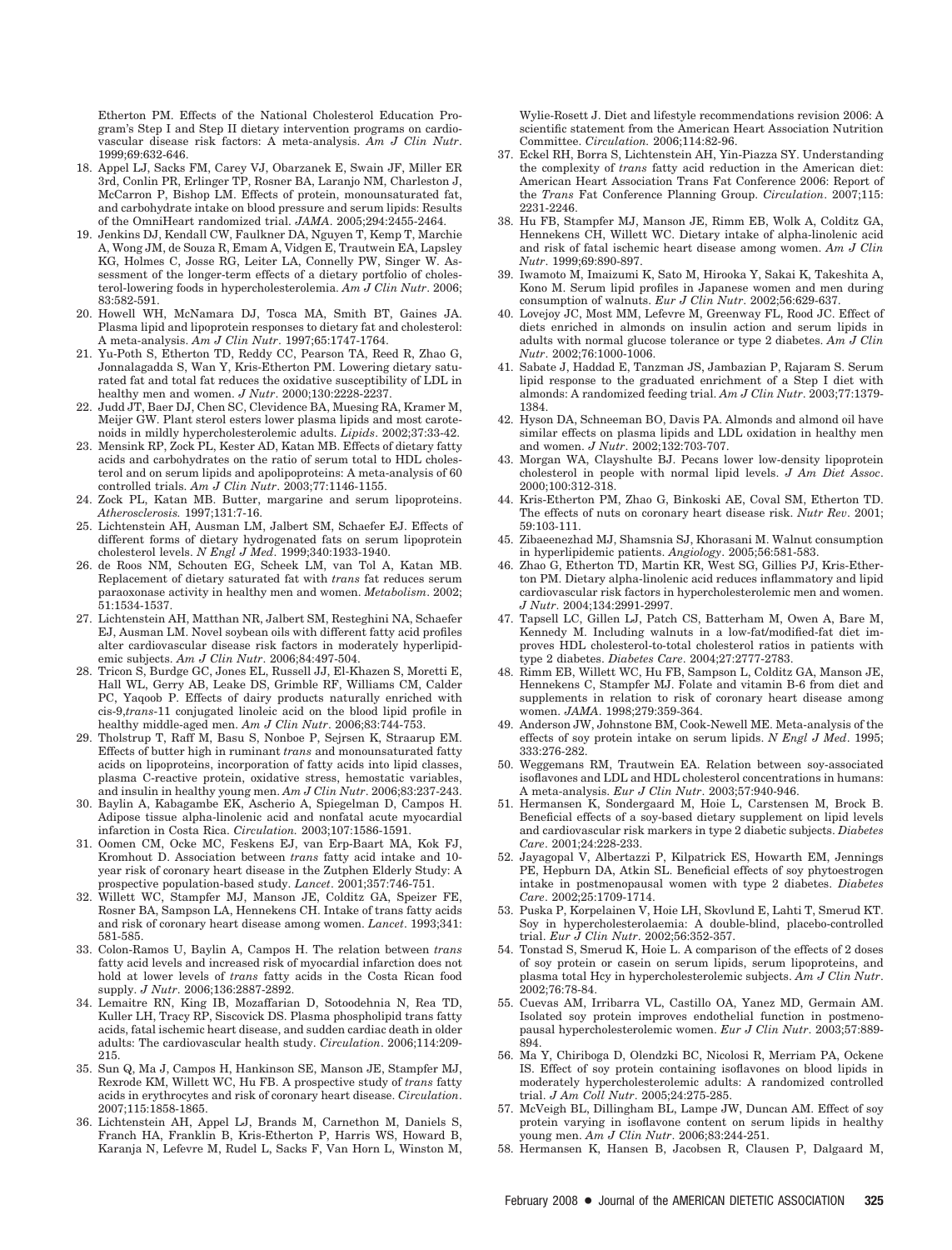<span id="page-39-0"></span>Dinesen B, Holst JJ, Pedersen E, Astrup A. Effects of soy supplementation on blood lipids and arterial function in hypercholesterolaemic subjects. *Eur J Clin Nutr*. 2005;59:843-850.

- 59. Setchell KD, Brown NM, Lydeking-Olsen E. The clinical importance of the metabolite equol—a clue to the effectiveness of soy and its isoflavones. *J Nutr*. 2002;132:3577-3584.
- 60. Chen ST, Chen JR, Yang CS, Peng SJ, Ferng SH. Effect of soya protein on serum lipid profile and lipoprotein concentrations in patients undergoing hypercholesterolaemic haemodialysis. *Br J Nutr*. 2006;95:366-371.
- 61. Kohno M, Hirotsuka M, Kito M, Matsuzawa Y. Decreases in serum triacylglycerol and visceral fat mediated by dietary soybean betaconglycinin. *J Atheroscler Thromb*. 2006;13:247-255.
- 62. Sacks FM, Lichtenstein A, Van Horn L, Harris W, Kris-Etherton P, Winston M. Soy protein, isoflavones, and cardiovascular health: An American Heart Association Science Advisory for professionals from the Nutrition Committee. *Circulation*. 2006;113:1034-1044.
- 63. Quilez J, Rafecas M, Brufau G, Garcia-Lorda P, Megias I, Bullo M, Ruiz JA, Salas-Salvado J. Bakery products enriched with phytosterol esters, alpha-tocopherol and beta carotene decrease plasma LDLcholesterol and maintain plasma beta-carotene concentrations in normocholesterolemic men and women. *J Nutr*. 2003;133:3103-3109.
- 64. Hendriks HF, Brink EJ, Meijer GW, Princen HM, Ntanios FY. Safety of long-term consumption of plant sterol esters-enriched spread. *Eur J Clin Nutr*. 2003;57:681-692.
- 65. Homma Y, Ikeda I, Ishikawa T, Tateno M, Sugano M, Nakamura H. Decrease in plasma low-density lipoprotein cholesterol, apolipoprotein B, cholesteryl ester transfer protein, and oxidized low-density lipoprotein by plant stanol ester-containing spread: A randomized, placebo-controlled trial. *Nutrition*. 2003;19:369-374.
- 66. Ntanios FY, Homma Y, Ushiro S. A spread enriched with plant sterol-esters lowers blood cholesterol and lipoproteins without affecting vitamins A and E in normal and hypercholesterolemic Japanese men and women. *J Nutr*. 2002;132:3650-3655.
- 67. Davidson MH, Maki KC, Umporowicz DM, Ingram KA, Dicklin MR, Schaefer E, Lane RW, McNamara JR, Ribaya-Mercado JD, Perrone G, Robins SJ, Franke WC. Safety and tolerability of esterified phytosterols administered in reduced-fat spread and salad dressing to healthy adult men and women. *J Am Coll Nutr*. 2001;20:307-319.
- 68. Jauhiainen T, Salo P, Niittynen L, Poussa T, Korpela R. Effects of low-fat hard cheese enriched with plant stanol esters on serum lipids and apolipoprotein B in mildly hypercholesterolaemic subjects. *Eur J Clin Nutr*. 2006;60:1253-1257.
- 69. Goldberg AC, Ostlund RE Jr, Bateman JH, Schimmoeller L, McPherson TB, Spilburg CA. Effect of plant stanol tablets on lowdensity lipoprotein cholesterol lowering in patients on statin drugs. *Am J Cardiol*. 2006;97:376-379.
- 70. Castro Cabezas M, de Vries JH, Van Oostrom AJ, Iestra J, van Staveren WA. Effects of a stanol-enriched diet on plasma cholesterol and triglycerides in patients treated with statins. *J Am Diet Assoc*. 2006;106:1564-1569.
- 71. Gylling H, Rajaratnam RA, Vartiainen E, Puska P, Miettinen TA. Changes in serum level and metabolism of cholesterol with plant stanol esters in postmenopausal women with and without CAD. *Menopause*. 2006;13:286-293.
- 72. Moruisi KG, Oosthuizen W, Opperman AM. Phytosterols/stanols lower cholesterol concentrations in familial hypercholesterolemic subjects: A systematic review with meta-analysis. *J Am Coll Nutr*. 2006;25:41-48.
- 73. Christiansen LI, Lahteenmaki PL, Mannelin MR, Seppanen-Laakso TE, Hiltunen RV, Yliruusi JK. Cholesterol-lowering effect of spreads enriched with microcrystalline plant sterols in hypercholesterolemic subjects. *Eur J Nutr*. 2001;40:66-73.
- 74. Miettinen TA, Puska P, Gylling H, Vanhanen H, Vartiainen E. Reduction of serum cholesterol with sitostanol-ester margarine in a mildly hypercholesterolemic population. *N Engl J Med*. 1995;333: 1308-1312.
- 75. Devaraj S, Jialal I, Vega-Lopez S. Plant sterol-fortified orange juice effectively lowers cholesterol levels in mildly hypercholesterolemic healthy individuals. *Arterioscler Thromb Vasc Biol*. 2004;24:e25-e28.
- 76. Tikkanen MJ, Hogstrom P, Tuomilehto J, Keinanen-Kiukaanniemi S, Sundvall J, Karppanen H. Effect of a diet based on low-fat foods enriched with nonesterified plant sterols and mineral nutrients on serum cholesterol. *Am J Cardiol*. 2001;88:1157-1162.
- 77. Nestle M. Genetically engineered "golden" rice unlikely to overcome vitamin A deficiency. *J Am Diet Assoc*. 2001;101:289-290.
- 78. Hallikainen MA, Sarkkinen ES, Uusitupa MI. Plant stanol esters affect serum cholesterol concentrations of hypercholesterolemic men and women in a dose-dependent manner. *J Nutr*. 2000;130:767-776.
- 79. Vanstone CA, Raeini-Sarjaz M, Parsons WE, Jones PJ. Unesterified plant sterols and stanols lower LDL-cholesterol concentrations equivalently in hypercholesterolemic persons. *Am J Clin Nutr*. 2002; 76:1272-1278.
- 80. Maki KC, Davidson MH, Umporowicz DM, Schaefer EJ, Dicklin MR, Ingram KA, Chen S, McNamara JR, Gebhart BW, Ribaya-Mercado JD, Perrone G, Robins SJ, Franke WC. Lipid responses to plantsterol-enriched reduced-fat spreads incorporated into a National Cholesterol Education Program Step I diet. *Am J Clin Nutr*. 2001; 74:33-43.
- 81. Noakes M, Clifton P, Ntanios F, Shrapnel W, Record I, McInerney J. An increase in dietary carotenoids when consuming plant sterols or stanols is effective in maintaining plasma carotenoid concentrations. *Am J Clin Nutr*. 2002;75:79-86.
- 82. Volpe R, Niittynen L, Korpela R, Sirtori C, Bucci A, Fraone N, Pazzucconi F. Effects of yoghurt enriched with plant sterols on serum lipids in patients with moderate hypercholesterolaemia. *Br J Nutr*. 2001;86:233-239.
- 83. Gylling H, Radhakrishnan R, Miettinen TA. Reduction of serum cholesterol in postmenopausal women with previous myocardial infarction and cholesterol malabsorption induced by dietary sitostanol ester margarine: women and dietary sitostanol. *Circulation*. 1997; 96:4226-4231.
- 84. Blair SN, Capuzzi DM, Gottlieb SO, Nguyen T, Morgan JM, Cater NB. Incremental reduction of serum total cholesterol and low-density lipoprotein cholesterol with the addition of plant stanol estercontaining spread to statin therapy. *Am J Cardiol*. 2000;86:46-52.
- 85. Assmann G, Cullen P, Erbey J, Ramey DR, Kannenberg F, Schulte H. Plasma sitosterol elevations are associated with an increased incidence of coronary events in men: Results of a nested case-control analysis of the Prospective Cardiovascular Munster (PROCAM) study. *Nutr Metab Cardiovasc Dis*. 2006;16:13-21.
- 86. Pinedo S, Vissers MN, von Bergmann K, Elharchaoui K, Lutjohann D, Luben R, Wareham NJ, Kastelein JJ, Khaw KT, Boekholdt SM. Plasma levels of plant sterols and the risk of coronary artery disease: The prospective EPIC-Norfolk Population Study. *J Lipid Res*. 2007; 48:139-144.
- 87. Fassbender K, Lutjohann D, Dik MG, Bremmer M, Konig J, Walter S, Liu Y, Letiembre M, von Bergmann K, Jonker C. Moderately elevated plant sterol levels are associated with reduced cardiovascular risk—The LASA study [e-pub]. *Atherosclerosis.* 2006.
- 88. Plat J, Mensink RP. Effects of diets enriched with two different plant stanol ester mixtures on plasma ubiquinol-10 and fat-soluble antioxidant concentrations. *Metabolism*. 2001;50:520-529.
- 89. Liu S, Stampfer MJ, Hu FB, Giovannucci E, Rimm E, Manson JE, Hennekens CH, Willett WC. Whole-grain consumption and risk of coronary heart disease: Results from the Nurses' Health Study. *Am J Clin Nutr*. 1999;70:412-419.
- 90. Liu S. Intake of refined carbohydrates and whole grain foods in relation to risk of type 2 diabetes mellitus and coronary heart disease. *J Am Coll Nutr*. 2002;21:298-306.
- 91. Merchant AT, Hu FB, Spiegelman D, Willett WC, Rimm EB, Ascherio A. Dietary fiber reduces peripheral arterial disease risk in men. *J Nutr*. 2003;133:3658-3663.
- 92. Bazzano LA, He J, Ogden LG, Loria CM, Whelton PK. Dietary fiber intake and reduced risk of coronary heart disease in US men and women: The National Health and Nutrition Examination Survey I Epidemiologic Follow-up Study. *Arch Intern Med*. 2003;163:1897- 1904.
- 93. Ludwig DS, Pereira MA, Kroenke CH, Hilner JE, Van Horn L, Slattery ML, Jacobs DR Jr. Dietary fiber, weight gain, and cardiovascular disease risk factors in young adults. *JAMA*. 1999;282:1539- 1546.
- 94. Pereira MA, O'Reilly E, Augustsson K, Fraser GE, Goldbourt U, Heitmann BL, Hallmans G, Knekt P, Liu S, Pietinen P, Spiegelman D, Stevens J, Virtamo J, Willett WC, Ascherio A. Dietary fiber and risk of coronary heart disease: A pooled analysis of cohort studies. *Arch Intern Med*. 2004;164:370-376.
- 95. Brown L, Rosner B, Willett WW, Sacks FM. Cholesterol-lowering effects of dietary fiber: A meta-analysis. *Am J Clin Nutr*. 1999;69: 30-42.
- 96. Jenkins DJ, Kendall CW, Vuksan V, Vidgen E, Parker T, Faulkner D, Mehling CC, Garsetti M, Testolin G, Cunnane SC, Ryan MA, Corey PN. Soluble fiber intake at a dose approved by the US Food and Drug Administration for a claim of health benefits: Serum lipid risk factors for cardiovascular disease assessed in a randomized controlled crossover trial. *Am J Clin Nutr*. 2002;75:834-839.
- 97. Slavin JL. Dietary fiber and body weight. *Nutrition*. Mar 2005;21: 411-418.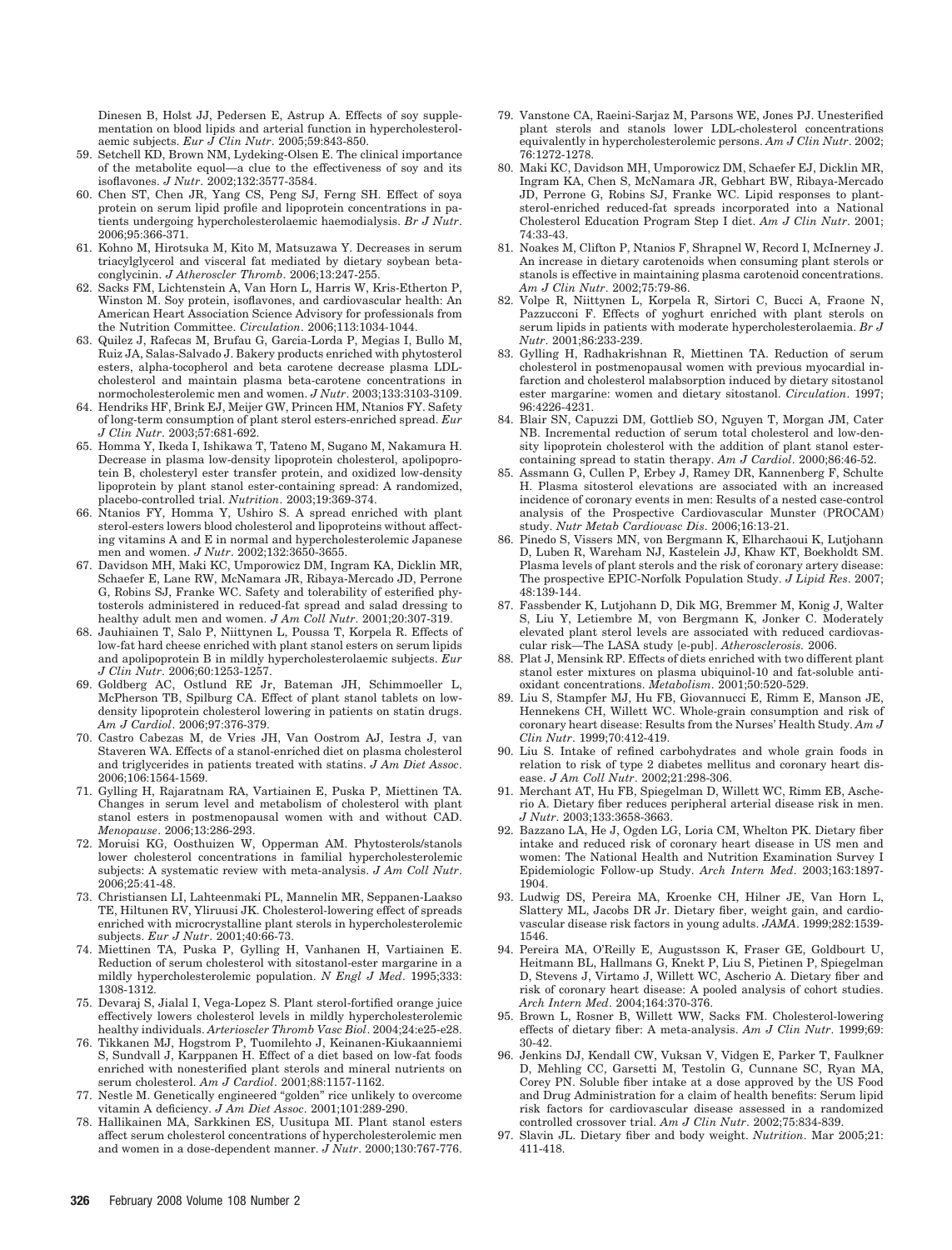- <span id="page-40-0"></span>98. Baik I, Ascherio A, Rimm EB, Giovannucci E, Spiegelman D, Stampfer MJ, Willett WC. Adiposity and mortality in men. *Am J Epidemiol*. 2000;152:264-271.
- 99. Denke MA, Sempos CT, Grundy SM. Excess body weight. An underrecognized contributor to high blood cholesterol levels in white American men. *Arch Intern Med*. 1993;153:1093-1103.
- 100. Wolk A, Manson JE, Stampfer MJ, Colditz GA, Hu FB, Speizer FE, Hennekens CH, Willett WC. Long-term intake of dietary fiber and decreased risk of coronary heart disease among women. *JAMA*. 1999;281:1998-2004.
- 101. Saltzman E, Das SK, Lichtenstein AH, Dallal GE, Corrales A, Schaefer EJ, Greenberg AS, Roberts SB. An oat-containing hypocaloric diet reduces SBP and improves lipid profile beyond effects of weight loss in men and women. *J Nutr*. 2001;131:1465-1470.
- 102. Davy BM, Davy KP, Ho RC, Beske SD, Davrath LR, Melby CL. High-fiber oat cereal compared with wheat cereal consumption favorably alters LDL-cholesterol subclass and particle numbers in middle-aged and older men. *Am J Clin Nutr*. 2002;76:351-358.
- 103. Van Horn L, Liu K, Gerber J, Garside D, Schiffer L, Gernhofer N, Greenland P. Oats and soy in lipid-lowering diets for women with hypercholesterolemia: is there synergy? *J Am Diet Assoc*. 2001;101: 1319-1325.
- 104. Chen J, He J, Wildman RP, Reynolds K, Streiffer RH, Whelton PK. A randomized controlled trial of dietary fiber intake on serum lipids. *Eur J Clin Nutr*. 2006;60:62-68.
- 105. Naumann E, van Rees AB, Onning G, Oste R, Wydra M, Mensink RP. Beta-glucan incorporated into a fruit drink effectively lowers serum LDL-cholesterol concentrations. *Am J Clin Nutr*. 2006;83: 601-605.
- 106. Moreyra AE, Wilson AC, Koraym A. Effect of combining psyllium fiber with simvastatin in lowering cholesterol. *Arch Intern Med*. 2005;165:1161-1166.
- 107. Erkkila AT, Herrington DM, Mozaffarian D, Lichtenstein AH. Cereal fiber and whole-grain intake are associated with reduced progression of coronary-artery atherosclerosis in postmenopausal women with coronary artery disease. *Am Heart J*. 2005;150:94-101.
- 108. Lairon D, Arnault N, Bertrais S, Planells R, Clero E, Hercberg S, Boutron-Ruault MC. Dietary fiber intake and risk factors for cardiovascular disease in French adults. *Am J Clin Nutr*. 2005;82:1185- 1194.
- 109. Davis BC, Kris-Etherton PM. Achieving optimal essential fatty acid status in vegetarians: Current knowledge and practical implications. *Am J Clin Nutr*. 2003;78(suppl 3):640S-646S.
- 110. Goyens PL, Spilker ME, Zock PL, Katan MB, Mensink RP. Compartmental modeling to quantify alpha-linolenic acid conversion after longer term intake of multiple tracer boluses. *J Lipid Res*. 2005;46: 1474-1483.
- 111. Hussein N, Ah-Sing E, Wilkinson P, Leach C, Griffin BA, Millward DJ. Long-chain conversion of (13C)linoleic acid and alpha-linolenic acid in response to marked changes in their dietary intake in men. *J Lipid Res*. 2005;46:269-280.
- 112. Xiao YF, Sigg DC, Leaf A. The antiarrhythmic effect of n-3 polyunsaturated fatty acids: Modulation of cardiac ion channels as a potential mechanism. *J Membr Biol*. 2005;206:141-154.
- 113. PO Szapary MC. Functional foods in the prevention of cardiovascular disease. In: Carson JS BF, Hark LA, ed. *Cardiovascular Nutrition: Disease Management and Prevention*. Chicago, IL: American Dietetic Association; 2004:225-226.
- 114. Daviglus ML, Stamler J, Orencia AJ, Dyer AR, Liu P. Fish consumption and 30-year risk of MI. *N Engl J Med*. 1997;336:1046-1052.
- 115. Albert CM, Hennekens CH, O'Donnell CJ, Ajani UA, Carey VJ, Willett WC, Ruskin JN, Manson JE. Fish consumption and risk of sudden cardiac death. *JAMA*. 1998;279:23-28.
- 116. Oomen CM, Feskens EJ, Rasanen L, Fidanza F, Nissinen AM, Menotti A, Kok FJ, Kromhout D. Fish consumption and coronary heart disease mortality in Finland, Italy, and The Netherlands. *Am J Epidemiol*. 2000;151:999-1006.
- 117. Iso H, Kobayashi M, Ishihara J, Sasaki S, Okada K, Kita Y, Kokubo Y, Tsugane S. Intake of fish and n-3 fatty acids and risk of coronary heart disease among Japanese: The Japan Public Health Center-Based (JPHC) Study Cohort I. *Circulation*. 2006;113:195-202.
- 118. He K, Song Y, Daviglus ML, Liu K, Van Horn L, Dyer AR, Greenland P. Accumulated evidence on fish consumption and coronary heart disease mortality: A meta-analysis of cohort studies. *Circulation*. 2004;109:2705-2711.
- 119. Whelton SP, He J, Whelton PK, Muntner P. Meta-analysis of observational studies on fish intake and coronary heart disease. *Am J Cardiol*. 2004;93:1119-1123.
- 120. Hooper L, Thompson RL, Harrison RA, Summerbell CD, Ness AR,

Moore HJ, Worthington HV, Durrington PN, Higgins JP, Capps NE, Riemersma RA, Ebrahim SB, Davey Smith G. Risks and benefits of omega 3 fats for mortality, cardiovascular disease, and cancer: Systematic review. *BMJ*. 2006;332:752-760.

- 121. He K, Song Y. Risks and benefits of omega-3 fats: A few thoughts on systematic review. *BMJ.* 2006;332:915.
- 122. Jarvinen R, Knekt P, Rissanen H, Reunanen A. Intake of fish and long-chain n-3 fatty acids and the risk of coronary heart mortality in men and women. *Br J Nutr*. 2006;95:824-829.
- 123. Myint PK, Welch AA, Bingham SA, Luben RN, Wareham NJ, Day NE, Khaw KT. Habitual fish consumption and risk of incident stroke: The European Prospective Investigation into Cancer (EPIC)- Norfolk prospective population study. *Public Health Nutr*. 2006;9: 882-888.
- 124. Kris-Etherton PM, Harris WS, Appel LJ. Fish consumption, fish oil, omega-3 fatty acids, and cardiovascular disease. *Arterioscler Thromb Vasc Biol*. 2003;23:e20-e30.
- 125. Djousse L, Pankow JS, Eckfeldt JH, Folsom AR, Hopkins PN, Province MA, Hong Y, Ellison RC. Relation between dietary linolenic acid and coronary artery disease in the National Heart, Lung, and Blood Institute Family Heart Study. *Am J Clin Nutr*. 2001;74:612-619.
- 126. Albert CM, Campos H, Stampfer MJ, Ridker PM, Manson JE, Willett WC, Ma J. Blood levels of long-chain n-3 fatty acids and the risk of sudden death. *N Engl J Med.* 2002;346:1113-1118.
- 127. Lemaitre RN, King IB, Mozaffarian D, Kuller LH, Tracy RP, Siscovick DS. n-3 Polyunsaturated fatty acids, fatal ischemic heart disease, and nonfatal myocardial infarction in older adults: The Cardiovascular Health Study. *Am J Clin Nutr*. 2003;77:319-325.
- 128. Erkkila AT, Matthan NR, Herrington DM, Lichtenstein AH. Higher plasma docosahexaenoic acid is associated with reduced progression of coronary atherosclerosis in women with CAD. *J Lipid Res*. 2006; 47:2814-2819.
- 129. Bucher HC, Hengstler P, Schindler C, Meier G. N-3 polyunsaturated fatty acids in coronary heart disease: A meta-analysis of randomized controlled trials. *Am J Med.* Mar 2002;112:298-304.
- 130. Burr ML, Fehily AM, Gilbert JF, Rogers S, Holliday RM, Sweetnam PM, Elwood PC, Deadman NM. Effects of changes in fat, fish, and fibre intakes on death and myocardial reinfarction: Diet and reinfarction trial (DART). *Lancet*. 1989;2:757-761.
- 131. Dietary supplementation with n-3 polyunsaturated fatty acids and vitamin E after myocardial infarction: Results of the GISSI-Prevenzione trial. Gruppo Italiano per lo Studio della Sopravvivenza nell'Infarto miocardico. *Lancet.* 1999;354:447-455.
- 132. Burr ML, Ashfield-Watt PA, Dunstan FD, Fehily AM, Breay P, Ashton T, Zotos PC, Haboubi NA, Elwood PC. Lack of benefit of dietary advice to men with angina: Results of a controlled trial. *Eur J Clin Nutr.* Feb 2003;57:193-200.
- 133. Raitt MH, Connor WE, Morris C, Kron J, Halperin B, Chugh SS, McClelland J, Cook J, MacMurdy K, Swenson R, Connor SL, Gerhard G, Kraemer DF, Oseran D, Marchant C, Calhoun D, Shnider R, McAnulty J. Fish oil supplementation and risk of ventricular tachycardia and ventricular fibrillation in patients with implantable defibrillators: A randomized controlled trial. *JAMA*. 2005;293:2884- 2891.
- 134. Leaf A, Albert CM, Josephson M, Steinhaus D, Kluger J, Kang JX, Cox B, Zhang H, Schoenfeld D. Prevention of fatal arrhythmias in high-risk subjects by fish oil n-3 fatty acid intake. *Circulation*. 2005; 112:2762-2768.
- 135. Geppert J, Kraft V, Demmelmair H, Koletzko B. Microalgal docosahexaenoic acid decreases plasma triacylglycerol in normolipidaemic vegetarians: A randomised trial. *Br J Nutr*. 2006;95:779-786.
- 136. Sanders TA, Gleason K, Griffin B, Miller GJ. Influence of an algal triacylglycerol containing docosahexaenoic acid (22 : 6n-3) and docosapentaenoic acid (22 : 5n-6) on cardiovascular risk factors in healthy men and women. *Br J Nutr*. 2006;95:525-531.
- 137. Goyens PL, Mensink RP. Effects of alpha-linolenic acid versus those of EPA/DHA on cardiovascular risk markers in healthy elderly subjects. *Eur J Clin Nutr*. 2006;60:978-984.
- 138. Harper CR, Edwards MC, Jacobson TA. Flaxseed oil supplementation does not affect plasma lipoprotein concentration or particle size in human subjects. *J Nutr*. 2006;136:2844-2848.
- 139. US Food and Drug Administration CfFSaAN. FDA announces qualified health claims for omega-3 fatty acids. [http://www.fda.gov/bbs/](http://www.fda.gov/bbs/topics/news/2004/NEW01115.html) [topics/news/2004/NEW01115.html.](http://www.fda.gov/bbs/topics/news/2004/NEW01115.html) Accessed June 25, 2005.
- 140. Kuller LH, Evans RW. Hcy, vitamins, and cardiovascular disease. *Circulation*. 1998;98:196-199.
- 141. Usui M, Matsuoka H, Miyazaki H, Ueda S, Okuda S, Imaizumi T. Endothelial dysfunction by acute hyperhomocyst(e)inaemia: Restoration by folic acid. *Clin Sci (Lond)*. 1999;96:235-239.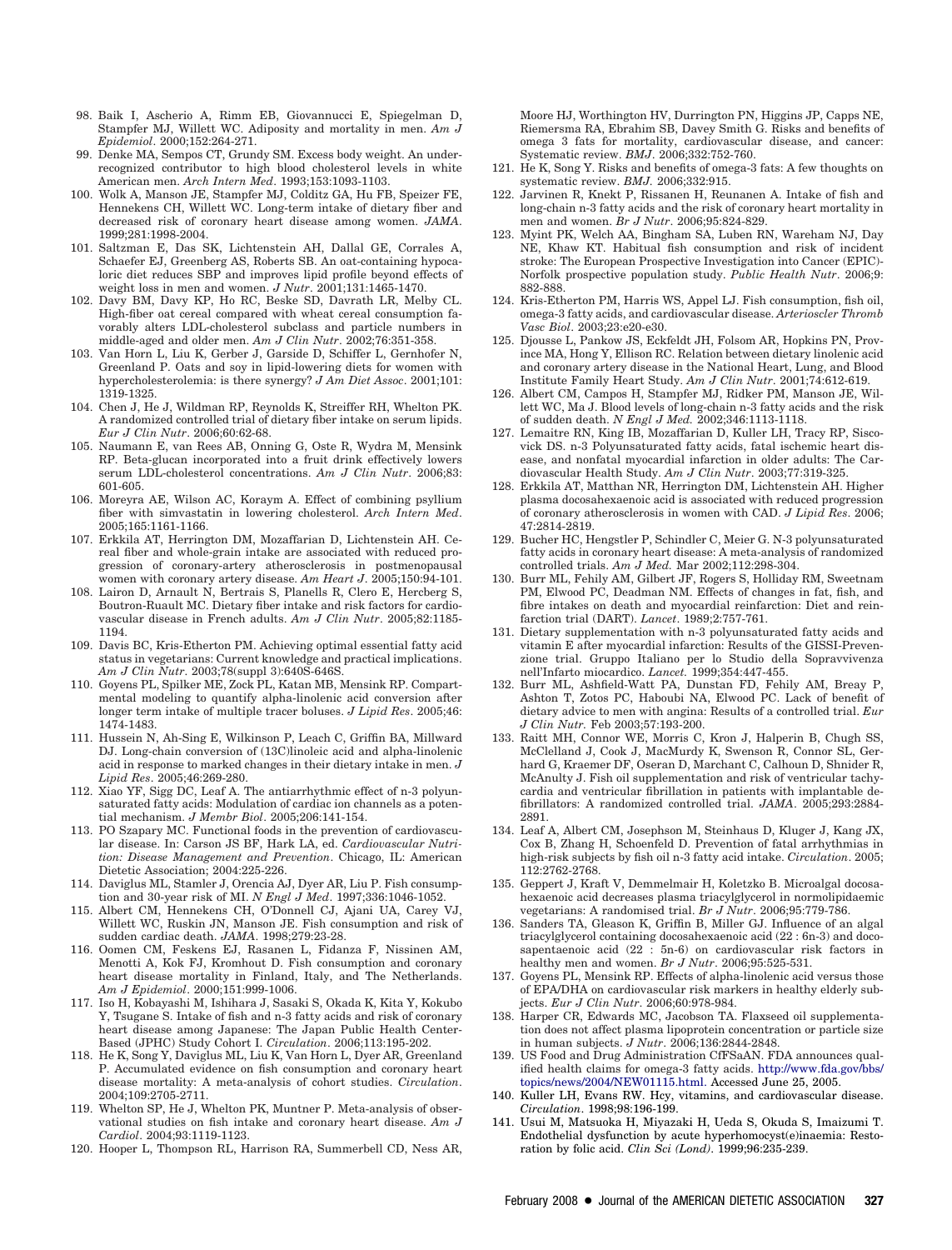- <span id="page-41-0"></span>142. Wilmink HW, Stroes ES, Erkelens WD, Gerritsen WB, Wever R, Banga JD, Rabelink TJ. Influence of folic acid on postprandial endothelial dysfunction. *Arterioscler Thromb Vasc Biol*. 2000;20:185- 188.
- 143. Lindeman RD, Romero LJ, Yau CL, Koehler KM, Baumgartner RN, Garry PJ. Serum homocysteine concentrations and their relation to serum folate and vitamin B12 concentrations and coronary artery disease prevalence in an urban, bi-ethnic community. *Ethn Dis*. 2003;13:178-185.
- 144. Bautista LE, Arenas IA, Penuela A, Martinez LX. Total plasma homocysteine level and risk of cardiovascular disease: A meta-analysis of prospective cohort studies. *J Clin Epidemiol*. 2002;55:882- 887.
- 145. Lee BJ, Lin PT, Liaw YP, Chang SJ, Cheng CH, Huang YC. Homocysteine and risk of coronary artery disease: Folate is the important determinant of plasma homocysteine concentration. *Nutrition*. 2003; 19:577-583.
- 146. Homocysteine and risk of ischemic heart disease and stroke: A meta-analysis. *JAMA*. 2002;288:2015-2022.
- 147. Schnyder G, Roffi M, Flammer Y, Pin R, Hess OM. Effect of homocysteine-lowering therapy with folic acid, vitamin B-12, and vitamin B-6 on clinical outcome after percutaneous coronary intervention: The Swiss Heart study, a randomized controlled trial. *JAMA.* 2002; 288:973-979.
- 148. Liem A, Reynierse-Buitenwerf GH, Zwinderman AH, Jukema JW, van Veldhuisen DJ. Secondary prevention with folic acid: Effects on clinical outcomes. *J Am Coll Cardiol.* 2003;41:2105-2113.
- 149. Toole JF, Malinow MR, Chambless LE, Spence JD, Pettigrew LC, Howard VJ, Sides EG, Wang CH, Stampfer M. Lowering homocysteine in patients with ischemic stroke to prevent recurrent stroke, myocardial infarction, and death: The Vitamin Intervention for Stroke Prevention (VISP) randomized controlled trial. *JAMA*. 2004; 291:565-575.
- 150. Lonn E, Yusuf S, Arnold MJ, Sheridan P, Pogue J, Micks M, Mc-Queen MJ, Probstfield J, Fodor G, Held C, Genest J Jr. Homocysteine lowering with folic acid and B vitamins in vascular disease. *N Engl J Med*. 2006;354:1567-1577.
- 151. Bonaa KH, Njolstad I, Ueland PM, Schirmer H, Tverdal A, Steigen T, Wang H, Nordrehaug JE, Arnesen E, Rasmussen K. Homocysteine lowering and cardiovascular events after acute myocardial infarction. *N Engl J Med*. 2006;354:1578-1588.
- 152. Schnyder G, Roffi M, Pin R, Flammer Y, Lange H, Eberli FR, Meier B, Turi ZG, Hess OM. Decreased rate of coronary restenosis after lowering of plasma homocysteine levels. *N Engl J Med*. 2001;345: 1593-1600.
- 153. Genser D, Prachar H, Hauer R, Halbmayer WM, Mlczoch J, Elmadfa I. Relation of homocysteine, vitamin B(12), and folate to coronary in-stent restenosis. *Am J Cardiol.* 2002;89:495-499.
- 154. Bazzano LA, Reynolds K, Holder KN, He J. Effect of folic acid supplementation on risk of cardiovascular diseases: A meta-analysis of randomized controlled trials. *JAMA.* 2006;296:2720-2726.
- 155. Spence JD, Bang H, Chambless LE, Stampfer MJ. Vitamin Intervention for Stroke Prevention trial: An efficacy analysis. *Stroke*. 2005;36:2404-2409.
- 156. Weikert C, Hoffmann K, Dierkes J, Zyriax BC, Klipstein-Grobusch K, Schulze MB, Jung R, Windler E, Boeing H. A homocysteine metabolism-related dietary pattern and the risk of coronary heart disease in two independent German study populations. *J Nutr*. 2005; 135:1981-1988.
- 157. Folic acid to fortify US food products to prevent birth defects. [http://](http://www.fda.gov/bbs/topics/NEWS/NEW00526.html) [www.fda.gov/bbs/topics/NEWS/NEW00526.html.](http://www.fda.gov/bbs/topics/NEWS/NEW00526.html) Accessed April 13, 2007.
- 158. Malinow MR, Duell PB, Hess DL, Anderson PH, Kruger WD, Phillipson BE, Gluckman RA, Block PC, Upson BM. Reduction of plasma homocyst(e)ine levels by breakfast cereal fortified with folic acid in patients with coronary heart disease. *N Engl J Med.* 1998;338: 1009-1015.
- 159. Jacques PF, Selhub J, Bostom AG, Wilson PW, Rosenberg IH. The effect of folic acid fortification on plasma folate and total homocysteine concentrations. *N Engl J Med.* 1999;340:1449-1454.
- 160. Rimm EB, Giovannucci EL, Willett WC, Colditz GA, Ascherio A, Rosner B, Stampfer MJ. Prospective study of alcohol consumption and risk of coronary disease in men. *Lancet.* 1991;338:464-468.
- 161. Mukamal KJ, Conigrave KM, Mittleman MA, Camargo CA, Jr., Stampfer MJ, Willett WC, Rimm EB. Roles of drinking pattern and type of alcohol consumed in coronary heart disease in men. *N Engl J Med*. 2003;348:109-118.
- 162. Mukamal KJ, Rimm EB. Alcohol's effects on the risk of coronary

heart disease. [http://pubs.niaaa.nih.gov/publications/arh25-4/255-](http://pubs.niaaa.nih.gov/publications/arh25-4/255-261.htm) [261.htm.](http://pubs.niaaa.nih.gov/publications/arh25-4/255-261.htm) Accessed June 23, 2005.

- 163. Mukamal KJ, Rimm EB. Alcohol's effects on the risk for coronary heart disease. *Alcohol Res Health*. 2001;25:255-261.
- 164. Di Castelnuovo A, Rotondo S, Iacoviello L, Donati MB, De Gaetano G. Meta-analysis of wine and beer consumption in relation to vascular risk. *Circulation*. 2002;105:2836-2844.
- 165. Okamura T, Kadowaki T, Sekikawa A, Murata K, Miyamatsu N, Nakamura Y, El-Saed A, Kashiwagi A, Maegawa H, Nishio Y, Takamiya T, Kanda H, Mitsunami K, Kita Y, Edmundowicz D, Tamaki S, Tsujita Y, Kuller LH, Ueshima H. Alcohol consumption and coronary artery calcium in middle-aged Japanese men. *Am J Cardiol*. 2006; 98:141-144.
- 166. Ellison RC, Zhang Y, Hopkins PN, Knox S, Djousse L, Carr JJ. Is alcohol consumption associated with calcified atherosclerotic plaque in the coronary arteries and aorta? *Am Heart J*. 2006;152:177-182.
- 167. Gronbaek M, Deis A, Sorensen TI, Becker U, Schnohr P, Jensen G. Mortality associated with moderate intakes of wine, beer, or spirits. *BMJ*. 1995;310:1165-1169.
- 168. Romelsjo A, Leifman A. Association between alcohol consumption and mortality, myocardial infarction, and stroke in 25-year follow-up of 49,618 young Swedish men. *BMJ*. 1999;319:821-822.
- 169. Sesso HD, Stampfer MJ, Rosner B, Hennekens CH, Manson JE, Gaziano JM. Seven-year changes in alcohol consumption and subsequent risk of cardiovascular disease in men. *Arch Intern Med*. 2000; 160:2605-2612.
- 170. Baer DJ, Judd JT, Clevidence BA, Muesing RA, Campbell WS, Brown ED, Taylor PR. Moderate alcohol consumption lowers risk factors for cardiovascular disease in postmenopausal women fed a controlled diet. *Am J Clin Nutr*. 2002;75:593-599.
- 171. Tanasescu M, Leitzmann MF, Rimm EB, Willett WC, Stampfer MJ, Hu FB. Exercise type and intensity in relation to coronary heart disease in men. *JAMA*. 2002;288:1994-2000.
- 172. Trevisan M, Schisterman E, Mennotti A, Farchi G, Conti S. Drinking pattern and mortality: The Italian Risk Factor and Life Expectancy pooling project. *Ann Epidemiol*. 2001;11:312-319.
- 173. Hein HO, Suadicani P, Gyntelberg F. Alcohol consumption, serum low-density lipoprotein cholesterol concentration, and risk of ischaemic heart disease: 6-year follow up in the Copenhagen male study. *BMJ*. 1996;312:736-741.
- 174. Mukamal KJ, Chiuve SE, Rimm EB. Alcohol consumption and risk for coronary heart disease in men with healthy lifestyles. *Arch Intern Med*. 2006;166:2145-2150.
- 175. Tolstrup J, Jensen MK, Tjonneland A, Overvad K, Mukamal KJ, Gronbaek M. Prospective study of alcohol drinking patterns and coronary heart disease in women and men. *BMJ.* 2006;332:1244- 1248.
- 176. Dietary Guidelines for Americans. [http://www.health.gov/dietaryguide](http://www.health.gov/dietaryguidelines/dga2005/report/HTML/D8_Ethanol.htm) [lines/dga2005/report/HTML/D8\\_Ethanol.htm.](http://www.health.gov/dietaryguidelines/dga2005/report/HTML/D8_Ethanol.htm) Accessed November 7, 2007.
- 177. Gunzerath L, Faden V, Zakhari S, Warren K. National Institute on Alcohol Abuse and Alcoholism report on moderate drinking. *Alcohol Clin Exp Res*. 2004;28:829-847.
- 178. Franz MJ, Monk A, Barry B, McClain K, Weaver T, Cooper N, Upham P, Bergenstal R, Mazze RS. Effectiveness of medical nutrition therapy provided by dietitians in the management of non-insulin-dependent diabetes mellitus: a randomized, controlled clinical trial. *J Am Diet Assoc*. 1995;95:1009-1017.
- 179. *Recommended Dietary Allowances*, 10th ed. Washington, DC: National Academies Press; 1989.
- 180. Steinberg D, Parthasarathy S, Carew TE, Khoo JC, Witztum JL. Beyond cholesterol. Modifications of low-density lipoprotein that increase its atherogenicity. *N Engl J Med*. 1989;320:915-924.
- 181. Rong JX, Rangaswamy S, Shen L, Dave R, Chang YH, Peterson H, Hodis HN, Chisolm GM, Sevanian A. Arterial injury by cholesterol oxidation products causes endothelial dysfunction and arterial wall cholesterol accumulation. *Arterioscler Thromb Vasc Biol.* 1998;18: 1885-1894.
- 182. Bjorkhem I, Henriksson-Freyschuss A, Breuer O, Diczfalusy U, Berglund L, Henriksson P. The antioxidant butylated hydroxytoluene protects against atherosclerosis. *Arterioscler Thromb*. 1991;11:15- 22.
- 183. Diaz MN, Frei B, Vita JA, Keaney JF Jr. Antioxidants and atherosclerotic heart disease. *N Engl J Med*. 1997;337:408-416.
- 184. Gey KF, Brubacher GB, Stahelin HB. Plasma levels of antioxidant vitamins in relation to ischemic heart disease and cancer. *Am J Clin Nutr*. 1987;45(suppl 5):1368-1377.
- 185. Enstrom JE, Kanim LE, Klein MA. Vitamin C intake and mortality among a sample of the US population. *Epidemiology*. 1992;3:194-202.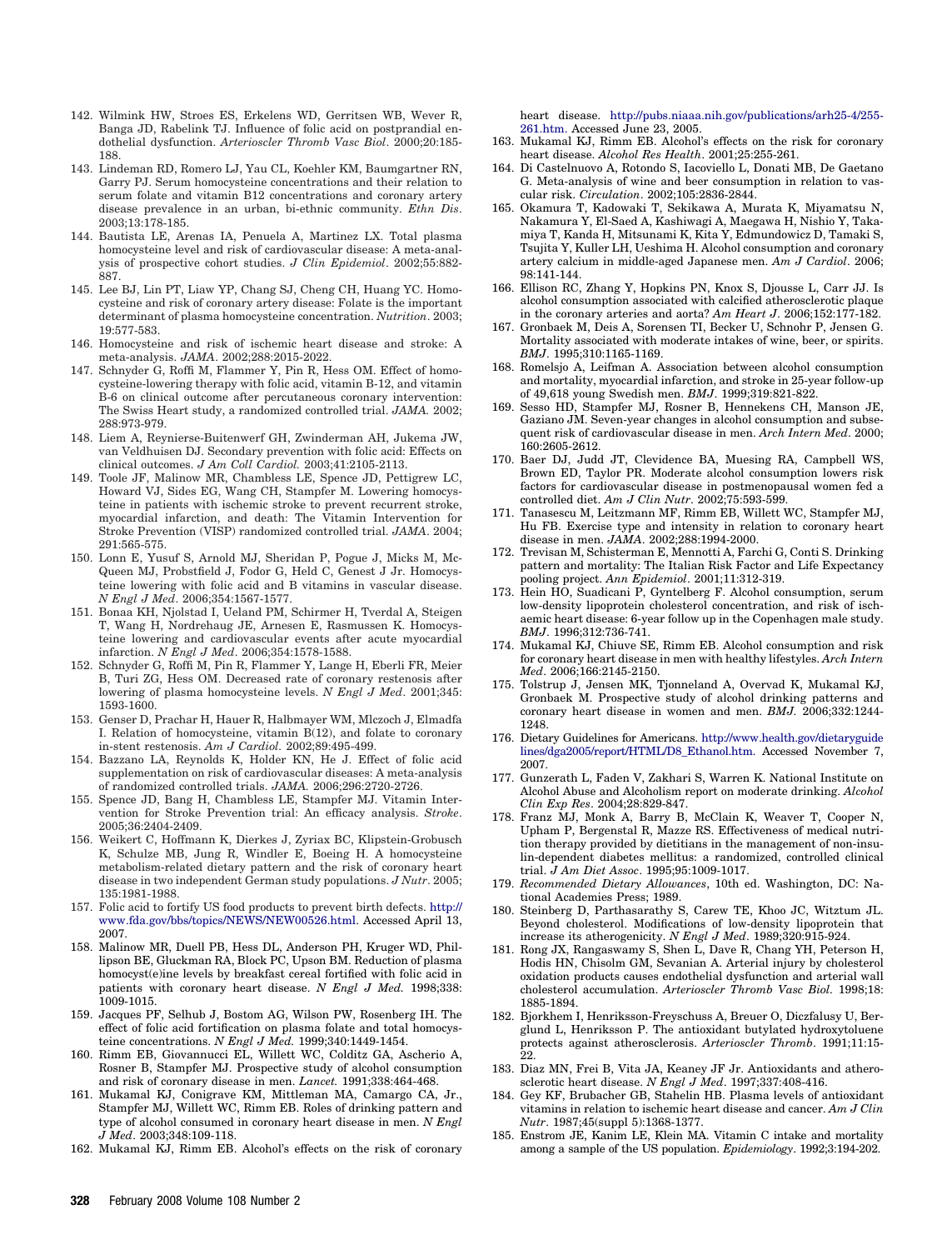- <span id="page-42-0"></span>186. Khaw KT, Bingham S, Welch A, Luben R, Wareham N, Oakes S, Day N. Relation between plasma ascorbic acid and mortality in men and women in EPIC-Norfolk prospective study: A prospective population study. European Prospective Investigation into Cancer and Nutrition. *Lancet*. 2001;357:657-663.
- 187. Kushi LH, Folsom AR, Prineas RJ, Mink PJ, Wu Y, Bostick RM. Dietary antioxidant vitamins and death from coronary heart disease in postmenopausal women. *N Engl J Med*. 1996;334:1156-1162.
- 188. Rimm EB, Stampfer MJ, Ascherio A, Giovannucci E, Colditz GA, Willett WC. Vitamin E consumption and the risk of coronary heart disease in men. *N Engl J Med.* 1993;328:1450-1456.
- 189. Shekelle P, Morton S, Hardy ML. Effect of supplemental antioxidants vitamin C, vitamin E, and coenzyme Q10 for the prevention and treatment of cardiovascular disease. *Evid Rep Technol Assess (Summ).* 2003;83:1-3.
- 190. Stampfer MJ, Hennekens CH, Manson JE, Colditz GA, Rosner B, Willett WC. Vitamin E consumption and the risk of coronary disease in women. *N Engl J Med.* 1993;328:1444-1449.
- 191. El-Sohemy A, Baylin A, Spiegelman D, Ascherio A, Campos H. Dietary and adipose tissue gamma-tocopherol and risk of myocardial infarction. *Epidemiology*. 2002;13:216-223.
- 192. The alpha-tocopherol, beta-carotene lung cancer prevention study: Design, methods, participant characteristics, and compliance. The ATBC Cancer Prevention Study Group. *Ann Epidemiol.* 1994;4:1-10.
- 193. Virtamo J, Rapola JM, Ripatti S, Heinonen OP, Taylor PR, Albanes D, Huttunen JK. Effect of vitamin E and beta carotene on the incidence of primary nonfatal myocardial infarction and fatal coronary heart disease. *Arch Intern Med*. 1998;158:668-675.
- 194. Yusuf S, Dagenais G, Pogue J, Bosch J, Sleight P. Vitamin E supplementation and cardiovascular events in high-risk patients. The Heart Outcomes Prevention Evaluation Study Investigators. *N Engl J Med*. 2000;342:154-160.
- 195. Stephens NG, Parsons A, Schofield PM, Kelly F, Cheeseman K, Mitchinson MJ. Randomised controlled trial of vitamin E in patients with coronary disease: Cambridge Heart Antioxidant Study (CHAOS). *Lancet*. 1996;347:781-786.
- 196. Lonn E, Bosch J, Yusuf S, Sheridan P, Pogue J, Arnold JM, Ross C, Arnold A, Sleight P, Probstfield J, Dagenais GR. Effects of long-term vitamin E supplementation on cardiovascular events and cancer: A randomized controlled trial. *JAMA*. 2005;293:1338-1347.
- 197. MRC/BHF Heart Protection Study of antioxidant vitamin supplementation in 20,536 high-risk individuals: A randomised placebocontrolled trial. *Lancet.* 2002;360:23-33.
- 198. Vivekananthan DP, Penn MS, Sapp SK, Hsu A, Topol EJ. Use of antioxidant vitamins for the prevention of cardiovascular disease: meta-analysis of randomised trials. *Lancet*. 2003;361:2017-2023.
- 199. Lonn E, Yusuf S, Hoogwerf B, Pogue J, Yi Q, Zinman B, Bosch J, Dagenais G, Mann JF, Gerstein HC. Effects of vitamin E on cardiovascular and microvascular outcomes in high-risk patients with diabetes: Results of the HOPE study and MICRO-HOPE substudy. *Diabetes Care*. 2002;25:1919-1927.
- 200. Hennekens CH, Buring JE, Manson JE, Stampfer M, Rosner B, Cook NR, Belanger C, LaMotte F, Gaziano JM, Ridker PM, Willett W, Peto R. Lack of effect of long-term supplementation with beta carotene on the incidence of malignant neoplasms and cardiovascular disease. *N Engl J Med*. 1996;334:1145-1149.
- 201. Omenn GS, Goodman GE, Thornquist MD, Balmes J, Cullen MR, Glass A, Keogh JP, Meyskens FL, Valanis B, Williams JH, Barnhart S, Hammar S. Effects of a combination of beta carotene and vitamin A on lung cancer and cardiovascular disease. *N Engl J Med*. 1996; 334:1150-1155.
- 202. Morisco C, Trimarco B, Condorelli M. Effect of coenzyme Q10 therapy in patients with congestive heart failure: A long-term multicenter randomized study. *Clin Investig*. 1993;71(suppl 8):S134-S136.
- 203. Kuklinski B, Weissenbacher E, Fahnrich A. Coenzyme Q10 and antioxidants in acute myocardial infarction. *Mol Aspects Med*. 1994; 15(suppl 1):S143-S147.
- 204. Watson PS, Scalia GM, Galbraith A, Burstow DJ, Bett N, Aroney CN. Lack of effect of coenzyme Q on left ventricular function in patients with congestive heart failure. *J Am Coll Cardiol*. 1999;33: 1549-1552.
- 205. Hofman-Bang C, Rehnqvist N, Swedberg K, Wiklund I, Astrom H. Coenzyme Q10 as an adjunctive in the treatment of chronic congestive heart failure. The Q10 Study Group. *J Card Fail*. 1995;1:101- 107.
- 206. Soja AM, Mortensen SA. Treatment of congestive heart failure with coenzyme Q10 illuminated by meta-analyses of clinical trials. *Mol Aspects Med*. 1997;18(suppl 1):S159-S168.
- 207. Stone PH, Lloyd-Jones DM, Kinlay S, Frei B, Carlson W, Rubenstein

J, Andrews TC, Johnstone M, Sopko G, Cole H, Orav J, Selwyn AP, Creager MA. Effect of intensive lipid lowering, with or without antioxidant vitamins, compared with moderate lipid lowering on myocardial ischemia in patients with stable coronary artery disease: The Vascular Basis for the Treatment of Myocardial Ischemia Study. *Circulation*. 2005;111:1747-1755.

- 208. Hatzigeorgiou C, Taylor AJ, Feuerstein IM, Bautista L, O'Malley PG. Antioxidant vitamin intake and subclinical coronary atherosclerosis. *Prev Cardiol*. 2006;9:75-81.
- 209. Boekholdt SM, Meuwese MC, Day NE, Luben R, Welch A, Wareham NJ, Khaw KT. Plasma concentrations of ascorbic acid and C-reactive protein, and risk of future coronary artery disease, in apparently healthy men and women: The EPIC-Norfolk prospective population study. *Br J Nutr*. 2006;96:516-522.
- 210. Sesso HD, Buring JE, Norkus EP, Gaziano JM. Plasma lycopene, other carotenoids, and retinol and the risk of cardiovascular disease in men. *Am J Clin Nutr*. 2005;81:990-997.
- 211. Bjelakovic G, Nikolova D, Gluud LL, Simonetti RG, Gluud C. Mortality in randomized trials of antioxidant supplements for primary and secondary prevention: Systematic review and meta-analysis. *JAMA*. 2007;297:842-857.
- 212. NIH State-of-the-Science Conference Statement on Multivitamin/ Mineral Supplements and Chronic Disease Prevention. *NIH Consens State Sci Statements.* 2006;23:1-30.
- 213. Rashid MN, Fuentes F, Touchon RC, Wehner PS. Obesity and the risk for cardiovascular disease. *Prev Cardiol*. 2003;6:42-47.
- 214. Zhou B, Wu Y, Yang J, Li Y, Zhang H, Zhao L. Overweight is an independent risk factor for cardiovascular disease in Chinese populations. *Obes Rev*. 2002;3:147-156.
- 215. Welborn TA, Dhaliwal SS, Bennett SA. Waist-hip ratio is the dominant risk factor predicting cardiovascular death in Australia. *Med J Aust*. 2003;179:580-585.
- 216. Hedblad B, Jonsson S, Nilsson P, Engstrom G, Berglund G, Janzon L. Obesity and myocardial infarction—Vulnerability related to occupational level and marital status. A 23-year follow-up of an urban male Swedish population. *J Intern Med*. 2002;252:542-550.
- 217. Cho E, Manson JE, Stampfer MJ, Solomon CG, Colditz GA, Speizer FE, Willett WC, Hu FB. A prospective study of obesity and risk of coronary heart disease among diabetic women. *Diabetes Care*. 2002; 25:1142-1148.
- 218. Kanaya AM, Herrington D, Vittinghoff E, Lin F, Grady D, Bittner V, Cauley JA, Barrett-Connor E. Glycemic effects of postmenopausal hormone therapy: The Heart and Estrogen/progestin Replacement Study. A randomized, double-blind, placebo-controlled trial. *Ann Intern Med*. 2003;138:1-9.
- 219. Calle EE, Thun MJ, Petrelli JM, Rodriguez C, Heath CW Jr. Bodymass index and mortality in a prospective cohort of US adults. *N Engl J Med*. 1999;341:1097-1105.
- 220. Lakka HM, Laaksonen DE, Lakka TA, Niskanen LK, Kumpusalo E, Tuomilehto J, Salonen JT. The metabolic syndrome and total and cardiovascular disease mortality in middle-aged men. *JAMA*. 2002; 288:2709-2716.
- 221. Xinli W, Xiaomei T, Meihua P, Song L. Association of a mutation in the beta3-adrenergic receptor gene with obesity and response to dietary intervention in Chinese children. *Acta Paediatr*. 2001;90: 1233-1237.
- 222. Folsom AR, Stevens J, Schreiner PJ, McGovern PG. Body mass index, waist/hip ratio, and coronary heart disease incidence in African Americans and whites. Atherosclerosis Risk in Communities Study Investigators. *Am J Epidemiol*. 1998;148:1187-1194.
- 223. Lakka HM, Lakka TA, Tuomilehto J, Salonen JT. Abdominal obesity is associated with increased risk of acute coronary events in men. *Eur Heart J*. 2002;23:706-713.
- 224. Chambless LE, Folsom AR, Sharrett AR, Sorlie P, Couper D, Szklo M, Nieto FJ. Coronary heart disease risk prediction in the Atherosclerosis Risk in Communities (ARIC) study. *J Clin Epidemiol*. 2003; 56:880-890.
- 225. Ellekjaer H, Holmen J, Vatten L. Blood pressure, smoking and body mass in relation to mortality from stroke and coronary heart disease in the elderly. A 10-year follow-up in Norway. *Blood Press*. 2001;10: 156-163.
- 226. Li TY, Rana JS, Manson JE, Willett WC, Stampfer MJ, Colditz GA, Rexrode KM, Hu FB. Obesity as compared with physical activity in predicting risk of coronary heart disease in women. *Circulation*. 2006;113:499-506.
- 227. Price GM, Uauy R, Breeze E, Bulpitt CJ, Fletcher AE. Weight, shape, and mortality risk in older persons: Elevated waist-hip ratio, not high body mass index, is associated with a greater risk of death. *Am J Clin Nutr*. 2006;84:449-460.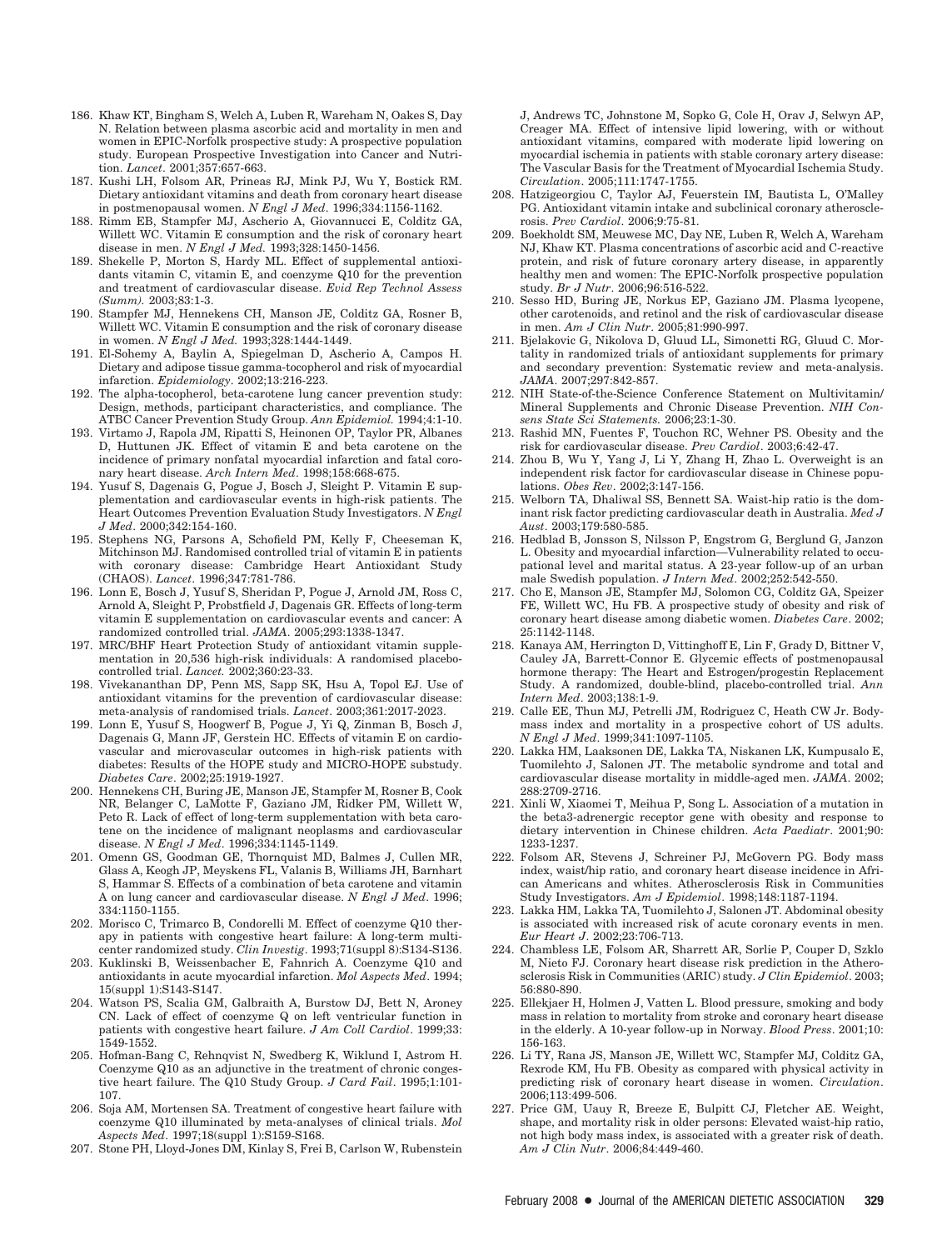- <span id="page-43-0"></span>228. Romero-Corral A, Montori VM, Somers VK, Korinek J, Thomas RJ, Allison TG, Mookadam F, Lopez-Jimenez F. Association of bodyweight with total mortality and with cardiovascular events in coronary artery disease: A systematic review of cohort studies. *Lancet*. 2006;368:666-678.
- 229. Harmsen P, Lappas G, Rosengren A, Wilhelmsen L. Long-term risk factors for stroke: 28 years of follow-up of 7457 middle-aged men in Goteborg, Sweden. *Stroke*. 2006;37:1663-1667.
- 230. Lawlor DA, Martin RM, Gunnell D, Galobardes B, Ebrahim S, Sandhu J, Ben-Shlomo Y, McCarron P, Davey Smith G. Association of body mass index measured in childhood, adolescence, and young adulthood with risk of ischemic heart disease and stroke: findings from 3 historical cohort studies. *Am J Clin Nutr*. 2006;83:767-773.
- 231. Iwao S, Iwao N, Muller DC, Elahi D, Shimokata H, Andres R. Effect of aging on the relationship between multiple risk factors and waist circumference. *J Am Geriatr Soc*. 2000;48:788-794.
- 232. Rexrode KM, Carey VJ, Hennekens CH, Walters EE, Colditz GA, Stampfer MJ, Willett WC, Manson JE. Abdominal adiposity and coronary heart disease in women. *JAMA*. 1998;280:1843-1848.
- 233. Rexrode KM, Buring JE, Manson JE. Abdominal and total adiposity and risk of coronary heart disease in men. *Int J Obes Relat Metab Disord*. 2001;25:1047-1056.
- 234. Thompson PD, Lim V. Physical Activity in the Prevention of Atherosclerotic Coronary Heart Disease. *Curr Treat Options Cardiovasc Med*. 2003;5:279-285.
- 235. Manson JE, Greenland P, LaCroix AZ, Stefanick ML, Mouton CP, Oberman A, Perri MG, Sheps DS, Pettinger MB, Siscovick DS. Walking compared with vigorous exercise for the prevention of cardiovascular events in women. *N Engl J Med*. 2002;347:716-725.
- 236. Lakka TA, Venalainen JM, Rauramaa R, Salonen R, Tuomilehto J, Salonen JT. Relation of leisure-time physical activity and cardiorespiratory fitness to the risk of acute myocardial infarction. *N Engl J Med*. 1994;330:1549-1554.
- 237. Blair SN, Connelly JC. How much physical activity should we do? The case for moderate amounts and intensities of physical activity. *Res Q Exerc Sport*. 1996;67:193-205.
- 238. Noda H, Iso H, Toyoshima H, Date C, Yamamoto A, Kikuchi S, Koizumi A, Kondo T, Watanabe Y, Wada Y, Inaba Y, Tamakoshi A. Walking and sports participation and mortality from coronary heart disease and stroke. *J Am Coll Cardiol*. 2005;46:1761-1767.
- 239. Schnohr P, Lange P, Scharling H, Jensen JS. Long-term physical activity in leisure time and mortality from coronary heart disease, stroke, respiratory diseases, and cancer. The Copenhagen City Heart Study. *Eur J Cardiovasc Prev Rehabil*. 2006;13:173-179.
- 240. Sundquist K, Qvist J, Johansson SE, Sundquist J. The long-term effect of physical activity on incidence of coronary heart disease: A 12-year follow-up study. *Prev Med*. 2005;41:219-225.
- 241. Jolliffe JA, Rees K, Taylor RS, Thompson D, Oldridge N, Ebrahim S. Exercise-based rehabilitation for coronary heart disease. *Cochrane Database Syst Rev.* 2000:CD001800.
- 242. Rothenbacher D, Koenig W, Brenner H. Lifetime physical activity patterns and risk of coronary heart disease. *Heart*. 2006;92:1319- 1320.
- 243. Leon AS, Sanchez OA. Response of blood lipids to exercise training alone or combined with dietary intervention. *Med Sci Sports Exerc*. 2001;33(suppl 6):S502-S515.
- 244. Stefanick ML, Mackey S, Sheehan M, Ellsworth N, Haskell WL, Wood PD. Effects of diet and exercise in men and postmenopausal women with low levels of HDL cholesterol and high levels of LDL cholesterol. *N Engl J Med*. 1998;339:12-20.
- 245. Janssen I, Jolliffe CJ. Influence of physical activity on mortality in elderly with coronary artery disease. *Med Sci Sports Exerc*. 2006;38: 418-423.
- 246. American College of Sports Medicine Position Stand. The recommended quantity and quality of exercise for developing and maintaining cardiorespiratory and muscular fitness, and flexibility in healthy adults. *Med Sci Sports Exerc*. 1998;30:975-991.
- 247. Ford ES, Giles WH, Dietz WH. Prevalence of the metabolic syndrome among US adults: Findings from the third National Health and Nutrition Examination Survey. *JAMA.* 2002;287:356-359.
- 248. Greenland P, Knoll MD, Stamler J, Neaton JD, Dyer AR, Garside DB, Wilson PW. Major risk factors as antecedents of fatal and nonfatal coronary heart disease events. *JAMA.* 2003;290:891-897.
- 249. Panagiotakos DB, Pitsavos C, Chrysohoou C, Skoumas J, Tousoulis D, Toutouza M, Toutouzas P, Stefanadis C. Impact of lifestyle habits on the prevalence of the metabolic syndrome among Greek adults from the ATTICA study. *Am Heart J*. 2004;147:106-112.
- 250. Pitsavos C, Panagiotakos DB, Chrysohoou C, Papaioannou I, Papadimitriou L, Tousoulis D, Stefanadis C, Toutouzas P. The adoption of

Mediterranean diet attenuates the development of acute coronary syndromes in people with the metabolic syndrome. *Nutr J.* 2003;2:1.

- 251. Elmer PJ, Obarzanek E, Vollmer WM, Simons-Morton D, Stevens VJ, Young DR, Lin PH, Champagne C, Harsha DW, Svetkey LP, Ard J, Brantley PJ, Proschan MA, Erlinger TP, Appel LJ. Effects of comprehensive lifestyle modification on diet, weight, physical fitness, and blood pressure control: 18-month results of a randomized trial. *Ann Intern Med*. 2006;144:485-495.
- 252. Irwin ML, Ainsworth BE, Mayer-Davis EJ, Addy CL, Pate RR, Durstine JL. Physical activity and the metabolic syndrome in a tri-ethnic sample of women. *Obes Res*. 2002;10:1030-1037.
- 253. Lakka TA, Laaksonen DE, Lakka HM, Mannikko N, Niskanen LK, Rauramaa R, Salonen JT. Sedentary lifestyle, poor cardiorespiratory fitness, and the metabolic syndrome. *Med Sci Sports Exerc*. 2003;35: 1279-1286.
- 254. Ford ES, Mokdad AH, Giles WH, Brown DW. The metabolic syndrome and antioxidant concentrations: Findings from the third National Health and Nutrition Examination Survey. *Diabetes*. 2003;52: 2346-2352.
- 255. Katzmarzyk PT, Leon AS, Wilmore JH, Skinner JS, Rao DC, Rankinen T, Bouchard C. Targeting the metabolic syndrome with exercise: Evidence from the HERITAGE Family Study. *Med Sci Sports Exerc*. 2003;35:1703-1709.
- 256. Case CC, Jones PH, Nelson K, O'Brian Smith E, Ballantyne CM. Impact of weight loss on the metabolic syndrome. *Diabetes Obes Metab*. 2002;4:407-414.
- 257. Khot UN, Khot MB, Bajzer CT, Sapp SK, Ohman EM, Brener SJ, Ellis SG, Lincoff AM, Topol EJ. Prevalence of conventional risk factors in patients with coronary heart disease. *JAMA*. 2003;290: 898-904.
- 258. Chobanian AV, Bakris GL, Black HR, Cushman WC, Green LA, Izzo JL Jr, Jones DW, Materson BJ, Oparil S, Wright JT Jr, Roccella EJ. The Seventh Report of the Joint National Committee on Prevention, Detection, Evaluation, and Treatment of High Blood Pressure: The JNC 7 report. *JAMA*. 2003;289:2560-2572.
- 259. Sacks FM, Svetkey LP, Vollmer WM, Appel LJ, Bray GA, Harsha D, Obarzanek E, Conlin PR, Miller ER 3rd, Simons-Morton DG, Karanja N, Lin PH. Effects on blood pressure of reduced dietary sodium and the Dietary Approaches to Stop Hypertension (DASH) diet. DASH-Sodium Collaborative Research Group. *N Engl J Med*. 2001;344:3-10.
- 260. Appel LJ, Champagne CM, Harsha DW, Cooper LS, Obarzanek E, Elmer PJ, Stevens VJ, Vollmer WM, Lin PH, Svetkey LP, Stedman SW, Young DR. Effects of comprehensive lifestyle modification on blood pressure control: main results of the PREMIER clinical trial. *JAMA*. 2003;289:2083-2093.
- 261. Stevens VJ, Obarzanek E, Cook NR, Lee IM, Appel LJ, Smith West D, Milas NC, Mattfeldt-Beman M, Belden L, Bragg C, Millstone M, Raczynski J, Brewer A, Singh B, Cohen J. Long-term weight loss and changes in blood pressure: Results of the Trials of Hypertension Prevention, phase II. *Ann Intern Med*. 2001;134:1-11.
- 262. Miller ER 3rd, Erlinger TP, Young DR, Jehn M, Charleston J, Rhodes D, Wasan SK, Appel LJ. Results of the Diet, Exercise, and Weight Loss Intervention Trial (DEW-IT). *Hypertension*. 2002;40: 612-618.
- 263. Appel LJ, Espeland MA, Easter L, Wilson AC, Folmar S, Lacy CR. Effects of reduced sodium intake on hypertension control in older individuals: Results from the Trial of Nonpharmacologic Interventions in the Elderly (TONE). *Arch Intern Med*. 2001;161:685-693.
- 264. Behall KM, Scholfield DJ, Hallfrisch J. Whole-grain diets reduce blood pressure in mildly hypercholesterolemic men and women. *J Am Diet Assoc*. 2006;106:1445-1449.
- 265. Fu CH, Yang CC, Lin CL, Kuo TB. Effects of long-term vegetarian diets on cardiovascular autonomic functions in healthy postmenopausal women. *Am J Cardiol*. 2006;97:380-383.
- 266. Elliott P, Stamler J, Dyer AR, Appel L, Dennis B, Kesteloot H, Ueshima H, Okayama A, Chan Q, Garside DB, Zhou B. Association between protein intake and blood pressure: The INTERMAP study. *Arch Intern Med*. 2006;166:79-87.
- 267. Djousse L, Pankow JS, Hunt SC, Heiss G, Province MA, Kabagambe EK, Ellison RC. Influence of saturated fat and linolenic acid on the association between intake of dairy products and blood pressure. *Hypertension*. 2006;48:335-341.
- 268. Kieselhorst KJ, Skates J, Pritchett E. American Dietetic Association: Standards of practice in nutrition care and updated standards of professional performance. *J Am Diet Assoc.* 2005;105:641-645.
- 269. *Medical Nutrition Therapy Evidence Based Guides for Practice: Hyperlipidemia.* Chicago, IL: American Dietetic Association; 2004.
- 270. American Dietetic Association Evidence Analysis Library. Disorders